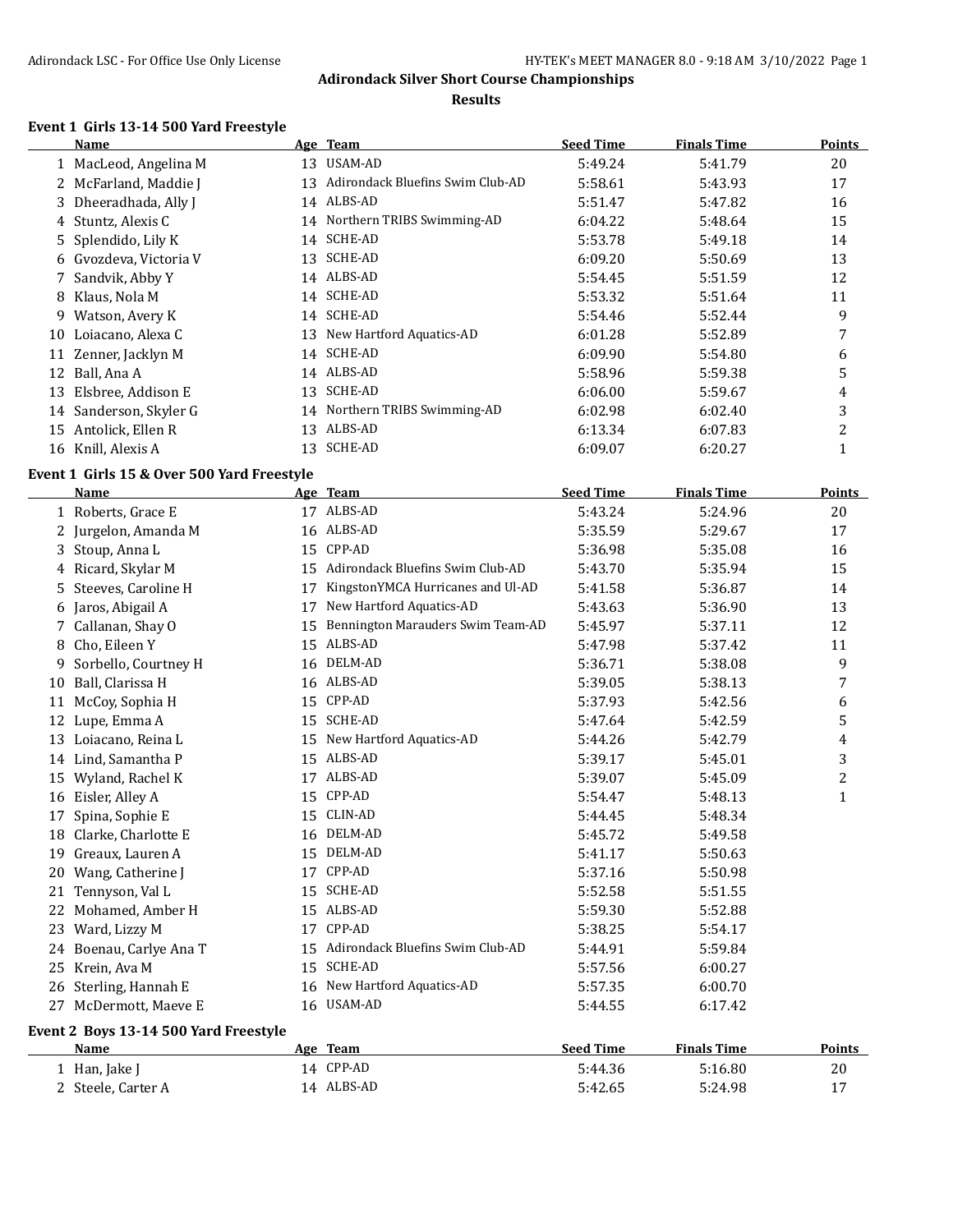**Results**

### **(Event 2 Boys 13-14 500 Yard Freestyle)**

| <b>Name</b>           | Age Team                             | <b>Seed Time</b> | <b>Finals Time</b> | <b>Points</b> |
|-----------------------|--------------------------------------|------------------|--------------------|---------------|
| 3 Mosaad, Kareem M    | 14 New Hartford Aquatics-AD          | 5:44.07          | 5:24.99            | 16            |
| 4 Orcutt, Andrew T    | 14 USAM-AD                           | 5:36.59          | 5:25.84            | 15            |
| 5 Burkhardt, Keegan J | 14 KingstonYMCA Hurricanes and Ul-AD | 5:54.94          | 5:33.62            | 14            |
| 6 Splendido, Luke J   | 14 SCHE-AD                           | 5:35.08          | 5:34.13            | 13            |
| 7 Zeliph, Thomas J    | 14 ALBS-AD                           | 5:56.59          | 5:44.18            | 12            |
| 8 McNair, Jack P      | 14 CLIN-AD                           | 5:41.27          | 5:44.65            | 11            |
| 9 Epperson, Xhayne D  | 13 SCHE-AD                           | 5:59.16          | 5:46.98            | q             |
| 10 McCoy, Will G      | 14 CPP-AD                            | 5:53.08          | 5:47.21            | 7             |
|                       |                                      |                  |                    |               |

#### **Event 2 Boys 15 & Over 500 Yard Freestyle**

|    | Name                   |    | Age Team                          | <b>Seed Time</b> | <b>Finals Time</b> | <b>Points</b> |
|----|------------------------|----|-----------------------------------|------------------|--------------------|---------------|
|    | 1 Killian, Danny S     |    | 15 CPP-AD                         | 5:17.23          | 5:08.30            | 20            |
|    | 2 Reichl, Dylan J      | 15 | Adirondack Bluefins Swim Club-AD  | 5:18.83          | 5:16.90            | 17            |
|    | 3 Kaufman, Josh H      | 16 | DELM-AD                           | 5:28.41          | 5:18.65            | 16            |
|    | 4 Harrington, Ryan M   | 17 | CLIN-AD                           | 5:19.44          | 5:18.86            | 15            |
|    | 5 Fisher, Nicholas A   | 15 | CPP-AD                            | 5:19.61          | 5:19.12            | 14            |
|    | 6 Cassella, Louie A    | 16 | Unattached-AD                     | 5:34.02          | 5:22.73            | 13            |
|    | 7 Moore, James P       | 15 | DELM-AD                           | 5:25.88          | 5:23.48            | 12            |
|    | 8 LaFountain, Nathan P | 17 | ALBS-AD                           | 5:33.77          | 5:26.11            | 11            |
| 9. | Michalek, Sean G       |    | 16 CPP-AD                         | 5:43.98          | 5:31.34            | 9             |
| 10 | Durden, Lucas A        |    | 15 CPP-AD                         | 5:20.52          | 5:31.56            | 7             |
| 11 | Wilkosz, Matthew M     | 15 | CLIN-AD                           | 5:36.56          | 5:33.34            | 6             |
|    | 12 Carroll, Luke J     | 15 | Unattached-AD                     | 5:34.64          | 5:34.06            | 5             |
| 13 | King, Colin D          | 16 | DELM-AD                           | 5:33.21          | 5:34.66            | 4             |
| 14 | Upton, Matthew T       | 15 | CPP-AD                            | 5:28.46          | 5:34.93            | 3             |
| 15 | LaFountain, Benjamin P | 19 | ALBS-AD                           | 5:20.68          | 5:36.96            | 2             |
| 16 | Everett, Casey E       | 16 | Saratoga Regional YMCA Stingra-AD | 5:39.02          | 5:44.21            |               |
| 17 | Bulumulla, Vidhu D     | 16 | ALBS-AD                           | 5:31.94          | 5:51.77            |               |
|    |                        |    |                                   |                  |                    |               |

# **Event 3 Girls 10 & Under 500 Yard Freestyle**

| <b>Name</b>         | Team<br>Age  | <b>Seed Time</b> | <b>Finals Time</b> | <b>Points</b> |
|---------------------|--------------|------------------|--------------------|---------------|
| Adams, Michelle E   | CPP-AD<br>10 | 7:27.33          | 6:18.56            | 20            |
| $\sim$<br>.<br>____ | --------     |                  |                    |               |

# **Event 4 Boys 10 & Under 500 Yard Freestyle**

| Name                     | Team<br>Age | Seed Time    | Time<br>--            | <b>Points</b>  |
|--------------------------|-------------|--------------|-----------------------|----------------|
| ≅ Cameron u<br>Konnor. ( | SCHE-AD     | 7:28.63<br>. | $-21$<br>.1.18<br>7 1 | $\Omega$<br>ZU |

### **Event 5 Girls 11-12 500 Yard Freestyle**

| <b>Name</b>                           |     | Age Team                         | <b>Seed Time</b> | <b>Finals Time</b> | <b>Points</b> |
|---------------------------------------|-----|----------------------------------|------------------|--------------------|---------------|
| 1 Wang, Erica J                       |     | 12 CPP-AD                        | 6:26.86          | 6:19.56            | 20            |
| 2 Deal, Grace A                       |     | 12 CLIN-AD                       | 6:39.93          | 6:24.62            | 17            |
| 3 Waldman, Jacqueline C               | 12  | Adirondack Bluefins Swim Club-AD | 6:41.64          | 6:32.19            | 16            |
| 4 Miron, Sofia L                      | 12  | Adirondack Bluefins Swim Club-AD | 6:56.64          | 6:35.98            | 15            |
| 5 Stoup, Maddie L                     | 12  | CPP-AD                           | 6:31.74          | 6:37.29            | 14            |
| 6 Dunbar, May R                       |     | 12 USAM-AD                       | 6:50.69          | 6:41.66            | 13            |
| 7 Berju, Abby F                       | 12  | SCHE-AD                          | 6:58.92          | 6:48.03            | 12            |
| 8 Relyea, Cade G                      | 11  | DELM-AD                          | 6:54.11          | 6:54.34            | 11            |
| 9 O'Donnell, Bridgett M               | 11  | <b>SCHE-AD</b>                   | 6:57.34          | 7:05.00            | 9             |
| 10 Cao, Aimee W                       |     | 11 CPP-AD                        | 6:56.02          | 7:32.71            |               |
| Event 6 Boys 11-12 500 Yard Freestyle |     |                                  |                  |                    |               |
| <b>Name</b>                           |     | Age Team                         | <b>Seed Time</b> | <b>Finals Time</b> | Points        |
| 1 Yin, Brayden C                      | 12. | CPP-AD                           | 6:37.93          | 6:05.30            | 20            |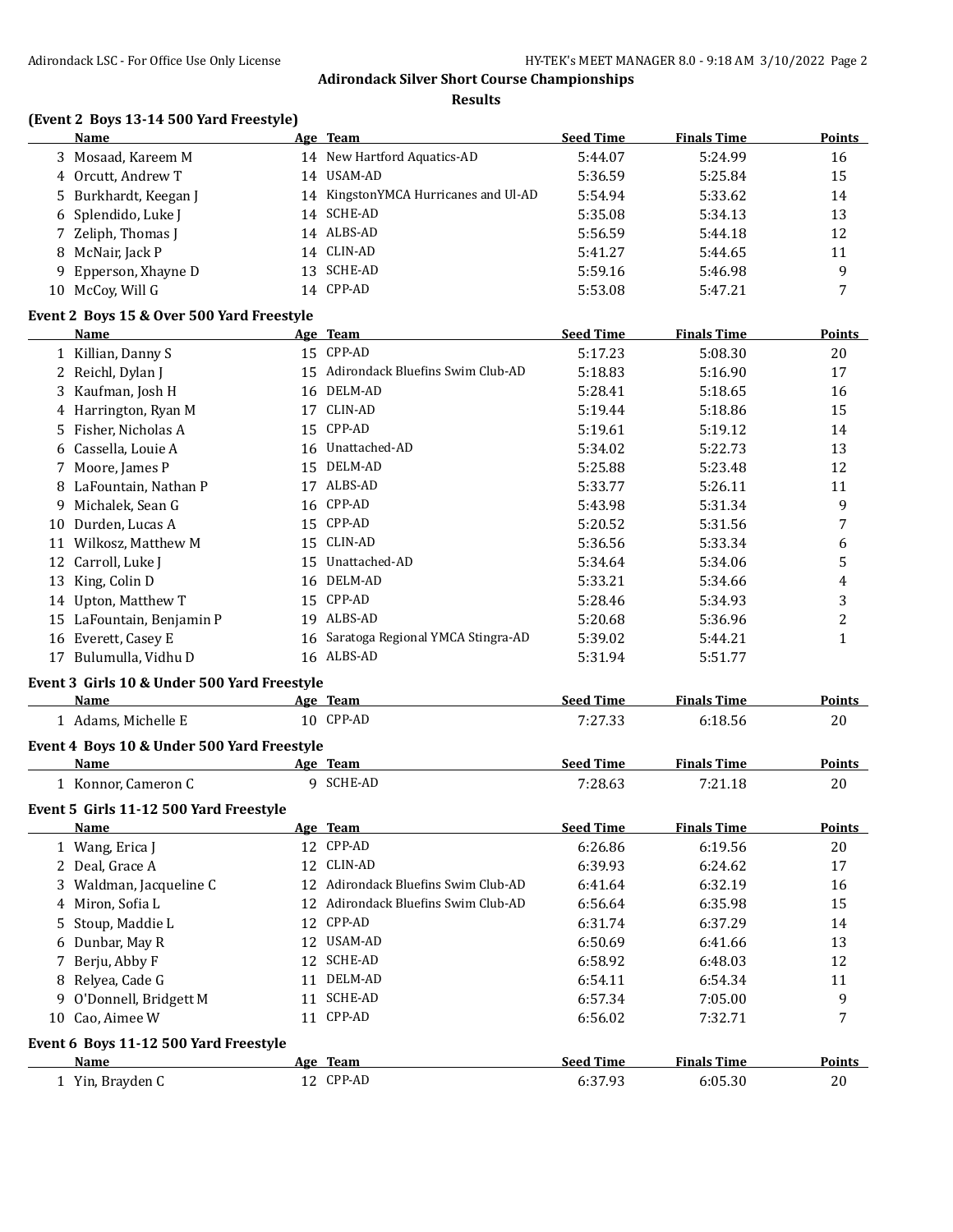**Results**

# **(Event 6 Boys 11-12 500 Yard Freestyle)**

|    | <b>Name</b>                     |    | Age Team                             | <b>Seed Time</b> | <b>Finals Time</b> | Points         |
|----|---------------------------------|----|--------------------------------------|------------------|--------------------|----------------|
|    | 2 Lee, Nathan C                 |    | 12 CPP-AD                            | 6:36.68          | 6:13.72            | 17             |
|    | 3 Hungerford, Brett A           |    | 12 ALBS-AD                           | 6:38.82          | 6:22.21            | 16             |
|    | 4 Lian, Oliver L                |    | 11 CPP-AD                            | 6:38.97          | 6:23.64            | 15             |
| 5  | Wolk, Caison M                  |    | 11 USAM-AD                           | 6:52.10          | 6:30.80            | 14             |
| 6  | Nikodem, Carter J               |    | 11 SCHE-AD                           | 6:42.29          | 6:32.73            | 13             |
| 7  | Mowry, Kyle G                   |    | 11 USAM-AD                           | 6:58.69          | 6:43.78            | 12             |
| 8  | Banaszewski, Calvin M           |    | 12 SCHE-AD                           | 6:56.67          | 6:47.36            | 11             |
|    | Event 7 Girls 11-12 100 Yard IM |    |                                      |                  |                    |                |
|    | <b>Name</b>                     |    | Age Team                             | <b>Seed Time</b> | <b>Finals Time</b> | <b>Points</b>  |
|    | 1 Wolfort, Madison J            |    | 12 ALBS-AD                           | 1:19.81          | 1:12.82            | 20             |
|    | 2 Berju, Abby F                 |    | 12 SCHE-AD                           | 1:19.45          | 1:16.18            | 17             |
|    | 3 Woytowich, Emma J             |    | 12 SCHE-AD                           | 1:26.89          | 1:17.83            | 16             |
| 4  | Ryan, Callie J                  |    | 11 USAM-AD                           | 1:18.72          | 1:17.90            | 15             |
| 5  | Stoup, Maddie L                 |    | 12 CPP-AD                            | 1:18.56          | 1:17.94            | 14             |
| 6  | Domitrovits, Emma S             |    | 12 Hawks Swimming Association-AD     | 1:22.97          | 1:18.33            | 13             |
|    | 7 DiDonna, Marin E              |    | 12 Hawks Swimming Association-AD     | 1:33.75          | 1:18.51            | 12             |
| 8  | Panetta, Skylar J               |    | 11 SCHE-AD                           | 1:25.21          | 1:19.10            | 11             |
| 9  | Breckenridge, Lucy F            |    | 11 SCHE-AD                           | 1:20.90          | 1:19.19            | 9              |
| 10 | Taylor, Natalie                 |    | 11 SCHE-AD                           | 1:24.52          | 1:19.49            | 7              |
|    | 11 Rogowski, Bella S            |    | 11 SCHE-AD                           | 1:21.11          | 1:19.87            | 6              |
| 12 | Dunbar, Georgia B               |    | 12 USAM-AD                           | 1:21.61          | 1:19.98            | 5              |
|    | 13 Fontes-Janusz, Dela R        |    | 12 Hawks Swimming Association-AD     | 1:28.73          | 1:20.79            | 4              |
|    | 14 Relyea, Cade G               |    | 11 DELM-AD                           | 1:21.96          | 1:21.11            | 3              |
| 15 | O'Donnell, Bridgett M           |    | 11 SCHE-AD                           | 1:25.33          | 1:21.39            | $\overline{c}$ |
|    | 16 Miron, Sofia L               |    | 12 Adirondack Bluefins Swim Club-AD  | 1:22.97          | 1:21.44            | $\mathbf{1}$   |
|    | 17 Ho, Sophie                   |    | 12 DELM-AD                           | 1:26.91          | 1:21.83            |                |
| 18 | Walmsley, Lauren M              |    | 11 CPP-AD                            | 1:21.99          | 1:21.92            |                |
| 19 | Cho, Anna Y                     |    | 11 ALBS-AD                           | 1:25.68          | 1:21.94            |                |
|    | 20 Zazzaro, Amelia R            |    | 11 Bennington Marauders Swim Team-AD | 1:34.65          | 1:22.68            |                |
|    | 21 Waldman, Jacqueline C        |    | 12 Adirondack Bluefins Swim Club-AD  | 1:22.02          | 1:22.77            |                |
|    | 22 White, Nicole E              |    | 12 Northern TRIBS Swimming-AD        | 1:21.53          | 1:22.95            |                |
|    | 23 Ness, Elsie K                |    | 12 SCHE-AD                           | 1:29.90          | 1:23.35            |                |
|    | 24 Krenav, Anna E               |    | 11 Electric Eels-AD                  | 1:26.49          | 1:25.10            |                |
|    | 25 Cordick, Helena E            |    | 12 Lake Champlain Waves Swim Team-AD | 1:23.56          | 1:25.17            |                |
|    | 26 Williams, Isabella R         |    | 12 ALBS-AD                           | 1:27.84          | 1:25.83            |                |
|    | 27 Danko, Violet E              |    | 12 SCHE-AD                           | 1:32.58          | 1:26.05            |                |
|    |                                 |    | 12 Bennington Marauders Swim Team-AD |                  |                    |                |
|    | 28 Camarda, Avery H             |    | 11 New Hartford Aquatics-AD          | 1:46.84          | 1:26.32            |                |
|    | *29 Rio, Willa K                |    | Electric Eels-AD                     | 1:30.07          | 1:27.69            |                |
|    | *29 Kapusta, Addie M            | 11 | 12 SCHE-AD                           | 1:29.37          | 1:27.69            |                |
|    | 31 Muldner, Jules/Juliana G     |    | 11 USAM-AD                           | 1:26.46          | 1:27.79            |                |
|    | 32 Ryan, Chloe M                |    | 12 ALBS-AD                           | 1:39.53          | 1:27.96            |                |
|    | 33 Wolfort, Macy J              |    | 11 USAM-AD                           | 1:30.68          | 1:28.78            |                |
|    | 34 MacLeod, Addison M           |    |                                      | 1:28.75          | 1:28.87            |                |
|    | 35 Lee, Olivia C                |    | 11 ALBS-AD                           | 1:26.58          | 1:29.66            |                |
|    | 36 Dunham, Reilly C             |    | 12 Unattached-AD                     | 1:29.82          | 1:30.00            |                |
| 37 | McIntyre, Mary J                |    | 12 Hawks Swimming Association-AD     | 1:31.80          | 1:31.42            |                |
| 38 | Roopnarine, Priya C             | 11 | Bennington Marauders Swim Team-AD    | 1:50.48          | 1:33.33            |                |
| 39 | Puls, Kiera A                   |    | 11 Adirondack Bluefins Swim Club-AD  | 1:35.36          | 1:34.02            |                |
| 40 | Carroll, Sarah J                |    | 11 Unattached-AD                     | 1:52.80          | 1:34.21            |                |
| 41 | Shifrin, Yeva R                 | 11 | New Hartford Aquatics-AD             | 1:43.28          | 1:34.52            |                |
|    | 42 Ventura, Colbie A            |    | 12 SCHE-AD                           | 1:39.88          | 1:35.16            |                |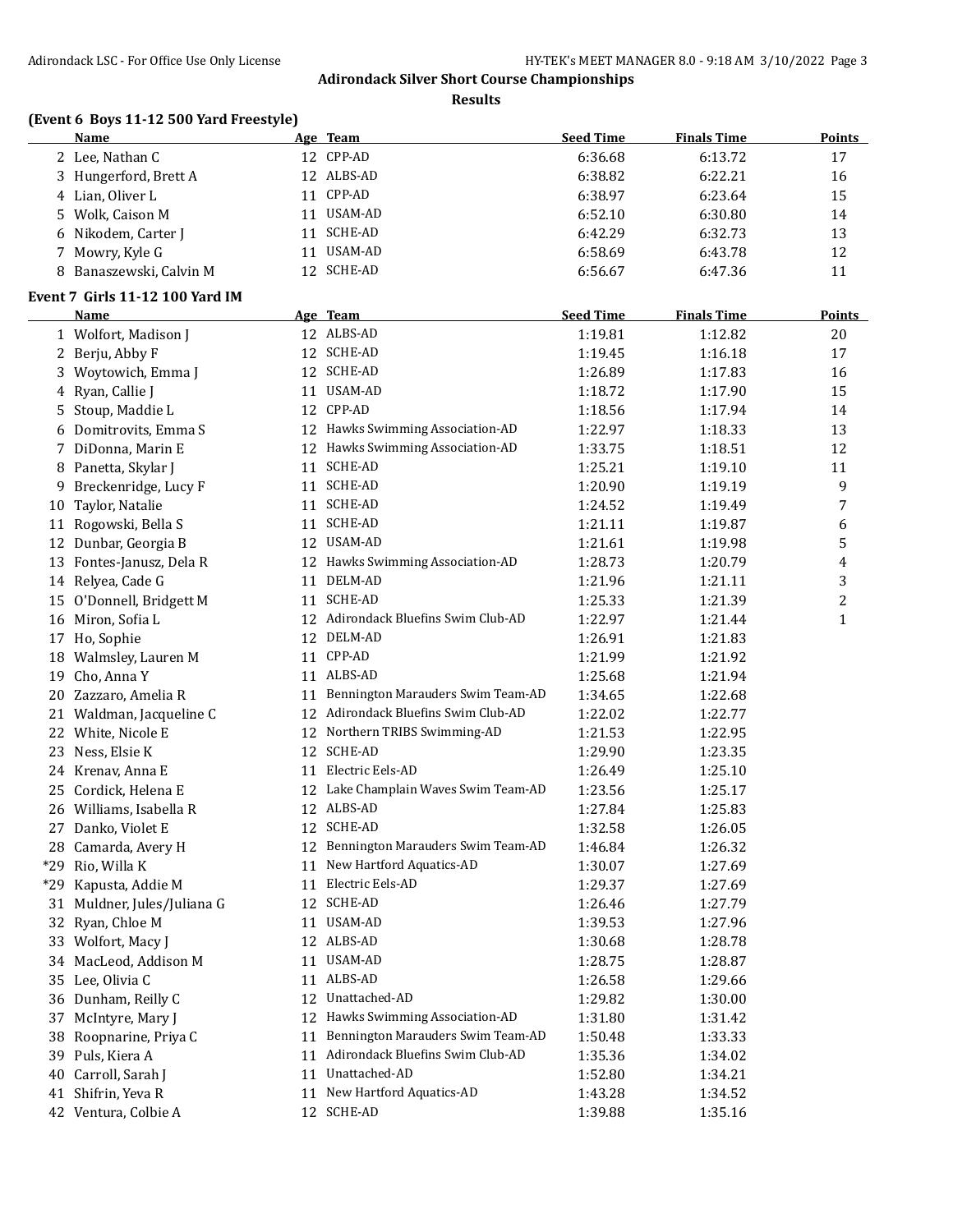#### **Results**

### **(Event 7 Girls 11-12 100 Yard IM)**

|                     | <b>Name</b>           |    | Age Team                          | <b>Seed Time</b> | <b>Finals Time</b> | <b>Points</b> |
|---------------------|-----------------------|----|-----------------------------------|------------------|--------------------|---------------|
| 43                  | Ogborn, Molly G       |    | 11 CPP-AD                         | 1:31.32          | 1:36.23            |               |
| 44                  | Tallman, Molly E      |    | 12 New Hartford Aquatics-AD       | 1:49.06          | 1:37.38            |               |
| 45                  | Durfee, Emily G       | 11 | SCHE-AD                           | 1:31.94          | 1:40.02            |               |
| 46                  | Dollar, Brieanna N    |    | 12 SCHE-AD                        | 1:37.06          | 1:40.44            |               |
| 47                  | Cococcia, Mirabella A | 11 | ALBS-AD                           | 1:44.72          | 1:44.10            |               |
| 48                  | Assa, Chloe E         | 11 | Tigers Aquatic Club-AD            | 2:01.24          | 1:48.68            |               |
| 49                  | Donato, Ali C         | 11 | SCHE-AD                           | 1:56.02          | 1:52.38            |               |
|                     | 50 Ruff, Mikaella K   | 11 | ALBS-AD                           | 2:10.58          | 1:52.98            |               |
|                     | 51 Jaros, Elaina N    | 11 | New Hartford Aquatics-AD          | 1:50.64          | 1:53.35            |               |
|                     | 52 Rakoske, Morgan M  | 12 | SCHE-AD                           | 1:56.25          | 1:54.00            |               |
| 53                  | Wilson, Anna M        | 11 | SCHE-AD                           | 2:02.91          | 1:56.58            |               |
| $---$               | Maki-Davis, Abigail M | 12 | Bennington Marauders Swim Team-AD | 1:45.59          | DQ                 |               |
| $---$               | Babcock, Jayne C      | 12 | USAM-AD                           | 1:54.64          | DQ                 |               |
| $---$               | Hagin, Addison F      | 11 | CPP-AD                            | 1:49.67          | DQ                 |               |
| $\qquad \qquad - -$ | Ruscio, Emily A       |    | 12 SCHE-AD                        | 1:20.48          | DQ                 |               |

# **Event 8 Boys 11-12 100 Yard IM**

|     | <b>Name</b>                | Age | <b>Team</b>                      | <b>Seed Time</b> | <b>Finals Time</b> | <b>Points</b> |
|-----|----------------------------|-----|----------------------------------|------------------|--------------------|---------------|
|     | 1 Lee, Nathan C            | 12  | CPP-AD                           | 1:18.09          | 1:12.25            | 20            |
| 2   | Mowry, Kayden J            | 11  | USAM-AD                          | 1:17.98          | 1:13.99            | 17            |
| 3   | Jerome, Jude C             | 11  | USAM-AD                          | 1:17.82          | 1:17.09            | 16            |
|     | 4 Gerace, James R          | 11  | CPP-AD                           | 1:18.82          | 1:17.32            | 15            |
| 5.  | Yin, Brayden C             | 12  | CPP-AD                           | 1:19.26          | 1:18.22            | 14            |
| 6   | Banaszewski, Calvin M      | 12  | <b>SCHE-AD</b>                   | 1:26.27          | 1:19.48            | 13            |
|     | Wolk, Caison M             | 11  | USAM-AD                          | 1:25.46          | 1:19.61            | 12            |
| 8   | Nikodem, Carter J          | 11  | <b>SCHE-AD</b>                   | 1:26.49          | 1:21.43            | 11            |
| 9   | Mowry, Kyle G              | 11  | USAM-AD                          | 1:32.19          | 1:21.50            | 9             |
| 10  | Lisella, Miller J          | 11  | Adirondack Bluefins Swim Club-AD | 1:23.14          | 1:21.63            | 7             |
| 11  | Daly, Ryan W               | 12  | <b>SCHE-AD</b>                   | 1:32.76          | 1:27.48            | 6             |
| 12  | Dashiell, Michael W        | 11  | <b>SCHE-AD</b>                   | 1:34.26          | 1:29.12            | 5             |
| 13  | Hastings, Charley D        | 12  | <b>SCHE-AD</b>                   | 1:31.71          | 1:29.29            | 4             |
| 14  | Rinaldo, Landon J          | 11  | New Hartford Aquatics-AD         | 1:39.18          | 1:38.87            | 3             |
| 15  | Sellnow, Lucas M           | 11  | Electric Eels-AD                 | 1:39.98          | 1:39.46            | 2             |
| 16  | Preston, Alex P            | 11  | Hawks Swimming Association-AD    | 1:44.76          | 1:41.05            | $\mathbf{1}$  |
| 17  | Healey, Spencer M          | 11  | CPP-AD                           | 1:43.12          | 1:41.96            |               |
| 18  | Titov-Chiaravalle, Asher G | 11  | SCHE-AD                          | 1:49.64          | 1:48.05            |               |
| 19  | Koenitzer, Ryan W          | 11  | Electric Eels-AD                 | 1:57.58          | 1:51.34            |               |
| 20  | Heslin, Liam M             | 11  | CPP-AD                           | 1:50.56          | 1:55.50            |               |
| --- | Zeliph, Jack H             | 12  | ALBS-AD                          | 1:34.86          | DQ                 |               |
| --- | Barlow, Jake R             | 11  | Crocodiles-AD                    | 1:31.28          | DQ                 |               |
| --- | Wheeler, Lucas S           | 11  | <b>SCHE-AD</b>                   | 2:02.96          | DQ                 |               |
| --- | Hungerford, Brett A        | 12  | ALBS-AD                          | 1:20.14          | DQ                 |               |

#### **Event 9 Girls 10 & Under 100 Yard Butterfly**

| Name                   | Age Team                         | <b>Seed Time</b> | <b>Finals Time</b> | <b>Points</b> |
|------------------------|----------------------------------|------------------|--------------------|---------------|
| 1 Adams, Michelle E    | 10 CPP-AD                        | 1:31.84          | 1:14.27            | 20            |
| 2 Strickler, Carolyn M | 10 SCHE-AD                       | 1:37.92          | 1:23.99            | 17            |
| 3 Harpootlian, Leah C  | 10 CPP-AD                        | 1:33.06          | 1:29.13            | 16            |
| 4 Laurie, Makena G     | 10 Hawks Swimming Association-AD | 1:39.86          | 1:30.17            | 15            |
| 5 Ricketts, Aurora S   | 9 SCHE-AD                        | 1:43.49          | 1:33.36            | 14            |
| 6 Sekeli, Ella S       | 10 Northern TRIBS Swimming-AD    | 1:45.26          | 1:38.63            | 13            |
| 7 Attia, Laila M       | 10 SCHE-AD                       | 1:46.32          | 1:41.53            | 12            |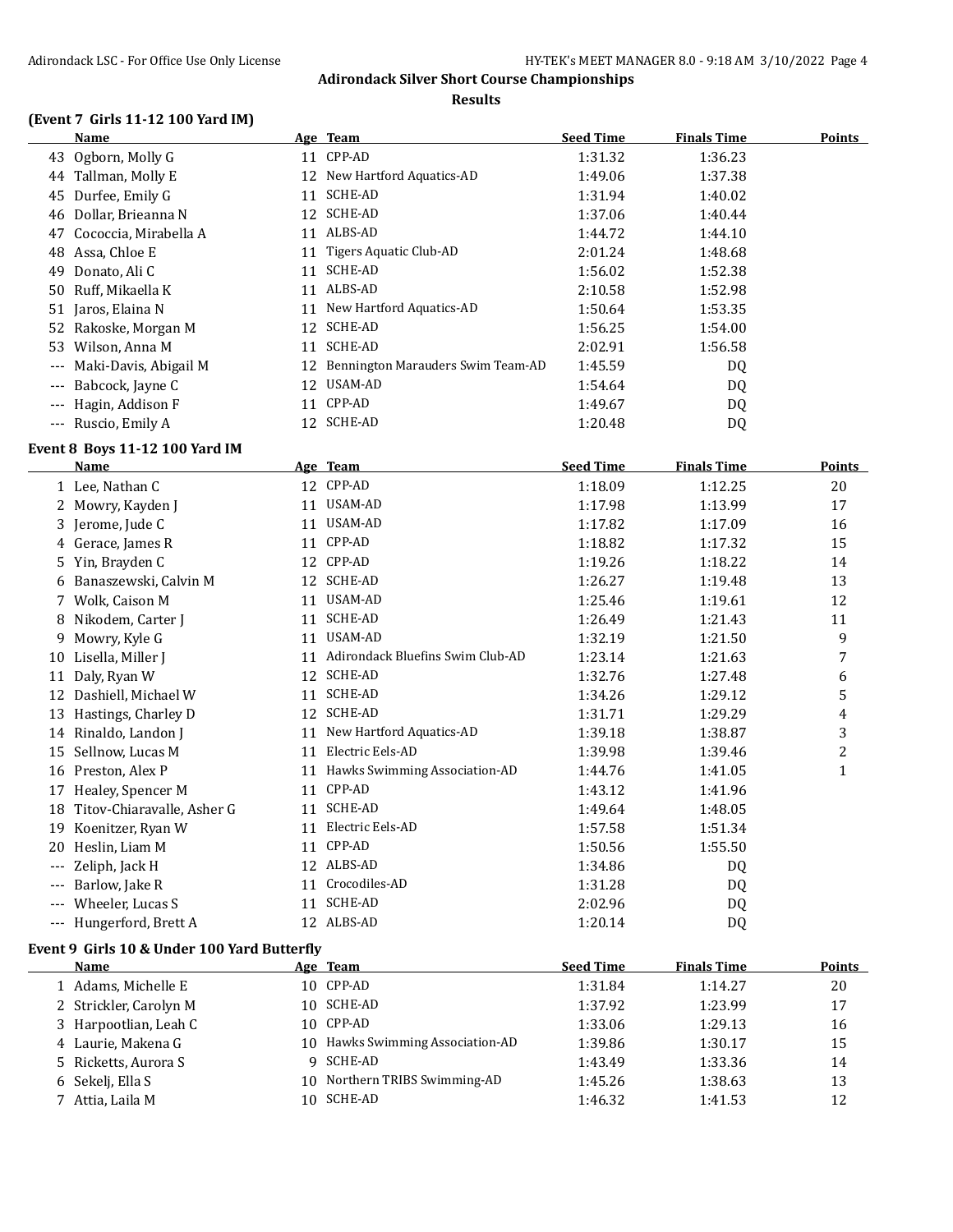**Results**

|                      | <b>Name</b>                                 |   | Age Team                            | <b>Seed Time</b> | <b>Finals Time</b> | <b>Points</b>  |
|----------------------|---------------------------------------------|---|-------------------------------------|------------------|--------------------|----------------|
|                      | --- Lim, Yi Wern                            |   | 10 CPP-AD                           | 1:48.48          | DQ                 |                |
|                      | Event 10 Boys 10 & Under 100 Yard Butterfly |   |                                     |                  |                    |                |
|                      | <b>Name</b>                                 |   | Age Team                            | <b>Seed Time</b> | <b>Finals Time</b> | <b>Points</b>  |
|                      | 1 Stebletsov, Vova A                        |   | 10 CPP-AD                           | 1:33.27          | 1:21.10            | 20             |
|                      | 2 Campbell, JT T                            |   | 10 USAM-AD                          | 1:35.34          | 1:26.82            | 17             |
|                      | 3 Konnor, Cameron C                         |   | 9 SCHE-AD                           | 1:40.96          | 1:33.82            | 16             |
| 4                    | Bernad, Jack C                              |   | 10 SCHE-AD                          | 1:43.86          | 1:37.16            | 15             |
|                      | 5 Schwenker, Will H                         |   | 10 SCHE-AD                          | 1:50.29          | 1:38.01            | 14             |
|                      | 6 German, Levi J                            |   | 10 ALBS-AD                          | 1:52.72          | 1:41.92            | 13             |
|                      | Event 11 Girls 8 & Under 25 Yard Backstroke |   |                                     |                  |                    |                |
|                      | <b>Name</b>                                 |   | Age Team                            | <b>Seed Time</b> | <b>Finals Time</b> | <b>Points</b>  |
|                      | 1 Hopke, Stella M                           |   | 8 CPP-AD                            | 20.41            | 21.55              | 20             |
|                      | 2 Hook, Elise C                             |   | 8 CPP-AD                            | 22.66            | 21.99              | 17             |
| 3                    | Quarmby, Zoe E                              |   | 8 Hawks Swimming Association-AD     | 30.93            | 22.19              | 16             |
|                      | 4 Taylor, Zoey                              |   | 8 SCHE-AD                           | 22.29            | 22.33              | 15             |
| 5                    | Babcock, Anna R                             |   | 8 USAM-AD                           | 28.06            | 22.87              | 14             |
| 6                    | Cronin, Julia M                             |   | 8 USAM-AD                           | 23.86            | 23.15              | 13             |
| 7                    | Edwards, Lauren                             |   | 8 Saratoga Regional YMCA Stingra-AD | 24.50            | 24.33              | 12             |
| 8                    | Druzynski, Riley A                          |   | 8 SCHE-AD                           | 26.20            | 24.86              | 11             |
| 9                    | Eichfeld, Anna E                            |   | 7 CPP-AD                            | 22.54            | 25.42              | 9              |
| 10                   | Nikodem, Lucy V                             |   | 7 SCHE-AD                           | 25.74            | 25.56              | 7              |
| 11                   | Smith, Macie R                              |   | 8 Saratoga Regional YMCA Stingra-AD | 24.72            | 25.74              | 6              |
| 12                   | Loiacano, Michaela F                        |   | 8 New Hartford Aquatics-AD          | 22.60            | 25.78              | 5              |
| 13                   | Letterman, Alice L                          |   | 8 SCHE-AD                           | 26.57            | 26.20              | 4              |
| 14                   | Holcomb, Miyoko F                           |   | 7 Saratoga Regional YMCA Stingra-AD | 25.50            | 26.27              | 3              |
| 15                   | Kenney, Sage S                              |   | 7 Hawks Swimming Association-AD     | 28.51            | 26.56              | $\overline{c}$ |
| 16                   | Nappi, Lexie F                              |   | 7 SCHE-AD                           | 27.22            | 26.62              | $\mathbf{1}$   |
| 17                   | Raymond, Mollie K                           |   | 7 USAM-AD                           | 28.24            | 26.64              |                |
| 18                   | Trinsey, Hana G                             |   | 7 ALBS-AD                           | 29.12            | 26.74              |                |
| 19                   | Wang, Phira Y                               |   | 8 CPP-AD                            | 27.93            | 27.44              |                |
| 20                   | Kincaid, Julianna M                         |   | 8 CPP-AD                            | 27.42            | 27.55              |                |
| 21                   | Sfeir, Scarlett G                           |   | 8 SCHE-AD                           | 28.46            | 27.78              |                |
| 22                   | Galiard, Mina E                             |   | 8 CPP-AD                            | 29.13            | 27.84              |                |
|                      | 23 Hurlbut, Madeline M                      |   | 8 Greater Glens Falls Flyers Swi-AD | 32.32            | 28.49              |                |
|                      | 24 Bennett, Eloise G                        |   | 7 USAM-AD                           | 31.92            | 30.49              |                |
| 25                   | King, Roberta C                             |   | 7 USAM-AD                           | 29.43            | 33.14              |                |
| 26                   | Douglass, Laila M                           | 8 | Crocodiles-AD                       | 28.50            | 34.39              |                |
| 27                   | Koenitzer, Kristen A                        |   | 7 Electric Eels-AD                  | 45.99            | 34.44              |                |
| 28                   | Kiehle, Molly J                             |   | 7 USAM-AD                           | 38.04            | 35.74              |                |
| 29                   | Denny, Elaina J                             | 8 | Electric Eels-AD                    | 45.91            | 35.82              |                |
| $\scriptstyle\cdots$ | Quigley, Harper R                           |   | 8 Tigers Aquatic Club-AD            | 38.83            | DQ                 |                |
|                      | Event 12 Boys 8 & Under 25 Yard Backstroke  |   |                                     |                  |                    |                |
|                      | <b>Name</b>                                 |   | Age Team                            | <b>Seed Time</b> | <b>Finals Time</b> | <b>Points</b>  |
|                      | 1 Clark, James M                            |   | 8 CPP-AD                            | 21.53            | 18.46              | 20             |
|                      | 2 Horstmyer, Erik D                         |   | 8 CPP-AD                            | 20.38            | 18.75              | 17             |
| 3                    | Knill, Zachary J                            |   | 8 Greater Glens Falls Flyers Swi-AD | 23.25            | 21.40              | 16             |
| 4                    | Williams, Tyler J                           |   | 8 ALBS-AD                           | 23.33            | 22.21              | 15             |
| 5                    | Willcox, Kenny E                            |   | 8 SCHE-AD                           | 24.67            | 23.11              | 14             |
|                      | 6 Patrick, Logan C                          |   | 8 CPP-AD                            | 22.00            | 24.04              | 13             |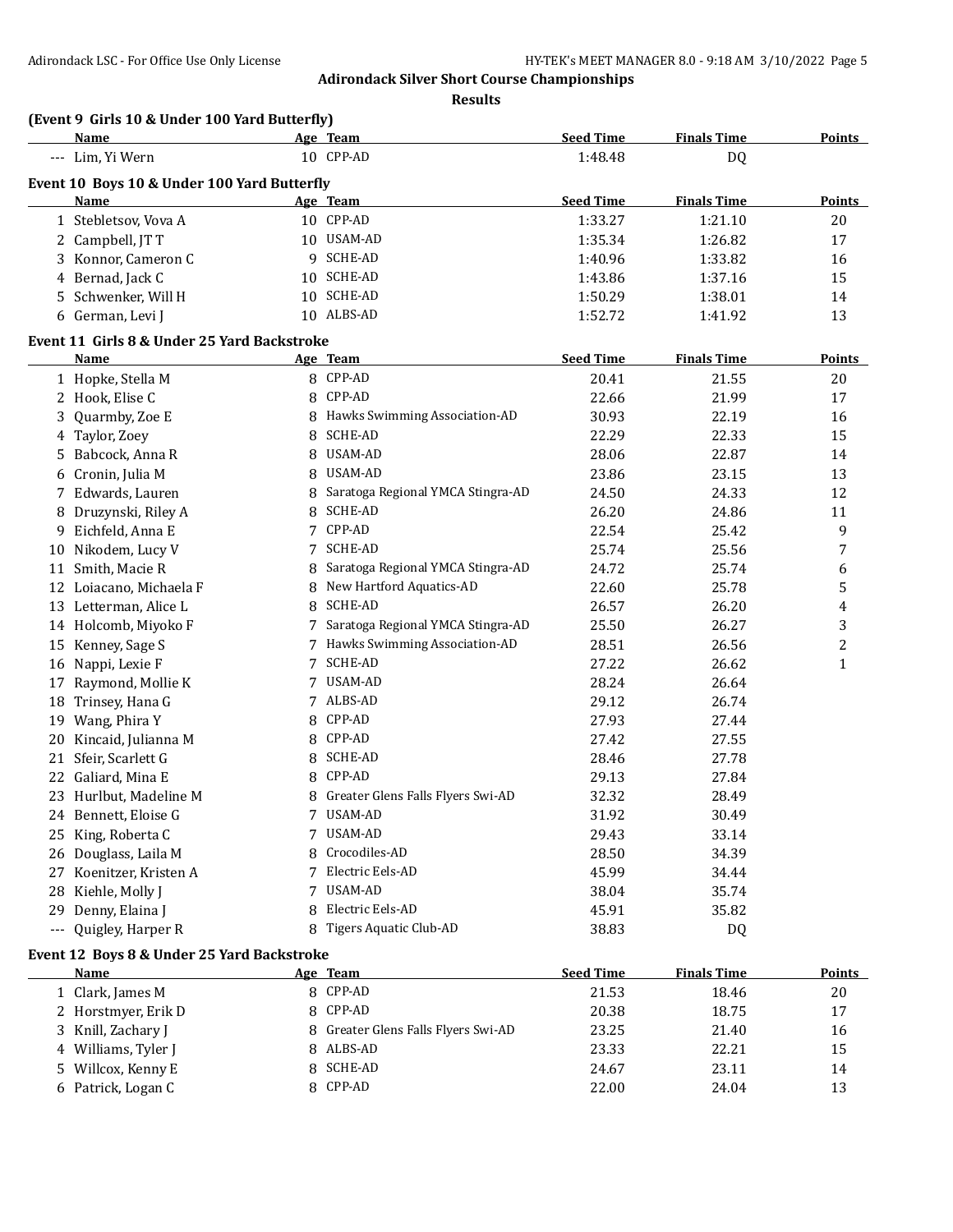**Results**

### **(Event 12 Boys 8 & Under 25 Yard Backstroke)**

|   | Name                   | Age Team                          | <b>Seed Time</b> | <b>Finals Time</b> | <b>Points</b> |
|---|------------------------|-----------------------------------|------------------|--------------------|---------------|
|   | 7 Roglieri, Luca B     | 8 USAM-AD                         | 25.62            | 24.33              | 12            |
| 8 | Washburn, Logan E      | 8 CPP-AD                          | 29.35            | 24.63              | 11            |
|   | 9 Strickler, Ben F     | 8 SCHE-AD                         | 28.35            | 25.35              | 9             |
|   | 10 Carstens, Evan I    | Saratoga Regional YMCA Stingra-AD | 25.90            | 25.76              | 7             |
|   | 11 Stotz, Andrew P     | 8 CPP-AD                          | 24.34            | 26.18              | 6             |
|   | 12 Striker, Kamden M   | 6 CPP-AD                          | 30.76            | 28.44              | 5             |
|   | 13 Roth, Joev P        | 8 New Hartford Aquatics-AD        | 27.58            | 28.55              | 4             |
|   | 14 Washburn, Griffin M | 6 CPP-AD                          | 28.63            | 29.89              | 3             |
|   | 15 Clarke, James B     | USAM-AD                           | 33.09            | 30.13              | 2             |
|   | 16 Lee, Haven          | 7 CPP-AD                          | 39.03            | 34.05              |               |
|   | 17 Schlegel, Henry T   | 7 CPP-AD                          | 35.05            | 34.24              |               |
|   | 18 Bennett, Rocco F    | 5 USAM-AD                         | 43.20            | 37.52              |               |
|   | --- Manz, Kiran F      | 8 SCHE-AD                         | 28.30            | DQ.                |               |
|   | --- McCoy, Charles L   | 8 CPP-AD                          | 30.85            | DQ                 |               |
|   |                        |                                   |                  |                    |               |

#### **Event 13 Girls 11-12 50 Yard Freestyle**

|       | Name                   |    | Age Team                             | <b>Seed Time</b> | <b>Finals Time</b> | <b>Points</b>  |
|-------|------------------------|----|--------------------------------------|------------------|--------------------|----------------|
|       | 1 Allinson, Mae L      |    | 12 DELM-AD                           | 31.74            | 30.60              | 20             |
|       | 2 Taylor, Natalie      |    | 11 SCHE-AD                           | 31.34            | 30.78              | 17             |
| 3     | Zazzaro, Amelia R      |    | 11 Bennington Marauders Swim Team-AD | 34.73            | 31.22              | 16             |
| 4     | Cao, Aimee W           | 11 | CPP-AD                               | 32.34            | 31.31              | 15             |
| 5     | Ruscio, Emily A        | 12 | <b>SCHE-AD</b>                       | 33.18            | 31.51              | 14             |
| 6     | Newcomb, Lucy G        | 12 | Hawks Swimming Association-AD        | 31.54            | 31.67              | 13             |
| 7     | McCarthy, Ella I       | 11 | New Hartford Aquatics-AD             | 33.07            | 31.89              | 12             |
| 8     | Salvi, Riley D         | 11 | Jammin' Jellyfish Swim Club-AD       | 31.52            | 31.98              | 11             |
| 9     | Berju, Abby F          |    | 12 SCHE-AD                           | 31.79            | 32.10              | 9              |
| 10    | Miron, Sofia L         |    | 12 Adirondack Bluefins Swim Club-AD  | 32.13            | 32.13              | 7              |
|       | 11 White, Nicole E     | 12 | Northern TRIBS Swimming-AD           | 32.39            | 32.23              | 6              |
| 12    | Forstell, Abby D       |    | 11 Hawks Swimming Association-AD     | 32.55            | 32.84              | 5              |
|       | 13 Ho, Sophie          |    | 12 DELM-AD                           | 35.86            | 32.85              | 4              |
|       | 14 Walmsley, Lauren M  |    | 11 CPP-AD                            | 32.72            | 32.88              | 3              |
| 15    | Panetta, Skylar J      |    | 11 SCHE-AD                           | 33.76            | 32.90              | $\overline{c}$ |
| 16    | Cunningham, Isabelle G | 11 | CPP-AD                               | 32.84            | 32.93              | $\mathbf{1}$   |
| 17    | Ryan, Chloe M          | 11 | USAM-AD                              | 34.19            | 32.98              |                |
|       | 18 Cho, Anna Y         |    | 11 ALBS-AD                           | 32.85            | 33.05              |                |
| 19    | Domitrovits, Emma S    |    | 12 Hawks Swimming Association-AD     | 32.15            | 33.07              |                |
| 20    | Krenav, Anna E         | 11 | Electric Eels-AD                     | 34.15            | 33.11              |                |
|       | 21 Cordick, Helena E   | 12 | Lake Champlain Waves Swim Team-AD    | 34.45            | 33.16              |                |
|       | 22 Danko, Violet E     | 12 | SCHE-AD                              | 35.77            | 33.38              |                |
|       | 23 Miller, Olivia L    | 12 | Greater Glens Falls Flyers Swi-AD    | 34.55            | 33.65              |                |
|       | 24 Durfee, Emily G     | 11 | <b>SCHE-AD</b>                       | 34.76            | 33.67              |                |
| 25    | Maki-Davis, Abigail M  | 12 | Bennington Marauders Swim Team-AD    | 38.60            | 33.89              |                |
| $*26$ | Ness, Elsie K          | 12 | SCHE-AD                              | 34.70            | 33.92              |                |
|       | *26 Camarda, Avery H   | 12 | Bennington Marauders Swim Team-AD    | 39.47            | 33.92              |                |
| $*28$ | MacLeod, Addison M     | 11 | USAM-AD                              | 33.72            | 33.93              |                |
| $*28$ | Puls, Kiera A          | 11 | Adirondack Bluefins Swim Club-AD     | 33.10            | 33.93              |                |
| 30    | Robles, Izzy M         |    | 12 DELM-AD                           | 33.00            | 34.06              |                |
|       | 31 Rio, Willa K        | 11 | New Hartford Aquatics-AD             | 34.25            | 34.14              |                |
|       | 32 Carroll, Sarah J    | 11 | Unattached-AD                        | 34.60            | 34.34              |                |
| 33    | Cosh, Mallory G        |    | 11 Greater Glens Falls Flyers Swi-AD | 35.72            | 34.39              |                |
|       | 34 Zhou, Yixuan        |    | 11 CPP-AD                            | 34.99            | 34.49              |                |
| 35    | Jennings, Ava G        |    | 12 SCHE-AD                           | 35.42            | 34.52              |                |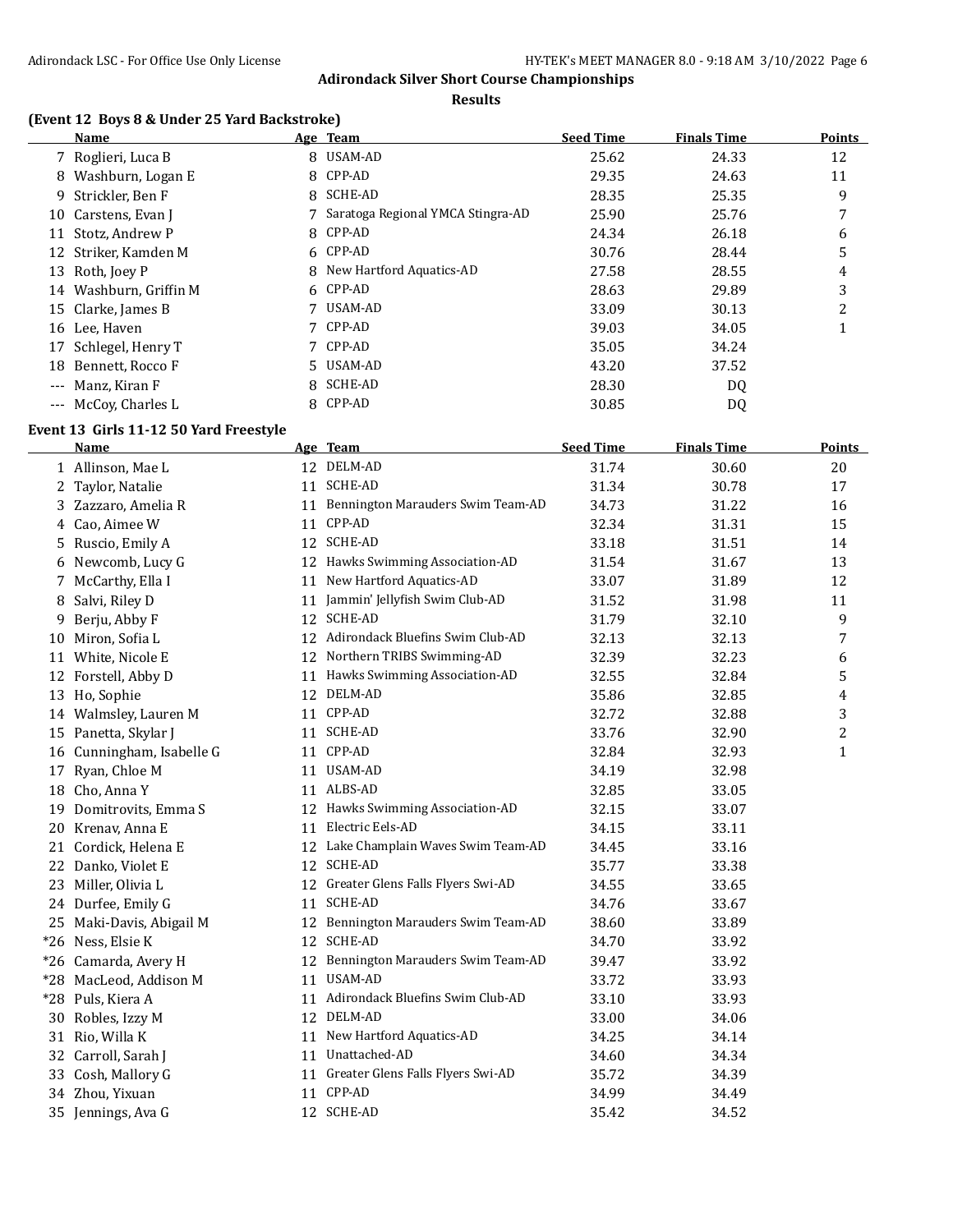**Results**

# **(Event 13 Girls 11-12 50 Yard Freestyle)**

|    | <b>Name</b>                     |    | Age Team                             | <b>Seed Time</b> | <b>Finals Time</b> | <b>Points</b> |
|----|---------------------------------|----|--------------------------------------|------------------|--------------------|---------------|
|    | 36 Lee, Olivia C                |    | 11 ALBS-AD                           | 34.50            | 34.61              |               |
|    | 37 Williams, Isabella R         |    | 12 ALBS-AD                           | 36.63            | 34.65              |               |
| 38 | Toomajian, Stella T             |    | 11 USAM-AD                           | 34.83            | 34.66              |               |
| 39 | Burr, Alysia N                  |    | 12 CPP-AD                            | 34.48            | 34.96              |               |
| 40 | McIntyre, Mary J                |    | 12 Hawks Swimming Association-AD     | 33.99            | 35.18              |               |
|    | 41 Babcock, Jayne C             |    | 12 USAM-AD                           | 35.79            | 35.30              |               |
| 42 | Guerrero Manriquez, Valeria     |    | 12 New Hartford Aquatics-AD          | 37.64            | 35.64              |               |
|    | 43 Kapusta, Addie M             |    | 11 Electric Eels-AD                  | 36.09            | 35.65              |               |
|    | 44 Rigosu, Jennavieve B         |    | 11 Jammin' Jellyfish Swim Club-AD    | 36.41            | 35.75              |               |
|    | 45 Farrell, Macayla M           |    | 12 ALBS-AD                           | 35.60            | 35.78              |               |
| 46 | Marsello, Madeline G            |    | 12 Jammin' Jellyfish Swim Club-AD    | 36.03            | 35.80              |               |
| 47 | Dunham, Reilly C                |    | 12 Unattached-AD                     | 35.14            | 35.83              |               |
| 48 | Mossing, Ella G                 |    | 12 Greater Glens Falls Flyers Swi-AD | 38.75            | 35.86              |               |
| 49 | Collis, Isabella M              | 12 | New Hartford Aquatics-AD             | 36.64            | 36.27              |               |
|    | 50 YU, Jia Jia                  | 12 | CPP-AD                               | 35.28            | 36.29              |               |
|    | 51 Romanovsky, Lili             |    | 12 SCHE-AD                           | 37.34            | 36.30              |               |
| 52 | McAllister, Madalyn K           | 12 | Jammin' Jellyfish Swim Club-AD       | 36.07            | 36.31              |               |
|    | 53 Wolfort, Macy J              |    | 12 ALBS-AD                           | 35.53            | 36.69              |               |
|    | 54 Ventura, Colbie A            |    | 12 SCHE-AD                           | 36.68            | 37.25              |               |
|    | 55 Shifrin, Yeva R              |    | 11 New Hartford Aquatics-AD          | 42.70            | 37.38              |               |
| 56 | Ogborn, Molly G                 |    | 11 CPP-AD                            | 38.04            | 37.93              |               |
| 57 | Belfield, Leah M                |    | 11 Hawks Swimming Association-AD     | 40.72            | 37.96              |               |
| 58 | Dollar, Brieanna N              |    | 12 SCHE-AD                           | 38.66            | 38.45              |               |
| 59 | Roopnarine, Priya C             |    | 11 Bennington Marauders Swim Team-AD | 44.73            | 38.55              |               |
| 60 | Cococcia, Mirabella A           |    | 11 ALBS-AD                           | 38.02            | 39.08              |               |
|    | 61 Alcuri, Julia M              |    | 11 New Hartford Aquatics-AD          | 42.14            | 40.55              |               |
|    | 62 Isecke, Charlotte M          |    | 12 Lake Champlain Waves Swim Team-AD | 42.65            | 40.96              |               |
| 63 | Tallman, Molly E                |    | 12 New Hartford Aquatics-AD          | 43.88            | 41.05              |               |
|    | 64 Heiner, Elizabeth A          | 11 | New Hartford Aquatics-AD             | 40.42            | 41.27              |               |
| 65 | Ruff, Mikaella K                |    | 11 ALBS-AD                           | 43.45            | 42.07              |               |
| 66 | Hagin, Addison F                |    | 11 CPP-AD                            | 41.94            | 42.51              |               |
| 67 | Rositano, Sofia M               |    | 12 New Hartford Aquatics-AD          | 43.21            | 42.69              |               |
| 68 | Rakoske, Morgan M               |    | 12 SCHE-AD                           | 44.55            | 42.82              |               |
|    | 69 Jaros, Elaina N              | 11 | New Hartford Aquatics-AD             | 41.00            | 43.49              |               |
|    | 70 Luley, Mya E                 |    | 11 New Hartford Aquatics-AD          | 46.13            | 43.84              |               |
|    | 71 Assa, Chloe E                |    | 11 Tigers Aquatic Club-AD            | 41.73            | 43.86              |               |
|    | 72 Fitzgerald-VanLoan, Hadley F |    | 11 Tigers Aquatic Club-AD            | 42.61            | 44.25              |               |
|    | 73 Wilson, Anna M               |    | 11 SCHE-AD                           | 48.07            | 44.77              |               |
|    | 74 Donato, Ali C                | 11 | SCHE-AD                              | 46.72            | 45.90              |               |
| 75 | Gioppo, Abigail M               |    | 11 New Hartford Aquatics-AD          | 55.35            | 46.75              |               |
|    | 76 Elmarasy, Noor               | 11 | New Hartford Aquatics-AD             | 53.97            | 47.27              |               |
| 77 | Schneible, Brooke E             |    | 12 DELM-AD                           | 1:10.66          | 47.44              |               |
| 78 | Lefco, Elena T                  |    | 12 SCHE-AD                           | 43.53            | 47.74              |               |
| 79 | Cook, Abby R                    |    | 12 SCHE-AD                           | 48.15            | 51.72              |               |
|    | --- O'Donnell, Bridgett M       | 11 | SCHE-AD                              | 32.58            | DQ                 |               |
|    | --- Cole, Nora R                |    | 11 New Hartford Aquatics-AD          | 41.70            | DQ                 |               |

### **Event 14 Boys 11-12 50 Yard Freestyle**

| <b>Name</b>             | Age Team                             | <b>Seed Time</b> | <b>Finals Time</b> | Points |
|-------------------------|--------------------------------------|------------------|--------------------|--------|
| 1 - Yan. Brendan R      | 12 ALBS-AD                           | 34.63            | 28.73              | 20     |
| 2 Hungerford, Brett A   | 12 ALBS-AD                           | 30.85            | 30.18              |        |
| 3   Hansen, ShawnPaul D | 12 Lake Champlain Waves Swim Team-AD | 30.99            | 30.55              | 16     |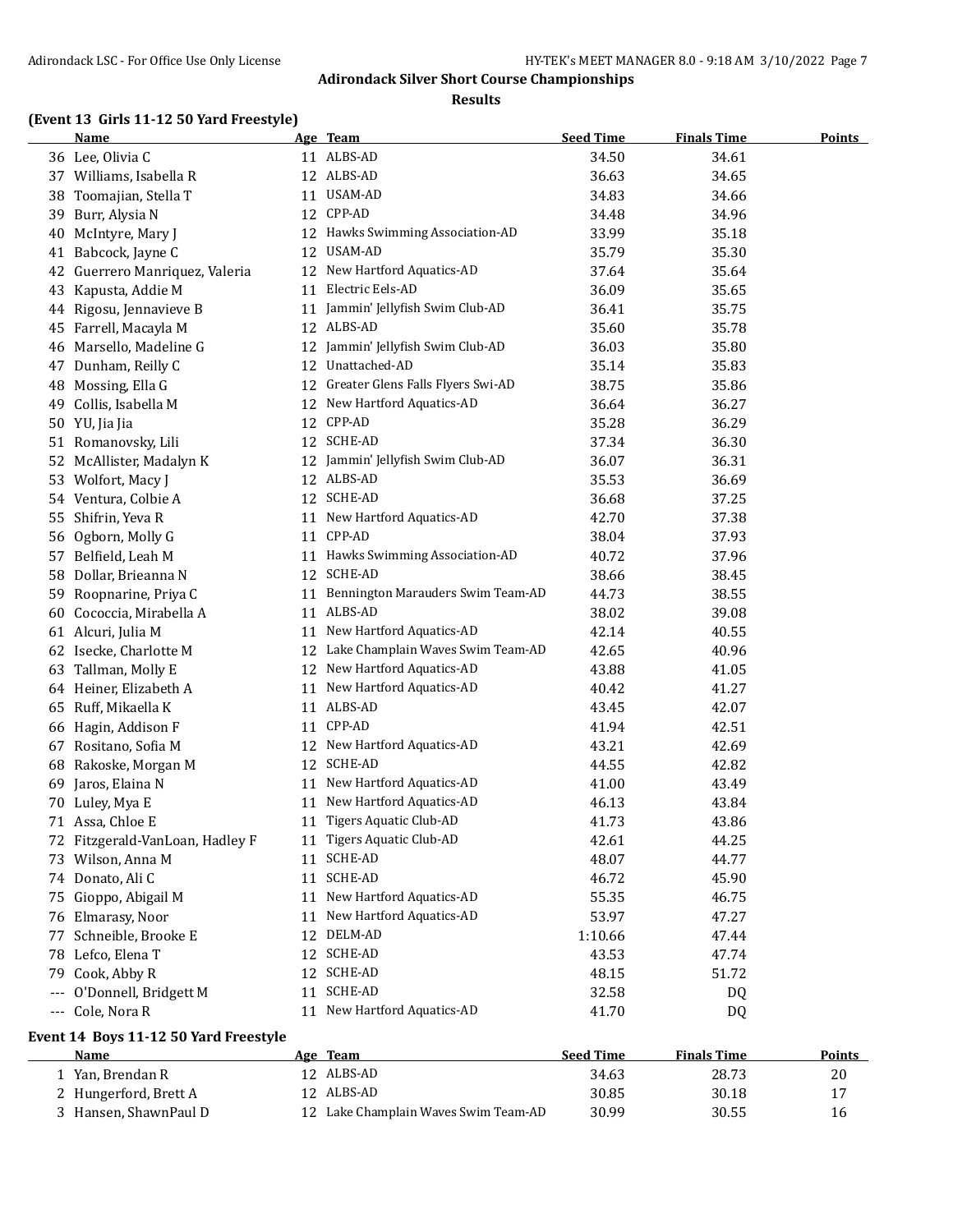**Results**

# **(Event 14 Boys 11-12 50 Yard Freestyle)**

|    | Name                       | Age Team                             | <b>Seed Time</b> | <b>Finals Time</b> | <u>Points</u>  |
|----|----------------------------|--------------------------------------|------------------|--------------------|----------------|
|    | 4 Banaszewski, Calvin M    | 12 SCHE-AD                           | 31.09            | 30.68              | 15             |
| 5. | Guntert, Ashton J          | 12 ALBS-AD                           | 31.15            | 30.83              | 14             |
| 6  | Wolk, Caison M             | 11 USAM-AD                           | 31.31            | 31.27              | 13             |
|    | 7 Lisella, Miller J        | 11 Adirondack Bluefins Swim Club-AD  | 32.97            | 32.09              | 12             |
| 8  | Gould, Jackson B           | 12 CPP-AD                            | 33.78            | 32.11              | 11             |
| 9  | Nikodem, Carter J          | 11 SCHE-AD                           | 33.16            | 32.21              | 9              |
|    | 10 LaFountain, Levi P      | 12 ALBS-AD                           | 32.89            | 32.45              | 7              |
|    | 11 Knill, Tim C            | 12 Greater Glens Falls Flyers Swi-AD | 34.02            | 33.12              | 6              |
|    | 12 Mowry, Kyle G           | 11 USAM-AD                           | 33.30            | 33.36              | 5              |
|    | 13 Sheeley, Bennett A      | 12 Hawks Swimming Association-AD     | 32.30            | 33.41              | 4              |
|    | 14 Daly, Ryan W            | 12 SCHE-AD                           | 33.52            | 33.57              | 3              |
|    | 15 Tresnjo, Alen           | 11 New Hartford Aquatics-AD          | 37.90            | 34.39              | $\overline{c}$ |
|    | 16 Zeliph, Jack H          | 12 ALBS-AD                           | 35.30            | 34.91              | $\mathbf{1}$   |
|    | 17 Hastings, Charley D     | 12 SCHE-AD                           | 36.72            | 35.15              |                |
|    | 18 Rinaldo, Landon J       | 11 New Hartford Aquatics-AD          | 35.01            | 35.50              |                |
| 19 | Dashiell, Michael W        | 11 SCHE-AD                           | 35.09            | 35.74              |                |
|    | 20 Barlow, Jake R          | 11 Crocodiles-AD                     | 35.59            | 35.88              |                |
|    | 21 Preston, Alex P         | 11 Hawks Swimming Association-AD     | 36.28            | 36.59              |                |
|    | 22 Heckler, Hayden L       | 12 DELM-AD                           | 36.25            | 37.04              |                |
| 23 | Bornt, Benjamin C          | 12 Electric Eels-AD                  | 38.42            | 37.15              |                |
| 24 | Li, Jason Q                | 11 CPP-AD                            | 40.16            | 37.56              |                |
|    | 25 Fava, Wyatt S           | 12 CPP-AD                            | 39.15            | 38.02              |                |
|    | 26 Wood, Ryan D            | 12 CPP-AD                            | 42.70            | 38.18              |                |
|    | 27 Washburn, Jacob D       | 11 CPP-AD                            | 41.38            | 38.26              |                |
| 28 | Titov-Chiaravalle, Asher G | 11 SCHE-AD                           | 36.65            | 38.77              |                |
| 29 | Mazurowski, Emmett K       | 11 SCHE-AD                           | 41.50            | 39.05              |                |
|    | 30 Coffey, Michael P       | 11 SCHE-AD                           | 41.90            | 40.03              |                |
|    | 31 Healey, Spencer M       | 11 CPP-AD                            | 41.62            | 40.09              |                |
| 32 | Koenitzer, Ryan W          | 11 Electric Eels-AD                  | 38.96            | 40.33              |                |
| 33 | bay, Rogan E               | 12 CPP-AD                            | 44.22            | 40.50              |                |
|    | 34 Sellnow, Lucas M        | 11 Electric Eels-AD                  | 38.18            | 40.88              |                |
| 35 | Barnoski, Liam C           | 11 SCHE-AD                           | 44.05            | 41.97              |                |
|    | 36 Heslin, Liam M          | 11 CPP-AD                            | 45.39            | 42.13              |                |
|    | 37 Zima, Elliott H         | 11 SCHE-AD                           | 47.36            | 44.14              |                |
| 38 | Czajkowski, Cameron J      | 12 Hawks Swimming Association-AD     | 43.35            | 44.53              |                |
|    | 39 Wheeler, Lucas S        | 11 SCHE-AD                           | 48.80            | 47.46              |                |
|    | 40 Zorn, Nathaniel         | 11 Saratoga Regional YMCA Stingra-AD | 51.91            | 51.07              |                |
|    | --- Pagnotta, Lorenzo P    | 11 ALBS-AD                           | 44.19            | <b>DQ</b>          |                |

### **Event 15 Girls 9-10 50 Yard Backstroke**

|    | Name                    |     | Age Team                          | <b>Seed Time</b> | <b>Finals Time</b> | <b>Points</b> |
|----|-------------------------|-----|-----------------------------------|------------------|--------------------|---------------|
|    | 1 Ryan, Quinlan A       |     | 9 CPP-AD                          | 41.98            | 39.33              | 20            |
|    | 2 Hynes, Lily M         | 10. | DELM-AD                           | 42.65            | 39.90              | 17            |
|    | 3 Allinson, Jane M      | 10. | DELM-AD                           | 41.89            | 40.02              | 16            |
|    | 4 Tobrocke, Alexandra M | 10. | Saratoga Regional YMCA Stingra-AD | 44.88            | 40.60              | 15            |
|    | 5 Moynahan, Maeye C     | 10. | SCHE-AD                           | 42.30            | 40.64              | 14            |
|    | 6 D'Amour, Violet A     | 10. | Hawks Swimming Association-AD     | 42.77            | 41.12              | 13            |
|    | 7 Zaderej, Sophia V     | 10. | CPP-AD                            | 46.63            | 41.60              | 12            |
|    | 8 Buck, Layla M         |     | 10 CPP-AD                         | 43.49            | 42.52              | 11            |
| 9  | Attia, Laila M          | 10  | SCHE-AD                           | 43.15            | 42.56              | 9             |
| 10 | Laurie, Makena G        | 10. | Hawks Swimming Association-AD     | 42.18            | 42.79              | 7             |
|    | 11 Quinn, Madysen C     |     | Tigers Aquatic Club-AD            | 47.20            | 42.92              | 6             |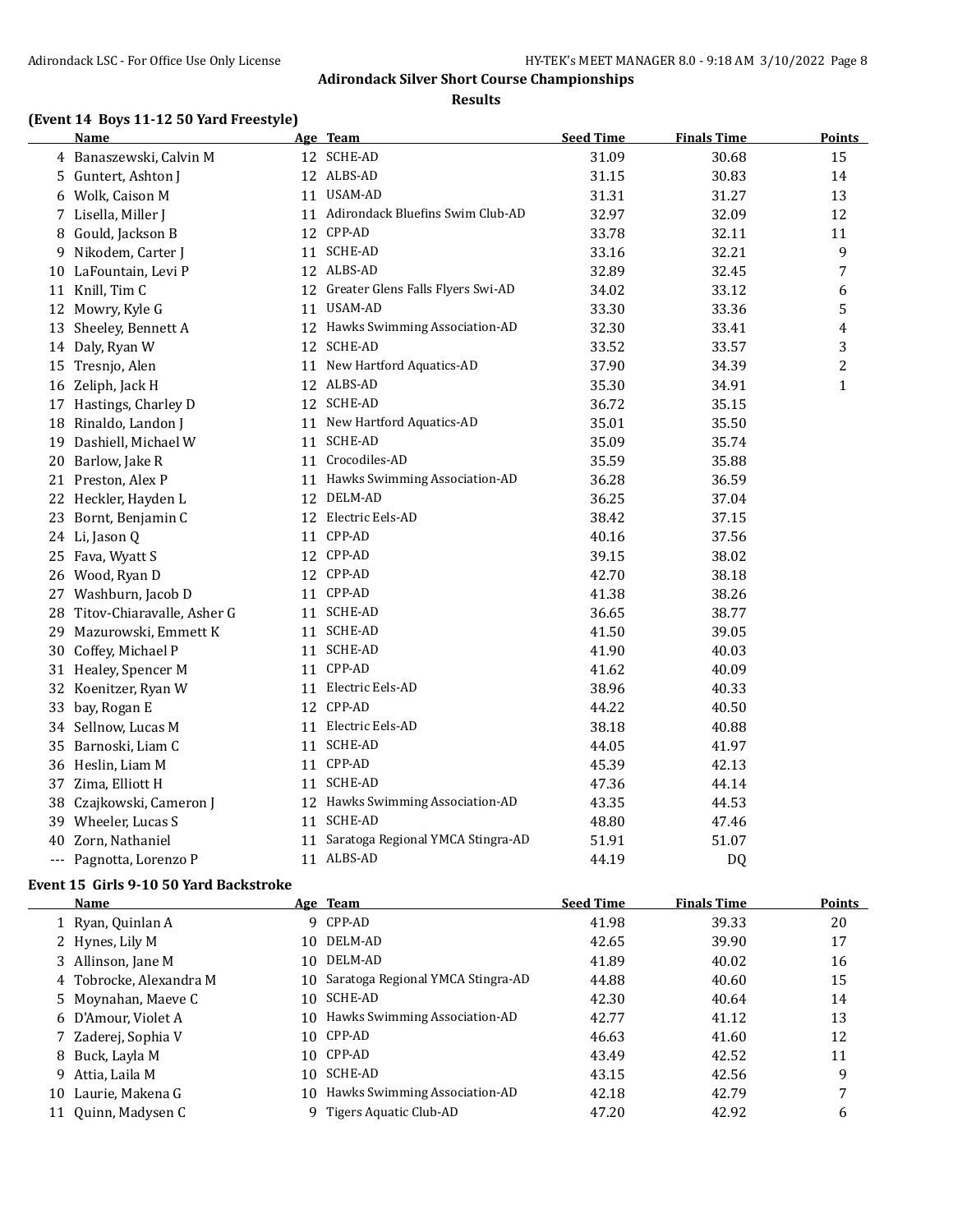#### **Results**

### **(Event 15 Girls 9-10 50 Yard Backstroke)**

|    | <b>Name</b>                           |    | Age Team                             | <b>Seed Time</b> | <b>Finals Time</b> | <b>Points</b> |
|----|---------------------------------------|----|--------------------------------------|------------------|--------------------|---------------|
|    | 12 Quackenbush, Leah H                |    | 10 ALBS-AD                           | 43.01            | 42.99              | 5             |
|    | 13 Johnson, Micalli R                 |    | 10 Lake Champlain Waves Swim Team-AD | 45.47            | 43.64              | 4             |
|    | 14 Sanghi, Ingrid K                   |    | 9 CPP-AD                             | 43.28            | 43.87              | 3             |
|    | 15 Lyons, Avery G                     |    | 10 Adirondack Bluefins Swim Club-AD  | 44.36            | 44.51              | 2             |
| 16 | Bibbo, Julianna V                     |    | 10 SCHE-AD                           | 46.84            | 44.72              | $\mathbf{1}$  |
|    | 17 Massoud, Tressa S                  |    | 10 New Hartford Aquatics-AD          | 46.08            | 44.95              |               |
| 18 | Hou, Irena Y                          |    | 9 DELM-AD                            | 44.91            | 45.02              |               |
| 19 | McAllister, Riley A                   |    | 10 Jammin' Jellyfish Swim Club-AD    | 46.73            | 45.21              |               |
| 20 | Newcomb, Cora J                       |    | 9 Hawks Swimming Association-AD      | 46.97            | 45.26              |               |
|    | 21 Lofink, Ella F                     | 9. | SCHE-AD                              | 48.62            | 45.56              |               |
| 22 | Mirel, Alex H                         |    | 9 ALBS-AD                            | 46.71            | 45.59              |               |
| 23 | Gibson, Aliyah R                      |    | 10 ALBS-AD                           | 46.41            | 45.75              |               |
|    | 24 Zima, Adelaide G                   |    | 9 SCHE-AD                            | 47.83            | 45.87              |               |
| 25 | Craig, Kylie A                        |    | 9 SCHE-AD                            | 49.61            | 46.61              |               |
|    | 26 Wang, Ellie Y                      |    | 10 CPP-AD                            | 50.42            | 46.90              |               |
| 27 | Bansner, Bianca S                     |    | 9 New Hartford Aquatics-AD           | 46.47            | 47.04              |               |
| 28 | Carstens, Elia L                      |    | 10 Saratoga Regional YMCA Stingra-AD | 45.48            | 47.72              |               |
| 29 | Spurgeon, Maizey E                    |    | 10 SCHE-AD                           | 51.81            | 47.81              |               |
| 30 | Marchese, Giovanna E                  |    | 10 SCHE-AD                           | 50.86            | 48.03              |               |
|    | 31 Kishore, Vivikta                   |    | 9 CPP-AD                             | 46.97            | 48.49              |               |
| 32 | Reid, Camille S                       |    | 9 Hawks Swimming Association-AD      | 46.99            | 48.79              |               |
| 33 | Reynolds, Corinna E                   |    | 10 SCHE-AD                           | 50.08            | 48.97              |               |
|    | 34 Senior, Lex A                      |    | 9 CPP-AD                             | 48.39            | 49.38              |               |
|    | 35 Feeney, Lauren J                   |    | 9 SCHE-AD                            | 50.73            | 49.40              |               |
|    | 36 Bhatnagar, Sahana                  |    | 10 USAM-AD                           | 49.08            | 49.46              |               |
| 37 | Magdon-Ismail, Sofya                  |    | 10 USAM-AD                           | 53.26            | 50.58              |               |
|    | 38 Millouras, JoJo L                  |    | 10 Tigers Aquatic Club-AD            | 52.94            | 50.87              |               |
| 39 | Nikodem, Lily S                       |    | 9 SCHE-AD                            | 49.35            | 51.05              |               |
| 40 | Jenkins, Clara C                      |    | 10 New Hartford Aquatics-AD          | 52.16            | 51.21              |               |
|    | 41 Titova-Chiaravalle, Amiya E        |    | 10 SCHE-AD                           | 55.07            | 51.45              |               |
|    | 42 LaPolt, Ella J                     |    | 9 Hawks Swimming Association-AD      | 48.27            |                    |               |
|    | 43 Akland, Zoe C                      |    | 10 SCHE-AD                           | 50.27            | 51.60              |               |
|    |                                       |    | 10 Crocodiles-AD                     |                  | 51.99              |               |
| 44 | Gardner, Jaydah T                     |    | 10 Electric Eels-AD                  | 55.48            | 52.24              |               |
| 45 | Aleman-Rivera, Ilianis M              |    | 10 USAM-AD                           | 55.33            | 53.83              |               |
| 46 | Luke, Carly M                         |    |                                      | 53.34            | 53.95              |               |
|    | 47 Lipson, Naomi H                    |    | 9 Hawks Swimming Association-AD      | 57.38            | 54.19              |               |
|    | 48 Frolish, Ayla J                    |    | 10 CPP-AD<br>9 SCHE-AD               | 52.74            | 54.31              |               |
| 49 | Weinlein, Addy I                      |    |                                      | 58.32            | 54.38              |               |
|    | 50 Branco, Ada M                      |    | 10 Saratoga Regional YMCA Stingra-AD | 49.44            | 55.28              |               |
|    | 51 li, Bella Q                        | 9  | CPP-AD                               | 57.95            | 55.67              |               |
|    | 52 Matt, Keira M                      | 9. | New Hartford Aquatics-AD             | 1:00.26          | 56.08              |               |
| 53 | McIntyre, Ruby S                      | 9. | Hawks Swimming Association-AD        | 1:07.16          | 56.79              |               |
|    | 54 Koo, Minseo                        | 9  | CPP-AD                               | 1:04.68          | 57.99              |               |
| 55 | Casalinuovo, Brynn M                  |    | 9 CPP-AD                             | 55.27            | 58.51              |               |
| 56 | Sherwin, Laila A                      | 9. | Adirondack Bluefins Swim Club-AD     | 50.45            | 1:00.10            |               |
|    | 57 Merrell, Julia K                   |    | 10 New Hartford Aquatics-AD          | 1:01.45          | 1:02.14            |               |
|    | 58 Willis, Aubree A                   |    | 9 Tigers Aquatic Club-AD             | 59.89            | 1:08.71            |               |
|    | --- Huettner, Alexa R                 |    | 10 SCHE-AD                           | 54.16            | DQ                 |               |
|    | Event 16 Boys 9-10 50 Yard Backstroke |    |                                      |                  |                    |               |
|    | <u>Name</u>                           |    | Age Team                             | <b>Seed Time</b> | <b>Finals Time</b> | <b>Points</b> |
|    | 1 Muldner, Mitch J                    |    | 9 SCHE-AD                            | 43.09            | 40.70              | 20            |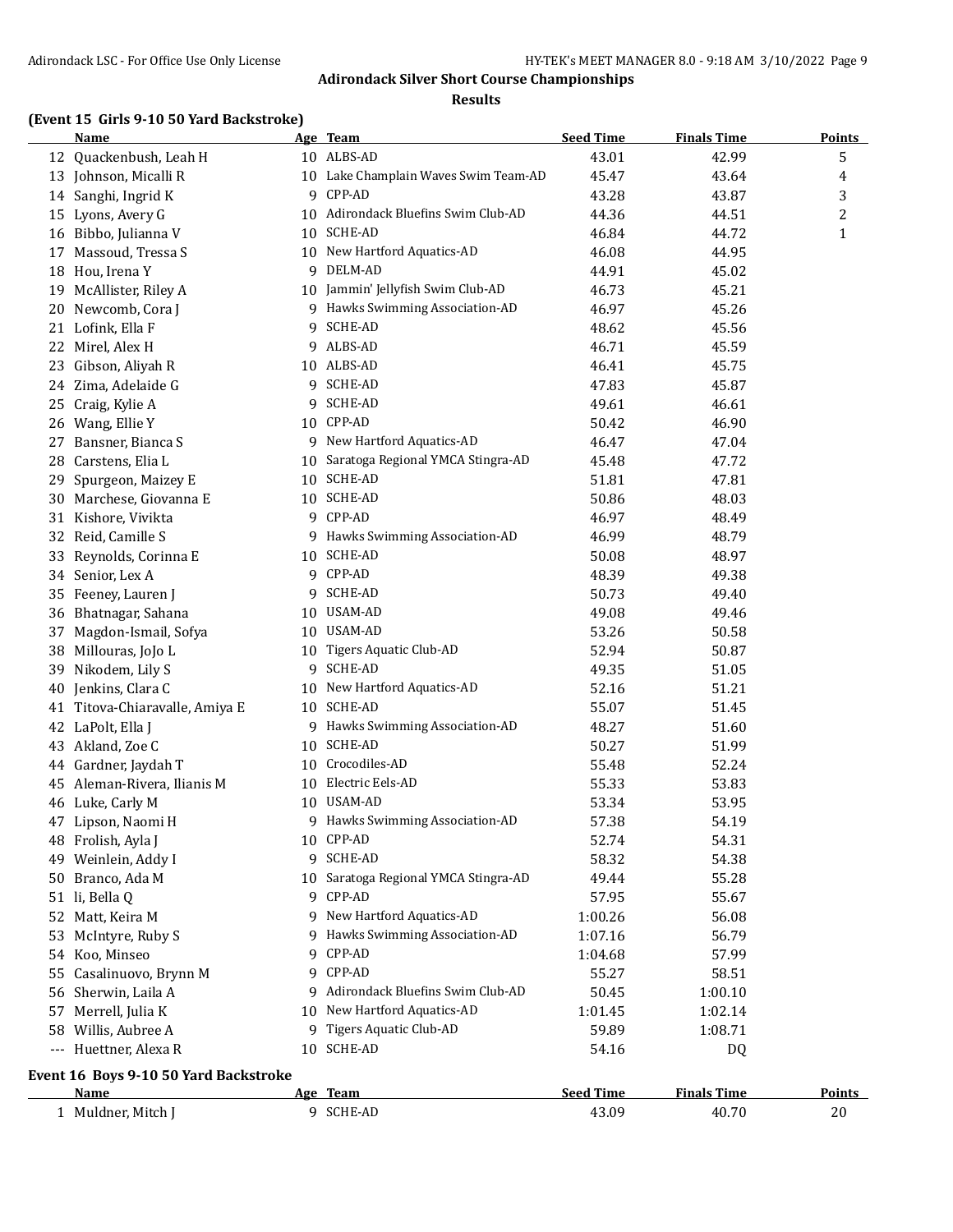#### **Results**

### **(Event 16 Boys 9-10 50 Yard Backstroke)**

|                     | <u>Name</u>            |    | Age Team                             | <b>Seed Time</b> | <b>Finals Time</b> | <u>Points</u>  |
|---------------------|------------------------|----|--------------------------------------|------------------|--------------------|----------------|
|                     | 2 Shao, Mark J         |    | 10 CPP-AD                            | 42.56            | 41.38              | 17             |
|                     | 3 Van Loan, Rory R     |    | 9 KingstonYMCA Hurricanes and Ul-AD  | 42.94            | 41.71              | 16             |
|                     | 4 Knill, Connor W      |    | 10 Greater Glens Falls Flyers Swi-AD | 42.36            | 42.19              | 15             |
|                     | 5 Lucas, Daniel M      |    | 10 SCHE-AD                           | 46.02            | 43.08              | 14             |
|                     | 6 Kransler, Chase J    |    | 10 SCHE-AD                           | 44.18            | 43.62              | 13             |
|                     | 7 Bernad, Jack C       |    | 10 SCHE-AD                           | 43.43            | 43.73              | 12             |
|                     | 8 Buck, Eli W          |    | 10 CPP-AD                            | 44.85            | 44.06              | 11             |
|                     | 9 Zhang, Jason         |    | 10 SCHE-AD                           | 45.92            | 44.58              | 9              |
|                     | 10 Coville, Eli J      |    | 9 CPP-AD                             | 48.38            | 46.02              | $\overline{7}$ |
|                     | *11 Stotz, Adam M      |    | 10 CPP-AD                            | 46.29            | 46.36              | 5.50           |
|                     | *11 Porpora, Jacob K   |    | 9 Greater Glens Falls Flyers Swi-AD  | 47.79            | 46.36              | 5.50           |
|                     | 13 Brych, Nathan J     |    | 10 New Hartford Aquatics-AD          | 46.85            | 47.69              | 4              |
|                     | 14 Watson, Coleman G   |    | 9 Crocodiles-AD                      | 49.22            | 47.85              | 3              |
|                     | 15 Tirumala, Saharsh   |    | 10 ALBS-AD                           | 46.24            | 48.05              | $\overline{c}$ |
|                     | 16 Kannan, Vidhur      |    | 10 CPP-AD                            | 54.18            | 48.32              | $\mathbf{1}$   |
|                     | 17 Chan, Isaac         |    | 10 DELM-AD                           | 51.93            | 48.93              |                |
|                     | 18 Rigolosi, Greyson J |    | 9 SCHE-AD                            | 49.80            | 49.27              |                |
|                     | 19 Gerace, Tyler J     |    | 9 CPP-AD                             | 52.52            | 49.75              |                |
|                     | 20 MacDougal, Liam F   |    | 9 CPP-AD                             | 52.41            | 50.25              |                |
| 21                  | Striker, Aaron L       |    | 9 CPP-AD                             | 51.62            | 50.35              |                |
|                     | 22 Hadzimujic, Kenan   |    | 9 New Hartford Aquatics-AD           | 52.47            | 51.24              |                |
|                     | 23 Nappi, Luke M       | 9  | SCHE-AD                              | 53.33            | 51.35              |                |
|                     | 24 Galiard, Aaron I    |    | 10 CPP-AD                            | 48.34            | 51.53              |                |
|                     | 25 Kiehle, Jack B      |    | 10 USAM-AD                           | 54.37            | 55.05              |                |
|                     | 26 Gaylord, Calvin K   |    | 9 SCHE-AD                            | 55.04            | 55.91              |                |
|                     | 27 Manning, Jack K     |    | 10 Saratoga Regional YMCA Stingra-AD | 54.60            | 56.35              |                |
|                     | 28 Xu, William         |    | 9 CPP-AD                             | 1:04.55          | 56.45              |                |
|                     | 29 Doney, Colin E      |    | 10 CPP-AD                            | 58.81            | 56.95              |                |
|                     | 30 Lavallee, Ethan S   |    | 9 New Hartford Aquatics-AD           | 59.07            | 59.04              |                |
|                     | 31 Qiu, Yuwen          |    | 9 CPP-AD                             | 1:01.84          | 1:01.58            |                |
|                     | 32 Joyal, Anthony J    |    | 9 CPP-AD                             | 56.03            | 1:02.11            |                |
|                     | 33 Saylor, Logan A     |    | 9 Hawks Swimming Association-AD      | 59.96            | 1:04.17            |                |
|                     | 34 Ngai, Andrew L      |    | 9 CPP-AD                             | 59.92            | 1:04.20            |                |
|                     | 35 Ponomarov, Max      |    | 10 CPP-AD                            | 1:02.92          | 1:05.48            |                |
|                     | 36 Williams, Aidan C   |    | 9 SCHE-AD                            | 1:06.99          | 1:06.15            |                |
|                     | --- Cole, Wyatt K      | 9. | Hawks Swimming Association-AD        | 52.25            | DQ                 |                |
| $\qquad \qquad - -$ | Record, Braylyn M      | 10 | Greater Glens Falls Flyers Swi-AD    | 50.91            | DQ                 |                |
|                     | --- Young, Connor A    |    | 10 Electric Eels-AD                  | 55.71            | DQ                 |                |

### **Event 17 Girls 8 & Under 25 Yard Breaststroke**

|    | Name                  |    | Age Team                            | <b>Seed Time</b> | <b>Finals Time</b> | <b>Points</b> |
|----|-----------------------|----|-------------------------------------|------------------|--------------------|---------------|
|    | 1 Hopke, Stella M     |    | 8 CPP-AD                            | 27.44            | 26.17              | 20            |
|    | 2 Smith, Macie R      |    | 8 Saratoga Regional YMCA Stingra-AD | 27.40            | 27.65              | 17            |
|    | 3 Cronin, Julia M     |    | 8 USAM-AD                           | 28.22            | 28.15              | 16            |
|    | 4 Edwards, Lauren     |    | 8 Saratoga Regional YMCA Stingra-AD | 33.59            | 31.20              | 15            |
|    | 5 Druzynski, Riley A  |    | 8 SCHE-AD                           | 34.37            | 32.33              | 14            |
|    | 6 Nikodem, Lucy V     |    | 7 SCHE-AD                           | 42.47            | 33.92              | 13            |
|    | 7 Kincaid, Julianna M |    | 8 CPP-AD                            | 37.22            | 34.17              | 12            |
|    | 8 Sfeir, Scarlett G   |    | 8 SCHE-AD                           | 36.71            | 36.22              | 11            |
|    | 9 Taylor, Zoey        |    | 8 SCHE-AD                           | 47.34            | 37.26              | 9             |
| 10 | Quigley, Harper R     | 8. | Tigers Aquatic Club-AD              | 40.23            | 37.80              | 7             |
| 11 | Douglass, Laila M     |    | 8 Crocodiles-AD                     | 44.03            | 41.68              | 6             |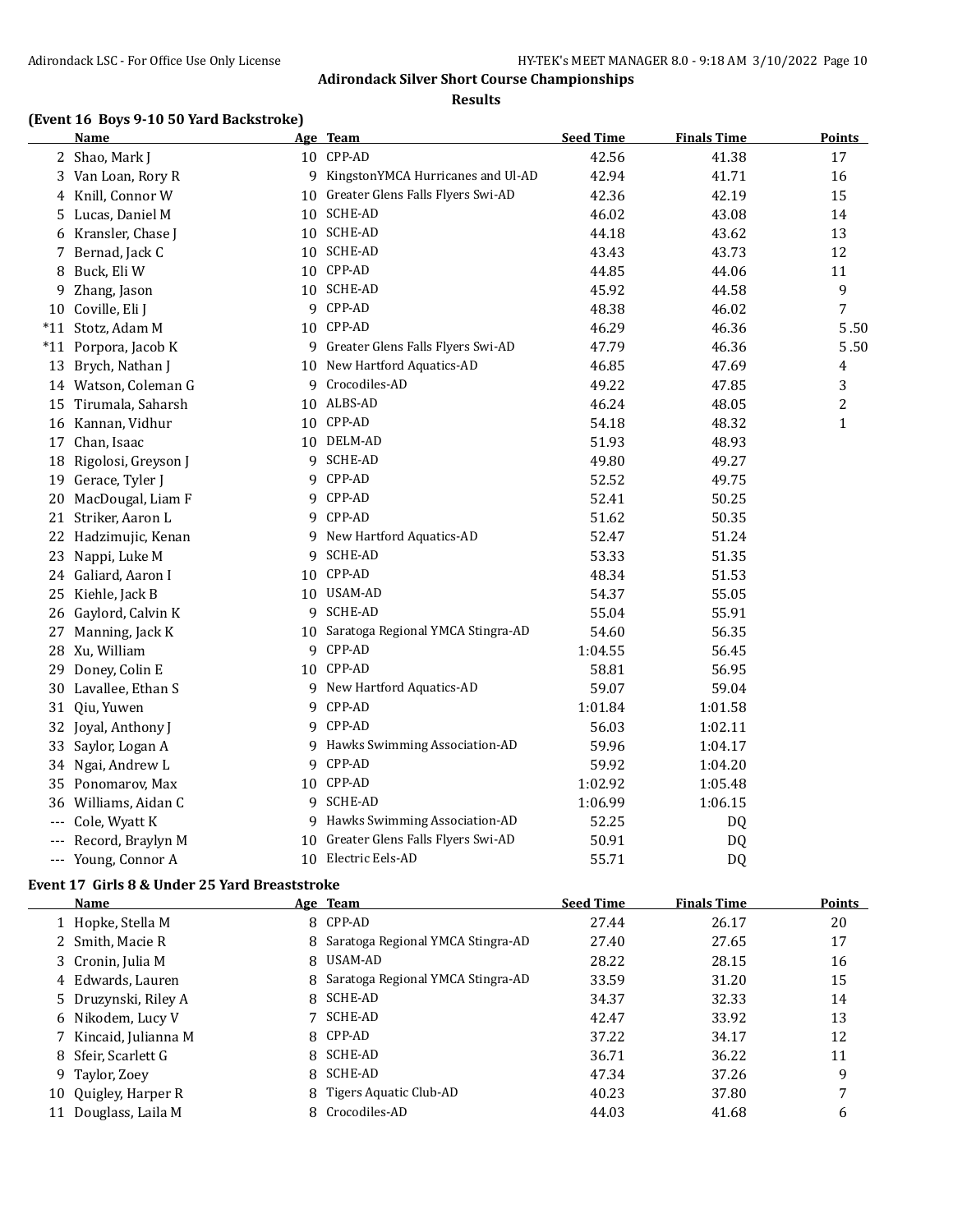**Results**

| (Event 17 Girls 8 & Under 25 Yard Breaststroke) |  |
|-------------------------------------------------|--|
|                                                 |  |

| <b>Name</b>                                  | Age Team                            | <b>Seed Time</b> | <b>Finals Time</b> | <b>Points</b> |
|----------------------------------------------|-------------------------------------|------------------|--------------------|---------------|
| --- Kenney, Sage S                           | Hawks Swimming Association-AD       | 39.76            | DQ.                |               |
| Event 18 Boys 8 & Under 25 Yard Breaststroke |                                     |                  |                    |               |
| <b>Name</b>                                  | Age Team                            | <b>Seed Time</b> | <b>Finals Time</b> | Points        |
| 1 Clark, James M                             | 8 CPP-AD                            | 21.32            | 20.84              | 20            |
| 2 Zorn, Daniel Y                             | 8 Saratoga Regional YMCA Stingra-AD | 27.72            | 26.42              | 17            |
| 3 Horstmyer, Erik D                          | 8 CPP-AD                            | 38.12            | 28.74              | 16            |
| 4 Roth, Joey P                               | 8 New Hartford Aquatics-AD          | 29.64            | 29.52              | 15            |
| 5 Washburn, Logan E                          | 8 CPP-AD                            | 35.21            | 30.21              | 14            |
| 6 Strickler, Ben F                           | 8 SCHE-AD                           | 33.66            | 37.61              | 13            |
| --- Striker, Kamden M                        | 6 CPP-AD                            | 41.92            | DQ                 |               |
| --- Stotz, Andrew P                          | 8 CPP-AD                            | 34.20            | DQ                 |               |
| Event 19 Cirls 11-12 200 Vard Breaststroke   |                                     |                  |                    |               |

#### **Event 19 Girls 11-12 200 Yard Breaststroke**

| Name                     |    | Age Team   | <b>Seed Time</b> | <b>Finals Time</b> | <b>Points</b> |
|--------------------------|----|------------|------------------|--------------------|---------------|
| 1 Allinson, Mae L        |    | 12 DELM-AD | 3:00.70          | 2:48.83            | 20            |
| 2 Deal, Grace A          |    | 12 CLIN-AD | 3:02.35          | 2:55.91            | 17            |
| 3 Berju, Abby F          |    | 12 SCHE-AD | 3:09.56          | 3:04.20            | 16            |
| 4 Stoup, Maddie L        |    | 12 CPP-AD  | 3:11.83          | 3:09.80            | 15            |
| 5 Wolfort, Madison J     |    | 12 ALBS-AD | 3:12.48          | 3:10.46            | 14            |
| 6 Cunningham, Isabelle G |    | 11 CPP-AD  | 3:04.69          | 3:10.75            | 13            |
| 7 Dunbar, May R          |    | 12 USAM-AD | 3:16.91          | 3:11.12            | 12            |
| 8 Ryan, Callie J         |    | 11 USAM-AD | 3:13.66          | 3:11.39            | 11            |
| 9 Rogowski, Bella S      | 11 | SCHE-AD    | 3:09.43          | 3:13.34            | 9             |
| 10 Breckenridge, Lucy F  | 11 | SCHE-AD    | 3:06.82          | 3:14.51            | 7             |
| 11 Relyea, Cade G        | 11 | DELM-AD    | 3:14.78          | 3:14.98            | 6             |
| 12 Cao, Aimee W          |    | 11 CPP-AD  | 3:25.82          | 3:22.96            | 5             |

#### **Event 20 Boys 11-12 200 Yard Breaststroke**

| Name                  | Age Team                             | <b>Seed Time</b> | <b>Finals Time</b> | Points |
|-----------------------|--------------------------------------|------------------|--------------------|--------|
| 1 Jabour, Rocco S     | 12 USAM-AD                           | 3:03.02          | 2:47.35            | 20     |
| 2 Tong, Lucas L       | 12 SCHE-AD                           | 3:00.43          | 2:48.23            | 17     |
| 3 Mowry, Kayden J     | 11 USAM-AD                           | 3:07.10          | 2:52.38            | 16     |
| 4 Lian, Oliver L      | 11 CPP-AD                            | 3:12.59          | 3:00.59            | 15     |
| 5 Lee, Nathan C       | 12 CPP-AD                            | 3:09.35          | 3:04.78            | 14     |
| 6 Skuza, Alex A       | 12 DELM-AD                           | 3:14.88          | 3:08.71            | 13     |
| 7 Jerome, Jude C      | 11 USAM-AD                           | 3:15.58          | 3:12.59            | 12     |
| 8 Mowry, Kyle G       | 11 USAM-AD                           | 3:30.87          | 3:13.12            | 11     |
| 9 Hansen, ShawnPaul D | 12 Lake Champlain Waves Swim Team-AD | 3:40.34          | 3:24.79            | 9      |

#### **Event 21 Girls 10 & Under 200 Yard IM**

|    | <b>Name</b>           |     | Age Team                       | <b>Seed Time</b> | <b>Finals Time</b> | <b>Points</b> |
|----|-----------------------|-----|--------------------------------|------------------|--------------------|---------------|
|    | 1 Harpootlian, Leah C | 10. | CPP-AD                         | 3:08.84          | 2:53.96            | 20            |
|    | 2 Allinson, Jane M    | 10. | DELM-AD                        | 3:11.29          | 2:56.92            | 17            |
|    | 3 Kim, Kate           | 10  | SCHE-AD                        | 3:07.87          | 3:02.06            | 16            |
|    | 4 Sekelj, Ella S      |     | 10 Northern TRIBS Swimming-AD  | 3:20.52          | 3:08.36            | 15            |
|    | 5 Ricketts, Aurora S  | Q.  | SCHE-AD                        | 3:16.35          | 3:14.13            | 14            |
|    | 6 Lim, Yi Wern        | 10. | CPP-AD                         | 3:25.18          | 3:17.04            | 13            |
|    | 7 Hynes, Lily M       | 10. | DELM-AD                        | 3:25.39          | 3:17.82            | 12            |
|    | 8 Moynahan, Maeve C   | 10. | SCHE-AD                        | 3:21.71          | 3:22.04            | 11            |
|    | 9 McAllister, Riley A | 10  | Jammin' Jellyfish Swim Club-AD | 3:54.70          | 3:28.82            | 9             |
| 10 | Attia, Laila M        | 10. | SCHE-AD                        | 3:27.88          | 3:30.98            | 7             |
| 11 | Sanghi, Ingrid K      | q   | CPP-AD                         | 4:02.84          | 3:55.78            | 6             |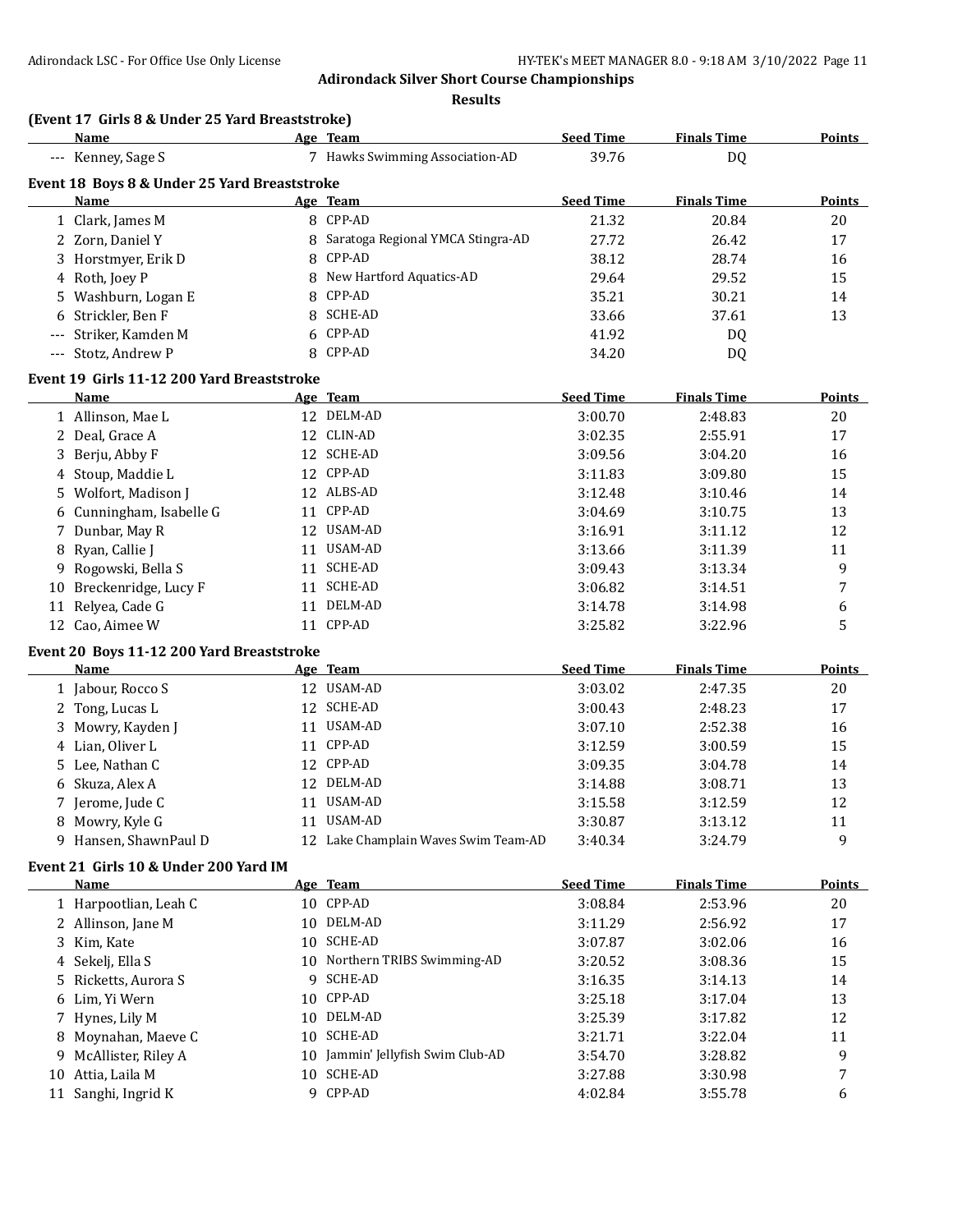**Results**

# **(Event 21 Girls 10 & Under 200 Yard IM)**

|    | Name                                         |   | Age Team                             | <b>Seed Time</b> | <b>Finals Time</b> | <b>Points</b> |
|----|----------------------------------------------|---|--------------------------------------|------------------|--------------------|---------------|
|    | --- Hou, Irena Y                             |   | 9 DELM-AD                            | 3:18.99          | DQ                 |               |
|    | --- Yin, Celina C                            |   | 9 CPP-AD                             | 3:40.84          | <b>DQ</b>          |               |
|    |                                              |   |                                      |                  |                    |               |
|    | Event 22 Boys 10 & Under 200 Yard IM<br>Name |   | Age Team                             | <b>Seed Time</b> | <b>Finals Time</b> | <b>Points</b> |
|    |                                              |   | 10 CPP-AD                            | 3:15.28          | 2:57.16            | 20            |
|    | 1 Stebletsov, Vova A                         |   |                                      |                  |                    |               |
|    | 2 Fay, Ben M                                 |   | 10 SCHE-AD                           | 3:13.38          | 3:02.99            | 17            |
|    | 3 Konnor, Cameron C                          |   | 9 SCHE-AD                            | 3:08.75          | 3:07.85            | 16            |
|    | 4 Schwenker, Will H                          |   | 10 SCHE-AD                           | 3:16.08          | 3:15.70            | 15            |
|    | 5 German, Levi J                             |   | 10 ALBS-AD                           | 3:30.20          | 3:17.68            | 14            |
|    | 6 Shao, Mark J                               |   | 10 CPP-AD                            | 3:30.60          | 3:18.19            | 13            |
|    | 7 Zhang, Jason                               |   | 10 SCHE-AD                           | 3:49.53          | 3:38.12            | 12            |
|    | 8 Buck, Eli W                                |   | 10 CPP-AD                            | 4:53.57          | 3:45.44            | 11            |
| 9  | Kannan, Vidhur                               |   | 10 CPP-AD                            | 5:05.67          | 4:21.59            | 9             |
|    | --- Lucas, Daniel M                          |   | 10 SCHE-AD                           | 3:32.59          | DQ                 |               |
|    | Event 23 Girls 8 & Under 50 Yard Butterfly   |   |                                      |                  |                    |               |
|    | Name                                         |   | Age Team                             | <b>Seed Time</b> | <b>Finals Time</b> | <b>Points</b> |
|    | 1 Hopke, Stella M                            |   | 8 CPP-AD                             | 53.91            | 52.99              | 20            |
|    | 2 Cronin, Julia M                            |   | 8 USAM-AD                            | 1:03.59          | 58.26              | 17            |
|    | 3 Keller, Catherine E                        | 8 | ALBS-AD                              | 1:04.28          | 1:02.47            | 16            |
|    | 4 Druzynski, Riley A                         | 8 | SCHE-AD                              | 1:05.72          | 1:05.36            | 15            |
|    | 5 Nappi, Lexie F                             |   | 7 SCHE-AD                            | 1:14.30          | 1:14.70            | 14            |
|    |                                              |   |                                      |                  |                    |               |
|    | Event 24 Boys 8 & Under 50 Yard Butterfly    |   |                                      |                  |                    |               |
|    | Name                                         |   | Age Team                             | <b>Seed Time</b> | <b>Finals Time</b> | <b>Points</b> |
|    | 1 Horstmyer, Erik D                          |   | 8 CPP-AD                             | 38.41            | 36.87              | 20            |
|    | 2 Williams, Tyler J                          |   | 8 ALBS-AD                            | 58.09            | 56.24              | 17            |
|    | 3 Stotz, Andrew P                            | 8 | CPP-AD                               | 1:11.62          | 1:16.80            | 16            |
|    | --- McCoy, Charles L                         |   | 8 CPP-AD                             | 1:32.50          | DQ                 |               |
|    | Event 25 Girls 11-12 100 Yard Backstroke     |   |                                      |                  |                    |               |
|    | Name                                         |   | Age Team                             | <b>Seed Time</b> | <b>Finals Time</b> | <b>Points</b> |
|    | 1 Gaffney, Chloe E                           |   | 12 Hawks Swimming Association-AD     | 1:18.99          | 1:16.47            | 20            |
|    | 2 DiDonna, Marin E                           |   | 12 Hawks Swimming Association-AD     | 1:20.04          | 1:16.88            | 17            |
|    | 3 Ruscio, Emily A                            |   | 12 SCHE-AD                           | 1:21.42          | 1:17.77            | 16            |
|    | 4 Rogowski, Bella S                          |   | 11 SCHE-AD                           | 1:19.44          | 1:18.21            | 15            |
|    | 5 Dunbar, Georgia B                          |   | 12 USAM-AD                           | 1:21.84          | 1:18.41            | 14            |
|    | 6 McCarthy, Ella I                           |   | 11 New Hartford Aquatics-AD          | 1:22.20          | 1:19.53            | 13            |
|    | 7 Ryan, Callie J                             |   | 11 USAM-AD                           | 1:19.69          | 1:20.49            | 12            |
|    | 8 Waldman, Jacqueline C                      |   | 12 Adirondack Bluefins Swim Club-AD  | 1:19.92          | 1:20.97            | 11            |
|    | 9 Ho, Sophie                                 |   | 12 DELM-AD                           | 1:21.12          | 1:21.21            | 9             |
|    | 10 Bradley, Brooke A                         |   | 12 Adirondack Bluefins Swim Club-AD  | 1:23.51          | 1:22.56            | 7             |
| 11 | Newcomb, Lucy G                              |   | 12 Hawks Swimming Association-AD     | 1:27.68          | 1:23.95            | 6             |
|    | 12 Taylor, Natalie                           |   | 11 SCHE-AD                           | 1:22.86          | 1:24.06            | 5             |
|    | 13 Muldner, Jules/Juliana G                  |   | 12 SCHE-AD                           | 1:23.51          | 1:24.59            | 4             |
|    | 14 Cho, Anna Y                               |   | 11 ALBS-AD                           |                  |                    |               |
|    |                                              |   | 11 CPP-AD                            | 1:20.87          | 1:24.75            | 3             |
|    | 15 Zhou, Yixuan                              |   |                                      | 1:25.66          | 1:25.17            | 2             |
|    | 16 Krenav, Anna E                            |   | 11 Electric Eels-AD                  | 1:26.68          | 1:25.58            | $\mathbf{1}$  |
|    | 17 Robles, Izzy M                            |   | 12 DELM-AD                           | 1:24.49          | 1:25.69            |               |
|    | 18 Ness, Elsie K                             |   | 12 SCHE-AD                           | 1:29.44          | 1:26.18            |               |
|    | 19 McIntyre, Mary J                          |   | 12 Hawks Swimming Association-AD     | 1:33.87          | 1:26.41            |               |
|    | 20 Cordick, Helena E                         |   | 12 Lake Champlain Waves Swim Team-AD | 1:26.14          | 1:26.85            |               |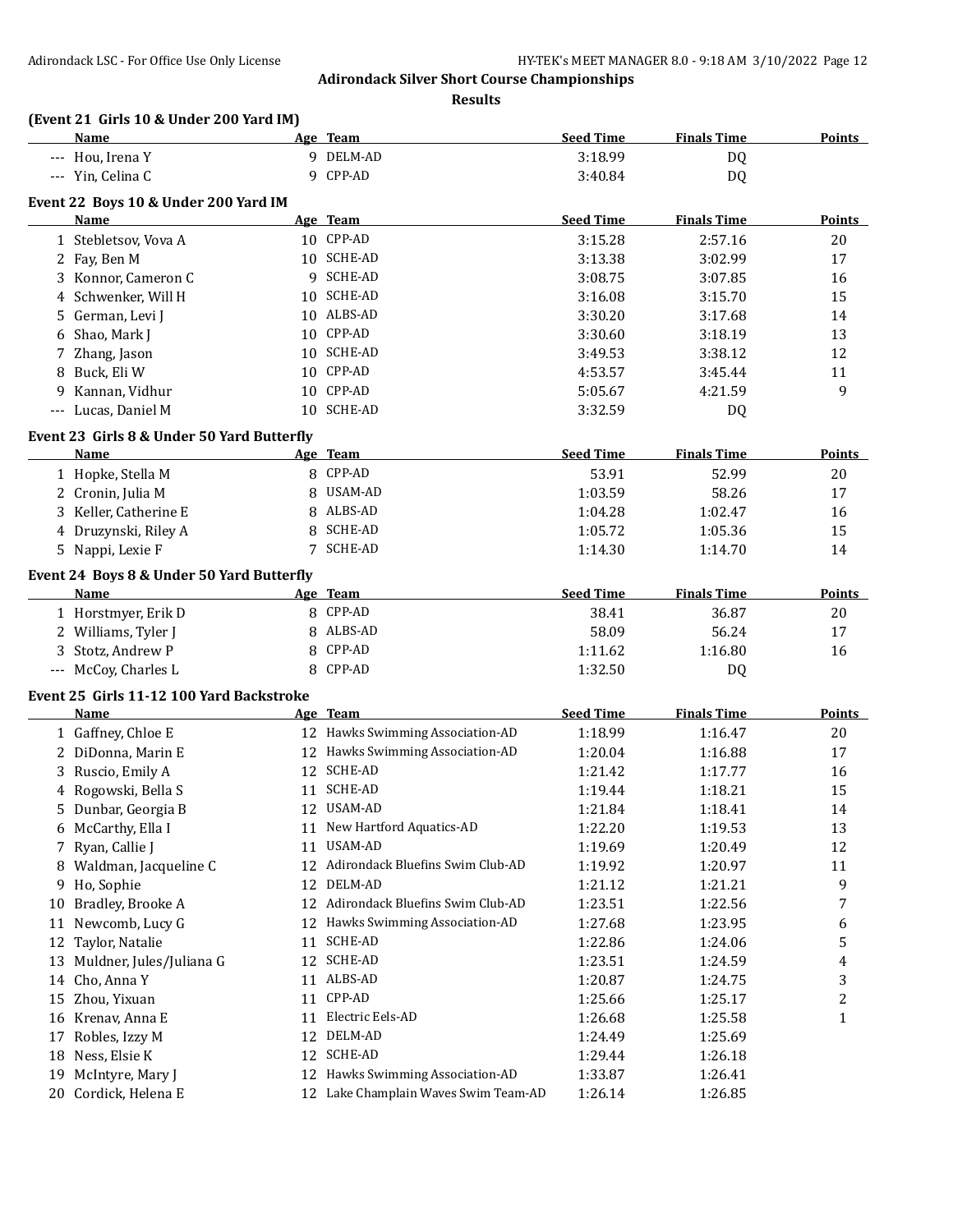**Results**

# **(Event 25 Girls 11-12 100 Yard Backstroke)**

|          | <b>Name</b>                     |    | <u>Age Team</u>                      | <b>Seed Time</b> | <b>Finals Time</b> | <u>Points</u> |
|----------|---------------------------------|----|--------------------------------------|------------------|--------------------|---------------|
|          | 21 Relyea, Cade G               |    | 11 DELM-AD                           | 1:25.97          | 1:26.86            |               |
|          | 22 Williams, Isabella R         |    | 12 ALBS-AD                           | 1:30.75          | 1:26.98            |               |
|          | 23 Salvi, Riley D               |    | 11 Jammin' Jellyfish Swim Club-AD    | 1:27.55          | 1:27.10            |               |
|          | 24 Ryan, Chloe M                |    | 11 USAM-AD                           | 1:24.68          | 1:27.14            |               |
|          | 25 Dunham, Reilly C             |    | 12 Unattached-AD                     | 1:24.47          | 1:27.22            |               |
|          | 26 YU, Jia Jia                  |    | 12 CPP-AD                            | 1:30.22          | 1:27.35            |               |
|          | 27 Kapusta, Addie M             |    | 11 Electric Eels-AD                  | 1:33.79          | 1:27.62            |               |
|          | 28 Rio, Willa K                 |    | 11 New Hartford Aquatics-AD          | 1:29.04          | 1:27.81            |               |
| 29       | Camarda, Avery H                | 12 | Bennington Marauders Swim Team-AD    | 1:32.16          | 1:28.19            |               |
|          | 30 Danko, Violet E              |    | 12 SCHE-AD                           | 1:32.77          | 1:28.37            |               |
|          | 31 Burr, Alysia N               |    | 12 CPP-AD                            | 1:30.18          | 1:28.66            |               |
|          | 32 Farrell, Macayla M           |    | 12 ALBS-AD                           | 1:29.60          | 1:28.77            |               |
|          | 33 Cosh, Mallory G              |    | 11 Greater Glens Falls Flyers Swi-AD | 1:31.31          | 1:28.96            |               |
|          | 34 Durfee, Emily G              |    | 11 SCHE-AD                           | 1:27.72          | 1:29.77            |               |
|          | 35 Puls, Kiera A                |    | 11 Adirondack Bluefins Swim Club-AD  | 1:25.72          | 1:30.02            |               |
|          | 36 Babcock, Jayne C             |    | 12 USAM-AD                           | 1:30.40          | 1:31.47            |               |
|          | 37 Maki-Davis, Abigail M        |    | 12 Bennington Marauders Swim Team-AD | 1:32.10          | 1:32.37            |               |
|          | 38 Ventura, Colbie A            |    | 12 SCHE-AD                           | 1:35.78          | 1:34.07            |               |
| 39       | Toomajian, Stella T             |    | 11 USAM-AD                           | 1:33.31          | 1:34.24            |               |
| 40       | Carroll, Sarah J                |    | 11 Unattached-AD                     | 1:39.20          | 1:34.89            |               |
|          | 41 Fronhofer, Shelby K          |    | 12 Greater Glens Falls Flyers Swi-AD | 1:40.16          | 1:35.26            |               |
|          | 42 Dollar, Brieanna N           |    | 12 SCHE-AD                           | 1:36.45          | 1:37.65            |               |
|          | 43 McAllister, Madalyn K        |    | 12 Jammin' Jellyfish Swim Club-AD    | 1:37.26          | 1:38.23            |               |
|          | 44 Collis, Isabella M           |    | 12 New Hartford Aquatics-AD          | 1:39.62          | 1:38.29            |               |
|          | 45 Rigosu, Jennavieve B         |    | 11 Jammin' Jellyfish Swim Club-AD    | 1:38.04          | 1:38.35            |               |
|          | 46 Roopnarine, Priya C          |    | 11 Bennington Marauders Swim Team-AD | 1:38.90          | 1:39.05            |               |
|          | 47 Fernandez-Turo, Rocio A      |    | 11 New Hartford Aquatics-AD          | 1:52.22          | 1:41.52            |               |
| 48       | Marsello, Madeline G            |    | 12 Jammin' Jellyfish Swim Club-AD    | 1:43.66          | 1:41.84            |               |
| 49       | Jennings, Ava G                 |    | 12 SCHE-AD                           | 1:46.07          | 1:42.22            |               |
|          | 50 Romanovsky, Lili             |    | 12 SCHE-AD                           | 1:49.84          | 1:44.68            |               |
|          | 51 Rakoske, Morgan M            |    | 12 SCHE-AD                           | 1:51.68          | 1:46.19            |               |
|          | 52 Rositano, Sofia M            |    | 12 New Hartford Aquatics-AD          | 1:44.65          | 1:46.48            |               |
|          | 53 Alcuri, Julia M              |    | 11 New Hartford Aquatics-AD          | 1:53.61          | 1:50.49            |               |
|          | 54 Hagin, Addison F             |    | 11 CPP-AD                            | 1:58.41          | 1:54.56            |               |
|          | 55 Lefco, Elena T               |    | 12 SCHE-AD                           | 1:50.31          | 1:54.78            |               |
|          | 56 Gioppo, Abigail M            |    | 11 New Hartford Aquatics-AD          | 2:11.05          | 1:55.90            |               |
|          | 57 Luley, Mya E                 |    | 11 New Hartford Aquatics-AD          | 1:59.34          | 1:57.86            |               |
| 58       | Elmarasy, Noor                  | 11 | New Hartford Aquatics-AD             | 2:00.54          | 1:59.25            |               |
| $\cdots$ | Mossing, Ella G                 | 12 | Greater Glens Falls Flyers Swi-AD    | 1:28.48          | DQ                 |               |
|          | Zazzaro, Amelia R               |    | 11 Bennington Marauders Swim Team-AD | 1:32.76          | DQ                 |               |
|          | --- Wolfort, Macy J             |    | 12 ALBS-AD                           | 1:42.19          | DQ                 |               |
|          | --- Guerrero Manriquez, Valeria |    | 12 New Hartford Aquatics-AD          | 1:38.47          | DQ                 |               |

#### **Event 26 Boys 11-12 100 Yard Backstroke**

| Name                    |    | Age Team                             | <b>Seed Time</b> | <b>Finals Time</b> | <b>Points</b> |
|-------------------------|----|--------------------------------------|------------------|--------------------|---------------|
| 1 Bette, AJ J           |    | 12 Adirondack Bluefins Swim Club-AD  | 1:18.02          | 1:13.84            | 20            |
| 2 Gerace, James R       |    | 11 CPP-AD                            | 1:19.58          | 1:19.15            | 17            |
| 3 Banaszewski, Calvin M |    | 12 SCHE-AD                           | 1:20.18          | 1:19.44            | 16            |
| 4 Guntert, Ashton J     |    | 12 ALBS-AD                           | 1:24.50          | 1:20.77            | 15            |
| 5 Hansen, ShawnPaul D   |    | 12 Lake Champlain Waves Swim Team-AD | 1:28.46          | 1:21.04            | 14            |
| 6 Nikodem, Carter J     | 11 | SCHE-AD                              | 1:25.06          | 1:21.72            | 13            |
| 7 Gould, Jackson B      |    | 12 CPP-AD                            | 1:24.37          | 1:22.06            | 12            |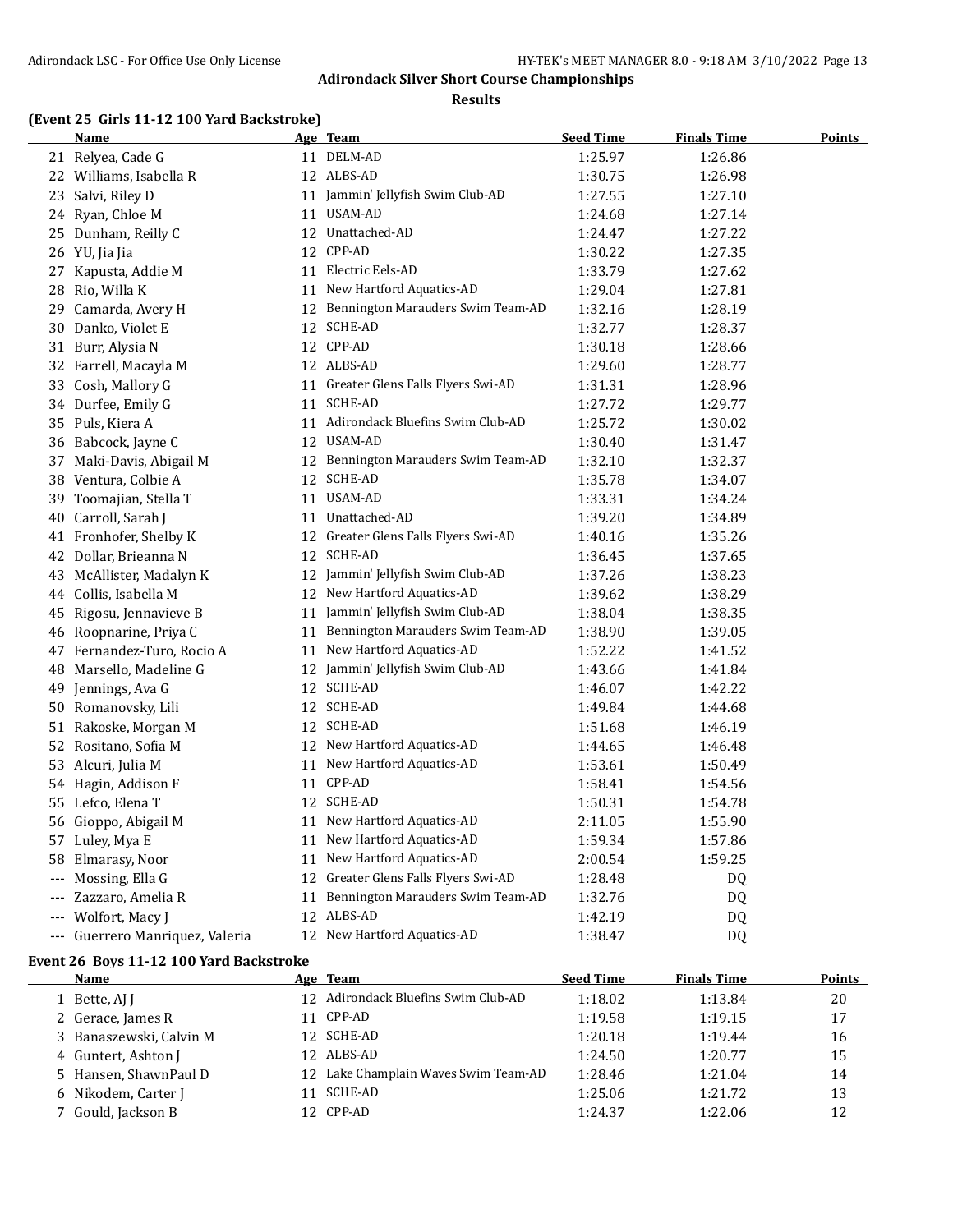#### **Results**

### **(Event 26 Boys 11-12 100 Yard Backstroke)**

|       | <b>Name</b>                |    | Age Team                          | <b>Seed Time</b> | <b>Finals Time</b> | <b>Points</b> |
|-------|----------------------------|----|-----------------------------------|------------------|--------------------|---------------|
| 8     | Knill, Tim C               | 12 | Greater Glens Falls Flyers Swi-AD | 1:32.63          | 1:22.29            | 11            |
| 9     | Skuza, Alex A              | 12 | DELM-AD                           | 1:24.35          | 1:22.84            | 9             |
| 10    | Lisella, Miller J          | 11 | Adirondack Bluefins Swim Club-AD  | 1:23.76          | 1:23.00            | 7             |
| 11    | Sheeley, Bennett A         | 12 | Hawks Swimming Association-AD     | 1:25.72          | 1:23.80            | 6             |
| 12    | Wolk, Caison M             | 11 | USAM-AD                           | 1:21.26          | 1:24.37            | 5             |
| 13    | LaFountain, Levi P         | 12 | ALBS-AD                           | 1:30.90          | 1:26.18            | 4             |
|       | 14 Hastings, Charley D     | 12 | <b>SCHE-AD</b>                    | 1:28.70          | 1:27.65            | 3             |
| 15    | Dashiell, Michael W        | 11 | <b>SCHE-AD</b>                    | 1:30.73          | 1:28.28            | 2             |
| 16    | Zeliph, Jack H             | 12 | ALBS-AD                           | 1:30.04          | 1:29.08            | 1             |
| 17    | Daly, Ryan W               | 12 | <b>SCHE-AD</b>                    | 1:46.31          | 1:30.41            |               |
| 18    | Heckler, Hayden L          | 12 | DELM-AD                           | 1:26.47          | 1:31.45            |               |
| 19    | Preston, Alex P            | 11 | Hawks Swimming Association-AD     | 1:37.04          | 1:36.87            |               |
| 20    | Fava, Wyatt S              | 12 | CPP-AD                            | 1:33.80          | 1:39.44            |               |
| 21    | Wood, Ryan D               | 12 | CPP-AD                            | 1:40.31          | 1:40.84            |               |
| 22    | Tresnio, Alen              | 11 | New Hartford Aquatics-AD          | 1:42.59          | 1:41.75            |               |
| 23    | Barnoski, Liam C           | 11 | <b>SCHE-AD</b>                    | 1:42.62          | 1:45.33            |               |
| 24    | Rinaldo, Landon J          | 11 | New Hartford Aquatics-AD          | 1:38.37          | 1:46.88            |               |
| 25    | Sellnow, Lucas M           | 11 | Electric Eels-AD                  | 1:45.62          | 1:49.46            |               |
| 26    | Zima, Elliott H            | 11 | <b>SCHE-AD</b>                    | 1:48.13          | 1:50.48            |               |
| 27    | Wheeler, Lucas S           | 11 | <b>SCHE-AD</b>                    | 1:57.39          | 1:54.28            |               |
| 28    | bay, Rogan E               | 12 | CPP-AD                            | 2:04.21          | 1:55.32            |               |
| 29    | Pagnotta, Lorenzo P        | 11 | ALBS-AD                           | 1:57.37          | 1:56.91            |               |
| 30    | Titov-Chiaravalle, Asher G | 11 | <b>SCHE-AD</b>                    | 2:01.56          | 1:58.36            |               |
| $---$ | Li, Jason Q                | 11 | CPP-AD                            | 2:10.71          | DQ                 |               |
|       | Czajkowski, Cameron J      | 12 | Hawks Swimming Association-AD     | 1:48.29          | DQ                 |               |
| $---$ | Washburn, Jacob D          | 11 | CPP-AD                            | 1:40.26          | DQ                 |               |
|       | Koenitzer, Ryan W          | 11 | Electric Eels-AD                  | 1:50.94          | DQ                 |               |
| ---   | Southwick IV, Glen G       | 12 | CPP-AD                            | 1:34.06          | DQ                 |               |

#### **Event 27 Girls 9-10 50 Yard Breaststroke**

|    | <b>Name</b>          | Age | <b>Team</b>                       | <b>Seed Time</b> | <b>Finals Time</b> | <b>Points</b> |
|----|----------------------|-----|-----------------------------------|------------------|--------------------|---------------|
|    | 1 Hynes, Lily M      | 10  | DELM-AD                           | 48.64            | 48.88              | 20            |
|    | Buck, Layla M        | 10  | CPP-AD                            | 48.98            | 49.57              | 17            |
| 3  | Harpootlian, Emma L  | 9   | CPP-AD                            | 51.37            | 50.22              | 16            |
| 4  | Ricketts, Aurora S   | 9   | SCHE-AD                           | 50.96            | 50.33              | 15            |
| 5  | Kim, Kate            | 10  | SCHE-AD                           | 49.76            | 51.07              | 14            |
| 6  | Mirel, Alex H        | 9   | ALBS-AD                           | 50.66            | 51.12              | 13            |
|    | Moynahan, Maeve C    | 10  | SCHE-AD                           | 50.72            | 51.15              | 12            |
| 8  | Ryan, Quinlan A      | 9   | CPP-AD                            | 50.08            | 52.32              | 11            |
| 9  | Johnson, Micalli R   | 10  | Lake Champlain Waves Swim Team-AD | 51.05            | 52.59              | 9             |
| 10 | Reynolds, Corinna E  | 10  | SCHE-AD                           | 56.06            | 53.35              | 7             |
| 11 | D'Amour, Violet A    | 10  | Hawks Swimming Association-AD     | 52.14            | 54.90              | 6             |
| 12 | Lofink, Ella F       | 9   | SCHE-AD                           | 59.42            | 55.06              | 5             |
| 13 | McAllister, Riley A  | 10  | Jammin' Jellyfish Swim Club-AD    | 56.62            | 55.30              | 4             |
| 14 | Spurgeon, Maizey E   | 10  | <b>SCHE-AD</b>                    | 58.44            | 55.86              | 2             |
| 15 | Merrell, Julia K     | 10  | New Hartford Aquatics-AD          | 59.19            | 56.03              | 1             |
| 16 | Lipson, Naomi H      | 9   | Hawks Swimming Association-AD     | 56.15            | 56.06              |               |
| 17 | Magdon-Ismail, Sofya | 10  | USAM-AD                           | 58.82            | 56.33              |               |
| 18 | Senior, Lex A        | 9   | CPP-AD                            | 1:03.19          | 56.53              |               |
| 19 | LaPolt, Ella J       | 9   | Hawks Swimming Association-AD     | 54.73            | 56.80              |               |
| 20 | Lyons, Avery G       | 10  | Adirondack Bluefins Swim Club-AD  | 58.56            | 58.79              |               |
| 21 | Nikodem, Lily S      | 9   | <b>SCHE-AD</b>                    | 59.44            | 59.53              |               |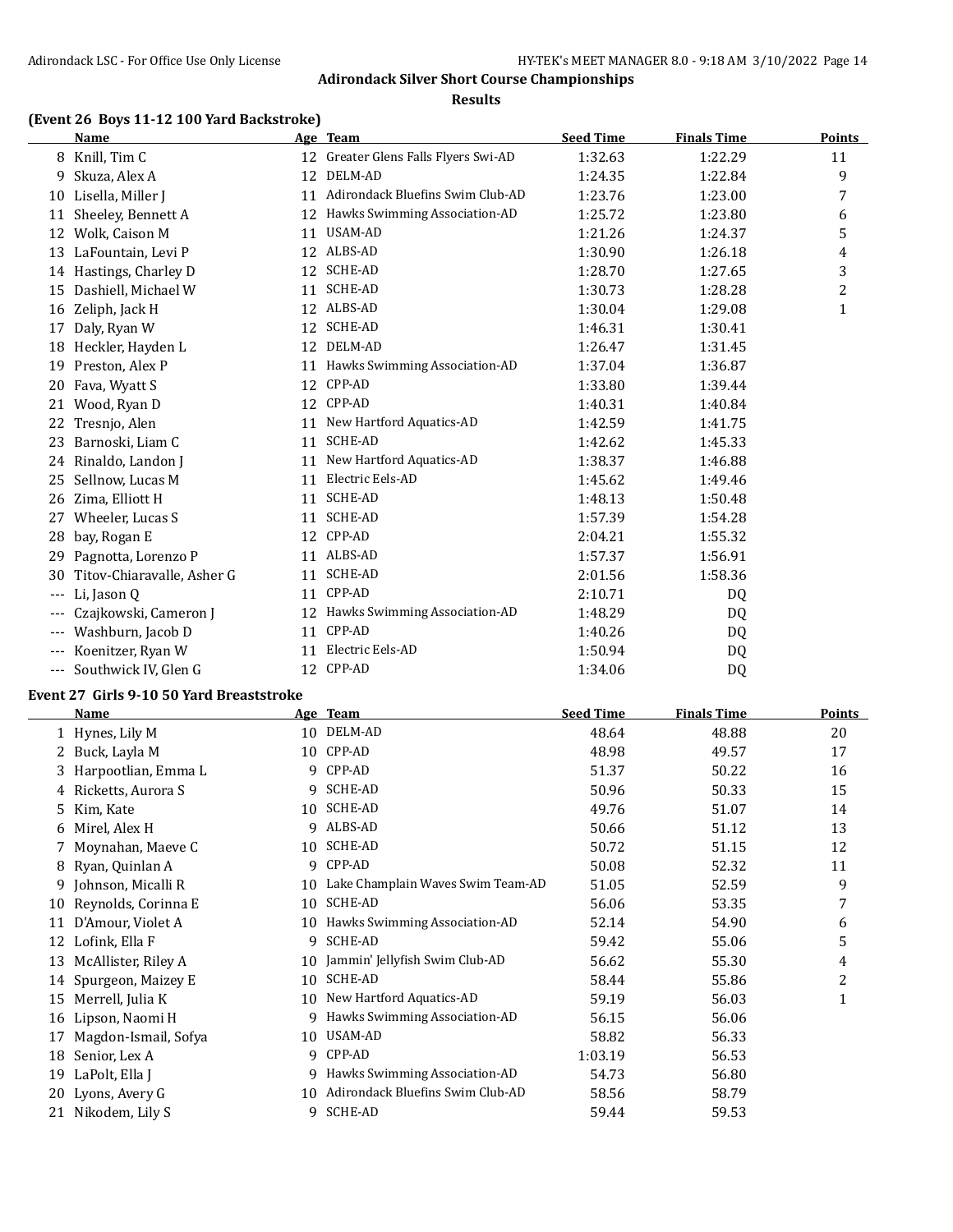**Results**

### **(Event 27 Girls 9-10 50 Yard Breaststroke)**

|                     | <b>Name</b>                                    |    | Age Team                             | <b>Seed Time</b> | <b>Finals Time</b> | <b>Points</b> |
|---------------------|------------------------------------------------|----|--------------------------------------|------------------|--------------------|---------------|
|                     | 22 Yin, Celina C                               |    | 9 CPP-AD                             | 1:04.16          | 1:00.81            |               |
|                     | 23 Weinlein, Addy I                            |    | 9 SCHE-AD                            | 1:05.54          | 1:01.61            |               |
|                     | 24 Craig, Kylie A                              | 9  | SCHE-AD                              | 1:02.04          | 1:02.14            |               |
|                     | 25 Reid, Camille S                             |    | 9 Hawks Swimming Association-AD      | 1:03.48          | 1:02.56            |               |
| 26                  | Akland, Zoe C                                  |    | 10 SCHE-AD                           | 1:01.60          | 1:03.07            |               |
| 27                  | Wang, Ellie Y                                  |    | 10 CPP-AD                            | 1:02.47          | 1:03.42            |               |
| 28                  | Newcomb, Cora J                                |    | 9 Hawks Swimming Association-AD      | 1:08.28          | 1:03.44            |               |
| 29                  | Kishore, Vivikta                               |    | 9 CPP-AD                             | 1:03.15          | 1:07.35            |               |
| 30                  | Koo, Minseo                                    |    | 9 CPP-AD                             | 1:03.29          | 1:08.33            |               |
|                     | 31 Luke, Carly M                               |    | 10 USAM-AD                           | 1:19.18          | 1:10.09            |               |
|                     | 32 Willis, Aubree A                            | 9. | Tigers Aquatic Club-AD               | 1:19.76          | 1:30.23            |               |
|                     | --- Gibson, Aliyah R                           |    | 10 ALBS-AD                           | 57.18            | DQ                 | 3             |
| $---$               | Bibbo, Julianna V                              |    | 10 SCHE-AD                           | 54.08            | DQ                 |               |
| $---$               | Branco, Ada M                                  |    | 10 Saratoga Regional YMCA Stingra-AD | 53.94            | DQ                 |               |
| $---$               | Casalinuovo, Brynn M                           |    | 9 CPP-AD                             | 1:10.30          | DQ                 |               |
| $\qquad \qquad - -$ | Bansner, Bianca S                              |    | 9 New Hartford Aquatics-AD           | 57.76            | DQ                 |               |
|                     | --- Millouras, JoJo L                          |    | 10 Tigers Aquatic Club-AD            | 1:16.36          | DQ                 |               |
|                     | --- Quinn, Madysen C                           |    | 9 Tigers Aquatic Club-AD             | 53.10            | DQ                 |               |
|                     | --- li, Bella Q                                |    | 9 CPP-AD                             | 1:25.12          | DQ                 |               |
|                     | --- Marchese, Giovanna E                       |    | 10 SCHE-AD                           | 1:02.73          | DQ                 |               |
|                     | <b>Event 28 Boys 9-10 50 Yard Breaststroke</b> |    |                                      |                  |                    |               |
|                     | <b>Name</b>                                    |    | Age Team                             | <b>Seed Time</b> | <b>Finals Time</b> | <b>Points</b> |
|                     | 1 Brych, Nathan J                              |    | 10 New Hartford Aquatics-AD          | 48.13            | 47.80              | 20            |
|                     | 2 Shao, Alan                                   |    | 10 CPP-AD                            | 49.63            | 48.59              | 17            |
| 3                   | Galiard, Aaron I                               |    | 10 CPP-AD                            | 49.21            | 50.73              | 16            |
| 4                   | Kransler, Chase J                              |    | 10 SCHE-AD                           | 51.36            | 51.68              | 15            |
| 5                   | Muldner, Mitch J                               |    | 9 SCHE-AD                            | 50.65            | 51.82              | 14            |
| 6                   | Fay, Ben M                                     |    | 10 SCHE-AD                           | 51.01            | 52.10              | 13            |
| 7                   | Mailat, Alexandru J                            |    | 10 Greater Glens Falls Flyers Swi-AD | 50.99            | 53.39              | 12            |
| 8                   | Zhang, Jason                                   |    | 10 SCHE-AD                           | 57.19            | 53.69              | 11            |
| 9                   | Lucas, Daniel M                                |    | 10 SCHE-AD                           | 55.07            | 54.91              | 9             |
| 10                  | Watson, Coleman G                              |    | 9 Crocodiles-AD                      | 56.06            | 55.10              | 7             |
|                     | 11 Tirumala, Saharsh                           |    | 10 ALBS-AD                           | 56.77            | 56.18              | 6             |
|                     | 12 Coville, Eli J                              |    | 9 CPP-AD                             | 1:02.76          | 58.92              | 5             |
|                     | 13 Stotz, Adam M                               |    | 10 CPP-AD                            | 59.33            | 59.11              | 4             |
|                     | 14 Buck, Eli W                                 |    | 10 CPP-AD                            | 56.08            | 59.57              | 3             |
|                     | 15 Hadzimujic, Kenan                           | 9. | New Hartford Aquatics-AD             | 1:02.92          | 59.82              | 2             |
|                     | 16 MacDougal, Liam F                           | 9  | CPP-AD                               | 1:05.10          | 1:01.15            | 1             |
|                     | 17 Lavallee, Ethan S                           | 9. | New Hartford Aquatics-AD             | 1:09.33          | 1:02.46            |               |
| 18                  | Chan, Isaac                                    | 10 | DELM-AD                              | 1:04.08          | 1:02.72            |               |
| 19                  | Nappi, Luke M                                  | 9. | SCHE-AD                              | 1:04.80          | 1:04.05            |               |
| 20                  | Striker, Aaron L                               | 9. | CPP-AD                               | 1:00.04          | 1:04.75            |               |
|                     | 21 Doney, Colin E                              |    | 10 CPP-AD                            | 1:07.85          | 1:06.20            |               |
|                     | 22 Kannan, Vidhur                              |    | 10 CPP-AD                            | 1:13.39          | 1:08.35            |               |
| 23                  |                                                |    | 10 CPP-AD                            |                  |                    |               |
|                     | Ponomarov, Max                                 |    |                                      | 1:16.08          | 1:17.20            |               |
| $\cdots$            | Saylor, Logan A                                |    | 9 Hawks Swimming Association-AD      | 1:00.89          | DQ                 |               |

--- Gerace, Tyler J 9 CPP-AD 1:05.38 DQ --- Simmons, Max D 9 CPP-AD 49.30 DQ --- Williams, Aidan C 9 SCHE-AD 1:01.95 DQ --- Ngai, Andrew L 9 CPP-AD 1:28.63 DQ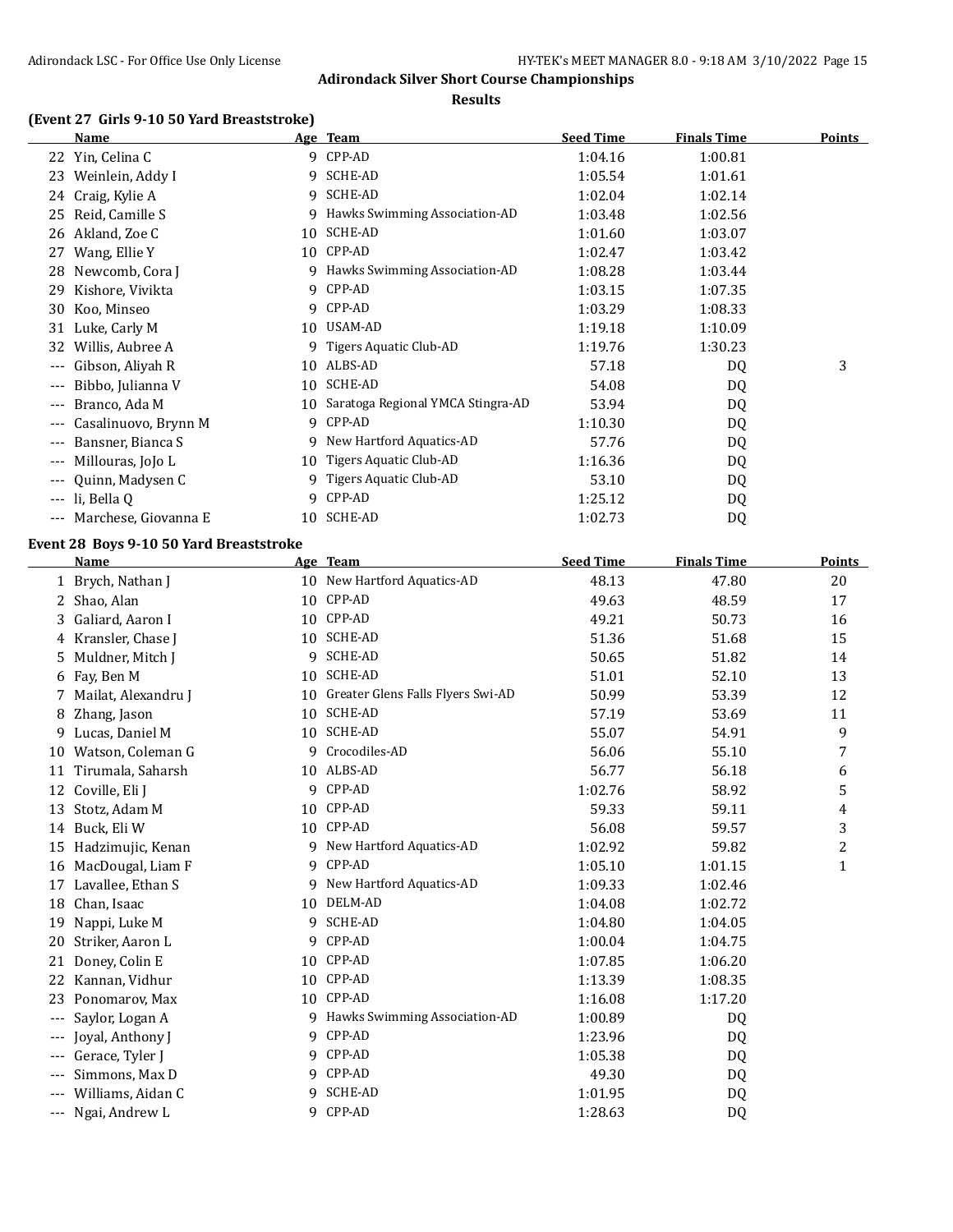**Results**

#### **Event 29 Girls 8 & Under 100 Yard IM**

|       | Name                                    |    | Age Team                             | <b>Seed Time</b> | <b>Finals Time</b> | <b>Points</b> |
|-------|-----------------------------------------|----|--------------------------------------|------------------|--------------------|---------------|
|       | 1 Hopke, Stella M                       | 8  | CPP-AD                               | 1:41.91          | 1:46.84            | 20            |
|       | 2 Taylor, Zoey                          | 8  | <b>SCHE-AD</b>                       | 2:15.42          | 2:10.64            | 17            |
|       | 3 Quigley, Harper R                     |    | 8 Tigers Aquatic Club-AD             | 2:43.16          | 2:31.45            | 16            |
|       | Event 31 Girls 11-12 100 Yard Butterfly |    |                                      |                  |                    |               |
|       | Name                                    |    | Age Team                             | <b>Seed Time</b> | <b>Finals Time</b> | Points        |
|       | 1 Wolfort, Madison J                    |    | 12 ALBS-AD                           | 1:21.40          | 1:17.06            | 20            |
|       | 2 Woytowich, Emma J                     |    | 12 SCHE-AD                           | 1:16.54          | 1:17.25            | 17            |
|       | 3 Miron, Sofia L                        |    | 12 Adirondack Bluefins Swim Club-AD  | 1:21.01          | 1:18.93            | 16            |
|       | 4 Ruscio, Emily A                       |    | 12 SCHE-AD                           | 1:25.12          | 1:21.98            | 15            |
|       | 5 Allinson, Mae L                       |    | 12 DELM-AD                           | 1:19.45          | 1:21.99            | 14            |
|       | 6 Gaffney, Chloe E                      |    | 12 Hawks Swimming Association-AD     | 1:21.46          | 1:23.04            | 13            |
| 7     | Relyea, Cade G                          | 11 | DELM-AD                              | 1:24.56          | 1:23.55            | 12            |
|       | 8 Ryan, Callie J                        |    | 11 USAM-AD                           | 1:21.86          | 1:23.87            | 11            |
| 9.    | Dunbar, May R                           |    | 12 USAM-AD                           | 1:21.53          | 1:25.26            | 9             |
|       | 10 DiDonna, Marin E                     |    | 12 Hawks Swimming Association-AD     | 1:24.76          | 1:28.06            | 7             |
|       | 11 MacLeod, Addison M                   | 11 | USAM-AD                              | 1:33.50          | 1:30.04            | 6             |
|       | 12 Cordick, Helena E                    |    | 12 Lake Champlain Waves Swim Team-AD | 1:34.36          | 1:32.63            | 5             |
|       | 13 Dollar, Brieanna N                   | 12 | SCHE-AD                              | 1:36.93          | 1:35.89            | 4             |
|       | 14 Marsello, Madeline G                 | 12 | Jammin' Jellyfish Swim Club-AD       | 1:48.13          | 1:40.26            | 3             |
|       | 15 Salvi, Riley D                       | 11 | Jammin' Jellyfish Swim Club-AD       | 1:45.03          | 1:42.43            | 2             |
|       | 16 McAllister, Madalyn K                | 12 | Jammin' Jellyfish Swim Club-AD       | 1:41.99          | 1:42.72            | 1             |
| 17    | Farrell, Macayla M                      |    | 12 ALBS-AD                           | 1:38.17          | 1:46.93            |               |
| $---$ | Deal, Grace A                           | 12 | CLIN-AD                              | 1:18.09          | DQ                 |               |
|       | --- Krenav, Anna E                      |    | 11 Electric Eels-AD                  | 1:32.94          | DQ                 |               |
|       |                                         |    |                                      |                  |                    |               |
|       | Event 32 Boys 11-12 100 Yard Butterfly  |    |                                      |                  |                    |               |
|       | Name                                    |    | Age Team                             | <b>Seed Time</b> | <b>Finals Time</b> | Points        |
|       | 1 Jerome, Jude C                        |    | 11 USAM-AD                           | 1:19.17          | 1:16.82            | 20            |
|       | 2 Yin, Brayden C                        |    | 12 CPP-AD                            | 1:24.09          | 1:17.10            | 17            |
|       | 3 Banaszewski, Calvin M                 |    | 12 SCHE-AD                           | 1:24.23          | 1:21.96            | 16            |
|       | 4 Lee, Nathan C                         |    | 12 CPP-AD                            | 1:19.21          | 1:22.57            | 15            |
|       | 5 bay, Rogan E                          |    | 12 CPP-AD                            | 2:05.64          | 2:08.05            | 14            |
|       | Event 33 Girls 9-10 100 Yard Freestyle  |    |                                      |                  |                    |               |
|       | Name                                    |    | Age Team                             | <b>Seed Time</b> | <b>Finals Time</b> | <b>Points</b> |
|       | 1 Kim, Kate                             |    | 10 SCHE-AD                           | 1:23.75          | 1:13.71            | 20            |
|       | 2 Laurie, Makena G                      |    | 10 Hawks Swimming Association-AD     | 1:19.88          | 1:16.21            | 17            |
|       | 3 Allinson, Jane M                      |    | 10 DELM-AD                           | 1:19.22          | 1:17.94            | 16            |
|       | 4 Lim, Yi Wern                          |    | 10 CPP-AD                            | 1:22.73          | 1:18.96            | 15            |
| 5.    | Quinn, Madysen C                        |    | 9 Tigers Aquatic Club-AD             | 1:23.60          | 1:19.88            | 14            |
| 6     | McAllister, Riley A                     |    | 10 Jammin' Jellyfish Swim Club-AD    | 1:21.89          | 1:20.02            | 13            |
| 7     | Ricketts, Aurora S                      |    | 9 SCHE-AD                            | 1:22.14          | 1:20.44            | 12            |
| 8     | Moynahan, Maeve C                       | 10 | SCHE-AD                              | 1:26.12          | 1:21.00            | 11            |
| 9     | Bibbo, Julianna V                       | 10 | SCHE-AD                              | 1:28.14          | 1:21.01            | 9             |
| 10    | D'Amour, Violet A                       | 10 | Hawks Swimming Association-AD        | 1:25.46          | 1:22.04            | 7             |
| 11    | Tobrocke, Alexandra M                   | 10 | Saratoga Regional YMCA Stingra-AD    | 1:29.32          | 1:22.66            | 6             |
|       | 12 Mirel, Alex H                        |    | 9 ALBS-AD                            | 1:34.01          | 1:23.30            | 5             |
| 13    | Ryan, Quinlan A                         | 9  | CPP-AD                               | 1:28.65          | 1:23.79            | 4             |
|       | 14 Harpootlian, Emma L                  | 9. | CPP-AD                               | 1:28.58          | 1:24.32            | 3             |
|       | 15 Hynes, Lily M                        | 10 | DELM-AD                              | 1:28.29          | 1:24.59            | 2             |
|       | 16 Gibson, Aliyah R                     |    | 10 ALBS-AD                           | 1:28.82          | 1:24.60            | 1             |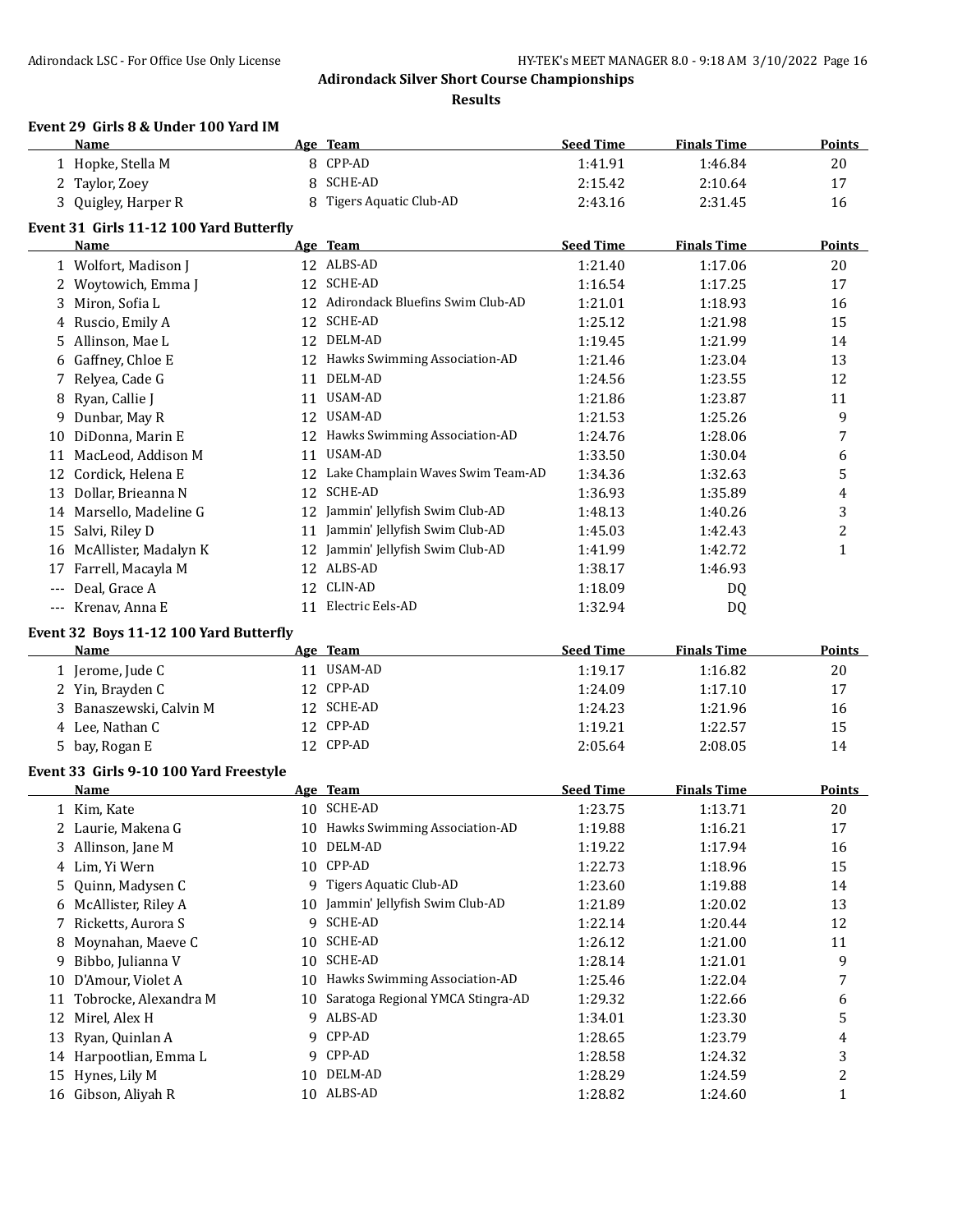**Results**

# **(Event 33 Girls 9-10 100 Yard Freestyle)**

|       | <b>Name</b>                 |    | Age Team                             | <b>Seed Time</b> | <b>Finals Time</b> | <b>Points</b> |
|-------|-----------------------------|----|--------------------------------------|------------------|--------------------|---------------|
|       | 17 Attia, Laila M           |    | 10 SCHE-AD                           | 1:29.11          | 1:26.53            |               |
| 18    | Buck, Layla M               |    | 10 CPP-AD                            | 1:30.43          | 1:26.69            |               |
| 19    | Zaderej, Sophia V           |    | 10 CPP-AD                            | 1:35.76          | 1:27.45            |               |
| 20    | Quackenbush, Leah H         |    | 10 ALBS-AD                           | 1:29.12          | 1:28.26            |               |
|       | 21 Yin, Celina C            |    | 9 CPP-AD                             | 1:31.12          | 1:28.76            |               |
| 22    | Lyons, Avery G              |    | 10 Adirondack Bluefins Swim Club-AD  | 1:28.11          | 1:31.12            |               |
| 23    | Bansner, Bianca S           | 9  | New Hartford Aquatics-AD             | 1:32.43          | 1:32.17            |               |
|       | 24 Lofink, Ella F           | 9  | <b>SCHE-AD</b>                       | 1:42.99          | 1:32.69            |               |
| 25    | Bhatnagar, Sahana           | 10 | USAM-AD                              | 1:45.16          | 1:33.26            |               |
| 26    | Zima, Adelaide G            |    | 9 SCHE-AD                            | 2:07.78          | 1:33.91            |               |
| 27    | Sanghi, Ingrid K            | 9  | CPP-AD                               | 1:49.72          | 1:33.94            |               |
| 28    | Hou, Irena Y                |    | 9 DELM-AD                            | 1:27.39          | 1:34.66            |               |
| 29    | Newcomb, Cora J             |    | 9 Hawks Swimming Association-AD      | 1:33.71          | 1:36.55            |               |
| 30    | Reid, Camille S             | 9. | Hawks Swimming Association-AD        | 2:25.97          | 1:37.07            |               |
| 31    | Magdon-Ismail, Sofya        |    | 10 USAM-AD                           | 1:38.81          | 1:38.06            |               |
| 32    | Nikodem, Lily S             | 9  | <b>SCHE-AD</b>                       | 1:56.65          | 1:39.31            |               |
| 33    | Wang, Ellie Y               |    | 10 CPP-AD                            | 1:37.04          | 1:39.35            |               |
|       | 34 LaPolt, Ella J           |    | 9 Hawks Swimming Association-AD      | 1:36.42          | 1:39.42            |               |
| 35    | Huettner, Alexa R           | 10 | SCHE-AD                              | 2:07.74          | 1:40.89            |               |
|       | *36 Feeney, Lauren J        | 9  | SCHE-AD                              | 1:45.25          | 1:41.04            |               |
| $*36$ | Carstens, Elia L            |    | 10 Saratoga Regional YMCA Stingra-AD | 1:44.46          | 1:41.04            |               |
| 38    | Massoud, Tressa S           | 10 | New Hartford Aquatics-AD             | 1:42.11          | 1:41.50            |               |
| 39    | Kishore, Vivikta            | 9  | CPP-AD                               | 1:54.71          | 1:42.12            |               |
| 40    | Gardner, Jaydah T           |    | 10 Crocodiles-AD                     | 1:49.72          | 1:42.87            |               |
|       | 41 Senior, Lex A            | 9  | CPP-AD                               | 2:03.03          | 1:46.11            |               |
| 42    | Branco, Ada M               | 10 | Saratoga Regional YMCA Stingra-AD    | 1:33.81          | 1:48.67            |               |
| 43    | Casalinuovo, Brynn M        | 9  | CPP-AD                               | 2:06.39          | 1:49.64            |               |
| 44    | Titova-Chiaravalle, Amiya E | 10 | <b>SCHE-AD</b>                       | 1:42.75          | 1:51.49            |               |
| 45    | Koo, Minseo                 |    | 9 CPP-AD                             | 2:15.83          | 1:53.23            |               |
| 46    | Merrell, Julia K            |    | 10 New Hartford Aquatics-AD          | 2:11.96          | 1:56.72            |               |
| 47    | Luke, Carly M               | 10 | USAM-AD                              | 2:05.55          | 2:09.80            |               |
| $---$ | Morse, Elisabeth R          | 9. | DELM-AD                              | 1:36.32          | DQ                 |               |
|       | Strickler, Carolyn M        |    | 10 SCHE-AD                           | 1:21.32          | D <sub>Q</sub>     |               |

### **Event 34 Boys 9-10 100 Yard Freestyle**

|    | Name                  |    | Age Team                          | <b>Seed Time</b> | <b>Finals Time</b> | Points |
|----|-----------------------|----|-----------------------------------|------------------|--------------------|--------|
|    | 1 Shao, Alan          | 10 | CPP-AD                            | 1:20.43          | 1:14.49            | 20     |
|    | 2 Campbell, IT T      | 10 | USAM-AD                           | 1:25.41          | 1:14.90            | 17     |
|    | 3 Mailat, Alexandru J | 10 | Greater Glens Falls Flyers Swi-AD | 1:23.84          | 1:15.83            | 16     |
|    | 4 Fay, Ben M          | 10 | SCHE-AD                           | 1:22.13          | 1:17.73            | 15     |
|    | 5 Shao, Mark J        | 10 | CPP-AD                            | 1:20.41          | 1:18.88            | 14     |
| 6  | Watson, Coleman G     |    | 9 Crocodiles-AD                   | 1:24.82          | 1:20.11            | 13     |
|    | 7 Simmons, Max D      |    | 9 CPP-AD                          | 1:20.07          | 1:21.14            | 12     |
| 8  | Guntert, Blake E      | 10 | ALBS-AD                           | 1:29.19          | 1:22.16            | 11     |
| 9  | German, Levi J        | 10 | ALBS-AD                           | 1:23.96          | 1:22.70            | 9      |
| 10 | Bernad, Jack C        | 10 | SCHE-AD                           | 1:23.77          | 1:23.30            | 7      |
| 11 | Muldner, Mitch J      | 9  | SCHE-AD                           | 1:25.70          | 1:23.61            | 6      |
|    | 12 Schwenker, Will H  | 10 | SCHE-AD                           | 1:25.18          | 1:24.02            | 5      |
|    | 13 Knill, Connor W    | 10 | Greater Glens Falls Flyers Swi-AD | 1:22.95          | 1:24.44            | 4      |
|    | 14 Stotz, Adam M      | 10 | CPP-AD                            | 1:34.90          | 1:30.96            | 3      |
| 15 | Tirumala, Saharsh     | 10 | ALBS-AD                           | 1:37.33          | 1:31.84            | 2      |
|    | 16 Coville, Eli J     |    | 9 CPP-AD                          | 1:36.41          | 1:34.07            |        |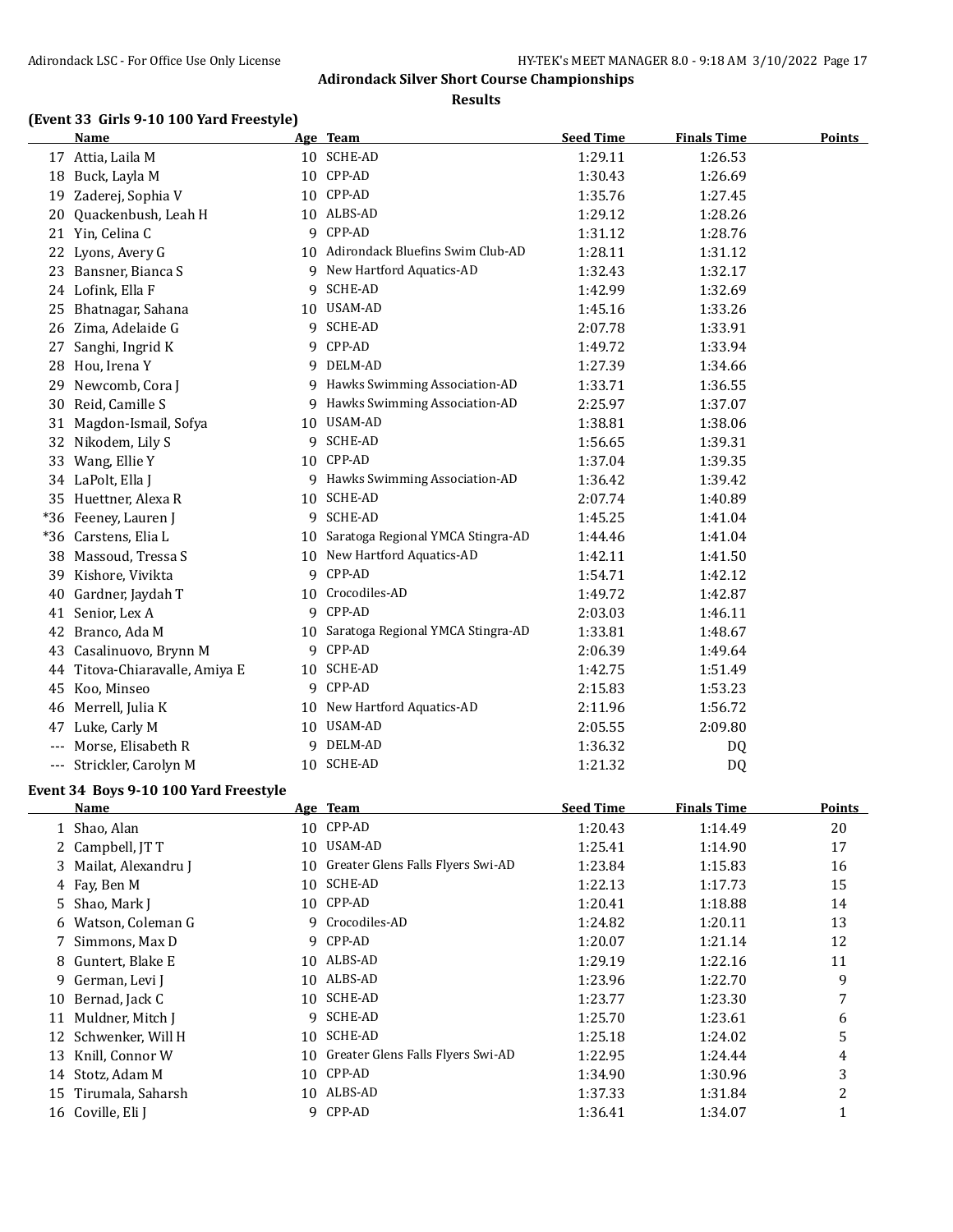#### **Results**

### **(Event 34 Boys 9-10 100 Yard Freestyle)**

|    | Name                 |     | Age Team                          | <b>Seed Time</b> | <b>Finals Time</b> | <b>Points</b> |
|----|----------------------|-----|-----------------------------------|------------------|--------------------|---------------|
| 17 | Buck, Eli W          |     | 10 CPP-AD                         | 1:39.04          | 1:34.57            |               |
| 18 | Zhang, Jason         | 10  | SCHE-AD                           | 1:36.41          | 1:34.85            |               |
| 19 | Brych, Nathan J      | 10  | New Hartford Aquatics-AD          | 1:34.90          | 1:35.27            |               |
|    | 20 Record, Braylyn M | 10. | Greater Glens Falls Flyers Swi-AD | 1:41.29          | 1:37.53            |               |
| 21 | Nappi, Luke M        |     | 9 SCHE-AD                         | 1:40.56          | 1:38.34            |               |
|    | 22 Kannan, Vidhur    | 10  | CPP-AD                            | 1:50.20          | 1:38.79            |               |
| 23 | MacDougal, Liam F    | 9   | CPP-AD                            | 1:40.22          | 1:39.19            |               |
|    | 24 Striker, Aaron L  |     | 9 CPP-AD                          | 1:40.10          | 1:44.34            |               |
|    | 25 Xu, William       | 9   | CPP-AD                            | 1:49.75          | 1:44.58            |               |
|    | 26 Kiehle, Jack B    | 10  | USAM-AD                           | 1:43.07          | 1:45.61            |               |
| 27 | Manning, Jack K      | 10. | Saratoga Regional YMCA Stingra-AD | 1:44.72          | 1:47.57            |               |
|    | 28 Cole, Wyatt K     | 9   | Hawks Swimming Association-AD     | 2:16.88          | 1:53.34            |               |
| 29 | Gerace, Tyler J      |     | 9 CPP-AD                          | 1:48.69          | 1:54.26            |               |
|    | 30 Joyal, Anthony J  | 9   | CPP-AD                            | 1:55.89          | 1:56.34            |               |
| 31 | Ponomarov, Max       | 10  | CPP-AD                            | 1:48.36          | 1:58.01            |               |
|    | 32 Lavallee, Ethan S | 9   | New Hartford Aquatics-AD          | 2:04.46          | 1:59.75            |               |

### **Event 35 Girls 11-12 50 Yard Breaststroke**

 $\equiv$ 

|    | <b>Name</b>              |    | Age Team                             | <b>Seed Time</b> | <b>Finals Time</b> | <b>Points</b> |
|----|--------------------------|----|--------------------------------------|------------------|--------------------|---------------|
|    | 1 Gaffney, Chloe E       |    | 12 Hawks Swimming Association-AD     | 45.33            | 40.55              | 20            |
| 2  | McCarthy, Harper F       | 12 | Saratoga Regional YMCA Stingra-AD    | 42.05            | 40.63              | 17            |
| 3  | Stoup, Maddie L          |    | 12 CPP-AD                            | 41.92            | 41.17              | 16            |
| 4  | Fontes-Janusz, Dela R    |    | 12 Hawks Swimming Association-AD     | 43.09            | 41.67              | 15            |
| 5. | Cunningham, Isabelle G   |    | 11 CPP-AD                            | 42.24            | 42.12              | 14            |
| 6  | Breckenridge, Lucy F     | 11 | SCHE-AD                              | 42.55            | 42.85              | 13            |
|    | Cao, Aimee W             |    | 11 CPP-AD                            | 44.11            | 42.99              | 12            |
|    | 8 Panetta, Skylar J      | 11 | SCHE-AD                              | 45.55            | 43.25              | 11            |
| 9  | Walmsley, Lauren M       | 11 | CPP-AD                               | 45.28            | 43.70              | 9             |
|    | 10 Domitrovits, Emma S   |    | 12 Hawks Swimming Association-AD     | 48.43            | 43.79              | 7             |
| 11 | Waldman, Jacqueline C    |    | 12 Adirondack Bluefins Swim Club-AD  | 42.20            | 44.05              | 6             |
|    | 12 Danko, Violet E       |    | 12 SCHE-AD                           | 48.05            | 44.13              | 5             |
| 13 | Dunbar, Georgia B        |    | 12 USAM-AD                           | 44.19            | 44.50              | 4             |
|    | 14 Maki-Davis, Abigail M | 12 | Bennington Marauders Swim Team-AD    | 43.92            | 44.52              | 3             |
| 15 | Muldner, Jules/Juliana G | 12 | SCHE-AD                              | 44.36            | 44.83              | 2             |
|    | 16 O'Donnell, Bridgett M | 11 | SCHE-AD                              | 44.64            | 45.13              | $\mathbf{1}$  |
| 17 | White, Nicole E          | 12 | Northern TRIBS Swimming-AD           | 45.15            | 45.20              |               |
| 18 | Wolfort, Macy J          | 12 | ALBS-AD                              | 44.58            | 45.28              |               |
| 19 | Zazzaro, Amelia R        | 11 | Bennington Marauders Swim Team-AD    | 50.01            | 45.33              |               |
|    | 20 Woytowich, Emma J     | 12 | <b>SCHE-AD</b>                       | 47.61            | 45.38              |               |
|    | 21 Ness, Elsie K         | 12 | <b>SCHE-AD</b>                       | 44.47            | 45.49              |               |
| 22 | Newcomb, Lucy G          |    | 12 Hawks Swimming Association-AD     | 46.19            | 45.53              |               |
| 23 | Forstell, Abby D         |    | 11 Hawks Swimming Association-AD     | 45.85            | 45.56              |               |
| 24 | Taylor, Natalie          |    | 11 SCHE-AD                           | 45.33            | 45.58              |               |
| 25 | Shifrin, Yeva R          | 11 | New Hartford Aquatics-AD             | 47.36            | 46.20              |               |
|    | 26 Robles, Izzy M        |    | 12 DELM-AD                           | 45.59            | 46.23              |               |
| 27 | McCarthy, Ella I         | 11 | New Hartford Aquatics-AD             | 47.51            | 46.42              |               |
|    | 28 Lee, Olivia C         |    | 11 ALBS-AD                           | 44.91            | 46.57              |               |
| 29 | Camarda, Avery H         | 12 | Bennington Marauders Swim Team-AD    | 56.61            | 46.58              |               |
| 30 | Zhou, Yixuan             | 11 | CPP-AD                               | 48.81            | 46.59              |               |
| 31 | YU, Jia Jia              |    | 12 CPP-AD                            | 45.31            | 46.78              |               |
| 32 | Williams, Isabella R     |    | 12 ALBS-AD                           | 49.08            | 46.97              |               |
| 33 | Miller, Olivia L         |    | 12 Greater Glens Falls Flyers Swi-AD | 49.00            | 47.20              |               |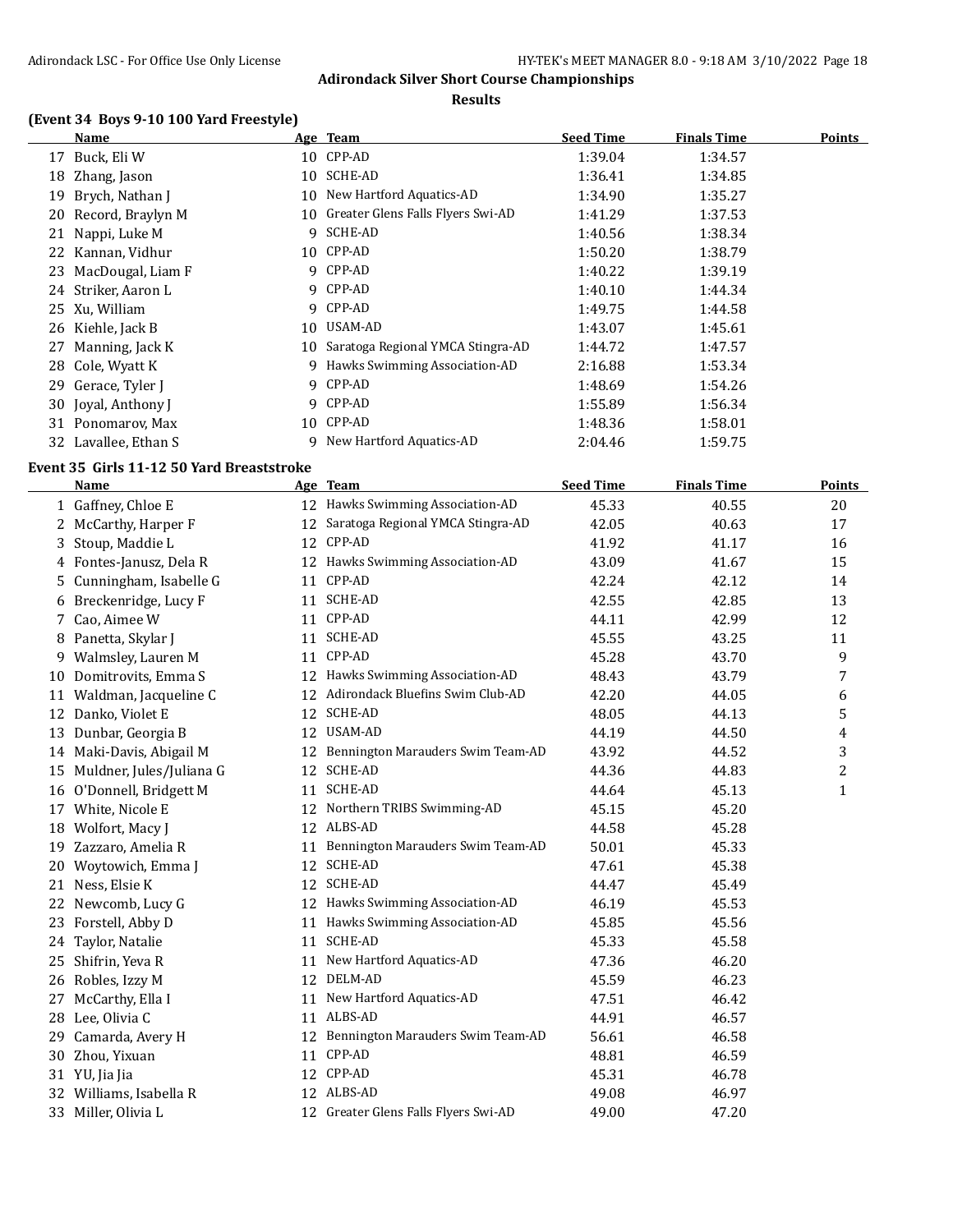#### **Results**

# **(Event 35 Girls 11-12 50 Yard Breaststroke)**

|       | <b>Name</b>                  |    | Age Team                          | <b>Seed Time</b> | <b>Finals Time</b> | Points |
|-------|------------------------------|----|-----------------------------------|------------------|--------------------|--------|
|       | 34 Collis, Isabella M        |    | 12 New Hartford Aquatics-AD       | 47.10            | 48.35              |        |
| 35    | Dunham, Reilly C             | 12 | Unattached-AD                     | 50.35            | 48.41              |        |
| 36    | McIntyre, Mary J             | 12 | Hawks Swimming Association-AD     | 48.37            | 48.42              |        |
| 37    | Bradley, Brooke A            | 12 | Adirondack Bluefins Swim Club-AD  | 50.26            | 48.48              |        |
| 38    | Rio, Willa K                 | 11 | New Hartford Aquatics-AD          | 48.64            | 48.51              |        |
| 39    | Ryan, Chloe M                | 11 | USAM-AD                           | 47.00            | 48.78              |        |
| 40    | Roopnarine, Priya C          | 11 | Bennington Marauders Swim Team-AD | 53.68            | 48.81              |        |
| 41    | Toomajian, Stella T          | 11 | <b>USAM-AD</b>                    | 53.04            | 49.29              |        |
| 42    | Ogborn, Molly G              | 11 | CPP-AD                            | 47.67            | 49.55              |        |
| 43    | Donato, Ali C                | 11 | SCHE-AD                           | 48.00            | 51.53              |        |
| 44    | Carroll, Sarah J             | 11 | Unattached-AD                     | 52.47            | 52.05              |        |
| 45    | MacLeod, Addison M           | 11 | USAM-AD                           | 52.91            | 52.08              |        |
| 46    | Jaros, Elaina N              | 11 | New Hartford Aquatics-AD          | 51.90            | 52.49              |        |
| 47    | Ventura, Colbie A            | 12 | <b>SCHE-AD</b>                    | 50.37            | 52.82              |        |
| 48    | Belfield, Leah M             | 11 | Hawks Swimming Association-AD     | 59.74            | 53.59              |        |
| 49    | Isecke, Charlotte M          | 12 | Lake Champlain Waves Swim Team-AD | 55.74            | 55.02              |        |
| 50    | Assa, Chloe E                | 11 | Tigers Aquatic Club-AD            | 55.67            | 55.22              |        |
| 51    | Rigosu, Jennavieve B         | 11 | Jammin' Jellyfish Swim Club-AD    | 52.89            | 55.25              |        |
| 52    | Hagin, Addison F             | 11 | CPP-AD                            | 54.93            | 55.69              |        |
| 53    | Heiner, Elizabeth A          | 11 | New Hartford Aquatics-AD          | 1:01.46          | 56.13              |        |
| 54    | Ruff, Mikaella K             |    | 11 ALBS-AD                        | 55.46            | 56.68              |        |
| 55    | Cole, Nora R                 | 11 | New Hartford Aquatics-AD          | 1:04.20          | 59.42              |        |
| 56    | Wilson, Anna M               | 11 | SCHE-AD                           | 1:04.98          | 1:00.54            |        |
| 57    | Farrell, Macayla M           |    | 12 ALBS-AD                        | 58.36            | 1:01.50            |        |
| 58    | Rakoske, Morgan M            | 12 | SCHE-AD                           | 1:03.54          | 1:02.51            |        |
| 59    | Cococcia, Mirabella A        | 11 | ALBS-AD                           | 1:00.40          | 1:04.16            |        |
| 60    | Fitzgerald-VanLoan, Hadley F | 11 | Tigers Aquatic Club-AD            | 1:07.55          | 1:06.30            |        |
| 61    | Elmarasy, Noor               | 11 | New Hartford Aquatics-AD          | 1:17.22          | 1:09.86            |        |
|       | Tallman, Molly E             | 12 | New Hartford Aquatics-AD          | 48.17            | DQ                 |        |
| $---$ | Babcock, Jayne C             | 12 | <b>USAM-AD</b>                    | 58.17            | D <sub>0</sub>     |        |

#### **Event 36 Boys 11-12 50 Yard Breaststroke**

|    | Name                 |    | Age Team                          | <b>Seed Time</b> | <b>Finals Time</b> | <b>Points</b> |
|----|----------------------|----|-----------------------------------|------------------|--------------------|---------------|
|    | 1 Yan, Brendan R     | 12 | ALBS-AD                           | 44.73            | 38.91              | 20            |
|    | 2 Mowry, Kyle G      | 11 | USAM-AD                           | 41.74            | 39.88              | 17            |
|    | 3 Bette, AJ J        |    | Adirondack Bluefins Swim Club-AD  | 42.55            | 41.30              | 16            |
| 4  | Guntert, Ashton J    | 12 | ALBS-AD                           | 42.37            | 41.62              | 15            |
| 5. | Skuza, Alex A        | 12 | DELM-AD                           | 44.19            | 41.87              | 14            |
| 6  | Daly, Ryan W         | 12 | <b>SCHE-AD</b>                    | 42.63            | 42.48              | 13            |
|    | 7 Gerace, James R    | 11 | CPP-AD                            | 42.25            | 43.37              | 12            |
| 8  | Bornt, Benjamin C    | 12 | Electric Eels-AD                  | 45.23            | 45.51              | 11            |
| 9  | Southwick IV, Glen G | 12 | CPP-AD                            | 44.71            | 45.90              | 9             |
| 10 | Hansen, ShawnPaul D  | 12 | Lake Champlain Waves Swim Team-AD | 44.68            | 46.01              | 7             |
| 11 | Sheeley, Bennett A   | 12 | Hawks Swimming Association-AD     | 44.95            | 46.15              | 6             |
| 12 | Rinaldo, Landon J    | 11 | New Hartford Aquatics-AD          | 52.37            | 46.38              | 5             |
| 13 | Yin, Brayden C       | 12 | CPP-AD                            | 47.38            | 46.39              | 4             |
| 14 | Zeliph, Jack H       | 12 | ALBS-AD                           | 45.54            | 47.25              | 3             |
| 15 | Barlow, Jake R       | 11 | Crocodiles-AD                     | 47.62            | 48.01              | 2             |
| 16 | Lisella, Miller J    | 11 | Adirondack Bluefins Swim Club-AD  | 53.31            | 48.61              | 1             |
| 17 | Tresnjo, Alen        | 11 | New Hartford Aquatics-AD          | 50.62            | 49.28              |               |
| 18 | Hastings, Charley D  | 12 | SCHE-AD                           | 49.65            | 49.56              |               |
| 19 | Sellnow, Lucas M     | 11 | Electric Eels-AD                  | 48.10            | 50.35              |               |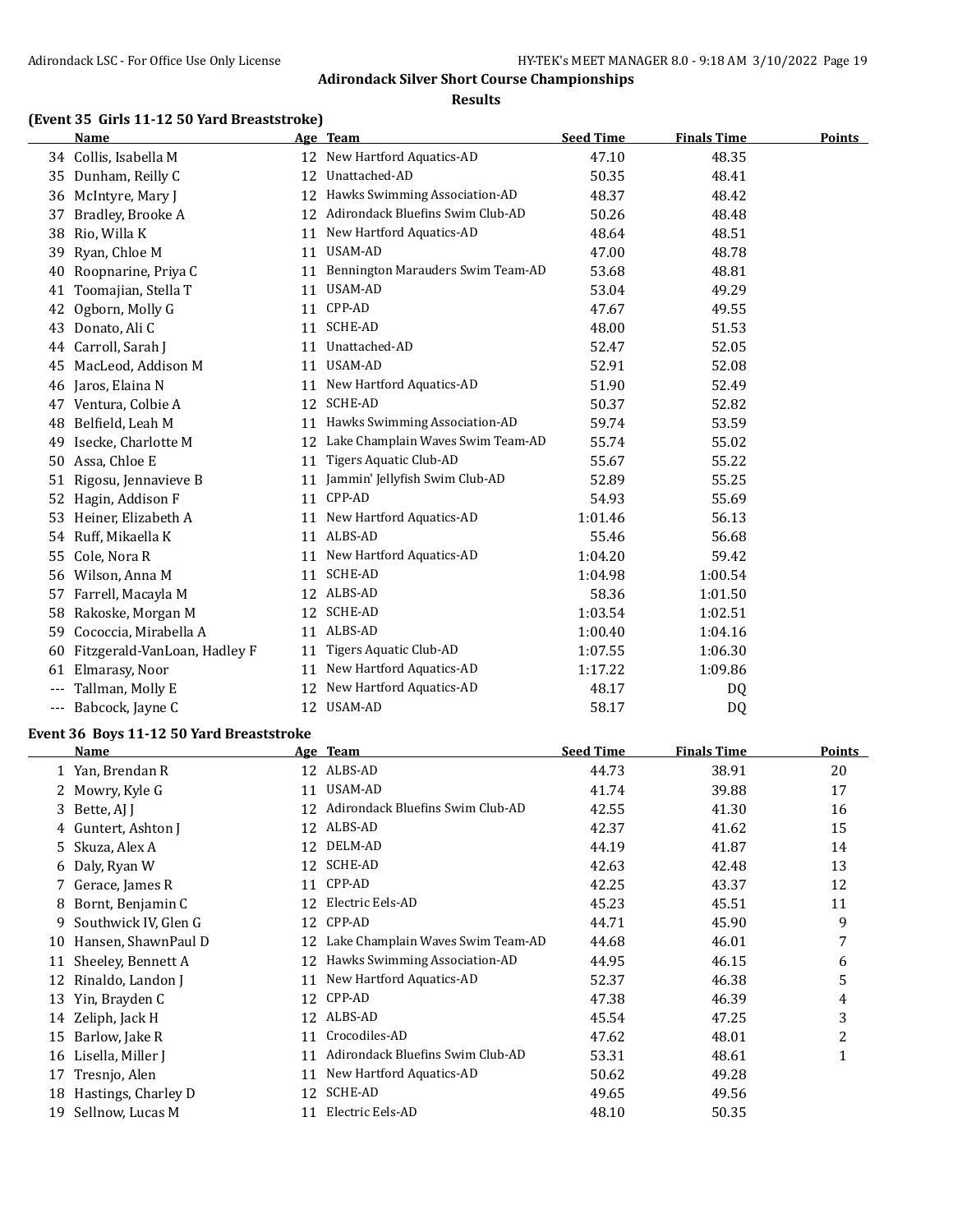**Results**

### **(Event 36 Boys 11-12 50 Yard Breaststroke)**

|       | Name                   |    | <u>Age Team</u>                   | <b>Seed Time</b> | <b>Finals Time</b> | Points |
|-------|------------------------|----|-----------------------------------|------------------|--------------------|--------|
|       | 20 Dashiell, Michael W | 11 | SCHE-AD                           | 50.37            | 51.30              |        |
|       | 21 Healey, Spencer M   |    | 11 CPP-AD                         | 58.20            | 51.52              |        |
| 22    | Fava, Wyatt S          |    | 12 CPP-AD                         | 56.49            | 51.62              |        |
| 23.   | Preston, Alex P        |    | 11 Hawks Swimming Association-AD  | 52.10            | 51.68              |        |
|       | 24 Gould, Jackson B    | 12 | CPP-AD                            | 1:08.06          | 52.33              |        |
|       | 25 LaFountain, Levi P  | 12 | ALBS-AD                           | 55.07            | 52.96              |        |
|       | 26 Heckler, Hayden L   | 12 | DELM-AD                           | 49.29            | 53.09              |        |
| 27    | Coffey, Michael P      | 11 | <b>SCHE-AD</b>                    | 57.69            | 54.74              |        |
| 28.   | Zorn, Nathaniel        | 11 | Saratoga Regional YMCA Stingra-AD | 54.15            | 55.07              |        |
| 29.   | Wheeler, Lucas S       | 11 | SCHE-AD                           | 55.78            | 56.40              |        |
| 30    | Heslin, Liam M         | 11 | CPP-AD                            | 1:05.20          | 58.04              |        |
| 31    | Wood, Ryan D           |    | 12 CPP-AD                         | 1:06.17          | 58.59              |        |
|       | 32 Koenitzer, Ryan W   | 11 | Electric Eels-AD                  | 1:05.19          | 1:02.10            |        |
| 33    | Zima, Elliott H        | 11 | SCHE-AD                           | 1:02.59          | 1:02.72            |        |
| $---$ | Czajkowski, Cameron J  |    | 12 Hawks Swimming Association-AD  | 1:21.82          | DQ                 |        |
| $---$ | Washburn, Jacob D      | 11 | CPP-AD                            | 1:00.04          | DQ                 |        |
| $---$ | Mazurowski, Emmett K   | 11 | SCHE-AD                           | 1:00.21          | DQ                 |        |
|       |                        |    |                                   |                  |                    |        |

### **Event 37 Girls 8 & Under 50 Yard Freestyle**

|    | <b>Name</b>                               |     | Age Team                          | <b>Seed Time</b> | <b>Finals Time</b> | <b>Points</b> |
|----|-------------------------------------------|-----|-----------------------------------|------------------|--------------------|---------------|
|    | 1 Taylor, Zoey                            |     | <b>SCHE-AD</b>                    | 42.17            | 41.96              | 20            |
| 2  | Cronin, Julia M                           | 8   | USAM-AD                           | 44.93            | 42.16              | 17            |
| 3  | Loiacano, Michaela F                      | 8   | New Hartford Aquatics-AD          | 44.79            | 42.66              | 16            |
| 4  | Rosa, Hartley G                           | 7   | SCHE-AD                           | 48.18            | 45.87              | 15            |
| 5  | Keller, Catherine E                       | 8   | ALBS-AD                           | 43.65            | 47.41              | 14            |
| 6  | Eichfeld, Anna E                          | 7   | CPP-AD                            | 48.41            | 47.48              | 13            |
|    | Edwards, Lauren                           |     | Saratoga Regional YMCA Stingra-AD | 47.48            | 47.65              | 12            |
| 8  | Trinsey, Hana G                           |     | ALBS-AD                           | 1:01.79          | 48.11              | 11            |
| 9  | Nikodem, Lucy V                           |     | <b>SCHE-AD</b>                    | 48.52            | 50.55              | 9             |
| 10 | Reynolds, Stella M                        | 8   | <b>SCHE-AD</b>                    | 52.59            | 50.71              | 7             |
| 11 | Babcock, Anna R                           | 8   | USAM-AD                           | 51.35            | 50.82              | 6             |
| 12 | Galiard, Mina E                           | 8   | CPP-AD                            | 54.75            | 51.14              | 5             |
| 13 | Sfeir, Scarlett G                         | 8   | <b>SCHE-AD</b>                    | 53.60            | 52.45              | 4             |
| 14 | Druzynski, Riley A                        | 8   | <b>SCHE-AD</b>                    | 52.70            | 54.50              | 3             |
| 15 | Quarmby, Zoe E                            |     | Hawks Swimming Association-AD     | 59.16            | 55.91              | 2             |
| 16 | Raymond, Mollie K                         | 7   | <b>USAM-AD</b>                    | 57.13            | 57.31              | 1             |
| 17 | Holcomb, Miyoko F                         |     | Saratoga Regional YMCA Stingra-AD | 57.51            | 57.46              |               |
| 18 | Nappi, Lexie F                            | 7   | <b>SCHE-AD</b>                    | 57.62            | 57.93              |               |
| 19 | Wang, Phira Y                             | 8   | CPP-AD                            | 1:02.44          | 58.60              |               |
| 20 | Quigley, Harper R                         | 8   | Tigers Aquatic Club-AD            | 1:01.31          | 59.20              |               |
| 21 | Douglass, Laila M                         | 8   | Crocodiles-AD                     | 56.43            | 1:00.72            |               |
| 22 | Kenney, Sage S                            |     | Hawks Swimming Association-AD     | 1:01.81          | 1:03.28            |               |
| 23 | Bennett, Eloise G                         |     | <b>USAM-AD</b>                    | 1:08.28          | 1:03.46            |               |
| 24 | King, Roberta C                           | 7   | USAM-AD                           | 1:04.09          | 1:03.77            |               |
| 25 | Kincaid, Julianna M                       | 8   | CPP-AD                            | 1:17.15          | 1:06.06            |               |
| 26 | Gentry, Shichun L                         | 8   | Hawks Swimming Association-AD     | 1:16.25          | 1:11.35            |               |
| 27 | Kiehle, Molly J                           | 7   | USAM-AD                           | 1:09.38          | 1:13.55            |               |
|    | Event 38 Boys 8 & Under 50 Yard Freestyle |     |                                   |                  |                    |               |
|    | <b>Name</b>                               | Age | <b>Team</b>                       | <b>Seed Time</b> | <b>Finals Time</b> | <b>Points</b> |

1 Clark, James M 8 CPP-AD 32.42 31.87 20<br>
2 Horstmyer, Erik D 8 CPP-AD 34.02 32.96 17 2 Horstmyer, Erik D 8 CPP-AD 34.02 32.96 17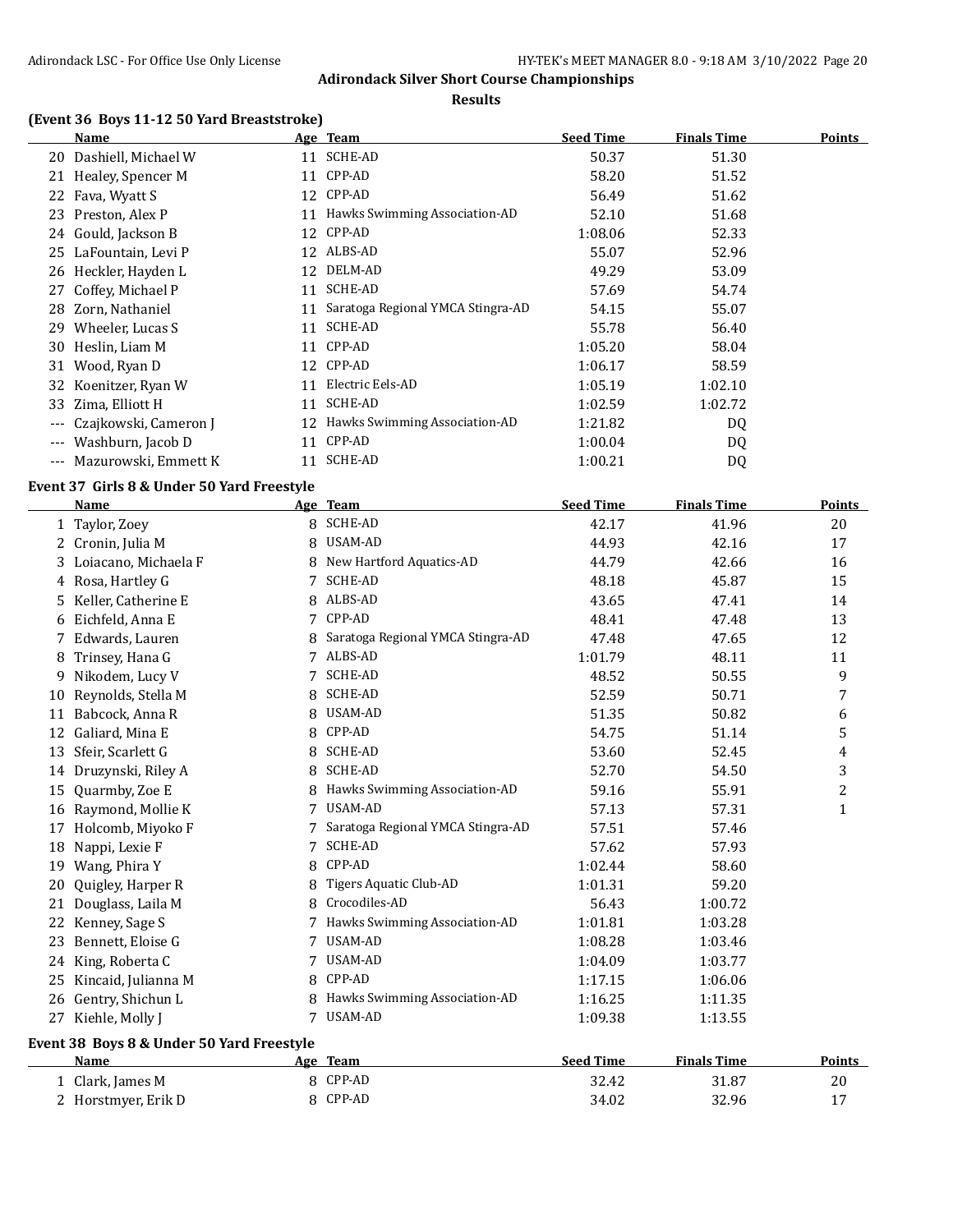**Results**

# **(Event 38 Boys 8 & Under 50 Yard Freestyle)**

|    | (Event 38 Boys 8 & Under 50 Yard Freestyle)<br>Name |    | Age Team                          | <b>Seed Time</b> | <b>Finals Time</b> | <b>Points</b> |
|----|-----------------------------------------------------|----|-----------------------------------|------------------|--------------------|---------------|
| 3  | Williams, Tyler J                                   | 8  | ALBS-AD                           | 40.40            | 40.32              | 16            |
|    | 4 Willcox, Kenny E                                  | 8  | <b>SCHE-AD</b>                    | 43.59            | 43.15              | 15            |
| 5. | Dorsey, Marshall L                                  | 8  | ALBS-AD                           | 44.84            | 44.02              | 14            |
|    | 6 Knill, Zachary J                                  | 8  | Greater Glens Falls Flyers Swi-AD | 46.78            | 44.47              | 13            |
|    | 7 Patrick, Logan C                                  | 8  | CPP-AD                            | 47.62            | 44.64              | 12            |
| 8  | Washburn, Logan E                                   | 8  | CPP-AD                            | 45.72            | 45.88              | 11            |
| 9  | Roth, Joey P                                        | 8  | New Hartford Aquatics-AD          | 44.81            | 46.05              | 9             |
| 10 | Strickler, Ben F                                    | 8  | <b>SCHE-AD</b>                    | 44.60            | 46.57              | 7             |
| 11 | Carstens, Evan J                                    |    | Saratoga Regional YMCA Stingra-AD | 52.52            | 47.00              | 6             |
| 12 | Manz, Kiran F                                       | 8  | <b>SCHE-AD</b>                    | 50.55            | 48.33              | 5             |
| 13 | Roglieri, Luca B                                    | 8  | USAM-AD                           | 49.72            | 50.82              | 4             |
| 14 | Stotz, Andrew P                                     | 8  | CPP-AD                            | 49.15            | 52.35              | 3             |
| 15 | Clarke, James B                                     |    | USAM-AD                           | 54.95            | 52.66              | 2             |
| 16 | Zorn, Daniel Y                                      | 8  | Saratoga Regional YMCA Stingra-AD | 55.05            | 53.08              | 1             |
| 17 | Striker, Kamden M                                   | 6  | CPP-AD                            | 56.44            | 55.97              |               |
| 18 | Washburn, Griffin M                                 | 6  | CPP-AD                            | 1:00.84          | 57.71              |               |
| 19 | McCoy, Charles L                                    | 8  | CPP-AD                            | 59.53            | 58.93              |               |
| 20 | Wang, Terry L                                       | 8  | CPP-AD                            | 1:18.19          | 1:06.13            |               |
| 21 | Lee, Haven                                          | 7  | CPP-AD                            | 1:16.22          | 1:08.35            |               |
| 22 | Gentry, Shihai L                                    | 5. | Hawks Swimming Association-AD     | 1:21.33          | 1:10.59            |               |
| 23 | Schlegel, Henry T                                   | 7  | CPP-AD                            | 1:22.30          | 1:11.01            |               |
|    | 24 Bennett, Rocco F                                 | 5. | USAM-AD                           | 1:24.39          | 1:25.09            |               |
|    | $\sim$ 00.01.1.44.40.000 V.1.                       |    |                                   |                  |                    |               |

#### **Event 39 Girls 11-12 200 Yard Freestyle**

|    | <b>Name</b>                            |    | Age Team                         | <b>Seed Time</b> | <b>Finals Time</b> | <b>Points</b> |
|----|----------------------------------------|----|----------------------------------|------------------|--------------------|---------------|
| 1  | Allinson, Mae L                        | 12 | DELM-AD                          | 2:28.90          | 2:20.80            | 20            |
|    | Stoup, Maddie L                        | 12 | CPP-AD                           | 2:27.13          | 2:23.97            | 17            |
| 3  | Waldman, Jacqueline C                  | 12 | Adirondack Bluefins Swim Club-AD | 2:30.08          | 2:24.07            | 16            |
| 4  | Woytowich, Emma J                      | 12 | <b>SCHE-AD</b>                   | 2:50.53          | 2:28.19            | 15            |
| 5. | Breckenridge, Lucy F                   | 11 | <b>SCHE-AD</b>                   | 2:41.45          | 2:30.73            | 14            |
| 6  | Miron, Sofia L                         | 12 | Adirondack Bluefins Swim Club-AD | 2:38.60          | 2:31.63            | 13            |
|    | White, Nicole E                        | 12 | Northern TRIBS Swimming-AD       | 2:35.07          | 2:32.91            | 12            |
| 8  | Cunningham, Isabelle G                 | 11 | CPP-AD                           | 2:37.66          | 2:37.10            | 11            |
| 9  | Bradley, Brooke A                      | 12 | Adirondack Bluefins Swim Club-AD | 2:47.33          | 2:37.76            | 9             |
| 10 | Walmsley, Lauren M                     | 11 | CPP-AD                           | 2:36.56          | 2:39.46            | 7             |
| 11 | Berju, Abby F                          | 12 | SCHE-AD                          | 2:43.04          | 2:39.47            | 6             |
| 12 | Burr, Alysia N                         | 12 | CPP-AD                           | 2:43.51          | 2:39.93            | 5             |
| 13 | Robles, Izzy M                         | 12 | DELM-AD                          | 2:38.21          | 2:44.44            | 4             |
| 14 | Rogowski, Bella S                      | 11 | <b>SCHE-AD</b>                   | 2:46.37          | 2:44.63            | 3             |
| 15 | O'Donnell, Bridgett M                  | 11 | <b>SCHE-AD</b>                   | 2:41.18          | 2:46.07            | 2             |
| 16 | Muldner, Jules/Juliana G               | 12 | <b>SCHE-AD</b>                   | 2:57.18          | 2:51.01            | $\mathbf{1}$  |
| 17 | McAllister, Madalyn K                  | 12 | Jammin' Jellyfish Swim Club-AD   | 3:08.49          | 2:52.48            |               |
| 18 | Cao, Aimee W                           | 11 | CPP-AD                           | 2:45.31          | 2:53.27            |               |
| 19 | Durfee, Emily G                        | 11 | <b>SCHE-AD</b>                   | 2:59.16          | 2:55.00            |               |
| 20 | Salvi, Riley D                         | 11 | Jammin' Jellyfish Swim Club-AD   | 3:14.22          | 2:55.44            |               |
| 21 | Ogborn, Molly G                        | 11 | CPP-AD                           | 3:05.61          | 3:08.49            |               |
|    | Event 40 Boys 11-12 200 Yard Freestyle |    |                                  |                  |                    |               |
|    | Name                                   |    | Age Team                         | <b>Seed Time</b> | <b>Finals Time</b> | <b>Points</b> |
|    | Mowry, Kayden J                        | 11 | USAM-AD                          | 2:26.20          | 2:14.11            | 20            |
|    | Bette, AJ J                            | 12 | Adirondack Bluefins Swim Club-AD | 2:24.98          | 2:16.88            | 17            |
| 3  | Yin, Brayden C                         | 12 | CPP-AD                           | 2:27.93          | 2:18.67            | 16            |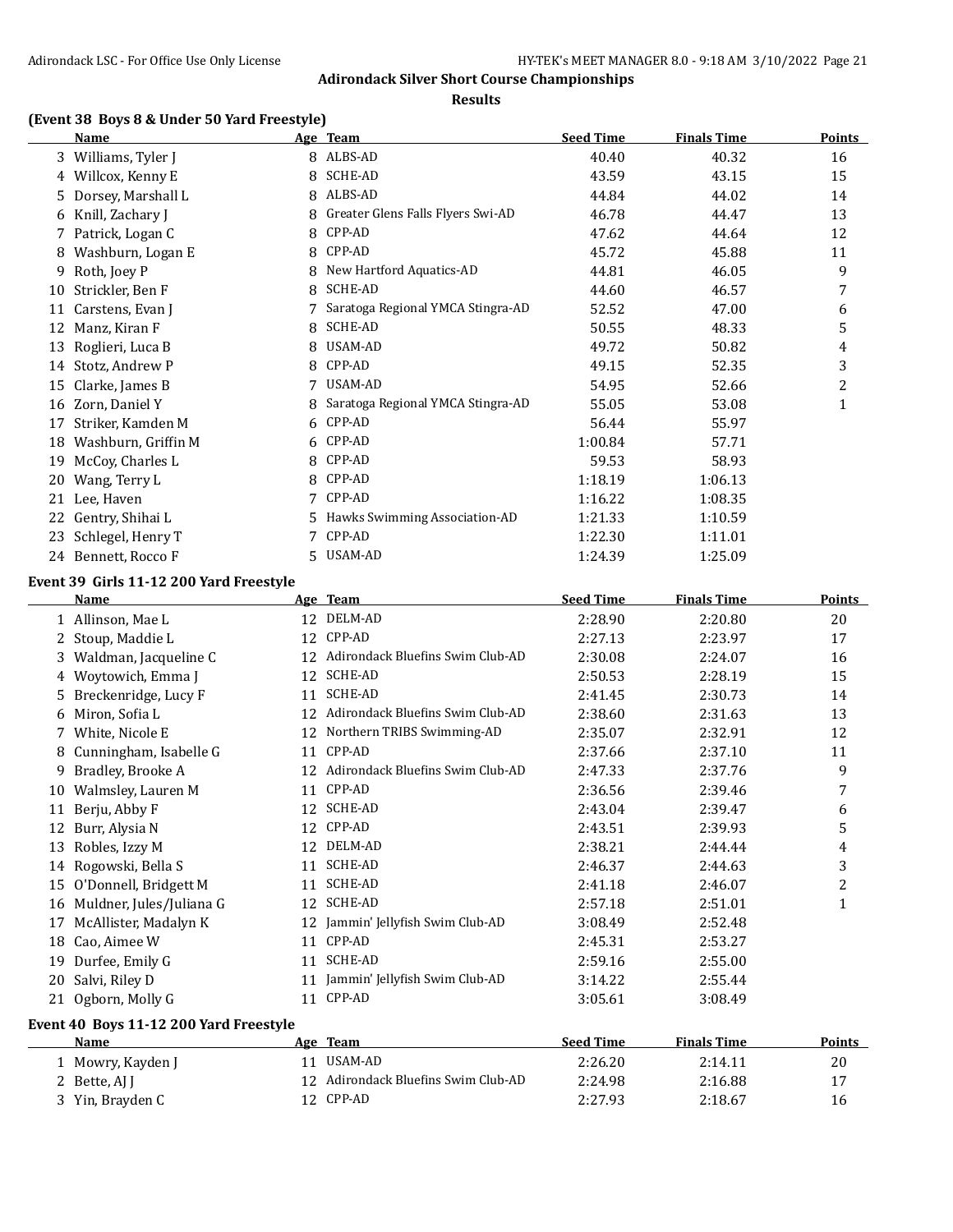**Results**

### **(Event 40 Boys 11-12 200 Yard Freestyle)**

|    | Name                  |    | Age Team                          | <b>Seed Time</b> | Finals Time | Points |
|----|-----------------------|----|-----------------------------------|------------------|-------------|--------|
|    | 4 Jerome, Jude C      | 11 | USAM-AD                           | 2:24.88          | 2:20.63     | 15     |
|    | 5 Lee, Nathan C       | 12 | CPP-AD                            | 2:33.61          | 2:21.95     | 14     |
|    | 6 Lian, Oliver L      | 11 | CPP-AD                            | 2:28.36          | 2:22.26     | 13     |
|    | 7 Nikodem, Carter J   | 11 | SCHE-AD                           | 2:35.32          | 2:24.66     | 12     |
|    | 8 Hungerford, Brett A |    | 12 ALBS-AD                        | 2:49.51          | 2:24.79     | 11     |
| 9. | Wolk, Caison M        | 11 | USAM-AD                           | 2:35.50          | 2:24.80     | 9      |
| 10 | Gerace, James R       | 11 | CPP-AD                            | 2:28.26          | 2:30.82     | 7      |
| 11 | Guntert, Ashton J     |    | 12 ALBS-AD                        | 2:42.25          | 2:31.83     | 6      |
| 12 | Skuza, Alex A         | 12 | DELM-AD                           | 3:05.57          | 2:32.82     | 5      |
| 13 | Knill, Tim C          | 12 | Greater Glens Falls Flyers Swi-AD | 2:42.82          | 2:38.67     | 4      |
| 14 | Southwick IV, Glen G  | 12 | CPP-AD                            | 3:04.07          | 2:54.63     | 3      |
| 15 | Washburn, Jacob D     | 11 | CPP-AD                            | 3:36.45          | 3:06.46     | 2      |
|    | 16 Healey, Spencer M  |    | 11 CPP-AD                         | 3:37.72          | 3:07.28     |        |
| 17 | Li, Jason Q           | 11 | CPP-AD                            | 3:30.71          | 3:16.30     |        |
| 18 | Barnoski, Liam C      | 11 | SCHE-AD                           | 3:22.26          | 3:22.38     |        |
| 19 | Czajkowski, Cameron J |    | 12 Hawks Swimming Association-AD  | 4:20.98          | 3:41.90     |        |

### **Event 45 Girls 13-14 200 Yard Freestyle**

|    | <b>Name</b>            |    | Age Team                             | <b>Seed Time</b> | <b>Finals Time</b> | <b>Points</b> |
|----|------------------------|----|--------------------------------------|------------------|--------------------|---------------|
|    | 1 Gvozdeva, Victoria V |    | 13 SCHE-AD                           | 2:23.79          | 2:06.86            | 20            |
| 2  | Tibbetts, Emily E      |    | 14 Bennington Marauders Swim Team-AD | 2:17.91          | 2:09.23            | 17            |
| 3  | Stuntz, Alexis C       |    | 14 Northern TRIBS Swimming-AD        | 2:17.94          | 2:11.26            | 16            |
|    | 4 Dheeradhada, Ally J  |    | 14 ALBS-AD                           | 2:16.74          | 2:11.28            | 15            |
| 5  | McFarland, Maddie J    | 13 | Adirondack Bluefins Swim Club-AD     | 2:14.17          | 2:11.46            | 14            |
|    | 6 Yafayeva, Roxana Z   |    | 13 ALBS-AD                           | 2:19.02          | 2:12.30            | 13            |
|    | Splendido, Lily K      |    | 14 SCHE-AD                           | 2:13.74          | 2:12.67            | 12            |
| 8  | Sandvik, Abby Y        |    | 14 ALBS-AD                           | 2:17.33          | 2:12.84            | 11            |
| 9  | Sanderson, Skyler G    |    | 14 Northern TRIBS Swimming-AD        | 2:19.63          | 2:13.49            | 9             |
| 10 | Zenner, Jacklyn M      | 14 | <b>SCHE-AD</b>                       | 2:17.67          | 2:13.66            | 7             |
| 11 | Donofrio, Sophia B     | 13 | CPP-AD                               | 2:21.90          | 2:13.80            | 6             |
|    | 12 Kantor, Abigail L   |    | 14 New Hartford Aquatics-AD          | 2:24.05          | 2:13.90            | 5             |
| 13 | Suchowiecki, Katie M   |    | 14 Hawks Swimming Association-AD     | 2:19.83          | 2:14.18            | 4             |
|    | 14 Laurie, Josephine S | 13 | Hawks Swimming Association-AD        | 2:50.55          | 2:14.36            | 3             |
| 15 | Manion, Annie R        | 13 | Lake Champlain Waves Swim Team-AD    | 2:12.95          | 2:14.38            | 2             |
|    | 16 Elsbree, Addison E  | 13 | <b>SCHE-AD</b>                       | 2:18.30          | 2:15.18            | $\mathbf{1}$  |
| 17 | Kropp, Paige H         | 14 | Electric Eels-AD                     | 2:15.41          | 2:15.62            |               |
| 18 | Knill, Alexis A        | 13 | SCHE-AD                              | 2:15.72          | 2:15.68            |               |
| 19 | Haberbusch, Shelby A   | 13 | CLIN-AD                              | 2:19.72          | 2:15.75            |               |
| 20 | Worthley, Hannah M     |    | 14 Northern TRIBS Swimming-AD        | 2:19.50          | 2:16.64            |               |
|    | 21 Simmons, Madigan L  | 13 | CPP-AD                               | 2:24.80          | 2:16.96            |               |
|    | 22 Cronlund, Miranda M | 13 | DELM-AD                              | 2:25.08          | 2:17.97            |               |
| 23 | Racaza, Reyna S        | 13 | SCHE-AD                              | 2:21.17          | 2:19.10            |               |
|    | 24 Antolick, Ellen R   |    | 13 ALBS-AD                           | 2:28.52          | 2:19.36            |               |
| 25 | Cartier, Aila C        |    | 14 Saratoga Regional YMCA Stingra-AD | 2:28.33          | 2:19.80            |               |
| 26 | Sliper, Kaylee P       |    | 14 SCHE-AD                           | 2:17.36          | 2:20.80            |               |
| 27 | Johnson, Ariana R      | 13 | CLIN-AD                              | 2:24.35          | 2:20.86            |               |
| 28 | Franco, Maddy R        | 14 | CPP-AD                               | 2:21.61          | 2:20.92            |               |
| 29 | Vondra, Sarah E        |    | 14 Hawks Swimming Association-AD     | 2:24.66          | 2:21.31            |               |
|    | 30 Pecunia, Clara C    | 13 | Saratoga Regional YMCA Stingra-AD    | 2:27.58          | 2:23.13            |               |
|    | 31 Roberts, Sophie S   | 13 | <b>SCHE-AD</b>                       | 2:20.15          | 2:23.60            |               |
|    | 32 Lutz, Olivia G      |    | 14 Jammin' Jellyfish Swim Club-AD    | 2:24.99          | 2:23.74            |               |
|    | 33 Rochefort, Sydney E |    | 14 Northern TRIBS Swimming-AD        | 2:20.61          | 2:23.78            |               |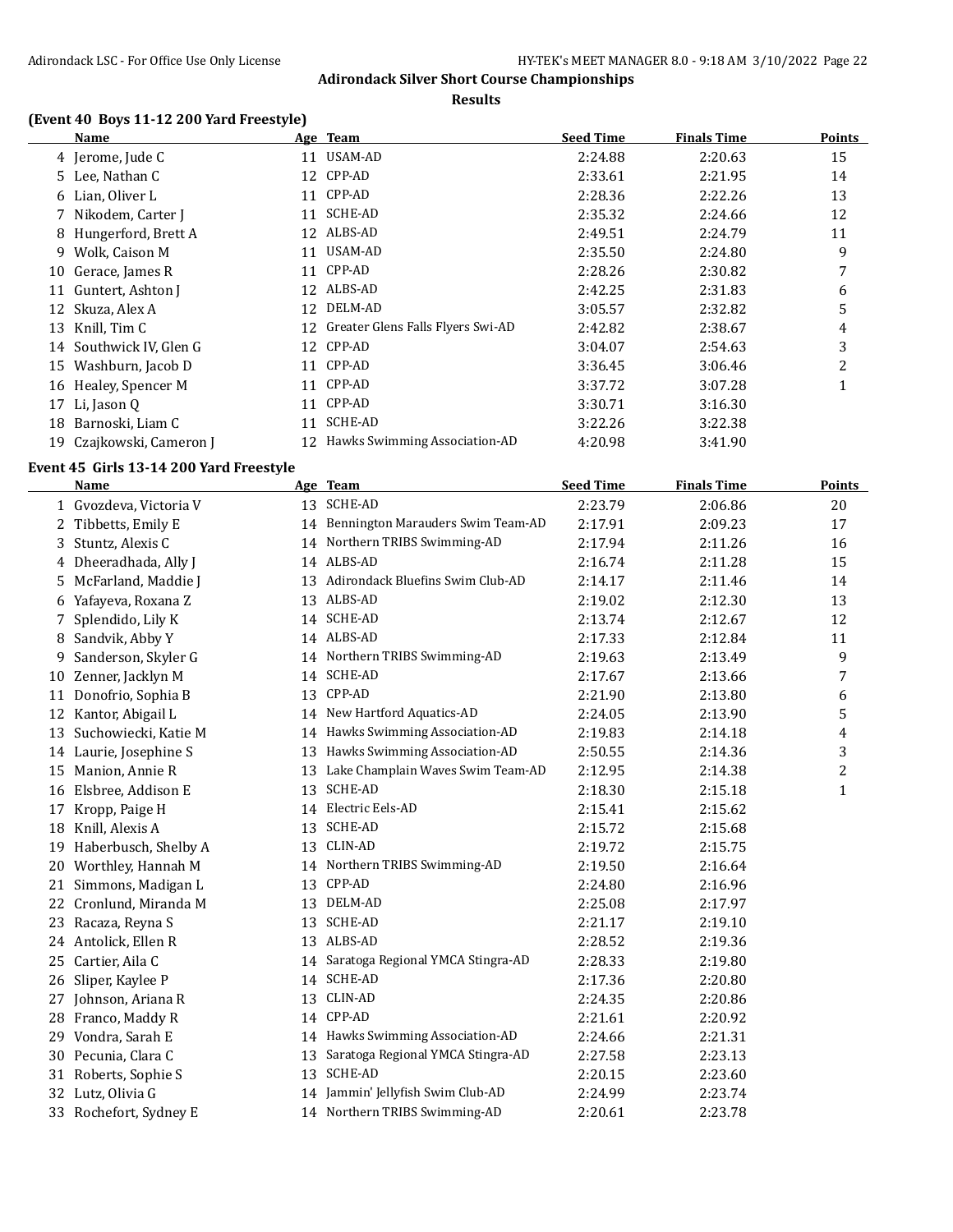**Results**

# **(Event 45 Girls 13-14 200 Yard Freestyle)**

|     | <b>Name</b>            |    | Age Team                          | <b>Seed Time</b> | <b>Finals Time</b> | <b>Points</b> |
|-----|------------------------|----|-----------------------------------|------------------|--------------------|---------------|
|     | 34 Grogan, Alyssa R    |    | 14 ALBS-AD                        | 2:33.26          | 2:24.19            |               |
| 35  | Sokolewicz, Kate N     | 13 | <b>SCHE-AD</b>                    | 2:33.45          | 2:24.78            |               |
| 36  | Muldner, Marina A      | 13 | <b>SCHE-AD</b>                    | 2:29.90          | 2:24.96            |               |
| 37  | Guilmette, Anna E      |    | 14 ALBS-AD                        | 2:28.89          | 2:24.97            |               |
| 38  | Depew, Heather R       | 14 | DELM-AD                           | 2:17.18          | 2:25.11            |               |
| 39  | Kao, Yirou -           | 13 | Jammin' Jellyfish Swim Club-AD    | 2:25.29          | 2:25.13            |               |
| 40  | Delair, Charlize J     | 14 | Adirondack Bluefins Swim Club-AD  | 2:16.92          | 2:26.94            |               |
| 41  | Van Loan, Kay M        | 13 | KingstonYMCA Hurricanes and Ul-AD | 2:25.54          | 2:27.15            |               |
| 42  | Delguercio, Maddie R   | 13 | Unattached-AD                     | 2:31.93          | 2:27.52            |               |
| 43  | Horsch, Jackie A       | 14 | <b>SCHE-AD</b>                    | 2:36.23          | 2:27.67            |               |
| 44  | Bailey, Madalynn R     | 14 | New Hartford Aquatics-AD          | 3:26.51          | 2:28.23            |               |
| 45  | Hall, Emilia M         | 14 | <b>SCHE-AD</b>                    | 2:39.32          | 2:28.29            |               |
| 46  | Oathout, Eve L         | 14 | USAM-AD                           | 2:35.01          | 2:31.66            |               |
| 47  | Roos, Avada L          | 13 | Crocodiles-AD                     | 2:48.98          | 2:32.65            |               |
| 48  | Cheng, Catherine Y     | 14 | Adirondack Bluefins Swim Club-AD  | 2:50.74          | 2:33.04            |               |
| 49  | Burton, Brooke E       | 13 | CPP-AD                            | 3:01.75          | 2:36.58            |               |
| 50  | Pillai, Priya G        | 13 | CPP-AD                            | 2:48.33          | 2:38.84            |               |
| 51  | Cohen, Evyn B          | 13 | CLIN-AD                           | 2:42.58          | 2:39.02            |               |
| 52  | McArdle, Grace B       | 13 | KingstonYMCA Hurricanes and Ul-AD | 2:36.39          | 2:39.96            |               |
| 53  | Scaringe, Veronica M   | 13 | Jammin' Jellyfish Swim Club-AD    | 2:52.50          | 2:49.19            |               |
| 54  | Tirumala, Saanvi       | 13 | ALBS-AD                           | 3:06.10          | 2:56.18            |               |
| 55  | Unger-O'Shea, Nevaeh R | 13 | USAM-AD                           | 2:58.79          | 2:56.48            |               |
| 56  | Romanovsky, Alisa      | 14 | <b>SCHE-AD</b>                    | 3:18.58          | 3:07.50            |               |
| --- | Perri, Gabbi M         | 13 | DELM-AD                           | 2:26.47          | D <sub>0</sub>     |               |

### **Event 45 Girls 15 & Over 200 Yard Freestyle**

|       | <b>Name</b>          |    | Age Team                          | <b>Seed Time</b> | <b>Finals Time</b> | <b>Points</b> |
|-------|----------------------|----|-----------------------------------|------------------|--------------------|---------------|
|       | Martin, Sienna S     | 15 | <b>CLIN-AD</b>                    | 2:10.28          | 2:01.28            | 20            |
|       | 2 Dusseault, Abby B  | 16 | <b>SCHE-AD</b>                    | 2:05.62          | 2:04.59            | 17            |
|       | 3 Napoli, Julia R    | 15 | Hawks Swimming Association-AD     | 2:06.08          | 2:04.63            | 16            |
| 4     | Lupe, Emma A         | 15 | <b>SCHE-AD</b>                    | 2:08.84          | 2:04.71            | 15            |
|       | 5 Ball, Clarissa H   | 16 | ALBS-AD                           | 2:06.42          | 2:05.13            | 14            |
| 6     | McCoy, Sophia H      | 15 | CPP-AD                            | 2:09.77          | 2:05.68            | 13            |
| 7     | Gerstler, Kelsey N   | 16 | ALBS-AD                           | 2:08.83          | 2:06.34            | 12            |
| 8     | Loiacano, Reina L    | 15 | New Hartford Aquatics-AD          | 2:10.60          | 2:06.50            | 11            |
| 9.    | Ricard, Skylar M     | 15 | Adirondack Bluefins Swim Club-AD  | 2:08.54          | 2:06.53            | 9             |
| 10    | Cho, Eileen Y        | 15 | ALBS-AD                           | 2:09.75          | 2:06.59            | 7             |
| 11    | Jaros, Abigail A     | 17 | New Hartford Aquatics-AD          | 2:06.31          | 2:06.79            | 6             |
| 12    | Callanan, Shay O     | 15 | Bennington Marauders Swim Team-AD | 2:10.20          | 2:07.05            | 5             |
| 13    | Wang, Catherine J    | 17 | CPP-AD                            | 2:06.53          | 2:07.16            | 4             |
| 14    | Tennyson, Val L      | 15 | <b>SCHE-AD</b>                    | 2:09.87          | 2:07.97            | 3             |
| 15    | Sanai, Roya K        | 15 | Adirondack Bluefins Swim Club-AD  | 2:08.93          | 2:08.08            | 2             |
| 16    | Rappazzo, Qian M     | 18 | USAM-AD                           | 2:12.47          | 2:08.69            | $\mathbf{1}$  |
| 17    | Zazzaro, Zoey R      | 15 | Bennington Marauders Swim Team-AD | 2:14.98          | 2:08.97            |               |
| 18    | Spina, Sophie E      | 15 | CLIN-AD                           | 2:09.84          | 2:09.80            |               |
| 19    | Lind, Samantha P     | 15 | ALBS-AD                           | 2:07.59          | 2:09.86            |               |
| $*20$ | Bigwarfe, Kayleigh M | 17 | DELM-AD                           | 2:10.93          | 2:10.30            |               |
| $*20$ | Flihan, Jenna A      | 16 | New Hartford Aquatics-AD          | 2:09.41          | 2:10.30            |               |
| 22    | Antolick, Carly B    | 15 | ALBS-AD                           | 2:11.65          | 2:10.57            |               |
| 23    | Eisler, Alley A      | 15 | CPP-AD                            | 2:10.88          | 2:10.77            |               |
| 24    | Carroll, Abby E      | 16 | Adirondack Bluefins Swim Club-AD  | 2:14.42          | 2:11.42            |               |
| 25    | Bard, Alexandria S   | 16 | Electric Eels-AD                  | 2:06.70          | 2:11.91            |               |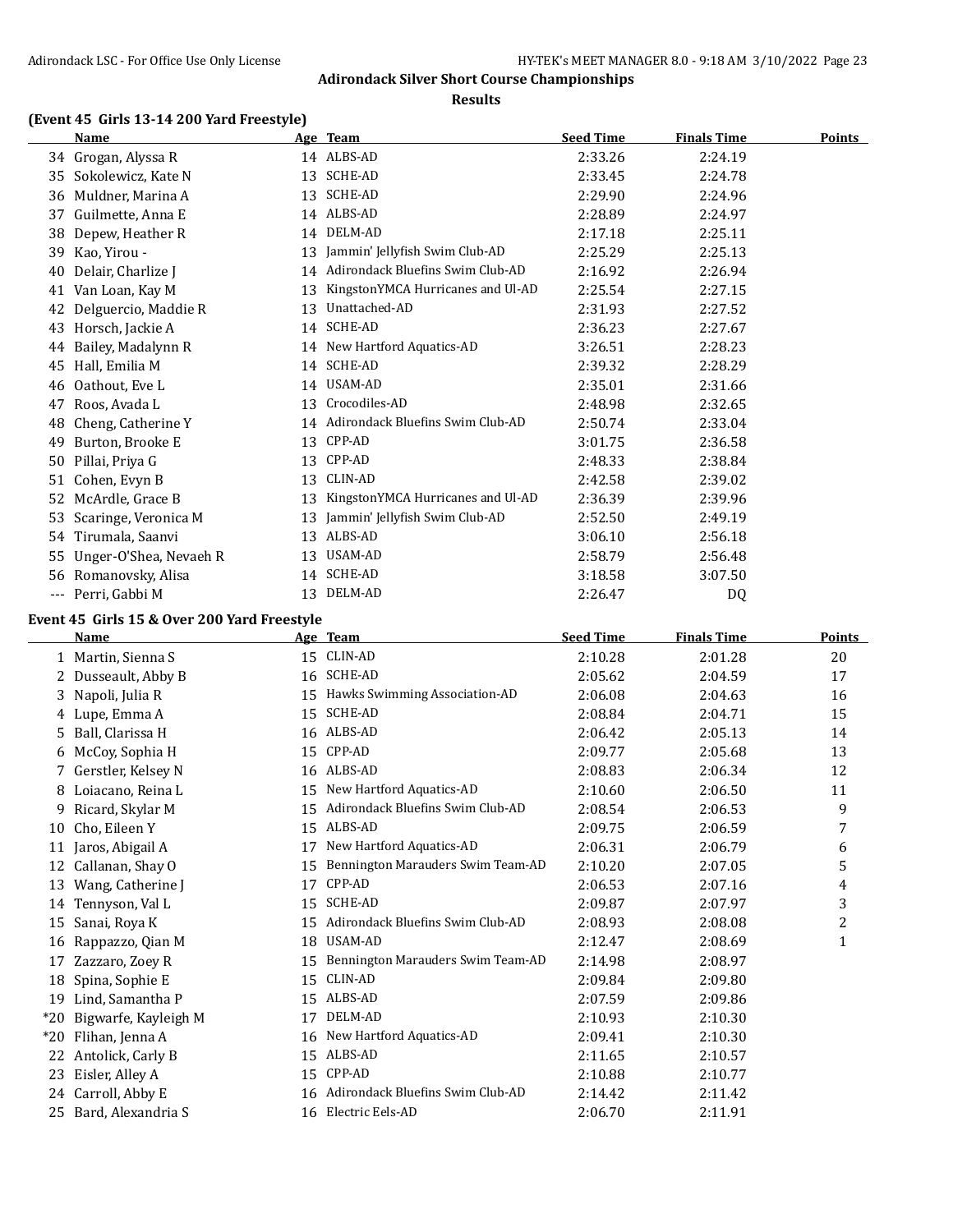**Results**

### **(Event 45 Girls 15 & Over 200 Yard Freestyle)**

|          | Name                      |    | Age Team                             | <b>Seed Time</b> | <b>Finals Time</b> | <b>Points</b> |
|----------|---------------------------|----|--------------------------------------|------------------|--------------------|---------------|
|          | 26 Carroll, Hannah M      |    | 16 Adirondack Bluefins Swim Club-AD  | 2:11.42          | 2:12.01            |               |
|          | *27 Greaux, Lauren A      |    | 15 DELM-AD                           | 2:18.07          | 2:12.21            |               |
|          | *27 Deitz, Makenna R      |    | 15 ALBS-AD                           | 2:11.34          | 2:12.21            |               |
|          | 29 Wyland, Rachel K       |    | 17 ALBS-AD                           | 2:08.26          | 2:12.55            |               |
| 30       | Czajkowski, Izabella      | 16 | CPP-AD                               | 2:07.08          | 2:12.59            |               |
|          | 31 Elliott, Gretchen A    |    | 16 DELM-AD                           | 2:24.18          | 2:13.72            |               |
| 32       | Mitchell, Maris C         | 16 | Electric Eels-AD                     | 2:06.53          | 2:14.19            |               |
|          | 33 Wey, Natalie R         |    | 16 DELM-AD                           | 2:17.52          | 2:14.70            |               |
|          | 34 Krein, Ava M           |    | 15 SCHE-AD                           | 2:23.44          | 2:14.73            |               |
|          | 35 Kolek, Rorie K         |    | 16 New Hartford Aquatics-AD          | 2:23.21          | 2:15.57            |               |
| 36       | Savage, Lauren E          |    | 16 DELM-AD                           | 2:18.68          | 2:15.76            |               |
|          | 37 Guha, Mahika           |    | 15 CPP-AD                            | 2:15.98          | 2:15.79            |               |
|          | 38 DeCarlo, Dani M        |    | 17 New Hartford Aquatics-AD          | 2:07.66          | 2:16.99            |               |
|          | 39 Domitrovits, Charlee E |    | 16 Hawks Swimming Association-AD     | 2:14.54          | 2:18.19            |               |
| 40       | McDermott, Maeve E        | 16 | USAM-AD                              | 2:08.67          | 2:18.98            |               |
| 41       | Olejarnik, Kenna N        | 15 | CLIN-AD                              | 2:20.88          | 2:19.20            |               |
| 42       | Sterling, Hannah E        |    | 16 New Hartford Aquatics-AD          | 2:18.73          | 2:19.24            |               |
| 43       | Kreig, Hannah M           | 17 | SCHE-AD                              | 2:16.88          | 2:19.65            |               |
|          | 44 Mohamed, Amber H       |    | 15 ALBS-AD                           | 2:16.29          | 2:19.92            |               |
|          | 45 Navarra, Erin C        |    | 15 KingstonYMCA Hurricanes and Ul-AD | 2:17.77          | 2:20.70            |               |
|          | 46 MacDonald, Holly G     | 15 | SCHE-AD                              | 2:19.83          | 2:20.86            |               |
|          | 47 Nelson, Abigail P      | 17 | Electric Eels-AD                     | 2:13.67          | 2:21.62            |               |
|          | 48 McShane, Sarah M       | 17 | Jammin' Jellyfish Swim Club-AD       | 2:13.20          | 2:22.06            |               |
| 49       | Heckler, Felicity A       | 15 | ALBS-AD                              | 2:18.23          | 2:22.45            |               |
|          | 50 Cuff, Hayle A          | 16 | KingstonYMCA Hurricanes and Ul-AD    | 2:29.01          | 2:23.61            |               |
| 51       | Bodien, Julia M           | 15 | Saratoga Regional YMCA Stingra-AD    | 2:29.83          | 2:23.72            |               |
| 52       | Linehan, Kathryn J        | 15 | Greater Glens Falls Flyers Swi-AD    | 2:20.54          | 2:25.85            |               |
| 53       | Angelini, Mary C          | 16 | New Hartford Aquatics-AD             | 2:32.13          | 2:26.36            |               |
|          | 54 Zinnershine, Lily R    | 15 | Jammin' Jellyfish Swim Club-AD       | 2:42.39          | 2:26.83            |               |
|          | 55 Welch, Victoria L      | 17 | Jammin' Jellyfish Swim Club-AD       | 2:23.80          | 2:27.29            |               |
|          | 56 Lettre, Christina J    | 16 | Tigers Aquatic Club-AD               | 2:18.60          | 2:28.23            |               |
|          | 57 Carney, Tori L         | 15 | Jammin' Jellyfish Swim Club-AD       | 2:30.82          | 2:30.61            |               |
| 58       | Hamlin, Meghan J          | 16 | New Hartford Aquatics-AD             | 2:57.38          | 2:56.56            |               |
| 59       | Turan, Izzy R             | 16 | <b>USAM-AD</b>                       | 2:55.68          | 3:01.78            |               |
| $\cdots$ | D'Amico, Rachael E        |    | 15 SCHE-AD                           | 2:06.34          | <b>DQ</b>          |               |

### **Event 46 Boys 13-14 200 Yard Freestyle**

|    | Name                         |    | Age Team                          | <b>Seed Time</b> | <b>Finals Time</b> | <b>Points</b> |
|----|------------------------------|----|-----------------------------------|------------------|--------------------|---------------|
|    | 1 Han, Jake J                |    | 14 CPP-AD                         | 2:20.85          | 1:58.35            | 20            |
|    | 2 Travis, Jasper E           |    | 14 USAM-AD                        | 2:19.41          | 2:02.92            | 17            |
|    | 3 Wang, Alex                 |    | 14 DELM-AD                        | 2:08.83          | 2:05.26            | 16            |
|    | 4 Sulik, Justin R            |    | 14 ALBS-AD                        | 2:07.58          | 2:05.77            | 15            |
|    | 5 Zeliph, Thomas J           |    | 14 ALBS-AD                        | 2:07.24          | 2:06.05            | 14            |
|    | 6 McCoy, Will G              |    | 14 CPP-AD                         | 2:07.96          | 2:07.57            | 13            |
|    | 7 Zhang, Alex W              | 13 | SCHE-AD                           | 2:09.59          | 2:08.66            | 12            |
|    | 8 Armendariz-Huang, Daniel P |    | 14 Northern TRIBS Swimming-AD     | 2:21.54          | 2:11.88            | 11            |
|    | 9 Savage, Ian R              | 13 | DELM-AD                           | 2:16.04          | 2:12.81            | 9             |
| 10 | Napoli, Nick J               | 13 | Hawks Swimming Association-AD     | 2:23.15          | 2:13.20            |               |
|    | 11 Sabatini, Adam T          |    | 14 Northern TRIBS Swimming-AD     | 2:12.22          | 2:13.55            | 6             |
|    | 12 Peters, Luke M            | 13 | DELM-AD                           | 2:32.46          | 2:16.06            | 5             |
| 13 | Hadzimujic, Edin             |    | 14 New Hartford Aquatics-AD       | 2:57.90          | 2:17.45            | 4             |
|    | 14 Novikov, Daniel A         |    | 14 Jammin' Jellyfish Swim Club-AD | 2:32.34          | 2:21.72            | 3             |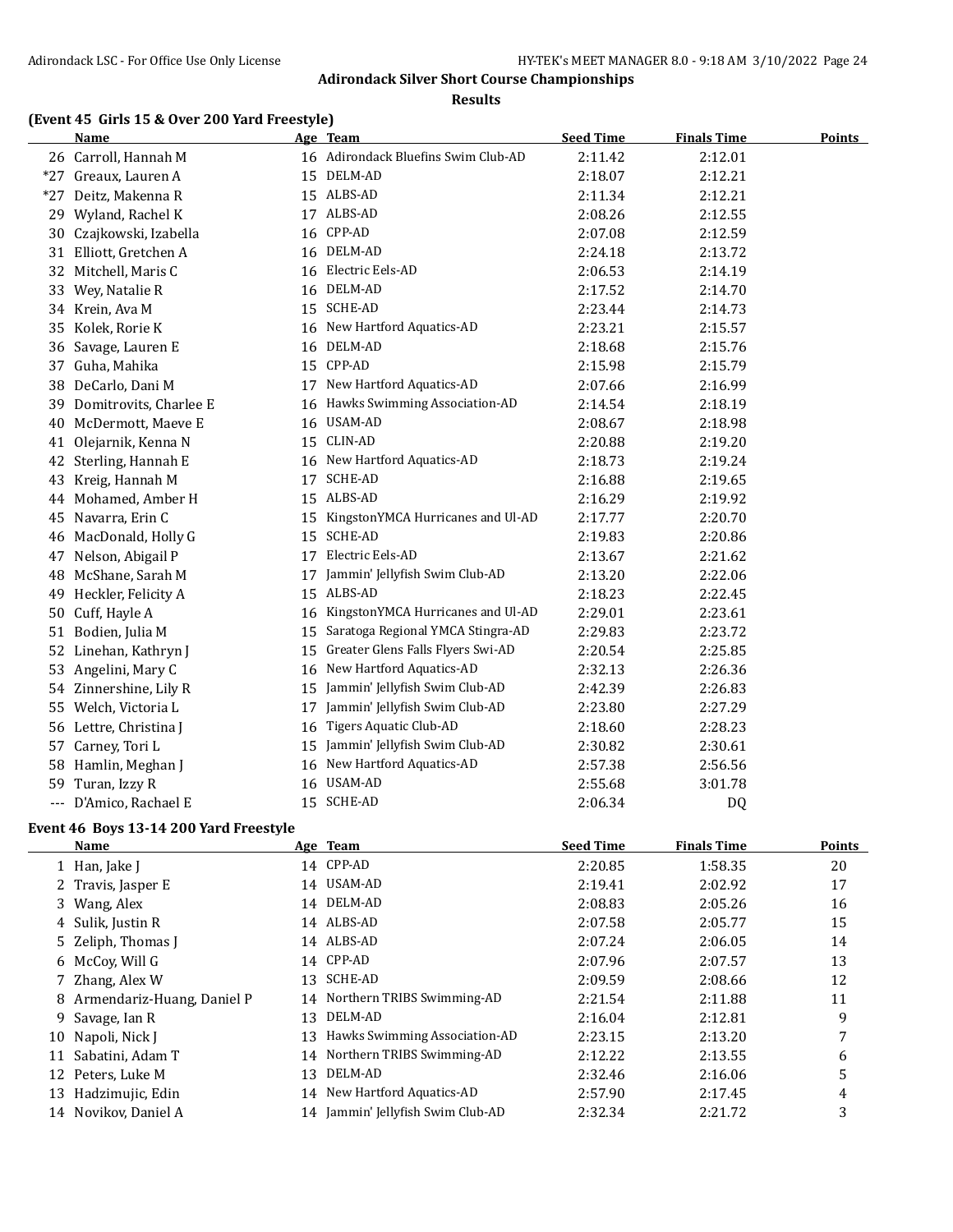**Results**

# **(Event 46 Boys 13-14 200 Yard Freestyle)**

|     | <b>Name</b>                                |    | Age Team                             | <b>Seed Time</b> | <b>Finals Time</b> | <b>Points</b>  |
|-----|--------------------------------------------|----|--------------------------------------|------------------|--------------------|----------------|
|     | 15 LaFountain, Jackson P                   |    | 14 ALBS-AD                           | 2:23.48          | 2:24.13            | 2              |
|     | 16 Wang, Sam C                             |    | 13 SCHE-AD                           | 2:32.62          | 2:25.49            | $\mathbf{1}$   |
|     | 17 O'Connell, Brodie R                     |    | 14 ALBS-AD                           | 2:29.61          | 2:25.62            |                |
|     | 18 Vilics, James M                         |    | 13 SCHE-AD                           | 2:36.81          | 2:26.83            |                |
|     | 19 Walsh, Evan T                           |    | 14 SCHE-AD                           | 2:50.56          | 2:32.95            |                |
| 20  | Dingwall, Spencer R                        |    | 14 CPP-AD                            | 2:42.62          | 2:37.45            |                |
|     | 21 Zima, Isaac F                           |    | 13 SCHE-AD                           | 2:47.28          | 2:38.73            |                |
|     | 22 Priestley, Benjamin G                   |    | 14 SCHE-AD                           | 2:47.40          | 2:44.69            |                |
|     | 23 Wilford, Juneau A                       |    | 13 SCHE-AD                           | 2:50.67          | 2:51.65            |                |
|     | 24 Hughes Robillard, Eric M                |    | 13 CPP-AD                            | 3:15.51          | 3:06.96            |                |
|     | Event 46 Boys 15 & Over 200 Yard Freestyle |    |                                      |                  |                    |                |
|     | <b>Name</b>                                |    | Age Team                             | <b>Seed Time</b> | <b>Finals Time</b> | <b>Points</b>  |
|     |                                            |    | 16 ALBS-AD                           | 2:04.94          | 1:54.54            | 20             |
|     | 1 Hartman, Andrew C                        |    | 15 New Hartford Aquatics-AD          |                  |                    | 17             |
|     | 2 Tresnjo, Arman                           |    | 17 Electric Eels-AD                  | 2:18.12          | 1:54.95            |                |
|     | 3 Andersen, Nathanial W                    |    |                                      | 1:56.26          | 1:56.66            | 16             |
|     | 4 Moore, James P                           |    | 15 DELM-AD                           | 1:59.29          | 1:57.24            | 15             |
| 5   | Harrington, Ryan M                         |    | 17 CLIN-AD                           | 1:57.65          | 1:57.94            | 14             |
| 6   | Noonan, Patrick D                          |    | 15 DELM-AD                           | 1:57.55          | 1:59.03            | 13             |
|     | 7 Han, Franklin                            |    | 15 ALBS-AD                           | 2:28.21          | 1:59.14            | 12             |
| 8   | Simmons, Cooper Z                          |    | 15 CPP-AD                            | 2:07.42          | 1:59.34            | 11             |
| 9   | Durden, Lucas A                            | 15 | CPP-AD                               | 1:59.88          | 1:59.73            | 9              |
|     | 10 Wilkosz, Matthew M                      | 15 | CLIN-AD                              | 2:05.51          | 1:59.80            | 7              |
|     | 11 Cartier, Mason F                        |    | 16 Saratoga Regional YMCA Stingra-AD | 2:01.47          | 2:00.05            | 6              |
|     | *12 Fisher, Nicholas A                     | 15 | CPP-AD                               | 2:00.53          | 2:00.26            | 4.50           |
|     | *12 Chen, Richard H                        |    | 16 New Hartford Aquatics-AD          | 2:04.98          | 2:00.26            | 4.50           |
|     | 14 Roopnarine, Josha A                     | 15 | Bennington Marauders Swim Team-AD    | 2:13.26          | 2:00.47            | 3              |
|     | 15 D'Amico, David A                        |    | 15 ALBS-AD                           | 1:57.71          | 2:00.58            | $\overline{c}$ |
|     | 16 Lohse, Hannes                           |    | 16 Saratoga Regional YMCA Stingra-AD | 1:59.14          | 2:00.97            | $\mathbf{1}$   |
|     | 17 Cho, Seo Yeon                           | 15 | CPP-AD                               | 2:02.68          | 2:01.09            |                |
|     | 18 LaFountain, Nathan P                    |    | 17 ALBS-AD                           | 2:02.98          | 2:02.24            |                |
|     | 19 Ikasalo, Owen H                         |    | 16 DELM-AD                           | 2:14.13          | 2:02.41            |                |
|     | 20 Hanna, Nathan C                         |    | 15 New Hartford Aquatics-AD          | 2:14.41          | 2:02.71            |                |
|     | 21 Iyer, Aayush P                          |    | 15 CPP-AD                            | 2:09.23          | 2:02.95            |                |
|     | 22 Carroll, Luke J                         |    | 15 Unattached-AD                     | 2:05.69          | 2:02.98            |                |
|     | 23 Barry, Conor F                          |    | 15 CPP-AD                            | 2:12.14          | 2:03.26            |                |
|     | 24 Holmes, Sheldon H                       |    | 15 New Hartford Aquatics-AD          | 2:02.21          | 2:03.80            |                |
|     | 25 King, Colin D                           |    | 16 DELM-AD                           | 2:13.58          | 2:04.63            |                |
|     | 26 Michalek, Sean G                        |    | 16 CPP-AD                            | 2:15.55          | 2:04.96            |                |
|     | 27 Graham, Ryan C                          |    | 17 CPP-AD                            | 2:16.79          | 2:05.27            |                |
|     | 28 Hook, Gavin M                           |    | 15 CPP-AD                            | 2:13.47          | 2:05.35            |                |
| 29. | Bailey, Alexander W                        |    | 17 New Hartford Aquatics-AD          | 2:08.16          | 2:05.53            |                |
|     | 30 LaFountain, Benjamin P                  | 19 | ALBS-AD                              | 1:59.70          | 2:05.67            |                |
|     | 31 Upton, Matthew T                        |    | 15 CPP-AD                            | 2:03.99          | 2:06.28            |                |
|     | 32 Kendall, Justin T                       |    | 17 USAM-AD                           | 2:10.66          | 2:06.89            |                |
|     | 33 Everett, Casey E                        |    | 16 Saratoga Regional YMCA Stingra-AD | 2:05.53          | 2:07.78            |                |
|     | 34 Joseph, William P                       |    | 16 New Hartford Aquatics-AD          | 2:09.04          | 2:08.86            |                |
|     | 35 Mitola, Jacob S                         |    | 15 CPP-AD                            | 2:23.75          | 2:11.75            |                |
|     | 36 LaFountain, Toby P                      |    | 15 ALBS-AD                           | 2:03.40          | 2:12.24            |                |
|     | 37 Delisa, Corey B                         |    | 18 Electric Eels-AD                  | 2:10.47          | 2:12.94            |                |
|     | 38 Pappace, Josh N                         |    | 16 Hawks Swimming Association-AD     | 2:14.17          | 2:14.51            |                |
|     | 39 Bulumulla, Vidhu D                      |    | 16 ALBS-AD                           | 2:04.78          | 2:14.69            |                |
|     |                                            |    |                                      |                  |                    |                |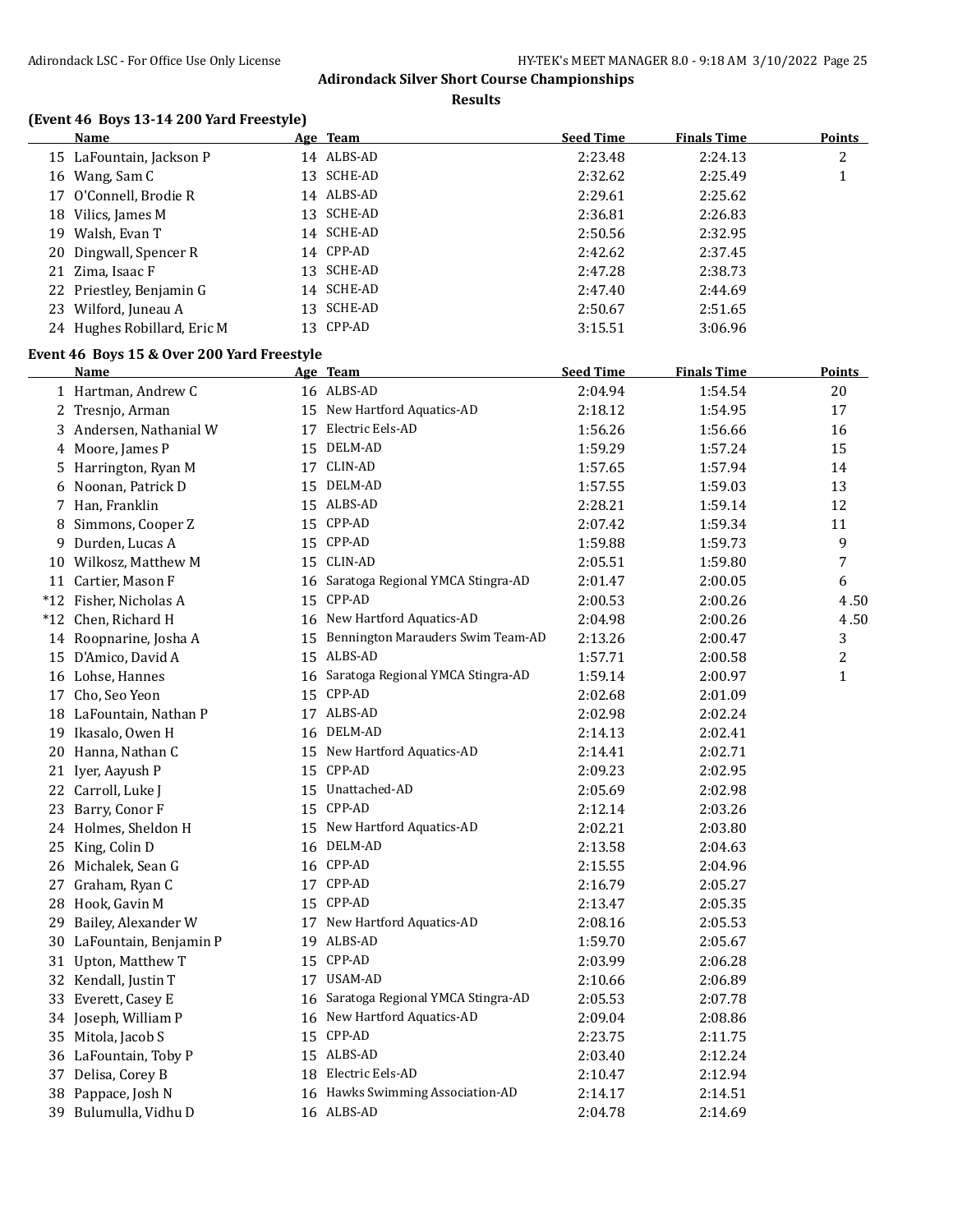**Results**

# **(Event 46 Boys 15 & Over 200 Yard Freestyle)**

|       | Name                                       |    | Age Team                             | <b>Seed Time</b> | <b>Finals Time</b> | <b>Points</b> |
|-------|--------------------------------------------|----|--------------------------------------|------------------|--------------------|---------------|
|       | 40 Cronin, Shane T                         |    | 17 CPP-AD                            | 2:36.92          | 2:29.33            |               |
|       | Event 47 Girls 13-14 100 Yard Breaststroke |    |                                      |                  |                    |               |
|       | Name                                       |    | Age Team                             | <b>Seed Time</b> | <b>Finals Time</b> | <b>Points</b> |
|       | 1 Suchowiecki, Katie M                     |    | 14 Hawks Swimming Association-AD     | 1:21.10          | 1:19.03            | 20            |
|       | 2 Ball, Ana A                              |    | 14 ALBS-AD                           | 1:21.02          | 1:20.35            | 17            |
|       | 3 Haberbusch, Shelby A                     |    | 13 CLIN-AD                           | 1:22.49          | 1:21.45            | 16            |
|       | 4 Simmons, Madigan L                       |    | 13 CPP-AD                            | 1:26.21          | 1:21.53            | 15            |
|       | 5 Blodgett, Sage E                         |    | 14 DELM-AD                           | 1:26.86          | 1:21.73            | 14            |
|       | 6 Racaza, Reyna S                          |    | 13 SCHE-AD                           | 1:22.74          | 1:21.76            | 13            |
|       | 7 Tibbetts, Emily E                        |    | 14 Bennington Marauders Swim Team-AD | 1:21.61          | 1:22.01            | 12            |
|       | 8 Delair, Charlize J                       |    | 14 Adirondack Bluefins Swim Club-AD  | 1:25.57          | 1:22.18            | 11            |
|       | 9 Yafayeva, Roxana Z                       |    | 13 ALBS-AD                           | 1:23.62          | 1:22.40            | 9             |
|       | 10 Gvozdeva, Victoria V                    |    | 13 SCHE-AD                           | 1:25.42          | 1:22.84            | 7             |
|       | 11 Laurie, Josephine S                     |    | 13 Hawks Swimming Association-AD     | 1:24.86          | 1:22.88            | 6             |
|       | 12 Dheeradhada, Ally J                     |    | 14 ALBS-AD                           | 1:27.21          | 1:22.94            | 5             |
|       | 13 Kao, Yirou -                            |    | 13 Jammin' Jellyfish Swim Club-AD    | 1:29.78          | 1:23.92            | 4             |
|       | 14 Cheng, Catherine Y                      |    | 14 Adirondack Bluefins Swim Club-AD  | 1:22.60          | 1:24.28            | 3             |
|       | 15 Splendido, Lily K                       |    | 14 SCHE-AD                           | 1:25.08          | 1:25.26            | 2             |
|       | 16 Bradley, Kayla L                        |    | 14 ALBS-AD                           | 1:29.28          | 1:25.99            | $\mathbf{1}$  |
|       | 17 Hall, Emilia M                          |    | 14 SCHE-AD                           | 1:27.33          | 1:26.14            |               |
|       | 18 Loiacano, Alexa C                       |    | 13 New Hartford Aquatics-AD          | 1:29.82          | 1:26.26            |               |
|       | 19 Sokolewicz, Kate N                      |    | 13 SCHE-AD                           | 1:27.30          | 1:26.30            |               |
|       | 20 Grogan, Alyssa R                        |    | 14 ALBS-AD                           | 1:32.23          | 1:26.47            |               |
|       | 21 Klaus, Nola M                           |    | 14 SCHE-AD                           | 1:28.20          | 1:26.86            |               |
|       | 22 Sanderson, Skyler G                     |    | 14 Northern TRIBS Swimming-AD        | 1:26.96          | 1:26.87            |               |
|       | 23 Cronlund, Miranda M                     |    | 13 DELM-AD                           | 1:24.53          | 1:27.11            |               |
|       | 24 Worthley, Hannah M                      |    | 14 Northern TRIBS Swimming-AD        | 1:30.99          | 1:27.13            |               |
|       | 25 Vondra, Sarah E                         |    | 14 Hawks Swimming Association-AD     | 1:31.97          | 1:27.77            |               |
|       | 26 Perri, Gabbi M                          |    | 13 DELM-AD                           | 1:27.74          | 1:28.18            |               |
| $*27$ | Donofrio, Sophia B                         |    | 13 CPP-AD                            | 1:31.70          | 1:28.22            |               |
| $*27$ | Cartier, Aila C                            |    | 14 Saratoga Regional YMCA Stingra-AD | 1:21.95          | 1:28.22            |               |
|       | 29 Muldner, Marina A                       |    | 13 SCHE-AD                           | 1:28.26          | 1:28.38            |               |
|       | 30 Cogan, Saturn L                         |    | 13 Saratoga Regional YMCA Stingra-AD | 1:24.13          | 1:28.60            |               |
|       | 31 Knill, Alexis A                         |    | 13 SCHE-AD                           | 1:31.85          | 1:28.91            |               |
|       | 32 Sliper, Kaylee P                        |    | 14 SCHE-AD                           | 1:31.82          | 1:28.99            |               |
|       | 33 McFarland, Maddie J                     |    | 13 Adirondack Bluefins Swim Club-AD  | 1:36.96          | 1:29.42            |               |
|       | 34 Lutz, Olivia G                          |    | 14 Jammin' Jellyfish Swim Club-AD    | 1:29.52          | 1:29.58            |               |
|       | 35 Salvesvold, Ava A                       |    | 13 Bennington Marauders Swim Team-AD | 1:31.34          | 1:30.45            |               |
|       | 36 Oathout, Eve L                          |    | 14 USAM-AD                           | 1:33.91          | 1:30.61            |               |
|       | 37 Franco, Maddy R                         |    | 14 CPP-AD                            | 1:30.70          | 1:30.80            |               |
|       | 38 Guilmette, Anna E                       |    | 14 ALBS-AD                           | 1:32.72          | 1:30.82            |               |
|       | 39 Villaume, Emma F                        |    | 13 ALBS-AD                           | 1:32.60          | 1:33.00            |               |
|       | 40 McArdle, Grace B                        | 13 | KingstonYMCA Hurricanes and Ul-AD    | 1:32.42          | 1:33.03            |               |
| 41    | Driscoll, Lucy J                           |    | 14 Bennington Marauders Swim Team-AD | 1:35.27          | 1:34.39            |               |
|       | 42 Van Loan, Kay M                         | 13 | KingstonYMCA Hurricanes and Ul-AD    | 1:31.60          | 1:35.93            |               |
| 43    | Tirumala, Saanvi                           |    | 13 ALBS-AD                           | 1:36.98          | 1:36.46            |               |
|       | 44 Vroman, Ava G                           |    | 13 Crocodiles-AD                     | 1:33.67          | 1:36.76            |               |
|       | 45 Horsch, Jackie A                        |    | 14 SCHE-AD                           | 1:37.64          | 1:36.78            |               |
|       | 46 Depew, Heather R                        |    | 14 DELM-AD                           | 1:33.23          | 1:37.80            |               |
|       | 47 Lundin, Paige R                         |    | 13 SCHE-AD                           | 1:37.80          | 1:38.02            |               |
|       | 48 Pillai, Priya G                         |    | 13 CPP-AD                            | 1:37.39          | 1:38.06            |               |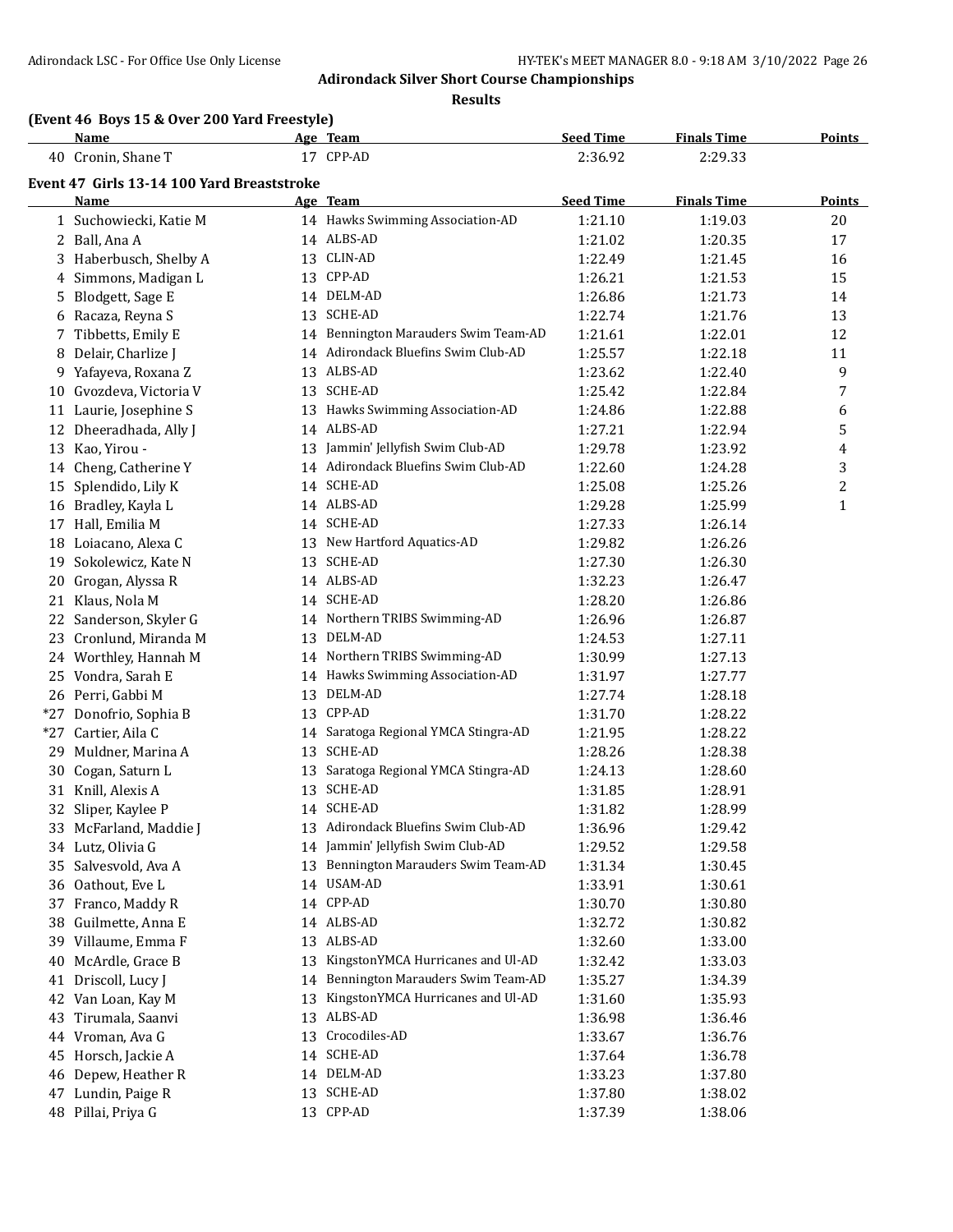**Results**

# **(Event 47 Girls 13-14 100 Yard Breaststroke)**

|    | Name                                           |    | Age Team                                  | <b>Seed Time</b> | <b>Finals Time</b> | <b>Points</b> |
|----|------------------------------------------------|----|-------------------------------------------|------------------|--------------------|---------------|
|    | 49 Delguercio, Maddie R                        |    | 13 Unattached-AD                          | 1:40.96          | 1:38.73            |               |
|    | 50 Burton, Brooke E                            |    | 13 CPP-AD                                 | 1:36.80          | 1:39.18            |               |
|    | 51 Frew, Emery P                               |    | 13 Crocodiles-AD                          | 1:35.71          | 1:41.63            |               |
|    | 52 Griffin, Alexis M                           |    | 13 SCHE-AD                                | 1:52.33          | 1:45.80            |               |
| 53 | Unger-O'Shea, Nevaeh R                         |    | 13 USAM-AD                                | 1:45.39          | 1:47.16            |               |
|    | 54 Scaringe, Veronica M                        |    | 13 Jammin' Jellyfish Swim Club-AD         | 1:46.08          | 1:47.65            |               |
|    | 55 Romanovsky, Alisa                           |    | 14 SCHE-AD                                | 1:49.32          | 1:50.46            |               |
|    | Event 47 Girls 15 & Over 100 Yard Breaststroke |    |                                           |                  |                    |               |
|    | <b>Name</b>                                    |    | Age Team                                  | <b>Seed Time</b> | <b>Finals Time</b> | <b>Points</b> |
|    | 1 Winne, Ellen M                               |    | 16 ALBS-AD                                | 1:18.26          | 1:14.12            | 20            |
|    | 2 Gerstler, Kelsey N                           |    | 16 ALBS-AD                                | 1:17.83          |                    | 17            |
|    | 3 Bigwarfe, Kayleigh M                         |    | 17 DELM-AD                                |                  | 1:16.43            | 16            |
|    |                                                |    | 15 USAM-AD                                | 1:17.36          | 1:17.21            |               |
|    | 4 O'Brien, Raegan M                            |    |                                           | 1:17.83          | 1:17.78            | 15            |
| 5  | Flihan, Jenna A                                |    | 16 New Hartford Aquatics-AD<br>15 ALBS-AD | 1:18.36          | 1:18.63            | 14            |
| 6  | Lind, Samantha P                               |    |                                           | 1:18.50          | 1:18.81            | 13            |
|    | 7 Loiacano, Reina L                            |    | 15 New Hartford Aquatics-AD               | 1:20.06          | 1:18.87            | 12            |
| 8  | Rappazzo, Qian M                               |    | 18 USAM-AD                                | 1:20.21          | 1:19.26            | 11            |
| 9  | Klaus, Aileen M                                |    | 17 SCHE-AD                                | 1:26.34          | 1:19.43            | 9             |
| 10 | Jaros, Abigail A                               |    | 17 New Hartford Aquatics-AD               | 1:20.00          | 1:19.46            | 7             |
|    | 11 D'Amico, Rachael E                          |    | 15 SCHE-AD                                | 1:22.20          | 1:19.49            | 6             |
| 12 | Chorzempa, Abigail C                           |    | 15 Tigers Aquatic Club-AD                 | 1:17.38          | 1:19.56            | 5             |
| 13 | Morse, Sophia E                                |    | 16 DELM-AD                                | 1:17.33          | 1:19.62            | 4             |
|    | 14 Pazderski, Carlie M                         |    | 16 CPP-AD                                 | 1:19.11          | 1:19.85            | 3             |
| 15 | Cho, Caitlin E                                 |    | 16 SCHE-AD                                | 1:17.98          | 1:20.33            | 2             |
|    | 16 Greaux, Lauren A                            |    | 15 DELM-AD                                | 1:21.28          | 1:20.52            | $\mathbf{1}$  |
|    | 17 Bard, Alexandria S                          |    | 16 Electric Eels-AD                       | 1:20.17          | 1:21.39            |               |
| 18 | Wyland, Rachel K                               |    | 17 ALBS-AD                                | 1:20.59          | 1:21.50            |               |
| 19 | Savage, Lauren E                               |    | 16 DELM-AD                                | 1:19.76          | 1:21.95            |               |
| 20 | Elliott, Gretchen A                            |    | 16 DELM-AD                                | 1:22.67          | 1:22.12            |               |
|    | 21 Ryan, Katrina A                             |    | 16 ALBS-AD                                | 1:19.73          | 1:22.13            |               |
|    | 22 DeCarlo, Dani M                             |    | 17 New Hartford Aquatics-AD               | 1:20.70          | 1:22.86            |               |
|    | 23 Martin, Sienna S                            |    | 15 CLIN-AD                                | 1:22.88          | 1:23.12            |               |
|    | 24 Silaika, Sophie G                           |    | 16 CPP-AD                                 | 1:21.12          | 1:23.92            |               |
|    | 25 Jenne, Josephine E                          |    | 16 New Hartford Aquatics-AD               | 1:27.61          | 1:23.93            |               |
|    | 26 Zazzaro, Zoey R                             |    | 15 Bennington Marauders Swim Team-AD      | 1:22.61          | 1:24.22            |               |
|    | 27 Brodt, Reilley A                            |    | 18 Greater Glens Falls Flyers Swi-AD      | 1:31.64          | 1:24.70            |               |
|    | 28 Artz, Nicolina K                            |    | 15 CLIN-AD                                | 1:24.30          | 1:24.77            |               |
| 29 | Fuller, Kasey L                                | 15 | Lake Champlain Waves Swim Team-AD         | 1:23.67          | 1:25.01            |               |
| 30 | Zinnershine, Lily R                            | 15 | Jammin' Jellyfish Swim Club-AD            | 1:25.64          | 1:26.79            |               |
|    | 31 Sterling, Hannah E                          | 16 | New Hartford Aquatics-AD                  | 1:26.20          | 1:27.21            |               |
|    | 32 Bodien, Julia M                             | 15 | Saratoga Regional YMCA Stingra-AD         | 1:26.78          | 1:27.27            |               |
|    | 33 McShane, Sarah M                            | 17 | Jammin' Jellyfish Swim Club-AD            | 1:26.51          | 1:27.41            |               |
|    | 34 Noll, Casey E                               | 15 | ALBS-AD                                   | 1:33.44          | 1:28.31            |               |
| 35 | Cuff, Hayle A                                  | 16 | KingstonYMCA Hurricanes and Ul-AD         | 1:25.36          | 1:29.44            |               |
| 36 | Canale, Emma G                                 | 15 | Greater Glens Falls Flyers Swi-AD         | 1:31.95          | 1:29.86            |               |
| 37 | Welch, Victoria L                              | 17 | Jammin' Jellyfish Swim Club-AD            | 1:28.30          | 1:29.99            |               |
| 38 | Hotaling, Ryleigh C                            | 16 | ALBS-AD                                   | 1:29.90          | 1:30.72            |               |
| 39 | Tuomela, Ryan E                                | 17 | Greater Glens Falls Flyers Swi-AD         | 1:34.79          | 1:31.03            |               |
| 40 | Roy, Abigail A                                 | 18 | Addison Otters Swim Team-AD               | 1:34.18          | 1:31.29            |               |
|    | 41 Angelini, Mary C                            | 16 | New Hartford Aquatics-AD                  | 1:32.58          | 1:31.31            |               |
|    | 42 Nelson, Abigail P                           | 17 | Electric Eels-AD                          | 1:25.37          | 1:31.95            |               |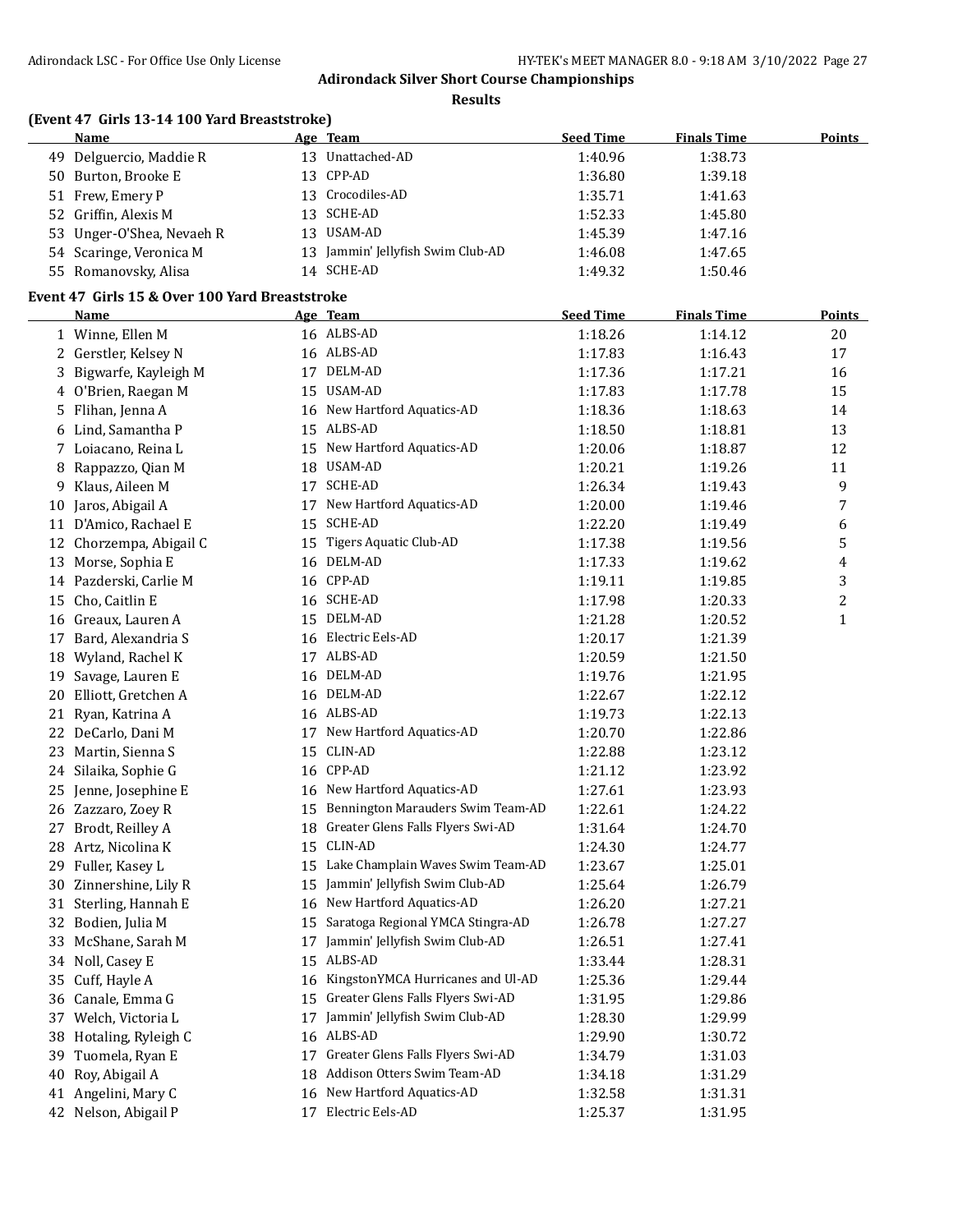**Results**

|  |  | (Event 47 Girls 15 & Over 100 Yard Breaststroke) |
|--|--|--------------------------------------------------|
|--|--|--------------------------------------------------|

|    | Name                                      |    | Age Team                             | <b>Seed Time</b> | <b>Finals Time</b> | <b>Points</b>  |
|----|-------------------------------------------|----|--------------------------------------|------------------|--------------------|----------------|
|    | 43 Frazier, Dianndra L                    |    | 16 New Hartford Aquatics-AD          | 1:46.81          | 1:32.46            |                |
|    | 44 Lynch, Julia R                         |    | 15 Lake Champlain Waves Swim Team-AD | 1:40.61          | 1:33.87            |                |
|    | 45 Linehan, Kathryn J                     |    | 15 Greater Glens Falls Flyers Swi-AD | 1:34.75          | 1:34.85            |                |
|    | 46 Hamlin, Meghan J                       |    | 16 New Hartford Aquatics-AD          | 1:36.81          | 1:38.52            |                |
|    | 47 Szymanski, Hannah E                    |    | 15 Greater Glens Falls Flyers Swi-AD | 1:37.82          | 1:39.91            |                |
| 48 | Flusche, Malia E                          |    | 16 CPP-AD                            | 1:48.18          | 1:50.51            |                |
|    | 49 Turan, Izzy R                          |    | 16 USAM-AD                           | 2:03.34          | 2:03.65            |                |
|    | Event 48 Boys 13-14 100 Yard Breaststroke |    |                                      |                  |                    |                |
|    | Name                                      |    | Age Team                             | <b>Seed Time</b> | <b>Finals Time</b> | <b>Points</b>  |
|    | 1 Staudinger, Sam P                       |    | 13 ALBS-AD                           | 1:20.42          | 1:11.87            | 20             |
|    | 2 Baird, Anderson A                       |    | 13 SCHE-AD                           | 1:18.33          | 1:13.15            | 17             |
|    | 3 Witting, Liam T                         |    | 14 DELM-AD                           | 1:21.63          | 1:13.39            | 16             |
|    | 4 McNair, Jack P                          |    | 14 CLIN-AD                           | 1:20.79          | 1:15.55            | 15             |
| 5  | Epperson, Xhayne D                        |    | 13 SCHE-AD                           | 1:22.71          | 1:16.55            | 14             |
|    | 6 McCoy, Will G                           |    | 14 CPP-AD                            | 1:21.19          | 1:17.20            | 13             |
|    | 7 Sullivan, Conor W                       | 13 | KingstonYMCA Hurricanes and Ul-AD    | 1:25.62          | 1:18.49            | 12             |
| 8  | Armendariz-Huang, Daniel P                |    | 14 Northern TRIBS Swimming-AD        | 1:21.85          | 1:18.82            | 11             |
| 9  | Novikov, Daniel A                         |    | 14 Jammin' Jellyfish Swim Club-AD    | 1:21.81          | 1:20.92            | 9              |
|    | 10 Savage, Ian R                          |    | 13 DELM-AD                           | 1:21.89          | 1:21.11            | 7              |
|    | 11 Sabatini, Adam T                       |    | 14 Northern TRIBS Swimming-AD        | 1:24.67          | 1:21.43            | 6              |
|    | 12 Orcutt, Andrew T                       |    | 14 USAM-AD                           | 1:20.68          | 1:21.60            | 5              |
|    | 13 Vilics, James M                        |    | 13 SCHE-AD                           | 1:18.96          | 1:22.10            | 4              |
|    | 14 Lettre, Philip J                       |    | 13 Tigers Aquatic Club-AD            | 1:27.05          | 1:22.47            | 3              |
|    | 15 Baker, Aidan R                         | 13 | KingstonYMCA Hurricanes and Ul-AD    | 1:25.86          | 1:24.73            | $\overline{2}$ |
|    | 16 Wang, Sam C                            |    | 13 SCHE-AD                           | 1:24.72          | 1:24.90            | $\mathbf{1}$   |
|    | 17 Walsh, Evan T                          |    | 14 SCHE-AD                           | 1:26.65          | 1:24.99            |                |
|    | 18 O'Connell, Brodie R                    |    | 14 ALBS-AD                           | 1:29.22          | 1:27.19            |                |
|    | 19 McManus, Braeden P                     |    | 13 Bennington Marauders Swim Team-AD | 1:29.46          | 1:27.55            |                |
|    | 20 Zima, Isaac F                          |    | 13 SCHE-AD                           | 1:31.33          | 1:30.87            |                |
|    | 21 Zhang, William                         |    | 13 CPP-AD                            | 1:35.37          | 1:32.84            |                |
|    | 22 Uhl, Drew J                            | 13 | Tigers Aquatic Club-AD               | 1:36.63          | 1:34.57            |                |
|    | 23 Priestley, Benjamin G                  |    | 14 SCHE-AD                           | 1:43.02          | 1:36.00            |                |
|    | 24 Menard, Ezra I                         |    | 13 USAM-AD                           | 1:42.08          | 1:37.98            |                |
|    | 25 Lin, Jierui                            |    | 13 New Hartford Aquatics-AD          | 1:44.40          | 1:40.75            |                |
|    | 26 Franco III, Victor E                   |    | 13 DELM-AD                           | 1:38.61          | 1:42.82            |                |
|    | 27 Zasada, Nate I                         |    | 13 ALBS-AD                           | 1:45.33          | 1:45.89            |                |
|    | 28 Wilford, Juneau A                      |    | 13 SCHE-AD                           | 1:52.26          | 1:48.28            |                |
|    | 29 St. Thomas, Logan M                    |    | 13 CLIN-AD                           | 1:55.62          | 1:51.18            |                |
| 30 | Reese, Nolan E                            | 13 | Bennington Marauders Swim Team-AD    | 2:16.31          | 2:10.20            |                |

### **Event 48 Boys 15 & Over 100 Yard Breaststroke**

| <b>Name</b>           |     | Age Team                          | <b>Seed Time</b> | <b>Finals Time</b> | <b>Points</b> |
|-----------------------|-----|-----------------------------------|------------------|--------------------|---------------|
| 1 Killian, Danny S    |     | 15 CPP-AD                         | 1:09.76          | 1:05.20            | 20            |
| 2 Hanna, Nathan C     |     | 15 New Hartford Aquatics-AD       | 1:11.59          | 1:09.91            | 17            |
| 3 Tresnjo, Arman      |     | 15 New Hartford Aquatics-AD       | 1:10.32          | 1:10.25            | 16            |
| 4 Bubel, Harry H      |     | 18 Tigers Aquatic Club-AD         | 1:12.75          | 1:11.49            | 15            |
| 5 Van Wie, Samuel I   | 16  | Electric Eels-AD                  | 1:15.32          | 1:11.57            | 14            |
| 6 Han, Franklin       |     | 15 ALBS-AD                        | 1:18.94          | 1:12.30            | 13            |
| 7 Taylor, Ben J       |     | 16 CPP-AD                         | 1:10.35          | 1:12.55            | 12            |
| 8 Roopnarine, Josha A | 15  | Bennington Marauders Swim Team-AD | 1:12.81          | 1:12.60            | 11            |
| 9 Ikasalo, Owen H     | 16. | DELM-AD                           | 1:22.12          | 1:12.64            | 9             |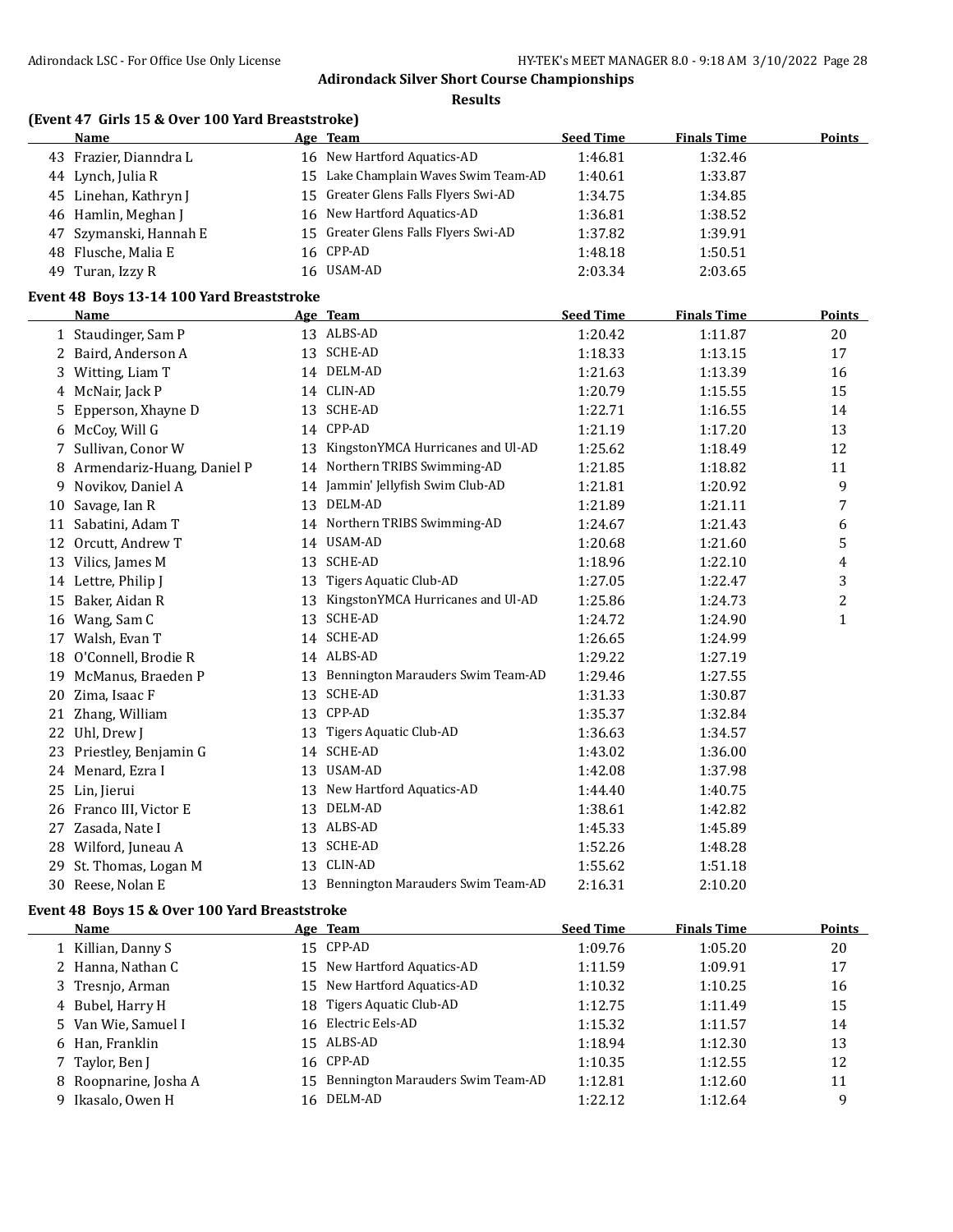**Results**

# **(Event 48 Boys 15 & Over 100 Yard Breaststroke)**

|       | Name                                        |    | Age Team                             | <b>Seed Time</b> | <b>Finals Time</b> | <b>Points</b> |
|-------|---------------------------------------------|----|--------------------------------------|------------------|--------------------|---------------|
|       | 10 Joseph, William P                        |    | 16 New Hartford Aquatics-AD          | 1:16.98          | 1:13.22            | 7             |
|       | 11 Hartman, Andrew C                        |    | 16 ALBS-AD                           | 1:19.52          | 1:13.34            | 6             |
|       | 12 Wilkosz, Matthew M                       |    | 15 CLIN-AD                           | 1:15.46          | 1:13.46            | 5             |
|       | 13 Forrest, Parker G                        | 15 | Crocodiles-AD                        | 1:13.61          | 1:13.51            | 4             |
|       | 14 Walsh, Andrew R                          | 16 | SCHE-AD                              | 1:18.29          | 1:14.41            | 3             |
|       | 15 Holmes, Sheldon H                        |    | 15 New Hartford Aquatics-AD          | 1:24.75          | 1:14.54            | 2             |
|       | 16 Roy, Evan G                              | 17 | Addison Otters Swim Team-AD          | 1:18.68          | 1:14.70            | $\mathbf{1}$  |
|       | *17 D'Amico, David A                        |    | 15 ALBS-AD                           | 1:14.49          | 1:15.48            |               |
| $*17$ | Gioppo, Zachary A                           |    | 18 New Hartford Aquatics-AD          | 1:15.33          | 1:15.48            |               |
|       | 19 Cartier, Mason F                         |    | 16 Saratoga Regional YMCA Stingra-AD | 1:19.96          | 1:16.04            |               |
|       | 20 Graham, Ryan C                           |    | 17 CPP-AD                            | 1:11.53          | 1:16.27            |               |
|       | 21 Harrington, Ryan M                       |    | 17 CLIN-AD                           | 1:18.15          | 1:16.76            |               |
|       | 22 Shinaishin, Nabil A                      |    | 15 DELM-AD                           | 1:21.78          | 1:17.11            |               |
|       | 23 Everett, Casey E                         |    | 16 Saratoga Regional YMCA Stingra-AD | 1:16.28          | 1:18.62            |               |
|       | 24 Noonan, Patrick D                        | 15 | DELM-AD                              | 1:23.89          | 1:18.94            |               |
|       | 25 Carroll, Luke J                          |    | 15 Unattached-AD                     | 1:20.20          | 1:19.81            |               |
|       | 26 Michalek, Sean G                         |    | 16 CPP-AD                            | 1:20.12          | 1:21.29            |               |
|       | 27 Sahota, Samarth S                        |    | 15 ALBS-AD                           | 1:29.15          | 1:27.48            |               |
|       | 28 Kendall, Justin T                        |    | 17 USAM-AD                           | 1:27.98          | 1:29.38            |               |
|       | Event 49 Girls 13-14 200 Yard Butterfly     |    |                                      |                  |                    |               |
|       | Name                                        |    | Age Team                             | <b>Seed Time</b> | <b>Finals Time</b> | Points        |
|       | 1 Agro, Lindsay M                           |    | 14 Adirondack Bluefins Swim Club-AD  | 3:15.43          | 2:44.24            | 20            |
|       | 2 Van Loan, Kay M                           |    | 13 KingstonYMCA Hurricanes and Ul-AD | 3:31.22          | 2:54.03            | 17            |
|       | 3 Yafayeva, Roxana Z                        |    | 13 ALBS-AD                           | 2:51.29          | 2:54.44            | 16            |
|       |                                             |    |                                      |                  |                    |               |
|       | Event 49 Girls 15 & Over 200 Yard Butterfly |    |                                      |                  |                    |               |
|       | <b>Name</b>                                 |    | Age Team                             | <b>Seed Time</b> | <b>Finals Time</b> | <b>Points</b> |
|       | 1 O'Brien, Raegan M                         |    | 15 USAM-AD                           | 2:34.14          | 2:24.44            | 20            |
|       | 2 DeCarlo, Dani M                           | 17 | New Hartford Aquatics-AD             | 2:28.65          | 2:26.12            | 17            |
|       | 3 Lupe, Emma A                              | 15 | <b>SCHE-AD</b>                       | 2:30.52          | 2:27.55            | 16            |
|       | 4 Fraley, Kaiya R                           |    | 15 Adirondack Bluefins Swim Club-AD  | 2:32.73          | 2:27.81            | 15            |
|       | 5 Antolick, Carly B                         |    | 15 ALBS-AD                           | 2:32.47          | 2:28.93            | 14            |
|       | 6 Bigwarfe, Kayleigh M                      |    | 17 DELM-AD                           | 2:34.01          | 2:31.01            | 13            |
|       | 7 Ball, Clarissa H                          |    | 16 ALBS-AD                           | 2:31.41          | 2:33.91            | 12            |
|       | 8 Tennyson, Val L                           |    | 15 SCHE-AD                           | 2:37.97          | 2:42.05            | 11            |
|       | Event 50 Boys 13-14 200 Yard Butterfly      |    |                                      |                  |                    |               |
|       | <b>Name</b>                                 |    | Age Team                             | <b>Seed Time</b> | <b>Finals Time</b> | <b>Points</b> |
|       | 1 Baird, Anderson A                         |    | 13 SCHE-AD                           | 2:25.64          | 2:17.96            | 20            |
|       | 2 Epperson, Xhayne D                        |    | 13 SCHE-AD                           | 2:28.26          | 2:23.39            | 17            |
|       | 3 Orcutt, Andrew T                          |    | 14 USAM-AD                           | 2:35.59          | 2:28.15            | 16            |
|       | 4 Travis, Jasper E                          |    | 14 USAM-AD                           | 2:47.59          | 2:33.98            | 15            |
| 5.    | Zhang, Alex W                               | 13 | SCHE-AD                              | 2:25.74          | 2:34.42            | 14            |
|       | 6 Wang, Alex                                |    | 14 DELM-AD                           | 2:37.16          | 2:39.77            | 13            |
|       | Event 50 Boys 15 & Over 200 Yard Butterfly  |    |                                      |                  |                    |               |
|       | <b>Name</b>                                 |    | Age Team                             | <b>Seed Time</b> | <b>Finals Time</b> | <b>Points</b> |
|       | 1 Killian, Danny S                          |    | 15 CPP-AD                            | 2:23.80          | 2:12.68            | 20            |
| 2     | Barry, Conor F                              |    | 15 CPP-AD                            | 2:23.76          | 2:16.53            | 17            |
|       | 3 Aldi, Angelo S                            |    | 15 SCHE-AD                           | 2:25.60          | 2:18.27            | 16            |
|       | 4 Lehmann, Michael G                        |    | 16 CPP-AD                            | 2:37.49          | 2:22.32            | 15            |
|       | 5 LaFountain, Nathan P                      |    | 17 ALBS-AD                           | 2:17.33          | 2:24.04            | 14            |
|       |                                             |    |                                      |                  |                    |               |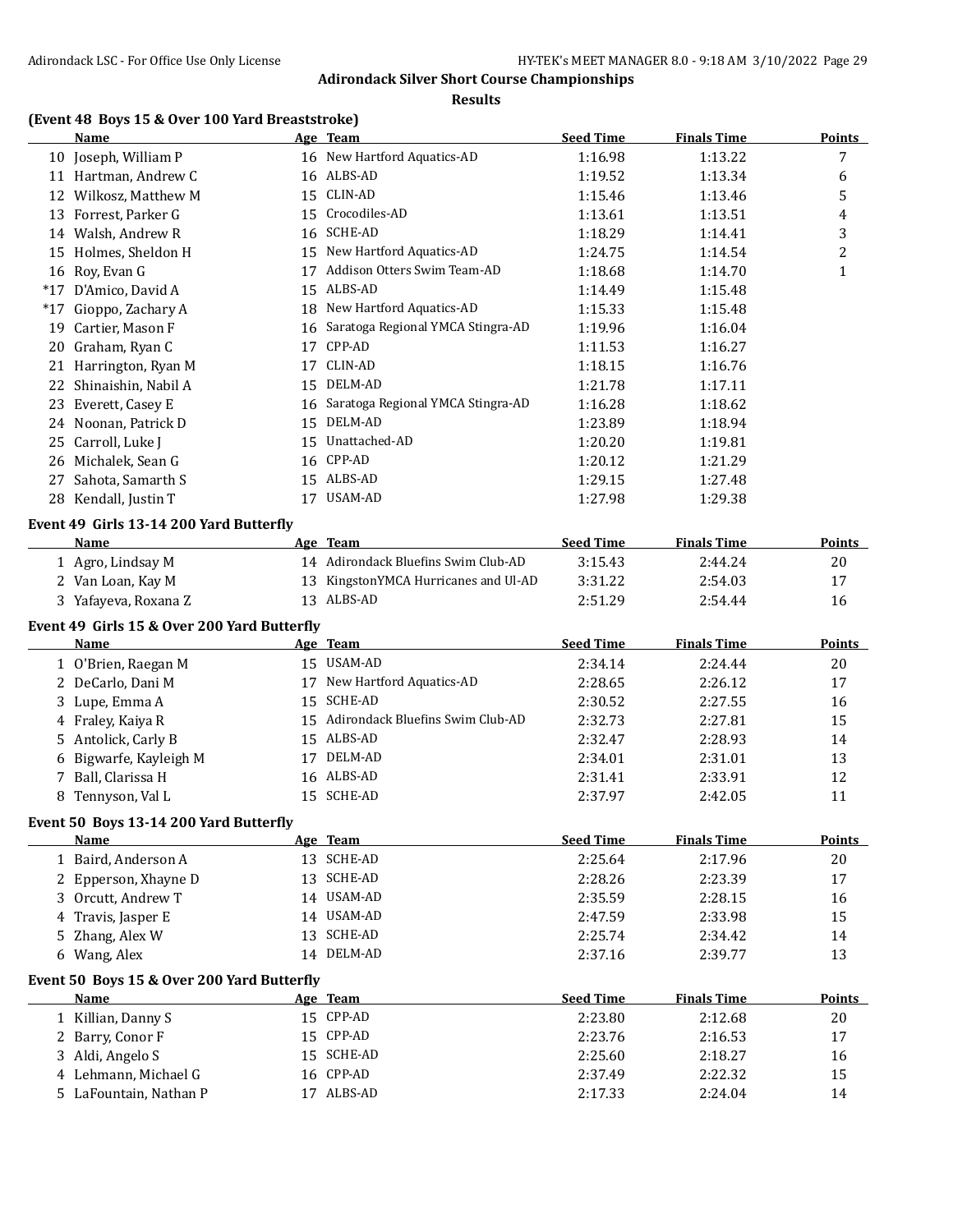**Results**

# **(Event 50 Boys 15 & Over 200 Yard Butterfly)**

|   | Name                                          |    | Age Team                             | <b>Seed Time</b> | <b>Finals Time</b> | <b>Points</b> |
|---|-----------------------------------------------|----|--------------------------------------|------------------|--------------------|---------------|
|   | 6 Fisher, Nicholas A                          |    | 15 CPP-AD                            | 3:02.00          | 2:25.34            | 13            |
|   | Event 51 Girls 13-14 50 Yard Freestyle        |    |                                      |                  |                    |               |
|   | Name                                          |    | Age Team                             | <b>Seed Time</b> | <b>Finals Time</b> | <b>Points</b> |
|   | 1 Knill, Alexis A                             |    | 13 SCHE-AD                           | 29.04            | 27.42              | 20            |
|   | *2 Dheeradhada, Ally J                        |    | 14 ALBS-AD                           | 29.09            | 28.07              | 16.50         |
|   | *2 Kantor, Abigail L                          |    | 14 New Hartford Aquatics-AD          | 29.30            | 28.07              | 16.50         |
|   | 4 Sandvik, Abby Y                             |    | 14 ALBS-AD                           | 28.71            | 28.16              | 15            |
|   | 5 Manion, Annie R                             |    | 13 Lake Champlain Waves Swim Team-AD | 28.83            | 28.26              | 14            |
|   | 6 Laurie, Josephine S                         |    | 13 Hawks Swimming Association-AD     | 28.26            | 28.30              | 13            |
|   | 7 Sheeley, Alaura A                           |    | 14 Hawks Swimming Association-AD     | 28.79            | 28.38              | 12            |
|   | 8 Zenner, Jacklyn M                           |    | 14 SCHE-AD                           | 28.91            | 28.39              | 11            |
| 9 | Rochefort, Sydney E                           |    | 14 Northern TRIBS Swimming-AD        | 29.11            | 28.41              | 9             |
|   | 10 Haberbusch, Shelby A                       |    | 13 CLIN-AD                           | 28.76            | 28.43              | 7             |
|   | 11 Stuntz, Alexis C                           |    | 14 Northern TRIBS Swimming-AD        | 29.57            | 28.67              | 6             |
|   | 12 Simmons, Madigan L                         |    | 13 CPP-AD                            | 29.68            | 28.72              | 5             |
|   | 13 Franco, Maddy R                            |    | 14 CPP-AD                            | 28.95            | 28.73              | 4             |
|   | 14 Sliper, Kaylee P                           |    | 14 SCHE-AD                           | 29.06            | 28.88              | 3             |
|   | 15 Johnson, Ariana R                          |    | 13 CLIN-AD                           | 29.88            | 28.89              | 2             |
|   | 16 Donofrio, Sophia B                         |    | 13 CPP-AD                            | 28.79            | 29.07              | $\mathbf{1}$  |
|   | 17 Racaza, Reyna S                            |    | 13 SCHE-AD                           | 29.62            | 29.20              |               |
|   | 18 Guilmette, Anna E                          |    | 14 ALBS-AD                           | 30.48            | 29.22              |               |
|   | *19 Muldner, Marina A                         |    | 13 SCHE-AD                           | 29.17            | 29.28              |               |
|   | *19 Roberts, Sophie S                         |    | 13 SCHE-AD                           | 35.21            | 29.28              |               |
|   | 21 Klaus, Nola M                              |    | 14 SCHE-AD                           | 28.60            | 29.30              |               |
|   | 22 Mulchy, Liliana G                          |    | 14 New Hartford Aquatics-AD          | 29.20            | 29.31              |               |
|   | 23 Lutz, Olivia G                             |    | 14 Jammin' Jellyfish Swim Club-AD    | 29.46            | 29.47              |               |
|   | *24 Kao, Yirou -                              |    | 13 Jammin' Jellyfish Swim Club-AD    | 28.81            | 29.52              |               |
|   | *24 McFarland, Maddie J                       | 13 | Adirondack Bluefins Swim Club-AD     | 29.54            | 29.52              |               |
|   |                                               |    | 14 SCHE-AD                           |                  | 29.53              |               |
|   | 26 Splendido, Lily K                          |    | 13 SCHE-AD                           | 29.45            |                    |               |
|   | 27 Elsbree, Addison E<br>*28 Pecunia, Clara C |    | Saratoga Regional YMCA Stingra-AD    | 29.17            | 29.60              |               |
|   |                                               | 13 | 14 DELM-AD                           | 30.00            | 29.67              |               |
|   | *28 Blodgett, Sage E                          |    | 14 SCHE-AD                           | 29.70            | 29.67              |               |
|   | 30 Hall, Emilia M                             |    |                                      | 30.91            | 29.72              |               |
|   | 31 Kropp, Paige H                             |    | 14 Electric Eels-AD                  | 29.29            | 29.82              |               |
|   | 32 Sanderson, Skyler G                        |    | 14 Northern TRIBS Swimming-AD        | 30.72            | 29.86              |               |
|   | 33 Cronlund, Miranda M                        |    | 13 DELM-AD                           | 28.84            | 30.01              |               |
|   | 34 Worthley, Hannah M                         |    | 14 Northern TRIBS Swimming-AD        | 30.51            | 30.02              |               |
|   | 35 Sokolewicz, Kate N                         |    | 13 SCHE-AD                           | 30.85            | 30.03              |               |
|   | 36 Driscoll, Lucy J                           |    | 14 Bennington Marauders Swim Team-AD | 33.16            | 30.22              |               |
|   | *37 Antolick, Ellen R                         |    | 13 ALBS-AD                           | 31.32            | 30.28              |               |
|   | *37 Depew, Heather R                          |    | 14 DELM-AD                           | 29.52            | 30.28              |               |
|   | 39 Salvesvold, Ava A                          | 13 | Bennington Marauders Swim Team-AD    | 30.36            | 30.34              |               |
|   | 40 Cartier, Aila C                            | 14 | Saratoga Regional YMCA Stingra-AD    | 30.66            | 30.41              |               |
|   | 41 Vondra, Sarah E                            |    | 14 Hawks Swimming Association-AD     | 31.05            | 30.46              |               |
|   | 42 Wishart, Mia L                             | 14 | Saratoga Regional YMCA Stingra-AD    | 31.42            | 30.47              |               |
|   | 43 Perri, Gabbi M                             | 13 | DELM-AD                              | 30.71            | 30.76              |               |
|   | 44 Horsch, Jackie A                           |    | 14 SCHE-AD                           | 31.36            | 30.79              |               |
|   | 45 Van Loan, Kay M                            | 13 | KingstonYMCA Hurricanes and Ul-AD    | 31.52            | 30.99              |               |
|   | 46 Delguercio, Maddie R                       |    | 13 Unattached-AD                     | 30.95            | 31.02              |               |
|   | 47 Roos, Avada L                              |    | 13 Crocodiles-AD                     | 30.50            | 31.06              |               |
|   | 48 Oathout, Eve L                             |    | 14 USAM-AD                           | 31.51            | 31.15              |               |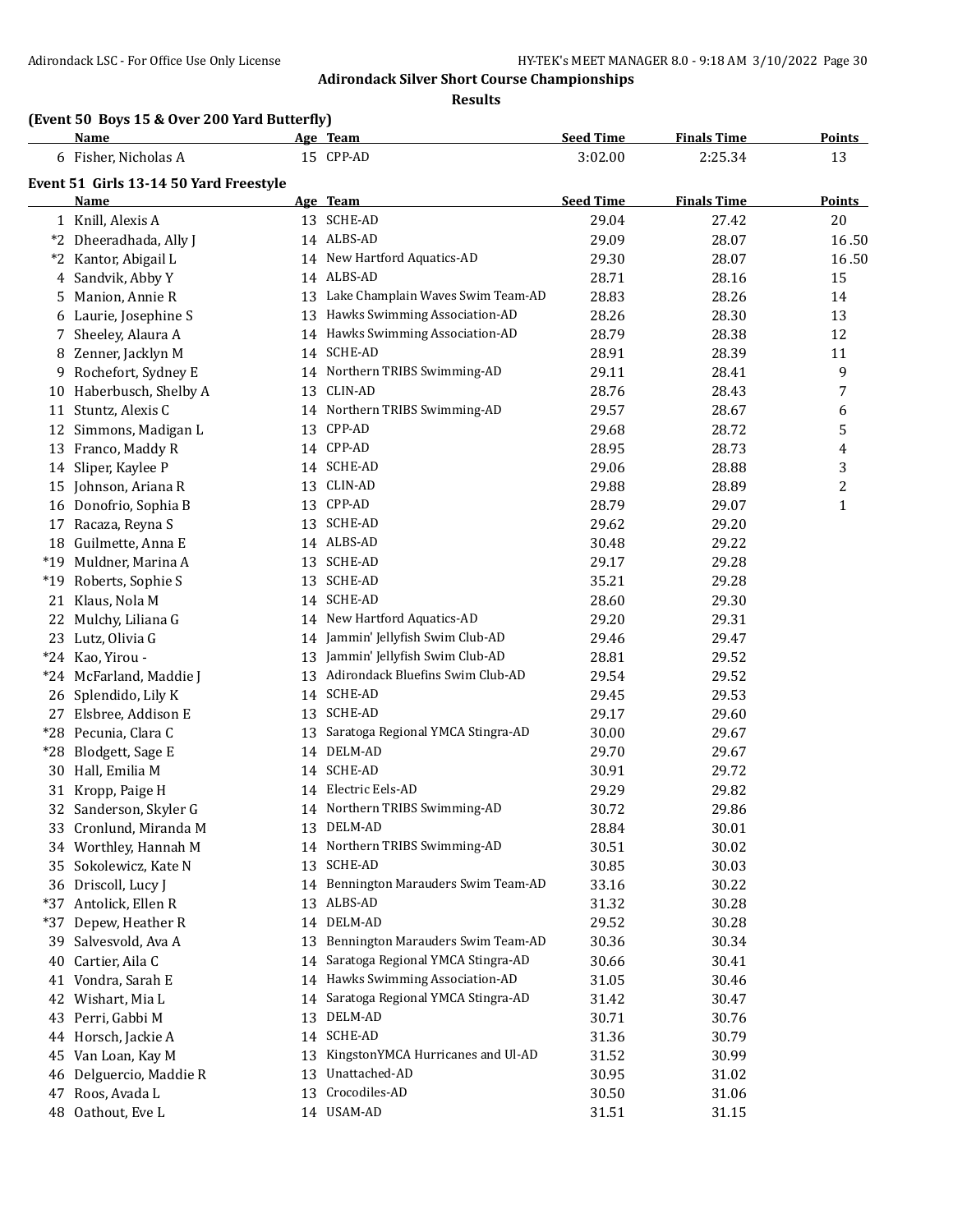#### **Results**

### **(Event 51 Girls 13-14 50 Yard Freestyle)**

|    | Name                   |    | <u>Age Team</u>                     | <b>Seed Time</b> | <b>Finals Time</b> | Points |
|----|------------------------|----|-------------------------------------|------------------|--------------------|--------|
| 49 | Grogan, Alyssa R       |    | 14 ALBS-AD                          | 32.23            | 31.17              |        |
| 50 | Bibbo, Marisa R        | 13 | SCHE-AD                             | 33.11            | 31.42              |        |
| 51 | Bailey, Madalynn R     |    | 14 New Hartford Aquatics-AD         | 31.70            | 31.57              |        |
| 52 | Mero, Maddi R          | 13 | Lake Champlain Waves Swim Team-AD   | 32.25            | 31.86              |        |
| 53 | Cheng, Catherine Y     |    | 14 Adirondack Bluefins Swim Club-AD | 31.53            | 32.56              |        |
| 54 | Villaume, Emma F       | 13 | ALBS-AD                             | 32.78            | 32.75              |        |
| 55 | Albano, Julia P        | 14 | New Hartford Aquatics-AD            | 33.89            | 32.90              |        |
| 56 | Unger-O'Shea, Nevaeh R | 13 | USAM-AD                             | 32.25            | 33.15              |        |
| 57 | Cohen, Evyn B          | 13 | CLIN-AD                             | 33.27            | 33.18              |        |
| 58 | Pillai, Priya G        | 13 | CPP-AD                              | 33.57            | 33.32              |        |
| 59 | Salisbury, Kaitlyn E   | 13 | DELM-AD                             | 33.77            | 33.51              |        |
| 60 | Scaringe, Veronica M   | 13 | Jammin' Jellyfish Swim Club-AD      | 34.20            | 33.67              |        |
| 61 | Frew, Emery P          | 13 | Crocodiles-AD                       | 33.02            | 33.82              |        |
| 62 | McArdle, Grace B       | 13 | KingstonYMCA Hurricanes and Ul-AD   | 32.91            | 33.94              |        |
| 63 | Vroman, Ava G          | 13 | Crocodiles-AD                       | 33.57            | 34.14              |        |
| 64 | Tirumala, Saanvi       | 13 | ALBS-AD                             | 35.66            | 34.48              |        |
| 65 | Lundin, Paige R        | 13 | SCHE-AD                             | 34.31            | 34.55              |        |
| 66 | Stone, Eva M           | 14 | CLIN-AD                             | 39.28            | 36.99              |        |
| 67 | Belfield, Elysia M     | 13 | Hawks Swimming Association-AD       | 36.80            | 37.32              |        |
| 68 | Griffin, Alexis M      | 13 | SCHE-AD                             | 38.70            | 38.42              |        |
| 69 | Romanovsky, Alisa      | 14 | SCHE-AD                             | 36.22            | 39.59              |        |

#### **Event 51 Girls 15 & Over 50 Yard Freestyle**

|    | <b>Name</b>            |    | Age Team                          | <b>Seed Time</b> | <b>Finals Time</b> | Points       |
|----|------------------------|----|-----------------------------------|------------------|--------------------|--------------|
|    | 1 McKinley, Julia L    | 15 | CPP-AD                            | 27.49            | 27.11              | 20           |
| 2  | Guha, Mahika           | 15 | CPP-AD                            | 27.59            | 27.13              | 17           |
| 3. | Otis, Katie M          | 15 | Hawks Swimming Association-AD     | 27.45            | 27.25              | 16           |
|    | 4 Fink, Jayme S        | 17 | ALBS-AD                           | 27.31            | 27.31              | 15           |
| 5. | Mohamed, Amber H       | 15 | ALBS-AD                           | 27.25            | 27.41              | 14           |
| 6  | Croke, Allie M         | 17 | Addison Otters Swim Team-AD       | 27.38            | 27.47              | 13           |
|    | 7 Benvenuto, Mariana V | 17 | Electric Eels-AD                  | 27.50            | 27.50              | 12           |
| 8  | Carroll, Hannah M      | 16 | Adirondack Bluefins Swim Club-AD  | 27.26            | 27.51              | 11           |
| 9  | Morse, Sophia E        | 16 | DELM-AD                           | 28.61            | 27.57              | 9            |
| 10 | Eisler, Alley A        | 15 | CPP-AD                            | 28.02            | 27.58              | 7            |
| 11 | Sanai, Roya K          | 15 | Adirondack Bluefins Swim Club-AD  | 27.51            | 27.68              | 6            |
| 12 | Silaika, Sophie G      | 16 | CPP-AD                            | 27.42            | 27.69              | 5            |
| 13 | Cho, Eileen Y          | 15 | ALBS-AD                           | 28.43            | 27.70              | 4            |
| 14 | Gerstler, Kelsey N     | 16 | ALBS-AD                           | 27.97            | 27.73              | 3            |
| 15 | Lind, Samantha P       | 15 | ALBS-AD                           | 28.53            | 27.78              | 2            |
| 16 | Deitz, Makenna R       | 15 | ALBS-AD                           | 29.42            | 27.80              | $\mathbf{1}$ |
| 17 | Ball, Clarissa H       |    | 16 ALBS-AD                        | 27.81            | 27.81              |              |
| 18 | Antolick, Carly B      | 15 | ALBS-AD                           | 28.79            | 27.89              |              |
| 19 | Flihan, Jenna A        | 16 | New Hartford Aquatics-AD          | 28.19            | 27.90              |              |
| 20 | Jaros, Abigail A       | 17 | New Hartford Aquatics-AD          | 27.36            | 27.94              |              |
| 21 | Callanan, Shay O       | 15 | Bennington Marauders Swim Team-AD | 27.40            | 27.98              |              |
| 22 | Spina, Sophie E        | 15 | CLIN-AD                           | 27.63            | 28.08              |              |
| 23 | Wey, Natalie R         | 16 | DELM-AD                           | 28.77            | 28.10              |              |
| 24 | Brodt, Reilley A       | 18 | Greater Glens Falls Flyers Swi-AD | 29.92            | 28.14              |              |
| 25 | Mitchell, Maris C      | 16 | Electric Eels-AD                  | 27.56            | 28.21              |              |
| 26 | Klaus, Aileen M        | 17 | SCHE-AD                           | 28.69            | 28.26              |              |
| 27 | Vertullo, Gianna R     | 15 | Tigers Aquatic Club-AD            | 28.44            | 28.42              |              |
| 28 | Chorzempa, Abigail C   | 15 | Tigers Aquatic Club-AD            | 28.05            | 28.51              |              |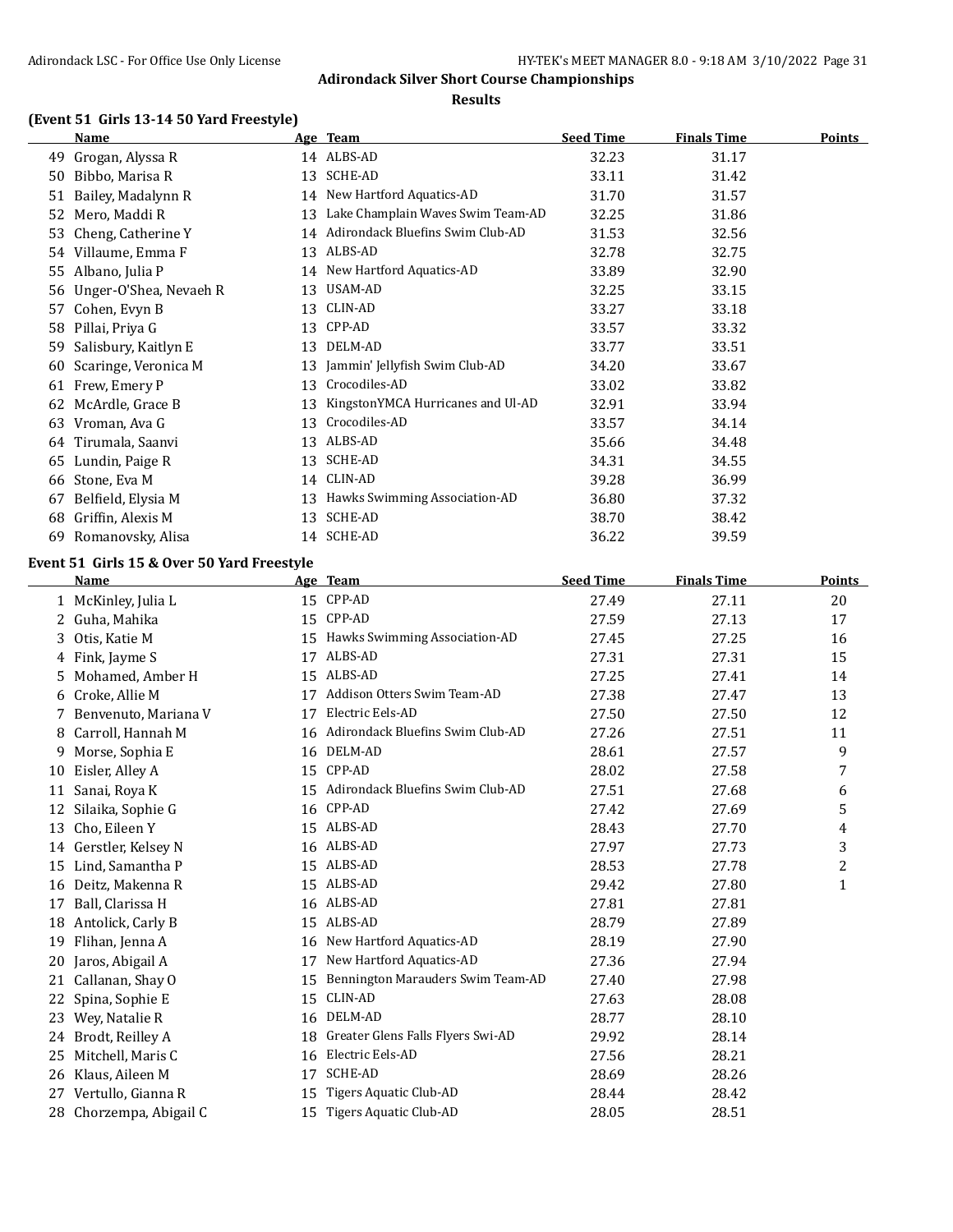**Results**

### **(Event 51 Girls 15 & Over 50 Yard Freestyle)**

|       | <b>Name</b>               |    | Age Team                          | <b>Seed Time</b> | <b>Finals Time</b> | <b>Points</b> |
|-------|---------------------------|----|-----------------------------------|------------------|--------------------|---------------|
| 29    | MacDonald, Holly G        |    | 15 SCHE-AD                        | 28.48            | 28.59              |               |
| 30    | Krein, Ava M              |    | 15 SCHE-AD                        | 29.79            | 28.76              |               |
| 31    | Nelson, Abigail P         | 17 | Electric Eels-AD                  | 27.43            | 28.89              |               |
| 32    | Navarra, Erin C           | 15 | KingstonYMCA Hurricanes and Ul-AD | 28.36            | 28.93              |               |
| 33    | Cho, Caitlin E            | 16 | SCHE-AD                           | 28.36            | 28.99              |               |
| 34    | Canale, Emma G            | 15 | Greater Glens Falls Flyers Swi-AD | 30.18            | 29.00              |               |
| 35    | Elliott, Gretchen A       | 16 | DELM-AD                           | 30.68            | 29.05              |               |
|       | 36 Domitrovits, Charlee E |    | 16 Hawks Swimming Association-AD  | 28.08            | 29.23              |               |
| 37    | Kreig, Hannah M           | 17 | <b>SCHE-AD</b>                    | 29.36            | 29.33              |               |
| 38    | Fuller, Kasey L           | 15 | Lake Champlain Waves Swim Team-AD | 30.59            | 29.35              |               |
| 39    | Jenne, Josephine E        | 16 | New Hartford Aquatics-AD          | 29.67            | 29.36              |               |
| 40    | Bodien, Julia M           | 15 | Saratoga Regional YMCA Stingra-AD | 30.96            | 29.43              |               |
| 41    | Kolek, Rorie K            | 16 | New Hartford Aquatics-AD          | 29.02            | 29.46              |               |
| 42    | Szymanski, Hannah E       | 15 | Greater Glens Falls Flyers Swi-AD | 30.78            | 29.52              |               |
| 43    | Pazderski, Carlie M       | 16 | CPP-AD                            | 29.00            | 29.60              |               |
| 44    | Ryan, Katrina A           |    | 16 ALBS-AD                        | 28.20            | 29.72              |               |
| 45    | McShane, Sarah M          | 17 | Jammin' Jellyfish Swim Club-AD    | 28.58            | 29.93              |               |
| *46   | Linehan, Kathryn J        | 15 | Greater Glens Falls Flyers Swi-AD | 29.07            | 29.94              |               |
| $*46$ | Heckler, Felicity A       |    | 15 ALBS-AD                        | 28.87            | 29.94              |               |
| 48    | Olejarnik, Kenna N        |    | 15 CLIN-AD                        | 28.89            | 29.97              |               |
| 49    | Welch, Victoria L         |    | 17 Jammin' Jellyfish Swim Club-AD | 29.58            | 30.04              |               |
| 50    | Tuomela, Ryan E           | 17 | Greater Glens Falls Flyers Swi-AD | 31.42            | 30.48              |               |
| 51    | Artz, Nicolina K          | 15 | CLIN-AD                           | 29.82            | 30.55              |               |
| 52    | Salisbury, Emily K        | 16 | DELM-AD                           | 30.64            | 30.65              |               |
| 53    | Carney, Tori L            | 15 | Jammin' Jellyfish Swim Club-AD    | 31.59            | 30.75              |               |
| 54    | Cuff, Hayle A             | 16 | KingstonYMCA Hurricanes and Ul-AD | 30.80            | 30.84              |               |
| 55    | Zinnershine, Lily R       | 15 | Jammin' Jellyfish Swim Club-AD    | 29.66            | 31.27              |               |
|       | 56 Angelini, Mary C       | 16 | New Hartford Aquatics-AD          | 31.86            | 32.02              |               |
| 57    | Sterling, Hannah E        | 16 | New Hartford Aquatics-AD          | 30.83            | 32.12              |               |
| 58    | Lettre, Christina J       | 16 | <b>Tigers Aquatic Club-AD</b>     | 31.23            | 32.15              |               |
| 59    | Roy, Abigail A            | 18 | Addison Otters Swim Team-AD       | 29.74            | 32.30              |               |
|       | 60 Lynch, Julia R         | 15 | Lake Champlain Waves Swim Team-AD | 33.72            | 32.81              |               |
|       | 61 Frazier, Dianndra L    | 16 | New Hartford Aquatics-AD          | 35.38            | 33.91              |               |
|       | 62 Flusche, Malia E       |    | 16 CPP-AD                         | 41.97            | 35.96              |               |
| 63    | Hamlin, Meghan J          | 16 | New Hartford Aquatics-AD          | 38.78            | 39.53              |               |
|       | 64 Turan, Izzy R          |    | 16 USAM-AD                        | 36.57            | 40.02              |               |

#### **Event 52 Boys 13-14 50 Yard Freestyle**

 $\overline{\phantom{a}}$ 

|    | Name                     |    | Age Team                             | <b>Seed Time</b> | <b>Finals Time</b> | Points |
|----|--------------------------|----|--------------------------------------|------------------|--------------------|--------|
|    | 1 Sullivan, Conor W      |    | 13 KingstonYMCA Hurricanes and Ul-AD | 28.41            | 26.48              | 20     |
|    | 2 Sulik, Justin R        |    | 14 ALBS-AD                           | 30.34            | 26.53              | 17     |
|    | 3 McCarthy, Deklan S     |    | 14 New Hartford Aquatics-AD          | 28.13            | 26.89              | 16     |
|    | 4 Hadzimujic, Edin       |    | 14 New Hartford Aquatics-AD          | 28.21            | 27.49              | 15     |
|    | 5 Sabatini, Adam T       |    | 14 Northern TRIBS Swimming-AD        | 28.08            | 27.51              | 14     |
|    | 6 Savage, Ian R          | 13 | DELM-AD                              | 28.36            | 27.60              | 13     |
|    | McNair, Jack P           |    | 14 CLIN-AD                           | 28.94            | 28.12              | 12     |
|    | 8 O'Connell, Brodie R    |    | 14 ALBS-AD                           | 27.43            | 28.13              | 11     |
| 9. | Baker, Aidan R           | 13 | KingstonYMCA Hurricanes and Ul-AD    | 29.27            | 28.88              | 9      |
|    | 10 Dingwall, Spencer R   |    | 14 CPP-AD                            | 29.94            | 28.97              | 7      |
|    | 11 LaFountain, Jackson P |    | 14 ALBS-AD                           | 30.04            | 29.01              | 6      |
|    | 12 Vilics, James M       | 13 | SCHE-AD                              | 28.05            | 29.06              | 5      |
|    | 13 Peters, Luke M        | 13 | DELM-AD                              | 32.07            | 29.73              | 4      |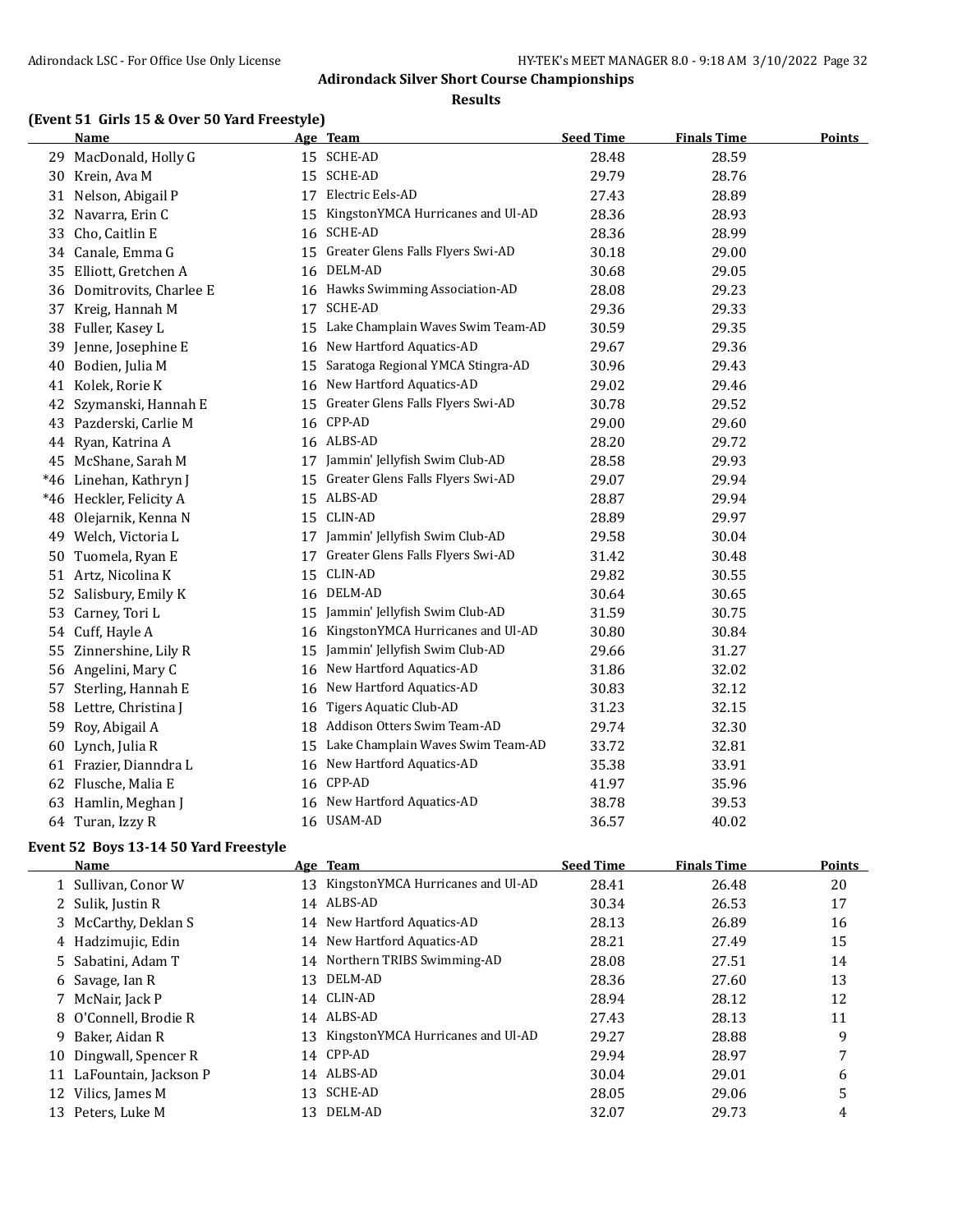**Results**

### **(Event 52 Boys 13-14 50 Yard Freestyle)**

|    | Name                        |    | Age Team                          | <b>Seed Time</b> | <b>Finals Time</b> | Points |
|----|-----------------------------|----|-----------------------------------|------------------|--------------------|--------|
|    | 14 Wang, Sam C              | 13 | SCHE-AD                           | 29.80            | 29.75              | 3      |
| 15 | Walsh, Evan T               |    | 14 SCHE-AD                        | 30.09            | 30.02              | 2      |
| 16 | Patterson, Skyler G         | 13 | CPP-AD                            | 31.99            | 30.21              | 1      |
| 17 | Uhl, Drew J                 | 13 | Tigers Aquatic Club-AD            | 31.47            | 31.32              |        |
| 18 | Zhang, William              | 13 | CPP-AD                            | 33.41            | 32.03              |        |
| 19 | Zima, Isaac F               | 13 | SCHE-AD                           | 32.60            | 32.14              |        |
| 20 | Franco III, Victor E        | 13 | DELM-AD                           | 33.51            | 33.21              |        |
| 21 | Priestley, Benjamin G       | 14 | SCHE-AD                           | 33.83            | 34.31              |        |
|    | 22 Wilford, Juneau A        | 13 | SCHE-AD                           | 39.32            | 34.90              |        |
| 23 | Wellspeak, Daniel J         | 13 | Bennington Marauders Swim Team-AD | 34.50            | 35.18              |        |
|    | 24 Zasada, Nate I           | 13 | ALBS-AD                           | 36.71            | 36.18              |        |
| 25 | Reese, Nolan E              | 13 | Bennington Marauders Swim Team-AD | 45.70            | 36.81              |        |
|    | 26 Hughes Robillard, Eric M | 13 | CPP-AD                            | 41.99            | 38.82              |        |
| 27 | St. Thomas, Logan M         | 13 | CLIN-AD                           | 40.41            | 39.76              |        |
| 28 | Menard, Ezra I              | 13 | USAM-AD                           | 41.61            | 39.79              |        |
| 29 | Reese, Casey E              | 14 | Bennington Marauders Swim Team-AD | 40.46            | 41.04              |        |
| 30 | Lin, Jierui                 | 13 | New Hartford Aquatics-AD          | 42.21            | 43.17              |        |

#### **Event 52 Boys 15 & Over 50 Yard Freestyle**

 $\overline{a}$ 

|    | <b>Name</b>             |    | Age Team                          | <b>Seed Time</b> | <b>Finals Time</b> | Points         |
|----|-------------------------|----|-----------------------------------|------------------|--------------------|----------------|
|    | 1 Hanna, Nathan C       |    | 15 New Hartford Aquatics-AD       | 27.19            | 24.42              | 20             |
|    | 2 Heiz, Campbell B      |    | 16 Hawks Swimming Association-AD  | 25.00            | 24.50              | 17             |
| 3  | Van Wie, Samuel I       | 16 | Electric Eels-AD                  | 26.39            | 24.59              | 16             |
| 4  | Killian, Danny S        | 15 | CPP-AD                            | 25.03            | 24.78              | 15             |
| 5  | Han, Franklin           | 15 | ALBS-AD                           | 29.68            | 25.00              | 14             |
| 6  | Wilkosz, Matthew M      | 15 | CLIN-AD                           | 25.31            | 25.16              | 13             |
|    | 7 Lohse, Hannes         | 16 | Saratoga Regional YMCA Stingra-AD | 25.86            | 25.20              | 12             |
| 8  | Joseph, William P       | 16 | New Hartford Aquatics-AD          | 25.09            | 25.33              | 11             |
| 9  | Holmes, Sheldon H       | 15 | New Hartford Aquatics-AD          | 26.40            | 25.43              | 9              |
| 10 | Durden, Lucas A         | 15 | CPP-AD                            | 26.36            | 25.64              | 7              |
| 11 | Sunderland, Kurt P      | 17 | Crocodiles-AD                     | 25.56            | 25.66              | 6              |
| 12 | Noonan, Patrick D       | 15 | DELM-AD                           | 25.79            | 25.81              | 5              |
| 13 | D'Amico, David A        | 15 | ALBS-AD                           | 25.77            | 25.83              | 4              |
| 14 | Cartier, Mason F        | 16 | Saratoga Regional YMCA Stingra-AD | 25.99            | 25.84              | 3              |
|    | 15 Iyer, Aayush P       | 15 | CPP-AD                            | 26.18            | 25.89              | $\overline{2}$ |
|    | *16 Delisa, Corey B     | 18 | Electric Eels-AD                  | 26.42            | 25.92              | .50            |
|    | *16 Harrington, Ryan M  | 17 | CLIN-AD                           | 27.57            | 25.92              | .50            |
| 18 | Cho, Seo Yeon           | 15 | CPP-AD                            | 27.66            | 25.95              |                |
| 19 | Schohn, Logan J         | 18 | CPP-AD                            | 26.01            | 25.96              |                |
| 20 | Reichl, Dylan J         | 15 | Adirondack Bluefins Swim Club-AD  | 26.77            | 25.99              |                |
| 21 | Chen, Richard H         | 16 | New Hartford Aquatics-AD          | 26.01            | 26.02              |                |
| 22 | Graham, Ryan C          | 17 | CPP-AD                            | 25.67            | 26.07              |                |
| 23 | Hook, Gavin M           | 15 | CPP-AD                            | 25.62            | 26.08              |                |
| 24 | Bailey, Alexander W     | 17 | New Hartford Aquatics-AD          | 26.05            | 26.13              |                |
| 25 | LaFountain, Toby P      |    | 15 ALBS-AD                        | 27.04            | 26.15              |                |
|    | 26 LaFountain, Nathan P | 17 | ALBS-AD                           | 26.16            | 26.25              |                |
| 27 | Forrest, Parker G       | 15 | Crocodiles-AD                     | 26.50            | 26.28              |                |
| 28 | Simmons, Cooper Z       | 15 | CPP-AD                            | 26.42            | 26.31              |                |
| 29 | Taylor, Ben J           | 16 | CPP-AD                            | 27.10            | 26.40              |                |
| 30 | Roy, Evan G             | 17 | Addison Otters Swim Team-AD       | 27.19            | 26.48              |                |
| 31 | Aldi, Angelo S          | 15 | <b>SCHE-AD</b>                    | 27.48            | 26.50              |                |
|    | 32 Croke, Ethan M       |    | 15 Addison Otters Swim Team-AD    | 26.69            | 26.55              |                |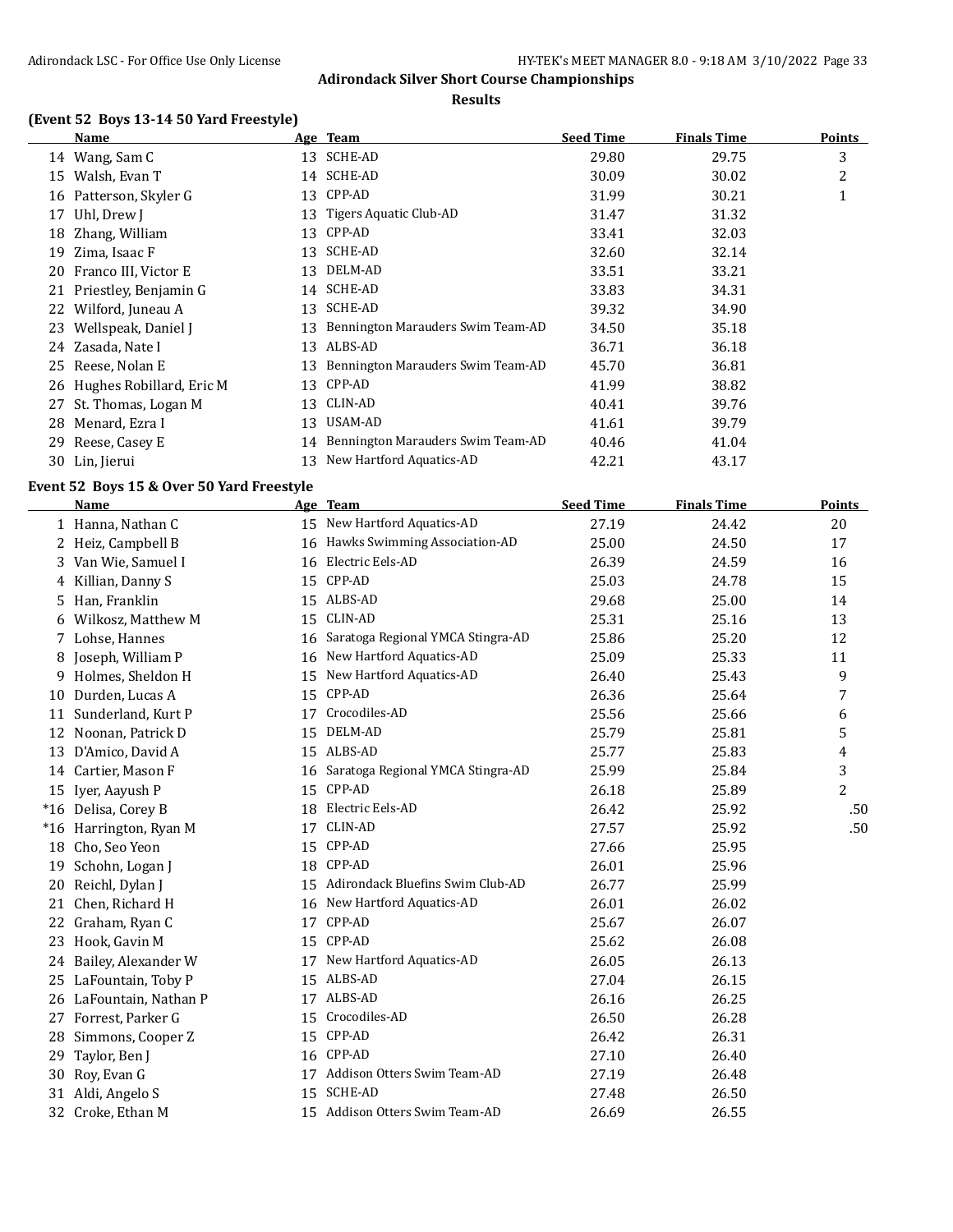#### **Results**

### **(Event 52 Boys 15 & Over 50 Yard Freestyle)**

|       | Name                | <u>Age </u> | <b>Team</b>                       | <b>Seed Time</b> | <b>Finals Time</b> | <b>Points</b> |
|-------|---------------------|-------------|-----------------------------------|------------------|--------------------|---------------|
| 33    | Mergl, Will H       | 15          | Hawks Swimming Association-AD     | 28.11            | 26.57              |               |
| 34    | Walsh, Andrew R     | 16          | SCHE-AD                           | 30.30            | 26.65              |               |
| 35    | Bulumulla, Vidhu D  | 16          | ALBS-AD                           | 27.44            | 26.80              |               |
| 36    | Barry, Conor F      | 15          | CPP-AD                            | 30.58            | 26.89              |               |
| 37    | Fisher, Nicholas A  | 15          | CPP-AD                            | 26.00            | 26.94              |               |
| 38    | Shinaishin, Nabil A | 15          | DELM-AD                           | 28.12            | 27.06              |               |
| 39    | Michalek, Sean G    | 16          | CPP-AD                            | 28.19            | 27.16              |               |
| 40    | Pappace, Josh N     | 16          | Hawks Swimming Association-AD     | 27.46            | 27.25              |               |
| 41    | Carroll, Luke J     | 15          | Unattached-AD                     | 26.79            | 27.32              |               |
| 42    | Lehmann, Michael G  | 16          | CPP-AD                            | 27.21            | 27.38              |               |
| 43    | Gioppo, Zachary A   | 18          | New Hartford Aquatics-AD          | 28.43            | 27.45              |               |
| 44    | Everett, Casey E    | 16          | Saratoga Regional YMCA Stingra-AD | 26.83            | 27.51              |               |
| 45    | Kendall, Justin T   | 17          | USAM-AD                           | 26.93            | 27.67              |               |
| 46    | Upton, Matthew T    | 15          | CPP-AD                            | 28.70            | 28.11              |               |
| 47    | Sahota, Samarth S   | 15          | ALBS-AD                           | 29.10            | 29.85              |               |
| 48    | Cronin, Shane T     | 17          | CPP-AD                            | 31.03            | 31.47              |               |
| 49    | Tonic, Ty D         | 16          | Jammin' Jellyfish Swim Club-AD    | 35.42            | 34.88              |               |
| $---$ | Mitola, Jacob S     | 15          | CPP-AD                            | 29.36            | DQ                 |               |
| ---   | Bubel, Harry H      | 18          | Tigers Aquatic Club-AD            | 25.51            | DQ                 |               |

### **Event 53 Girls 13-14 100 Yard Backstroke**

|    | Name                   |    | Age Team                          | <b>Seed Time</b> | <b>Finals Time</b> | <b>Points</b> |
|----|------------------------|----|-----------------------------------|------------------|--------------------|---------------|
|    | 1 Sheeley, Alaura A    |    | 14 Hawks Swimming Association-AD  | 1:11.42          | 1:08.80            | 20            |
|    | 2 Suchowiecki, Katie M |    | 14 Hawks Swimming Association-AD  | 1:13.39          | 1:08.82            | 17            |
| 3  | Loiacano, Alexa C      | 13 | New Hartford Aquatics-AD          | 1:12.42          | 1:09.19            | 16            |
|    | 4 Racaza, Reyna S      | 13 | <b>SCHE-AD</b>                    | 1:10.97          | 1:09.49            | 15            |
| 5. | Guilmette, Anna E      |    | 14 ALBS-AD                        | 1:12.96          | 1:10.17            | 14            |
| 6  | Blodgett, Sage E       |    | 14 DELM-AD                        | 1:12.92          | 1:10.67            | 13            |
|    | 7 Dheeradhada, Ally J  |    | 14 ALBS-AD                        | 1:13.20          | 1:10.96            | 12            |
| 8  | Kantor, Abigail L      |    | 14 New Hartford Aquatics-AD       | 1:12.85          | 1:11.51            | 11            |
| 9  | Splendido, Lily K      | 14 | <b>SCHE-AD</b>                    | 1:13.92          | 1:11.69            | 9             |
| 10 | Sanderson, Skyler G    |    | 14 Northern TRIBS Swimming-AD     | 1:15.30          | 1:11.87            | 7             |
| 11 | Rochefort, Sydney E    |    | 14 Northern TRIBS Swimming-AD     | 1:10.93          | 1:11.93            | 6             |
| 12 | Knill, Alexis A        | 13 | <b>SCHE-AD</b>                    | 1:13.18          | 1:12.19            | 5             |
| 13 | Manion, Annie R        | 13 | Lake Champlain Waves Swim Team-AD | 1:11.83          | 1:12.26            | 4             |
| 14 | Lutz, Olivia G         | 14 | Jammin' Jellyfish Swim Club-AD    | 1:14.31          | 1:12.39            | 3             |
| 15 | Johnson, Ariana R      | 13 | <b>CLIN-AD</b>                    | 1:11.68          | 1:12.42            | 2             |
| 16 | Worthley, Hannah M     |    | 14 Northern TRIBS Swimming-AD     | 1:14.53          | 1:12.92            | 1             |
| 17 | Elsbree, Addison E     | 13 | <b>SCHE-AD</b>                    | 1:14.19          | 1:13.10            |               |
| 18 | Ball, Ana A            |    | 14 ALBS-AD                        | 1:14.24          | 1:13.25            |               |
| 19 | Haberbusch, Shelby A   | 13 | CLIN-AD                           | 1:24.97          | 1:13.36            |               |
| 20 | Delguercio, Maddie R   | 13 | Unattached-AD                     | 1:12.40          | 1:13.54            |               |
| 21 | Kropp, Paige H         |    | 14 Electric Eels-AD               | 1:12.28          | 1:13.65            |               |
| 22 | Kao, Yirou -           | 13 | Jammin' Jellyfish Swim Club-AD    | 1:13.16          | 1:13.80            |               |
| 23 | MacLeod, Angelina M    | 13 | <b>USAM-AD</b>                    | 1:14.76          | 1:14.04            |               |
| 24 | Sandvik, Abby Y        |    | 14 ALBS-AD                        | 1:12.39          | 1:14.12            |               |
| 25 | Cronlund, Miranda M    | 13 | DELM-AD                           | 1:14.50          | 1:14.70            |               |
| 26 | Mulchy, Liliana G      |    | 14 New Hartford Aquatics-AD       | 1:17.30          | 1:15.30            |               |
| 27 | Simmons, Madigan L     | 13 | CPP-AD                            | 1:20.25          | 1:15.92            |               |
| 28 | Bradley, Kayla L       |    | 14 ALBS-AD                        | 1:18.75          | 1:16.17            |               |
| 29 | Hall, Emilia M         |    | 14 SCHE-AD                        | 1:16.07          | 1:16.98            |               |
| 30 | Sokolewicz, Kate N     |    | 13 SCHE-AD                        | 1:14.91          | 1:17.28            |               |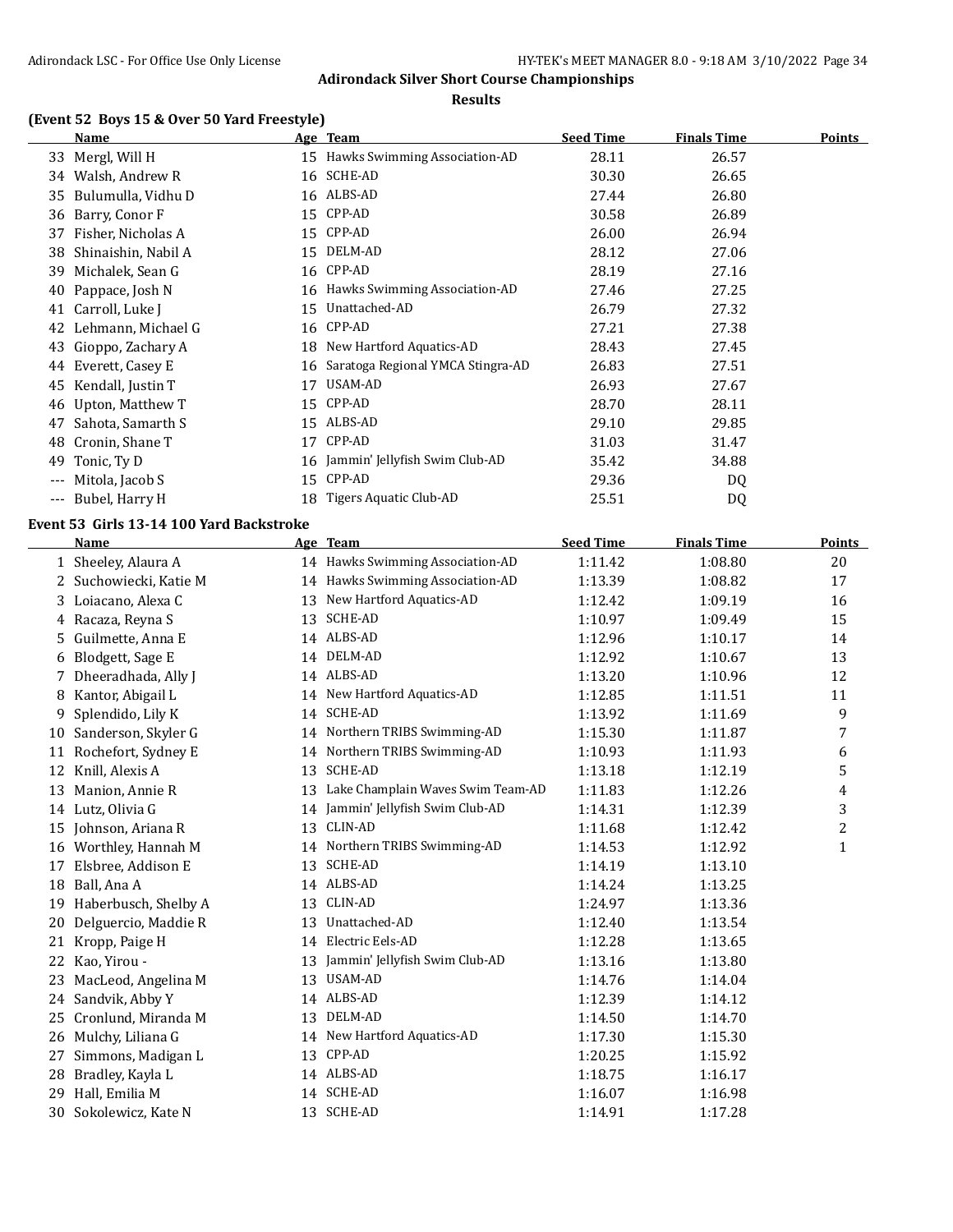#### **Results**

### **(Event 53 Girls 13-14 100 Yard Backstroke)**

|     | Name                   |    | Age Team                          | <b>Seed Time</b> | <b>Finals Time</b> | <b>Points</b> |
|-----|------------------------|----|-----------------------------------|------------------|--------------------|---------------|
|     | 31 Antolick, Ellen R   |    | 13 ALBS-AD                        | 1:23.62          | 1:17.33            |               |
| 32  | Salvesvold, Ava A      | 13 | Bennington Marauders Swim Team-AD | 1:18.09          | 1:17.54            |               |
| 33  | Muldner, Marina A      | 13 | <b>SCHE-AD</b>                    | 1:13.86          | 1:18.41            |               |
| 34  | Van Loan, Kay M        | 13 | KingstonYMCA Hurricanes and Ul-AD | 1:19.69          | 1:18.78            |               |
| 35  | Franco, Maddy R        | 14 | CPP-AD                            | 1:18.70          | 1:18.88            |               |
| 36  | Vondra, Sarah E        | 14 | Hawks Swimming Association-AD     | 1:22.77          | 1:18.94            |               |
| 37  | Mero, Maddi R          | 13 | Lake Champlain Waves Swim Team-AD | 1:20.29          | 1:19.43            |               |
| 38  | Depew, Heather R       | 14 | DELM-AD                           | 1:18.57          | 1:19.56            |               |
| 39  | Perri, Gabbi M         | 13 | DELM-AD                           | 1:19.01          | 1:19.65            |               |
| 40  | Horsch, Jackie A       | 14 | <b>SCHE-AD</b>                    | 1:20.33          | 1:20.15            |               |
| 41  | Oathout, Eve L         |    | 14 USAM-AD                        | 1:21.35          | 1:20.54            |               |
| 42  | Pecunia, Clara C       | 13 | Saratoga Regional YMCA Stingra-AD | 1:22.86          | 1:21.81            |               |
| 43  | Bailey, Madalynn R     | 14 | New Hartford Aquatics-AD          | 1:28.11          | 1:23.08            |               |
| 44  | Sliper, Kaylee P       | 14 | <b>SCHE-AD</b>                    | 1:20.60          | 1:23.70            |               |
| 45  | Villaume, Emma F       | 13 | ALBS-AD                           | 1:45.73          | 1:24.58            |               |
| 46  | Cohen, Evyn B          | 13 | CLIN-AD                           | 1:25.86          | 1:25.29            |               |
| 47  | Tirumala, Saanvi       | 13 | ALBS-AD                           | 1:24.25          | 1:26.19            |               |
| 48  | Unger-O'Shea, Nevaeh R | 13 | USAM-AD                           | 1:21.88          | 1:26.21            |               |
| 49  | Lundin, Paige R        | 13 | <b>SCHE-AD</b>                    | 1:29.86          | 1:26.24            |               |
| 50  | Grogan, Alyssa R       | 14 | ALBS-AD                           | 1:25.69          | 1:26.40            |               |
| 51  | Albano, Julia P        |    | 14 New Hartford Aquatics-AD       | 1:27.13          | 1:27.09            |               |
| 52  | Bibbo, Marisa R        | 13 | <b>SCHE-AD</b>                    | 1:27.24          | 1:27.20            |               |
| 53  | Scaringe, Veronica M   | 13 | Jammin' Jellyfish Swim Club-AD    | 1:34.83          | 1:29.11            |               |
| 54  | Burton, Brooke E       | 13 | CPP-AD                            | 1:30.28          | 1:30.33            |               |
| 55  | Griffin, Alexis M      | 13 | <b>SCHE-AD</b>                    | 1:41.63          | 1:38.83            |               |
| 56  | Stone, Eva M           |    | 14 CLIN-AD                        | 1:52.25          | 1:40.68            |               |
| 57  | Romanovsky, Alisa      |    | 14 SCHE-AD                        | 1:34.05          | 1:43.19            |               |
| --- | Vroman, Ava G          | 13 | Crocodiles-AD                     | 1:23.77          | DQ                 |               |

### **Event 53 Girls 15 & Over 100 Yard Backstroke**

|       | <b>Name</b>          |    | Age Team                          | <b>Seed Time</b> | <b>Finals Time</b> | <b>Points</b> |
|-------|----------------------|----|-----------------------------------|------------------|--------------------|---------------|
|       | 1 Wyland, Rachel K   | 17 | ALBS-AD                           | 1:06.87          | 1:05.20            | 20            |
|       | 2 Martin, Sienna S   | 15 | CLIN-AD                           | 1:08.90          | 1:05.32            | 17            |
| 3     | Fraley, Kaiya R      | 15 | Adirondack Bluefins Swim Club-AD  | 1:08.94          | 1:06.06            | 16            |
|       | 4 Cho, Eileen Y      | 15 | ALBS-AD                           | 1:07.16          | 1:06.65            | 15            |
| 5.    | McKinley, Julia L    | 15 | CPP-AD                            | 1:09.02          | 1:07.03            | 14            |
| 6     | Guha, Mahika         | 15 | CPP-AD                            | 1:08.09          | 1:07.43            | 13            |
|       | 7 Morse, Sophia E    | 16 | DELM-AD                           | 1:10.20          | 1:08.07            | 12            |
| 8     | Rappazzo, Qian M     | 18 | USAM-AD                           | 1:09.68          | 1:08.59            | 11            |
| 9     | Callanan, Shay O     | 15 | Bennington Marauders Swim Team-AD | 1:08.16          | 1:08.73            | 9             |
| $*10$ | D'Amico, Rachael E   | 15 | <b>SCHE-AD</b>                    | 1:11.55          | 1:09.16            | 6.50          |
| $*10$ | Dusseault, Abby B    | 16 | SCHE-AD                           | 1:08.94          | 1:09.16            | 6.50          |
| 12    | Sullivan, Mallory C  | 16 | KingstonYMCA Hurricanes and Ul-AD | 1:06.73          | 1:09.27            | 5             |
| 13    | Croke, Allie M       | 17 | Addison Otters Swim Team-AD       | 1:07.46          | 1:09.34            | 4             |
| 14    | Spina, Sophie E      | 15 | CLIN-AD                           | 1:08.26          | 1:09.39            | 3             |
| 15    | Wey, Natalie R       | 16 | DELM-AD                           | 1:10.50          | 1:09.53            | 2             |
| 16    | Navarra, Erin C      | 15 | KingstonYMCA Hurricanes and Ul-AD | 1:12.63          | 1:10.11            | 1             |
| 17    | Benvenuto, Mariana V | 17 | Electric Eels-AD                  | 1:09.35          | 1:10.20            |               |
| 18    | Zazzaro, Zoey R      | 15 | Bennington Marauders Swim Team-AD | 1:10.12          | 1:10.27            |               |
| 19    | Vertullo, Gianna R   | 15 | Tigers Aquatic Club-AD            | 1:16.30          | 1:10.28            |               |
| 20    | Heckler, Felicity A  | 15 | ALBS-AD                           | 1:09.33          | 1:10.97            |               |
|       | *21 Savage, Lauren E | 16 | DELM-AD                           | 1:09.49          | 1:11.19            |               |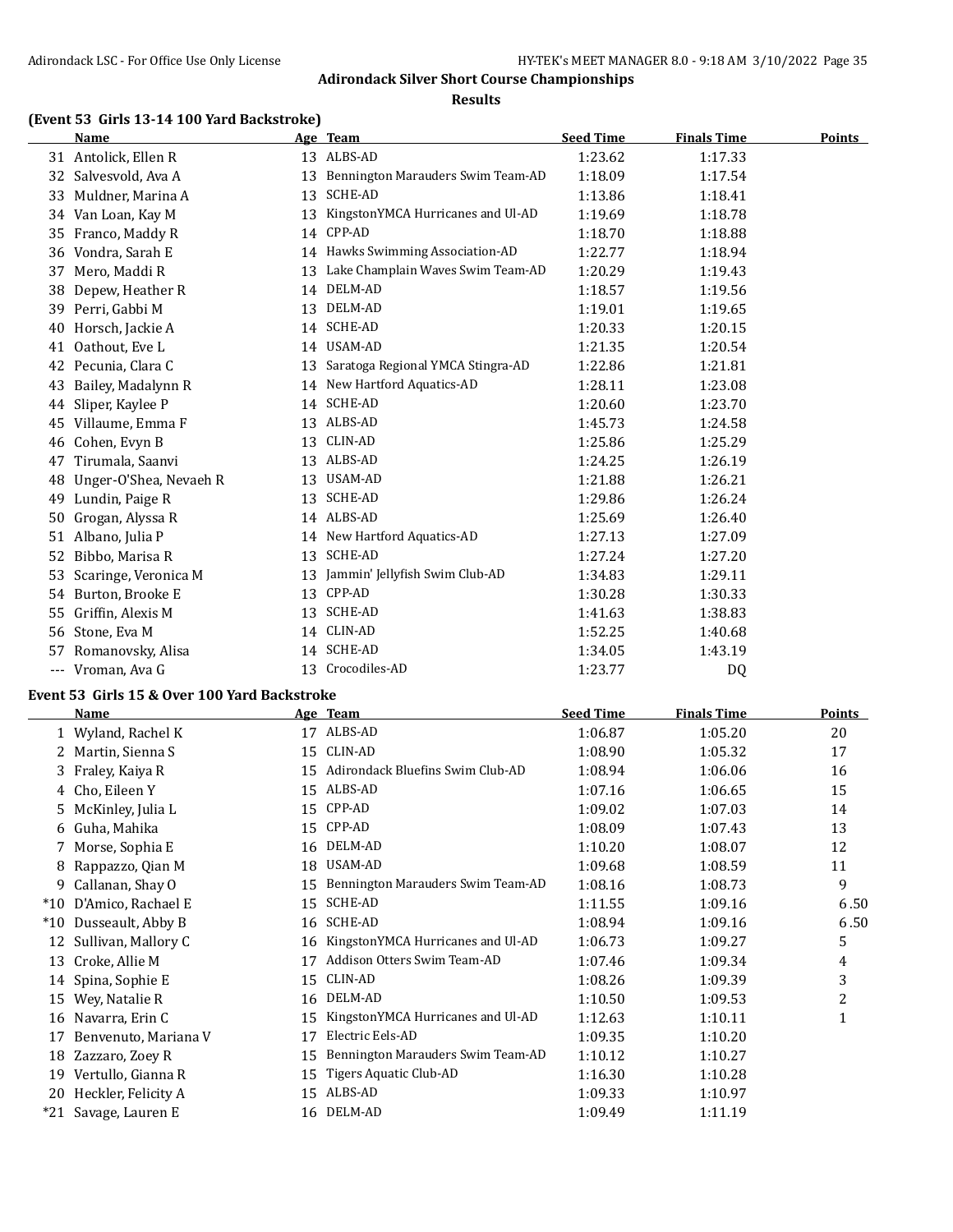**Results**

### **(Event 53 Girls 15 & Over 100 Yard Backstroke)**

|    | Name                   |    | Age Team                          | <b>Seed Time</b> | <b>Finals Time</b> | <b>Points</b> |
|----|------------------------|----|-----------------------------------|------------------|--------------------|---------------|
|    | *21 Bard, Alexandria S |    | 16 Electric Eels-AD               | 1:09.13          | 1:11.19            |               |
| 23 | Czajkowski, Izabella   |    | 16 CPP-AD                         | 1:11.97          | 1:11.31            |               |
|    | 24 Krein, Ava M        | 15 | <b>SCHE-AD</b>                    | 1:12.79          | 1:11.46            |               |
| 25 | Chorzempa, Abigail C   | 15 | Tigers Aquatic Club-AD            | 1:06.68          | 1:11.63            |               |
|    | 26 Fuller, Kasey L     | 15 | Lake Champlain Waves Swim Team-AD | 1:14.48          | 1:11.89            |               |
| 27 | Noll, Casey E          |    | 15 ALBS-AD                        | 1:17.98          | 1:12.75            |               |
| 28 | Brodt, Reilley A       | 18 | Greater Glens Falls Flyers Swi-AD | 1:17.11          | 1:12.86            |               |
| 29 | Eisler, Alley A        | 15 | CPP-AD                            | 1:11.88          | 1:13.01            |               |
| 30 | Pazderski, Carlie M    |    | 16 CPP-AD                         | 1:09.71          | 1:13.20            |               |
| 31 | Deitz, Makenna R       | 15 | ALBS-AD                           | 1:13.82          | 1:13.35            |               |
|    | 32 Hotaling, Ryleigh C |    | 16 ALBS-AD                        | 1:13.69          | 1:13.38            |               |
| 33 | Bodien, Julia M        | 15 | Saratoga Regional YMCA Stingra-AD | 1:11.80          | 1:13.54            |               |
|    | 34 Ryan, Katrina A     | 16 | ALBS-AD                           | 1:11.30          | 1:14.26            |               |
| 35 | Salisbury, Emily K     | 16 | DELM-AD                           | 1:13.25          | 1:14.42            |               |
| 36 | Canale, Emma G         | 15 | Greater Glens Falls Flyers Swi-AD | 1:15.78          | 1:15.28            |               |
| 37 | Zinnershine, Lily R    | 15 | Jammin' Jellyfish Swim Club-AD    | 1:14.76          | 1:15.43            |               |
| 38 | Tuomela, Ryan E        | 17 | Greater Glens Falls Flyers Swi-AD | 1:18.58          | 1:16.04            |               |
| 39 | Kreig, Hannah M        | 17 | <b>SCHE-AD</b>                    | 1:17.35          | 1:16.87            |               |
| 40 | Olejarnik, Kenna N     | 15 | CLIN-AD                           | 1:16.54          | 1:16.96            |               |
|    | 41 Linehan, Kathryn J  | 15 | Greater Glens Falls Flyers Swi-AD | 1:21.31          | 1:17.12            |               |
| 42 | McShane, Sarah M       | 17 | Jammin' Jellyfish Swim Club-AD    | 1:15.05          | 1:17.30            |               |
| 43 | Welch, Victoria L      | 17 | Jammin' Jellyfish Swim Club-AD    | 1:17.58          | 1:17.32            |               |
| 44 | Szymanski, Hannah E    | 15 | Greater Glens Falls Flyers Swi-AD | 1:19.21          | 1:17.68            |               |
| 45 | Carney, Tori L         | 15 | Jammin' Jellyfish Swim Club-AD    | 1:18.85          | 1:18.09            |               |
| 46 | Sterling, Hannah E     | 16 | New Hartford Aquatics-AD          | 1:21.87          | 1:18.92            |               |
| 47 | Artz, Nicolina K       | 15 | CLIN-AD                           | 1:17.97          | 1:20.56            |               |
| 48 | Kolek, Rorie K         |    | 16 New Hartford Aquatics-AD       | 1:25.18          | 1:22.00            |               |
| 49 | MacDonald, Holly G     | 15 | SCHE-AD                           | 1:22.06          | 1:22.30            |               |
| 50 | Angelini, Mary C       | 16 | New Hartford Aquatics-AD          | 1:34.55          | 1:23.86            |               |
|    | 51 Lettre, Christina J | 16 | <b>Tigers Aquatic Club-AD</b>     | 1:21.96          | 1:25.36            |               |
| 52 | Lynch, Julia R         | 15 | Lake Champlain Waves Swim Team-AD | 1:36.16          | 1:29.20            |               |
| 53 | Turan, Izzy R          | 16 | USAM-AD                           | 1:26.89          | 1:30.23            |               |
|    | 54 Frazier, Dianndra L | 16 | New Hartford Aquatics-AD          | 1:32.08          | 1:30.42            |               |
| 55 | Flusche, Malia E       |    | 16 CPP-AD                         | 1:39.98          | 1:40.44            |               |

#### **Event 54 Boys 13-14 100 Yard Backstroke**

 $\overline{a}$ 

|    | <b>Name</b>         |    | Age Team                          | <b>Seed Time</b> | <b>Finals Time</b> | Points |
|----|---------------------|----|-----------------------------------|------------------|--------------------|--------|
|    | 1 Mosaad, Kareem M  | 14 | New Hartford Aquatics-AD          | 1:16.41          | 1:04.03            | 20     |
|    | 2 Sullivan, Conor W | 13 | KingstonYMCA Hurricanes and Ul-AD | 1:14.32          | 1:06.32            | 17     |
|    | 3 Splendido, Luke J | 14 | SCHE-AD                           | 1:09.73          | 1:06.54            | 16     |
|    | 4 McNair, Jack P    |    | 14 CLIN-AD                        | 1:08.69          | 1:07.74            | 15     |
|    | 5 Sulik, Justin R   |    | 14 ALBS-AD                        | 1:10.79          | 1:08.22            | 14     |
| 6  | McCoy, Will G       |    | 14 CPP-AD                         | 1:12.69          | 1:08.70            | 13     |
|    | 7 Zhang, Alex W     | 13 | SCHE-AD                           | 1:08.05          | 1:09.01            | 12     |
|    | 8 Steele, Carter A  |    | 14 ALBS-AD                        | 1:12.38          | 1:10.37            | 11     |
| 9. | Novikov, Daniel A   | 14 | Jammin' Jellyfish Swim Club-AD    | 1:13.62          | 1:10.50            | 9      |
|    | 10 Lettre, Philip J | 13 | Tigers Aquatic Club-AD            | 1:13.18          | 1:10.81            | 7      |
|    | McManus, Braeden P  | 13 | Bennington Marauders Swim Team-AD | 1:10.87          | 1:10.88            | 6      |
|    | 12 Wang, Sam C      | 13 | SCHE-AD                           | 1:10.90          | 1:11.44            | 5      |
|    | 13 Napoli, Nick J   | 13 | Hawks Swimming Association-AD     | 1:16.54          | 1:11.47            | 4      |
| 14 | Peters, Luke M      | 13 | DELM-AD                           | 1:14.81          | 1:12.15            | 3      |
|    | 15 Savage, Ian R    | 13 | DELM-AD                           | 1:12.20          | 1:12.64            | 2      |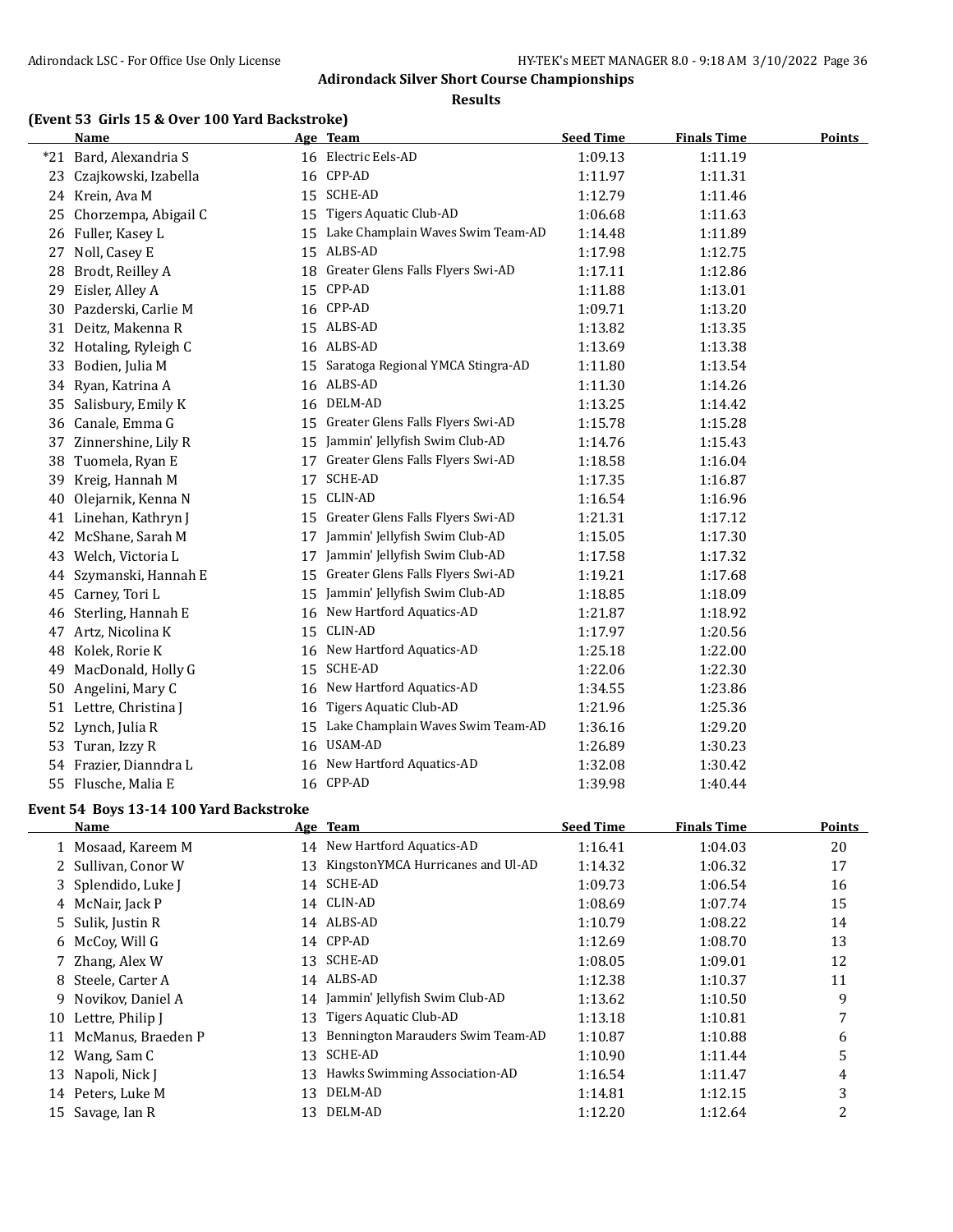**Results**

# **(Event 54 Boys 13-14 100 Yard Backstroke)**

|     | <b>Name</b>                |    | Age Team                          | <b>Seed Time</b> | <b>Finals Time</b> | <b>Points</b> |
|-----|----------------------------|----|-----------------------------------|------------------|--------------------|---------------|
|     | 16 LaFountain, Jackson P   |    | 14 ALBS-AD                        | 1:17.37          | 1:15.33            | 1             |
| 17  | Vilics, James M            | 13 | <b>SCHE-AD</b>                    | 1:16.04          | 1:15.54            |               |
| 18  | O'Connell, Brodie R        |    | 14 ALBS-AD                        | 1:20.20          | 1:16.08            |               |
| 19  | McCarthy, Deklan S         |    | 14 New Hartford Aquatics-AD       | 1:29.45          | 1:17.78            |               |
| 20  | Baker, Aidan R             | 13 | KingstonYMCA Hurricanes and Ul-AD | 1:19.88          | 1:18.78            |               |
| 21  | Zima, Isaac F              | 13 | SCHE-AD                           | 1:18.63          | 1:20.01            |               |
| 22  | Cable, Ben G               | 14 | DELM-AD                           | 1:29.95          | 1:20.65            |               |
| 23  | Walsh, Evan T              | 14 | <b>SCHE-AD</b>                    | 1:25.86          | 1:20.72            |               |
| 24  | Dingwall, Spencer R        |    | 14 CPP-AD                         | 1:23.71          | 1:25.75            |               |
| 25  | Franco III, Victor E       | 13 | DELM-AD                           | 1:24.43          | 1:26.86            |               |
| 26  | Zhang, William             | 13 | CPP-AD                            | 1:30.93          | 1:34.49            |               |
| 27  | Wilford, Juneau A          | 13 | SCHE-AD                           | 1:36.43          | 1:35.78            |               |
| 28  | Wellspeak, Daniel J        | 13 | Bennington Marauders Swim Team-AD | 1:32.70          | 1:35.88            |               |
| 29  | Reese, Casey E             | 14 | Bennington Marauders Swim Team-AD | 1:38.60          | 1:39.51            |               |
| 30  | Lin, Jierui                | 13 | New Hartford Aquatics-AD          | 1:42.74          | 1:41.04            |               |
| 31  | St. Thomas, Logan M        | 13 | CLIN-AD                           | 1:41.76          | 1:43.74            |               |
| 32  | Priestley, Benjamin G      | 14 | SCHE-AD                           | 1:51.96          | 1:51.40            |               |
| 33  | Hughes Robillard, Eric M   | 13 | CPP-AD                            | 1:52.54          | 1:54.86            |               |
|     | Armendariz-Huang, Daniel P |    | 14 Northern TRIBS Swimming-AD     | 1:19.17          | DQ                 |               |
| --- | Sabatini, Adam T           |    | 14 Northern TRIBS Swimming-AD     | 1:13.34          | D <sub>0</sub>     |               |

# **Event 54 Boys 15 & Over 100 Yard Backstroke**

|    | <b>Name</b>            |    | Age Team                          | <b>Seed Time</b> | <b>Finals Time</b> | <b>Points</b> |
|----|------------------------|----|-----------------------------------|------------------|--------------------|---------------|
|    | 1 Ikasalo, Owen H      |    | 16 DELM-AD                        | 1:02.46          | 1:00.14            | 20            |
| 2  | Zeliph jr., Jason E    | 16 | ALBS-AD                           | 1:04.85          | 1:01.90            | 17            |
| 3  | Iyer, Aayush P         | 15 | CPP-AD                            | 1:02.25          | 1:04.29            | 16            |
| 4  | Wulfmeyer, Koby D      | 15 | Hawks Swimming Association-AD     | 1:13.53          | 1:04.50            | 15            |
| 5  | Harrington, Ryan M     | 17 | CLIN-AD                           | 1:04.50          | 1:04.56            | 14            |
| 6  | Han, Franklin          | 15 | ALBS-AD                           | 1:11.29          | 1:04.72            | 13            |
| 7  | Lohse, Hannes          | 16 | Saratoga Regional YMCA Stingra-AD | 1:05.68          | 1:04.80            | 12            |
| 8  | Van Wie, Samuel I      | 16 | Electric Eels-AD                  | 1:11.60          | 1:04.99            | 11            |
| 9  | Roopnarine, Josha A    | 15 | Bennington Marauders Swim Team-AD | 1:04.72          | 1:05.01            | 9             |
| 10 | King, Colin D          | 16 | DELM-AD                           | 1:06.21          | 1:05.84            | 7             |
| 11 | Cho, Seo Yeon          | 15 | CPP-AD                            | 1:03.62          | 1:05.85            | 6             |
| 12 | Holmes, Sheldon H      | 15 | New Hartford Aquatics-AD          | 1:04.49          | 1:06.50            | 5             |
| 13 | Mergl, Will H          | 15 | Hawks Swimming Association-AD     | 1:08.32          | 1:06.51            | 4             |
| 14 | Walsh, Andrew R        | 16 | <b>SCHE-AD</b>                    | 1:06.16          | 1:06.77            | 3             |
| 15 | Reichl, Dylan J        | 15 | Adirondack Bluefins Swim Club-AD  | 1:21.50          | 1:06.98            | 2             |
| 16 | Sunderland, Kurt P     | 17 | Crocodiles-AD                     | 1:04.72          | 1:07.29            | $\mathbf{1}$  |
| 17 | LaFountain, Nathan P   | 17 | ALBS-AD                           | 1:07.70          | 1:07.37            |               |
| 18 | Hook, Gavin M          | 15 | CPP-AD                            | 1:13.95          | 1:07.52            |               |
| 19 | Kendall, Justin T      | 17 | USAM-AD                           | 1:09.83          | 1:07.90            |               |
| 20 | Delisa, Corey B        | 18 | Electric Eels-AD                  | 1:08.14          | 1:08.08            |               |
| 21 | LaFountain, Benjamin P | 19 | ALBS-AD                           | 1:05.12          | 1:08.18            |               |
| 22 | Carroll, Luke J        | 15 | Unattached-AD                     | 1:07.42          | 1:08.37            |               |
| 23 | Bailey, Alexander W    | 17 | New Hartford Aquatics-AD          | 1:19.68          | 1:08.50            |               |
| 24 | Schohn, Logan J        | 18 | CPP-AD                            | 1:06.02          | 1:08.61            |               |
| 25 | Simmons, Cooper Z      | 15 | CPP-AD                            | 1:10.84          | 1:08.90            |               |
| 26 | Lehmann, Michael G     | 16 | CPP-AD                            | 1:06.66          | 1:09.07            |               |
| 27 | Croke, Ethan M         | 15 | Addison Otters Swim Team-AD       | 1:10.49          | 1:09.79            |               |
| 28 | Taylor, Ben J          | 16 | CPP-AD                            | 1:09.45          | 1:10.51            |               |
| 29 | Gioppo, Zachary A      | 18 | New Hartford Aquatics-AD          | 1:14.53          | 1:11.44            |               |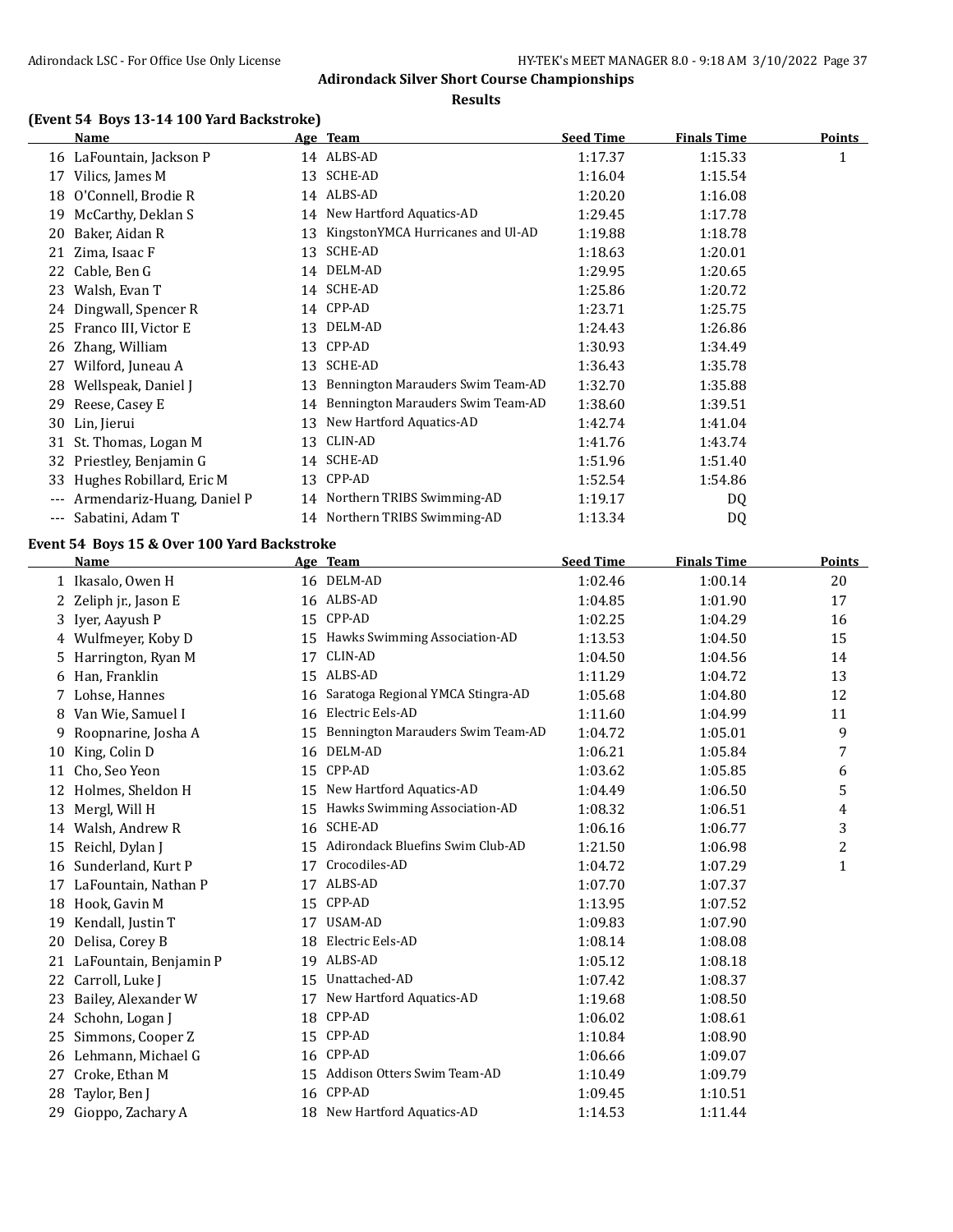**Results**

|   | (Event 54 Boys 15 & Over 100 Yard Backstroke)<br>Name | Age Team                          | <b>Seed Time</b> | <b>Finals Time</b> | <b>Points</b> |
|---|-------------------------------------------------------|-----------------------------------|------------------|--------------------|---------------|
|   | 30 Upton, Matthew T                                   | 15 CPP-AD                         | 1:15.97          | 1:11.54            |               |
|   | 31 Joseph, William P                                  | 16 New Hartford Aquatics-AD       | 1:10.70          | 1:12.58            |               |
|   | 32 Sahota, Samarth S                                  | 15 ALBS-AD                        | 1:13.08          | 1:14.40            |               |
|   | 33 Bulumulla, Vidhu D                                 | 16 ALBS-AD                        | 1:13.16          | 1:17.06            |               |
|   | 34 Mitola, Jacob S                                    | 15 CPP-AD                         | 1:15.53          | 1:17.08            |               |
|   | 35 Cronin, Shane T                                    | 17 CPP-AD                         | 1:31.07          | 1:23.02            |               |
|   | --- Tonic, Ty D                                       | 16 Jammin' Jellyfish Swim Club-AD | 2:02.18          | DQ                 |               |
|   | Event 59 Girls 13-14 400 Yard IM                      |                                   |                  |                    |               |
|   | Name                                                  | Age Team                          | <b>Seed Time</b> | <b>Finals Time</b> | <b>Points</b> |
|   | 1 MacLeod, Angelina M                                 | 13 USAM-AD                        | 5:35.14          | 5:17.63            | 20            |
|   | 2 Zenner, Jacklyn M                                   | 14 SCHE-AD                        | 5:26.92          | 5:22.91            | 17            |
|   | 3 Yafayeva, Roxana Z                                  | 13 ALBS-AD                        | 5:40.61          | 5:32.62            | 16            |
|   | 4 Klaus, Nola M                                       | 14 SCHE-AD                        | 5:45.59          | 5:39.19            | 15            |
|   | Event 59 Girls 15 & Over 400 Yard IM                  |                                   |                  |                    |               |
|   | Name                                                  | Age Team                          | <b>Seed Time</b> | <b>Finals Time</b> | <b>Points</b> |
|   | 1 O'Brien, Raegan M                                   | 15 USAM-AD                        | 5:06.53          | 4:56.44            | 20            |
|   | 2 Lyons, Abby M                                       | 16 SCHE-AD                        | 5:01.00          | 4:56.63            | 17            |
|   | 3 Bearor, Anna L                                      | 18 CPP-AD                         | 5:04.00          | 4:58.66            | 16            |
|   | 4 Fink, Jayme S                                       | 17 ALBS-AD                        | 5:06.45          | 5:02.00            | 15            |
|   | 5 Greaux, Lauren A                                    | 15 DELM-AD                        | 5:19.41          | 5:05.24            | 14            |
|   | 6 Loiacano, Reina L                                   | 15 New Hartford Aquatics-AD       | 5:06.39          | 5:05.37            | 13            |
|   | 7 Ball, Clarissa H                                    | 16 ALBS-AD                        | 5:09.77          | 5:11.60            | 12            |
| 8 | Lupe, Emma A                                          | 15 SCHE-AD                        | 5:13.23          | 5:12.05            | 11            |
| 9 | Rappazzo, Qian M                                      | 18 USAM-AD                        | 5:21.07          | 5:15.18            | 9             |
|   | 10 DeCarlo, Dani M                                    | 17 New Hartford Aquatics-AD       | 5:05.47          | 5:15.82            | 7             |
|   | 11 Kreig, Hannah M                                    | 17 SCHE-AD                        | 5:31.64          | 5:37.69            | 6             |
|   | --- Wang, Catherine J                                 | 17 CPP-AD                         | 4:59.21          | DQ                 |               |
|   | <b>Event 60 Boys 13-14 400 Yard IM</b>                |                                   |                  |                    |               |
|   | Name                                                  | Age Team                          | <b>Seed Time</b> | <b>Finals Time</b> | Points        |
|   | 1 Mosaad, Kareem M                                    | 14 New Hartford Aquatics-AD       | 4:59.01          | 4:50.96            | 20            |
|   | 2 Splendido, Luke J                                   | 14 SCHE-AD                        | 4:57.11          | 4:51.07            | 17            |
|   | 3 Witting, Liam T                                     | 14 DELM-AD                        | 5:29.19          | 4:54.39            | 16            |
| 4 | Staudinger, Sam P                                     | 13 ALBS-AD                        | 5:03.79          | 4:59.29            | 15            |
|   | 5 Orcutt, Andrew T                                    | 14 USAM-AD                        | 5:20.93          | 5:01.68            | 14            |
|   | 6 Epperson, Xhayne D                                  | 13 SCHE-AD                        | 5:21.82          | 5:02.02            | 13            |
|   | 7 Zhang, Alex W                                       | 13 SCHE-AD                        | 5:11.65          | 5:12.59            | 12            |
|   | Event 60 Boys 15 & Over 400 Yard IM                   |                                   |                  |                    |               |
|   | Name                                                  | Age Team                          | <b>Seed Time</b> | <b>Finals Time</b> | <b>Points</b> |
|   | 1 Moore, James P                                      | 15 DELM-AD                        | 4:47.49          | 4:37.87            | $20\,$        |
|   | 2 Zeliph jr., Jason E                                 | 16 ALBS-AD                        | 5:02.39          | 4:48.47            | 17            |
|   | 3 Aldi, Angelo S                                      | 15 SCHE-AD                        | 4:59.64          | 4:58.29            | 16            |
|   | 4 Cassella, Louie A                                   | 16 Unattached-AD                  | 5:03.03          | 4:58.90            | 15            |
|   | Event 61 Girls 11-12 200 Yard IM                      |                                   |                  |                    |               |
|   | Name                                                  | Age Team                          | <b>Seed Time</b> | <b>Finals Time</b> | <b>Points</b> |
|   | 1 Deal, Grace A                                       | 12 CLIN-AD                        | 2:43.44          | 2:37.53            | 20            |
|   | 2 Allinson, Mae L                                     | 12 DELM-AD                        | 2:49.15          | 2:39.67            | 17            |
|   | 3 Treloar, Rory J                                     | 12 Tigers Aquatic Club-AD         | 2:54.70          | 2:41.69            | 16            |
|   |                                                       |                                   |                  |                    |               |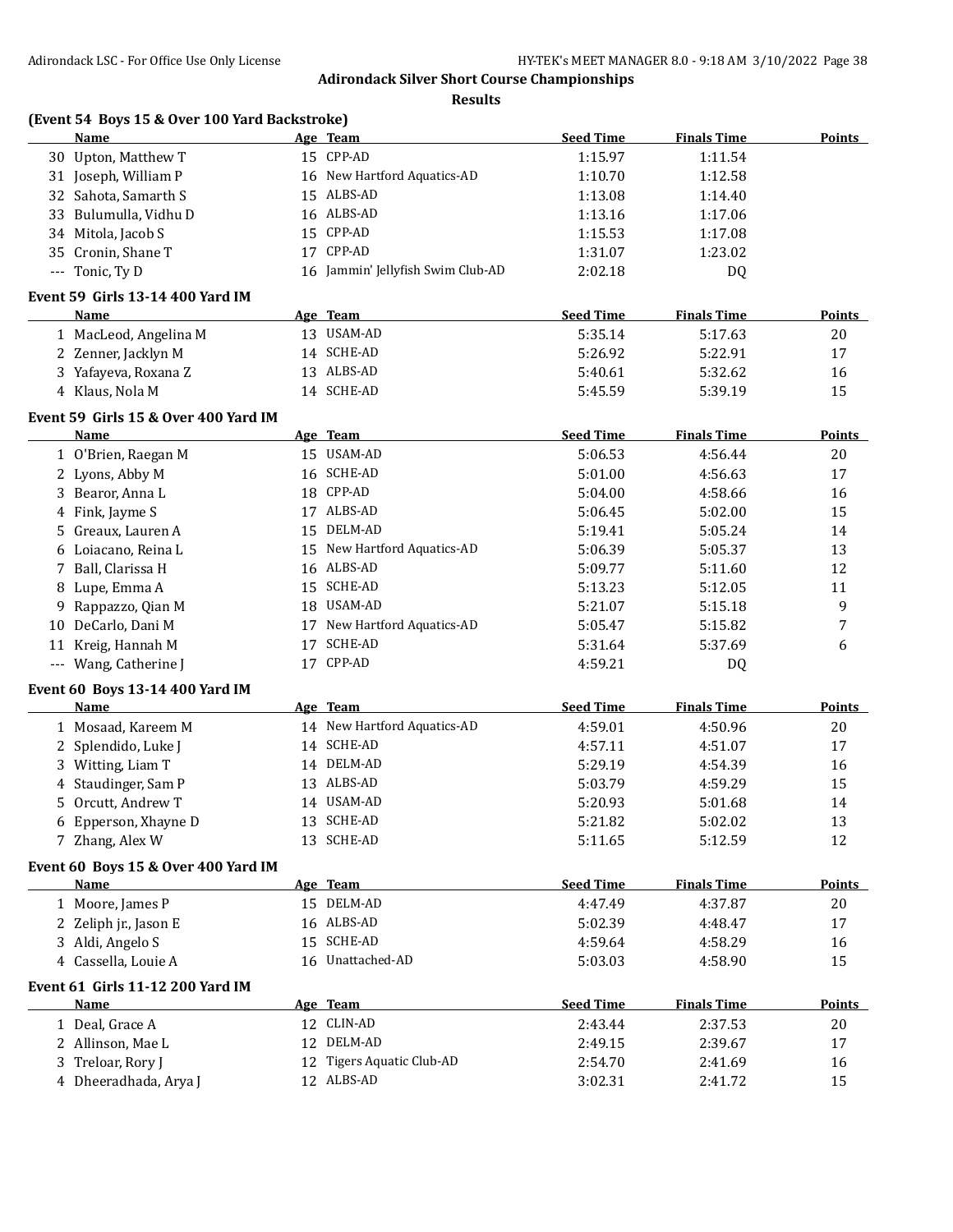**Results**

# **(Event 61 Girls 11-12 200 Yard IM)**

|    | Name                                          |    | Age Team                            | <b>Seed Time</b> | <b>Finals Time</b> | <b>Points</b>  |
|----|-----------------------------------------------|----|-------------------------------------|------------------|--------------------|----------------|
|    | 5 Berju, Abby F                               |    | 12 SCHE-AD                          | 2:49.04          | 2:45.13            | 14             |
|    | 6 Woytowich, Emma J                           |    | 12 SCHE-AD                          | 2:47.95          | 2:46.50            | 13             |
|    | 7 Dunbar, May R                               |    | 12 USAM-AD                          | 2:53.12          | 2:49.25            | 12             |
|    | 8 Stoup, Maddie L                             |    | 12 CPP-AD                           | 3:06.01          | 2:50.09            | 11             |
|    | 9 Breckenridge, Lucy F                        |    | 11 SCHE-AD                          | 2:45.15          | 2:50.44            | 9              |
|    | 10 Rogowski, Bella S                          | 11 | <b>SCHE-AD</b>                      | 2:51.52          | 2:52.59            | 7              |
|    | 11 Miron, Sofia L                             |    | 12 Adirondack Bluefins Swim Club-AD | 2:56.93          | 2:52.80            | 6              |
|    | 12 Cunningham, Isabelle G                     |    | 11 CPP-AD                           | 2:53.98          | 2:54.25            | 5              |
|    | 13 Relyea, Cade G                             |    | 11 DELM-AD                          | 2:57.81          | 2:55.94            | 4              |
|    | 14 Taylor, Natalie                            |    | 11 SCHE-AD                          | 3:01.11          | 2:57.21            | 3              |
|    | 15 Paul, Maeve K                              |    | 12 Tigers Aquatic Club-AD           | 3:18.84          | 3:00.28            | $\overline{c}$ |
|    | 16 Cao, Aimee W                               |    | 11 CPP-AD                           | 3:12.51          | 3:04.09            | $\mathbf{1}$   |
|    | 17 Robles, Izzy M                             |    | 12 DELM-AD                          | 3:06.67          | 3:06.89            |                |
|    | 18 MacLeod, Addison M                         |    | 11 USAM-AD                          | 3:13.54          | 3:11.40            |                |
|    | 19 Carroll, Sarah J                           |    | 11 Unattached-AD                    | 3:21.83          | 3:17.71            |                |
|    | 20 Salvi, Riley D                             |    | 11 Jammin' Jellyfish Swim Club-AD   | 3:28.49          | 3:20.50            |                |
|    | 21 Babcock, Jayne C                           |    | 12 USAM-AD                          | 3:18.11          | 3:21.03            |                |
|    | 22 Dollar, Brieanna N                         |    | 12 SCHE-AD                          | 3:30.57          | 3:21.94            |                |
|    | 23 McAllister, Madalyn K                      |    | 12 Jammin' Jellyfish Swim Club-AD   | 3:36.96          | 3:28.40            |                |
|    | 24 Colman, Maya K                             |    | 12 Unattached-AD                    | 3:52.70          | 3:30.28            |                |
|    | --- Wolfort, Madison J                        |    | 12 ALBS-AD                          | 2:48.89          | DQ                 |                |
|    | --- Durfee, Emily G                           |    | 11 SCHE-AD                          | 3:26.58          | DQ                 |                |
|    | Event 62 Boys 11-12 200 Yard IM               |    |                                     |                  |                    |                |
|    | <u>Name</u>                                   |    | Age Team                            | <b>Seed Time</b> | <b>Finals Time</b> | <b>Points</b>  |
|    | 1 Mowry, Kayden J                             |    | 11 USAM-AD                          | 2:41.67          | 2:35.48            | 20             |
|    | 2 Lian, Oliver L                              |    | 11 CPP-AD                           | 2:41.22          | 2:36.23            | 17             |
|    | 3 Lee, Nathan C                               |    | 12 CPP-AD                           | 3:03.66          | 2:36.34            | 16             |
|    | 4 Bette, AJ J                                 |    | 12 Adirondack Bluefins Swim Club-AD | 2:44.09          | 2:38.98            | 15             |
|    | 5 Jerome, Jude C                              |    | 11 USAM-AD                          | 2:42.73          | 2:44.20            | 14             |
|    | 6 Yin, Brayden C                              |    | 12 CPP-AD                           | 2:54.26          | 2:47.36            | 13             |
|    | 7 Gerace, James R                             |    | 11 CPP-AD                           | 2:56.60          | 2:50.37            | 12             |
|    | 8 Banaszewski, Calvin M                       |    | 12 SCHE-AD                          | 3:00.20          | 2:56.43            | 11             |
| 9. | Nikodem, Carter J                             | 11 | SCHE-AD                             | 3:03.12          | 2:59.80            | 9              |
|    | 10 Hastings, Charley D                        | 12 | <b>SCHE-AD</b>                      | 3:16.04          | 3:07.68            | 7              |
|    | 11 Sellnow, Lucas M                           | 11 | Electric Eels-AD                    | 3:40.19          | 3:39.85            | 6              |
|    | --- Lisella, Miller J                         |    | 11 Adirondack Bluefins Swim Club-AD | 3:02.72          | DQ                 |                |
|    | Event 63 Girls 10 & Under 100 Yard Backstroke |    |                                     |                  |                    |                |

| Name                     |     | Age Team                         | <b>Seed Time</b> | <b>Finals Time</b> | Points |
|--------------------------|-----|----------------------------------|------------------|--------------------|--------|
| 1 Harpootlian, Emma L    |     | 9 CPP-AD                         | 1:44.25          | 1:23.74            | 20     |
| 2 Moynahan, Maeve C      |     | 10 SCHE-AD                       | 1:34.62          | 1:28.63            | 17     |
| 3 Hynes, Lily M          |     | 10 DELM-AD                       | 1:31.95          | 1:29.05            | 16     |
| 4 Sanghi, Ingrid K       |     | 9 CPP-AD                         | 2:01.69          | 1:33.85            | 15     |
| 5 Attia, Laila M         | 10  | SCHE-AD                          | 1:40.94          | 1:34.32            | 14     |
| 6 Lyons, Avery G         | 10. | Adirondack Bluefins Swim Club-AD | 1:43.46          | 1:37.48            | 13     |
| 7 Hou, Irena Y           |     | 9 DELM-AD                        | 1:34.74          | 1:37.78            | 12     |
| 8 Reid, Camille S        |     | 9 Hawks Swimming Association-AD  | 2:07.31          | 1:44.96            | 11     |
| 9 Koo, Minseo            |     | 9 CPP-AD                         | 2:14.43          | 2:08.66            | 9      |
| --- Casalinuovo, Brynn M |     | 9 CPP-AD                         | 2:04.90          | DQ                 |        |
| --- Letterman, Alice L   |     | 8 SCHE-AD                        | 2:05.27          | DQ                 |        |
|                          |     |                                  |                  |                    |        |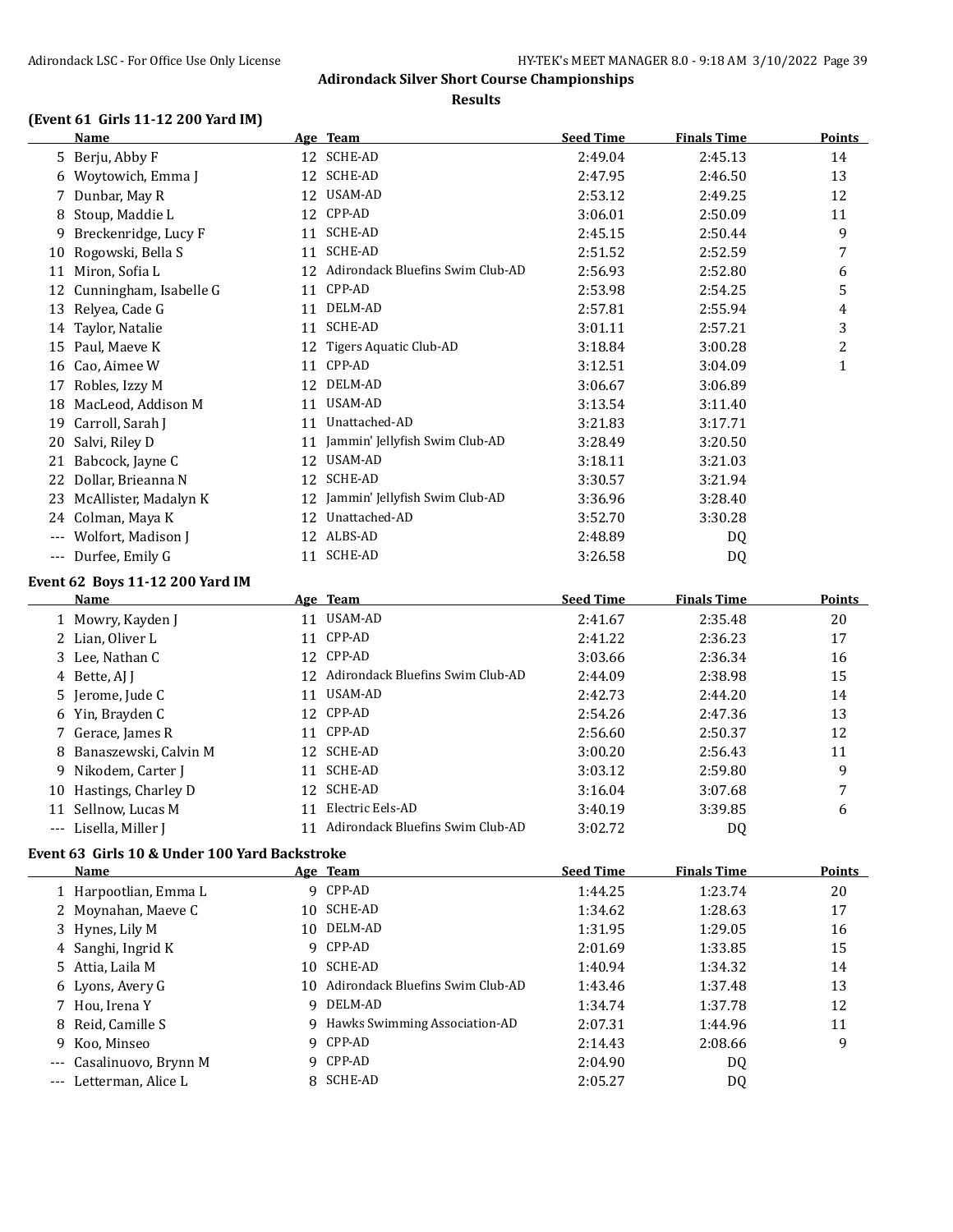**Results**

# **Event 64 Boys 10 & Under 100 Yard Backstroke**

|       | Name                    |    | Age Team                          | <b>Seed Time</b> | <b>Finals Time</b> | <b>Points</b> |
|-------|-------------------------|----|-----------------------------------|------------------|--------------------|---------------|
|       | 1 Fay, Ben M            |    | 10 SCHE-AD                        | 1:34.64          | 1:26.43            | 20            |
|       | 2 Bernad, Jack C        |    | 10 SCHE-AD                        | 1:34.17          | 1:29.88            | 17            |
|       | 3 Simmons, Max D        | 9  | CPP-AD                            | 2:07.48          | 1:29.96            | 16            |
|       | 4 Van Loan, Rory R      | 9  | KingstonYMCA Hurricanes and Ul-AD | 1:37.38          | 1:30.25            | 15            |
|       | 5 Dureaghin, Dimitriy A |    | 10 CPP-AD                         | 1:32.72          | 1:31.09            | 14            |
|       | 6 Lucas, Daniel M       | 10 | SCHE-AD                           | 1:37.92          | 1:31.12            | 13            |
|       | 7 Shao, Mark J          |    | 10 CPP-AD                         | 1:37.35          | 1:33.97            | 12            |
|       | 8 Coville, Eli J        |    | 9 CPP-AD                          | 1:51.04          | 1:38.76            | 11            |
| 9.    | Tirumala, Saharsh       |    | 10 ALBS-AD                        | 1:44.39          | 1:43.67            | 9             |
|       | 10 Doney, Colin E       |    | 10 CPP-AD                         | 2:10.83          | 1:59.41            | 7             |
| 11    | Roglieri, Luca B        | 8  | USAM-AD                           | 1:58.81          | 2:01.08            | 6             |
| 12    | Young, Connor A         | 10 | Electric Eels-AD                  | 2:08.35          | 2:03.10            | 5             |
|       | 13 Xu, William          | 9  | CPP-AD                            | 2:11.26          | 2:04.57            | 4             |
|       | 14 Joyal, Anthony J     |    | 9 CPP-AD                          | 2:07.59          | 2:07.14            | 3             |
| $---$ | Zhang, Jason            |    | 10 SCHE-AD                        | 1:43.51          | DQ                 |               |
| $---$ | Brown, Lucas A          |    | 10 CPP-AD                         | 1:53.36          | DQ                 |               |
| $---$ | Schwenker, Will H       | 10 | SCHE-AD                           | 1:33.08          | D <sub>0</sub>     |               |

#### **Event 65 Girls 8 & Under 50 Yard Breaststroke**

| <b>Name</b> |                                                                                                                                                                                                                              |         | <b>Seed Time</b>                                                                                                                                                                                      | <b>Finals Time</b> | <b>Points</b> |
|-------------|------------------------------------------------------------------------------------------------------------------------------------------------------------------------------------------------------------------------------|---------|-------------------------------------------------------------------------------------------------------------------------------------------------------------------------------------------------------|--------------------|---------------|
|             |                                                                                                                                                                                                                              |         | 55.26                                                                                                                                                                                                 | 55.90              | 20            |
|             |                                                                                                                                                                                                                              |         | 1:00.42                                                                                                                                                                                               | 58.70              | 17            |
|             |                                                                                                                                                                                                                              |         | 1:13.84                                                                                                                                                                                               | 1:09.31            | 16            |
|             |                                                                                                                                                                                                                              |         | 1:19.11                                                                                                                                                                                               | 1:09.90            | 15            |
|             |                                                                                                                                                                                                                              |         | 1:05.81                                                                                                                                                                                               | 1:11.40            | 14            |
|             |                                                                                                                                                                                                                              |         | 1:17.18                                                                                                                                                                                               | 1:18.64            | 13            |
|             |                                                                                                                                                                                                                              | SCHE-AD | 1:08.07                                                                                                                                                                                               | DQ                 |               |
|             |                                                                                                                                                                                                                              |         | 1:11.06                                                                                                                                                                                               | DQ.                |               |
|             |                                                                                                                                                                                                                              |         | 1:10.85                                                                                                                                                                                               | DQ                 |               |
|             |                                                                                                                                                                                                                              |         | 1:11.07                                                                                                                                                                                               | DQ                 |               |
|             | 1 Hopke, Stella M<br>2 Smith, Macie R<br>3 Kincaid, Julianna M<br>4 Babcock, Anna R<br>5 Edwards, Lauren<br>6 Taylor, Zoey<br>--- Rosa, Hartley G<br>--- Quarmby, Zoe E<br>--- Druzynski, Riley A<br>--- Keller. Catherine E |         | Age Team<br>8 CPP-AD<br>8 Saratoga Regional YMCA Stingra-AD<br>8 CPP-AD<br>8 USAM-AD<br>8 Saratoga Regional YMCA Stingra-AD<br>8 SCHE-AD<br>8 Hawks Swimming Association-AD<br>8 SCHE-AD<br>8 ALBS-AD |                    |               |

#### **Event 66 Boys 8 & Under 50 Yard Breaststroke**

| <b>Name</b>           | Age Team                   | <b>Seed Time</b> | <b>Finals Time</b> | Points |
|-----------------------|----------------------------|------------------|--------------------|--------|
| 1 Clark, James M      | 8 CPP-AD                   | 42.83            | 43.72              | 20     |
| 2 Colman, Samuel G    | 8 Unattached-AD            | 53.59            | 55.62              | 17     |
| 3 Williams, Tyler J   | 8 ALBS-AD                  | 56.62            | 57.05              | 16     |
| 4 Roth, Joev P        | 8 New Hartford Aquatics-AD | 1:05.43          | 1:01.63            | 15     |
| 5 Stotz, Andrew P     | 8 CPP-AD                   | 1:10.78          | 1:05.27            | 14     |
| --- Washburn, Logan E | 8 CPP-AD                   | 1:05.89          | D0                 |        |

#### **Event 67 Girls 11-12 50 Yard Butterfly**

| <b>Name</b>            |    | Age Team                             | <b>Seed Time</b> | <b>Finals Time</b> | <b>Points</b> |
|------------------------|----|--------------------------------------|------------------|--------------------|---------------|
| 1 Ruscio, Emily A      |    | 12 SCHE-AD                           | 35.76            | 33.65              | 20            |
| 2 Woytowich, Emma J    |    | 12 SCHE-AD                           | 40.28            | 33.77              | 17            |
| 3 Treloar, Rory J      | 12 | Tigers Aquatic Club-AD               | 36.07            | 33.96              | 16            |
| 4 Ryan, Callie J       | 11 | USAM-AD                              | 36.22            | 34.26              | 15            |
| 5 Cordick, Helena E    |    | 12 Lake Champlain Waves Swim Team-AD | 35.76            | 35.01              | 14            |
| 6 Taylor, Natalie      | 11 | SCHE-AD                              | 36.99            | 35.63              | 13            |
| 7 Panetta, Skylar J    | 11 | SCHE-AD                              | 39.67            | 36.65              | 12            |
| 8 Breckenridge, Lucy F | 11 | SCHE-AD                              | 35.95            | 36.92              | 11            |
| 9 Newcomb, Lucy G      |    | 12 Hawks Swimming Association-AD     | 37.66            | 36.93              | 9             |
| 10 Rogowski, Bella S   |    | SCHE-AD                              | 36.72            | 36.94              |               |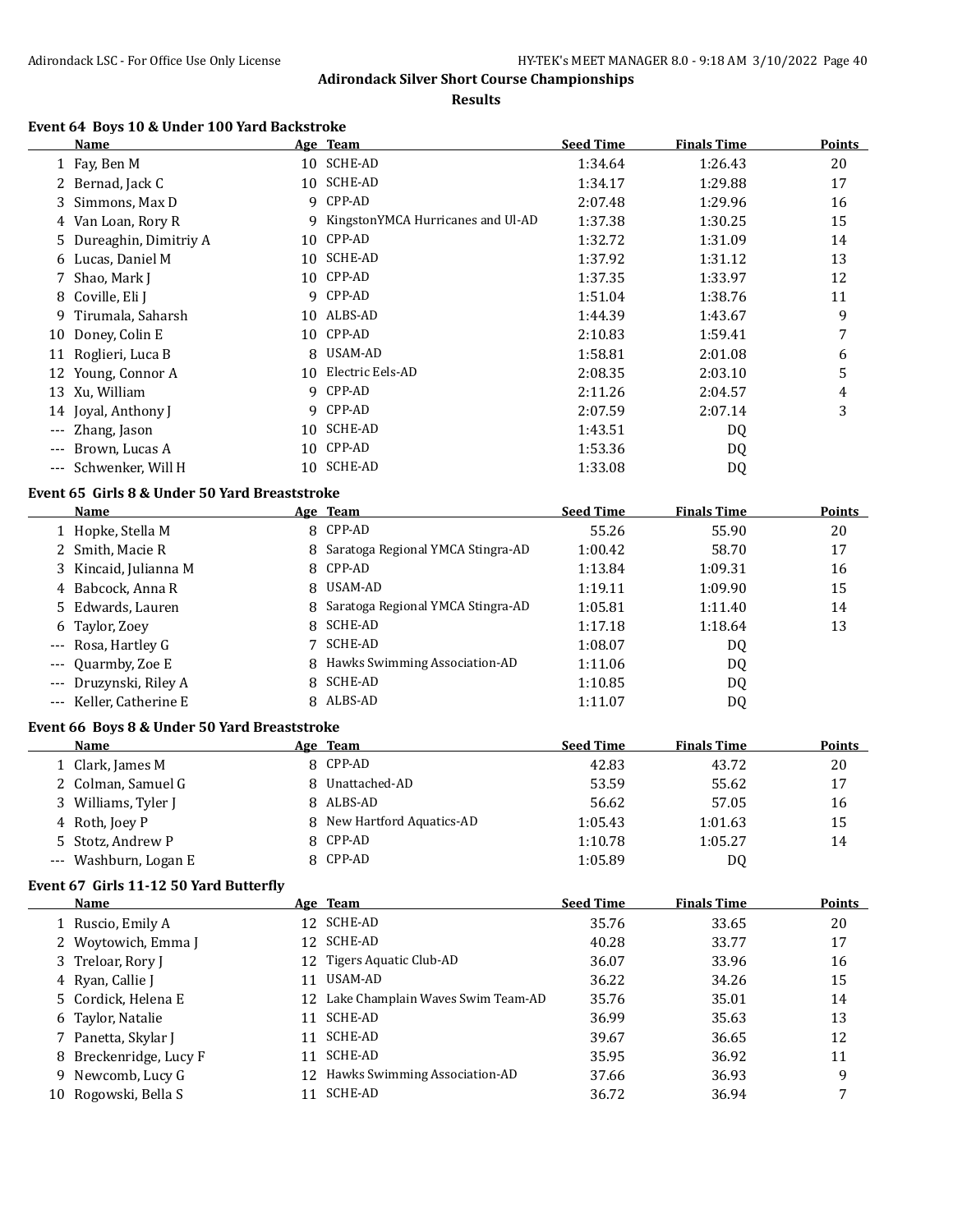#### **Results**

# **(Event 67 Girls 11-12 50 Yard Butterfly)**

|    | <u>Name</u>                    | Age Team                             | <b>Seed Time</b> | <b>Finals Time</b> | <u>Points</u>  |
|----|--------------------------------|--------------------------------------|------------------|--------------------|----------------|
|    | 11 Rio, Willa K                | 11 New Hartford Aquatics-AD          | 40.53            | 37.75              | 6              |
|    | 12 Kapusta, Addie M            | 11 Electric Eels-AD                  | 41.67            | 37.77              | 5              |
|    | 13 O'Donnell, Bridgett M       | 11 SCHE-AD                           | 36.05            | 37.86              | 4              |
|    | 14 Ness, Elsie K               | 12 SCHE-AD                           | 40.83            | 38.09              | 3              |
|    | 15 Salvi, Riley D              | 11 Jammin' Jellyfish Swim Club-AD    | 37.96            | 38.43              | $\overline{c}$ |
|    | 16 Walmsley, Lauren M          | 11 CPP-AD                            | 42.64            | 38.63              | $\mathbf{1}$   |
|    | 17 McIntyre, Mary J            | 12 Hawks Swimming Association-AD     | 37.38            | 38.65              |                |
|    | 18 Zazzaro, Amelia R           | 11 Bennington Marauders Swim Team-AD | 44.51            | 38.83              |                |
|    | 19 Heller, Celia V             | 11 Greater Glens Falls Flyers Swi-AD | 47.35            | 39.39              |                |
|    | 20 McCarthy, Ella I            | 11 New Hartford Aquatics-AD          | 42.09            | 39.58              |                |
|    | 21 MacLeod, Addison M          | 11 USAM-AD                           | 38.63            | 39.61              |                |
|    | 22 Camarda, Avery H            | 12 Bennington Marauders Swim Team-AD | 52.07            | 39.80              |                |
|    | 23 Cho, Anna Y                 | 11 ALBS-AD                           | 44.09            | 40.11              |                |
|    | 24 Cosh, Mallory G             | 11 Greater Glens Falls Flyers Swi-AD | 42.91            | 40.16              |                |
|    | 25 Wolfort, Macy J             | 12 ALBS-AD                           | 41.51            | 40.67              |                |
|    | 26 Durfee, Emily G             | 11 SCHE-AD                           | 40.80            | 40.69              |                |
|    | 27 White, Nicole E             | 12 Northern TRIBS Swimming-AD        | 40.73            | 40.80              |                |
|    | 28 Guerrero Manriquez, Valeria | 12 New Hartford Aquatics-AD          | 42.49            | 42.28              |                |
|    | 29 Farrell, Macayla M          | 12 ALBS-AD                           | 44.16            | 42.31              |                |
|    | 30 Robles, Izzy M              | 12 DELM-AD                           | 39.47            | 42.35              |                |
|    | 31 YU, Jia Jia                 | 12 CPP-AD                            | 41.42            | 42.37              |                |
|    | 32 Dollar, Brieanna N          | 12 SCHE-AD                           | 43.79            | 42.68              |                |
|    | 33 Ryan, Chloe M               | 11 USAM-AD                           | 41.59            | 42.81              |                |
|    | 34 Burr, Alysia N              | 12 CPP-AD                            | 47.06            | 42.86              |                |
|    | 35 Muldner, Jules/Juliana G    | 12 SCHE-AD                           | 41.22            | 43.00              |                |
|    | 36 Zhou, Yixuan                | 11 CPP-AD                            | 43.90            | 43.19              |                |
|    | 37 Forstell, Abby D            | 11 Hawks Swimming Association-AD     | 54.71            | 43.39              |                |
|    | 38 Williams, Isabella R        | 12 ALBS-AD                           | 50.21            | 43.65              |                |
|    | 39 Babcock, Jayne C            | 12 USAM-AD                           | 45.00            | 44.06              |                |
| 40 | Danko, Violet E                | 12 SCHE-AD                           | 57.44            | 45.23              |                |
|    | 41 Dansie, Stella J            | 11 SCHE-AD                           | 46.75            | 45.73              |                |
|    | 42 Mossing, Ella G             | 12 Greater Glens Falls Flyers Swi-AD | 52.62            | 46.15              |                |
|    | 43 Dunham, Reilly C            | 12 Unattached-AD                     | 46.31            | 46.66              |                |
|    | 44 Roopnarine, Priya C         | 11 Bennington Marauders Swim Team-AD | 57.02            | 47.20              |                |
|    | 45 Maki-Davis, Abigail M       | 12 Bennington Marauders Swim Team-AD | 50.76            | 47.63              |                |
|    | 46 Ogborn, Molly G             | 11 CPP-AD                            | 48.05            | 48.03              |                |
|    | 47 McAllister, Madalyn K       | 12 Jammin' Jellyfish Swim Club-AD    | 48.34            | 49.12              |                |
| 48 | Alcuri, Julia M                | 11 New Hartford Aquatics-AD          | 1:02.96          | 54.14              |                |
|    | 49 Ruff, Mikaella K            | 11 ALBS-AD                           | 1:06.00          | 57.15              |                |
|    | 50 Luley, Mya E                | 11 New Hartford Aquatics-AD          | 56.44            | 58.19              |                |
|    | --- Rakoske, Morgan M          | 12 SCHE-AD                           | 1:02.43          | DQ                 |                |
|    | --- Scaringe, Elizabeth J      | 12 Jammin' Jellyfish Swim Club-AD    | 47.04            | D <sub>Q</sub>     |                |

# **Event 68 Boys 11-12 50 Yard Butterfly**

| Name                  | Age Team                             | <b>Seed Time</b> | <b>Finals Time</b> | Points |
|-----------------------|--------------------------------------|------------------|--------------------|--------|
| 1 Lee, Nathan C       | 12 CPP-AD                            | 34.85            | 32.87              | 20     |
| 2 Yan, Brendan R      | 12 ALBS-AD                           | 44.31            | 33.51              | 17     |
| 3 Mastro, Nick J      | 12 Tigers Aquatic Club-AD            | 35.28            | 33.66              | 16     |
| 4 Mowry, Kayden J     | USAM-AD                              | 35.32            | 33.77              | 15     |
| 5 Hansen, ShawnPaul D | 12 Lake Champlain Waves Swim Team-AD | 35.87            | 34.71              | 14     |
| 6 Yin, Brayden C      | 12 CPP-AD                            | 36.74            | 34.80              | 13     |
| 7 Hungerford, Brett A | 12 ALBS-AD                           | 36.95            | 35.32              | 12     |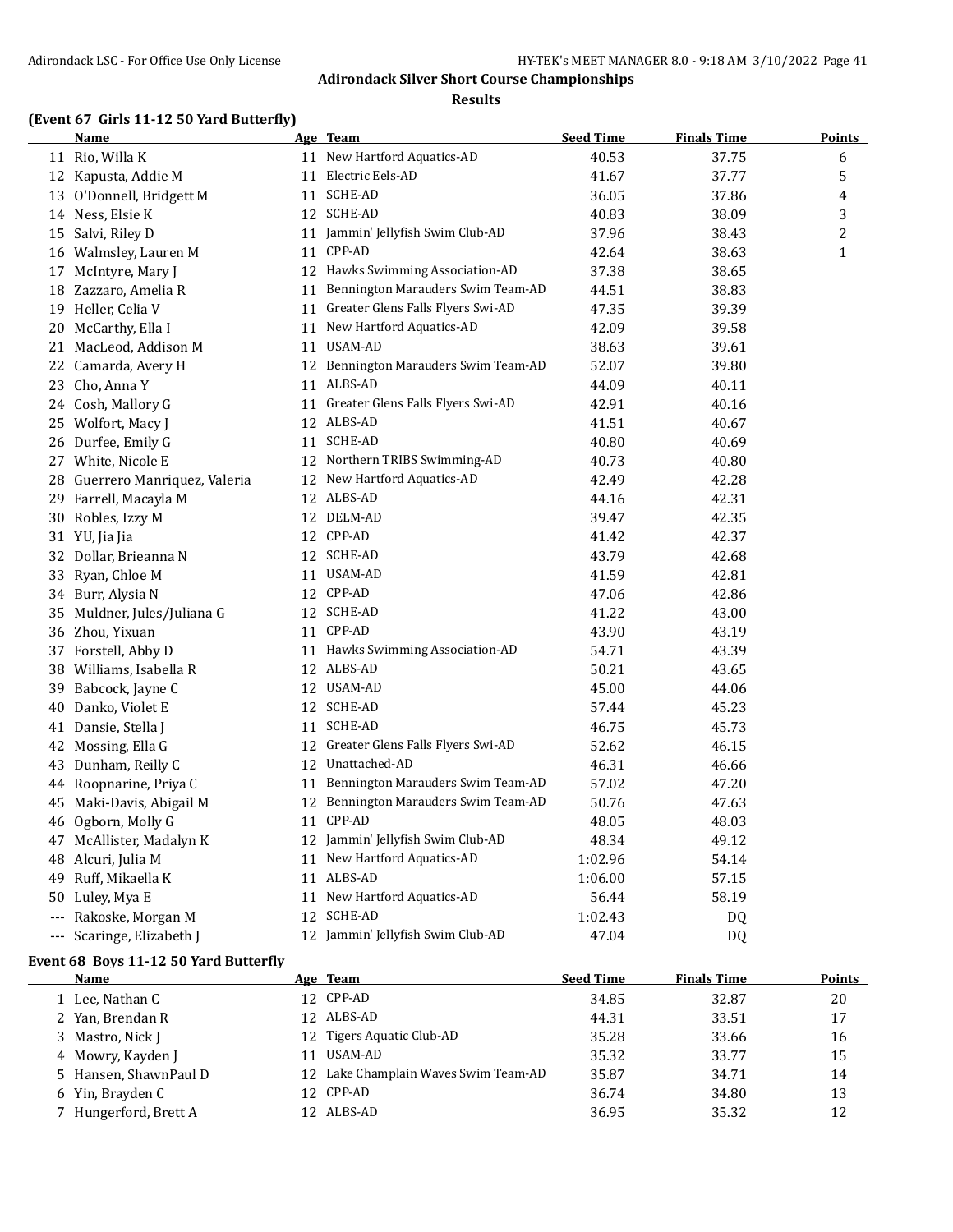**Results**

# **(Event 68 Boys 11-12 50 Yard Butterfly)**

|    | Name                   |    | Age Team                         | <b>Seed Time</b> | <b>Finals Time</b> | <b>Points</b> |
|----|------------------------|----|----------------------------------|------------------|--------------------|---------------|
| 8  | Wolk, Caison M         | 11 | USAM-AD                          | 37.59            | 35.71              | 11            |
|    | 9 Guntert, Ashton I    |    | 12 ALBS-AD                       | 38.27            | 36.53              | 9             |
|    | 10 Mowry, Kyle G       | 11 | USAM-AD                          | 46.11            | 40.18              | 7             |
| 11 | Dashiell, Michael W    | 11 | SCHE-AD                          | 44.19            | 40.40              | 6             |
|    | 12 Hastings, Charley D |    | 12 SCHE-AD                       | 43.92            | 43.08              | 5             |
|    | 13 Rinaldo, Landon J   |    | 11 New Hartford Aquatics-AD      | 41.79            | 44.94              | 4             |
|    | 14 Zeliph, Jack H      |    | 12 ALBS-AD                       | 53.39            | 45.05              | 3             |
|    | 15 LaFountain, Levi P  |    | 12 ALBS-AD                       | 59.24            | 45.92              | 2             |
|    | 16 Gould, Jackson B    |    | 12 CPP-AD                        | 50.34            | 47.78              |               |
| 17 | Wood, Ryan D           |    | 12 CPP-AD                        | 55.97            | 53.94              |               |
| 18 | Preston, Alex P        |    | 11 Hawks Swimming Association-AD | 1:06.17          | 1:00.55            |               |
| 19 | Washburn, Jacob D      | 11 | CPP-AD                           | 1:02.96          | 1:01.61            |               |
|    | 20 Heslin, Liam M      | 11 | CPP-AD                           | 1:02.93          | 1:02.36            |               |

# **Event 69 Girls 9-10 50 Yard Freestyle**

|       | <b>Name</b>                 |    | Age Team                             | <b>Seed Time</b> | <b>Finals Time</b> | <b>Points</b> |
|-------|-----------------------------|----|--------------------------------------|------------------|--------------------|---------------|
|       | 1 Ricketts, Aurora S        |    | 9 SCHE-AD                            | 35.46            | 33.46              | 20            |
| 2     | Quinn, Madysen C            |    | 9 Tigers Aquatic Club-AD             | 36.56            | 33.87              | 17            |
|       | 3 Bibbo, Julianna V         | 10 | SCHE-AD                              | 36.12            | 34.50              | 16            |
|       | 4 Hynes, Lily M             |    | 10 DELM-AD                           | 35.58            | 34.77              | 15            |
|       | 5 Moynahan, Maeve C         |    | 10 SCHE-AD                           | 36.80            | 35.58              | 14            |
|       | 6 Johnson, Micalli R        |    | 10 Lake Champlain Waves Swim Team-AD | 36.26            | 35.81              | 13            |
|       | 7 McAllister, Riley A       |    | 10 Jammin' Jellyfish Swim Club-AD    | 36.56            | 35.87              | 12            |
| 8     | Mirel, Alex H               |    | 9 ALBS-AD                            | 36.30            | 36.16              | 11            |
| 9     | Morse, Elisabeth R          |    | 9 DELM-AD                            | 36.29            | 36.60              | 9             |
| 10    | Gibson, Aliyah R            |    | 10 ALBS-AD                           | 38.17            | 36.65              | 7             |
| 11    | Tobrocke, Alexandra M       |    | 10 Saratoga Regional YMCA Stingra-AD | 37.52            | 36.78              | 6             |
|       | 12 Ryan, Quinlan A          |    | 9 CPP-AD                             | 36.21            | 36.97              | 5             |
|       | 13 Aleman-Rivera, Ilianis M |    | 10 Electric Eels-AD                  | 39.99            | 37.02              | 4             |
|       | 14 Lyons, Avery G           |    | 10 Adirondack Bluefins Swim Club-AD  | <b>NT</b>        | 37.45              | 3             |
|       | 15 Buck, Layla M            |    | 10 CPP-AD                            | 36.82            | 37.60              | 2             |
|       | 16 Moore, Grace F           |    | 10 DELM-AD                           | 38.53            | 38.87              | $\mathbf{1}$  |
|       | 17 Yin, Celina C            |    | 9 CPP-AD                             | 37.99            | 38.95              |               |
|       | 18 Zaderej, Sophia V        |    | 10 CPP-AD                            | 42.86            | 39.15              |               |
|       | 19 LaPolt, Ella J           |    | 9 Hawks Swimming Association-AD      | 38.82            | 39.20              |               |
| 20    | Bansner, Bianca S           |    | 9 New Hartford Aquatics-AD           | 40.31            | 39.40              |               |
|       | 21 Massoud, Tressa S        | 10 | New Hartford Aquatics-AD             | 41.12            | 39.47              |               |
|       | 22 Bhatnagar, Sahana        | 10 | USAM-AD                              | 38.74            | 39.48              |               |
| $*23$ | Quackenbush, Leah H         |    | 10 ALBS-AD                           | 38.80            | 39.61              |               |
|       | *23 Nikodem, Lily S         |    | 9 SCHE-AD                            | 42.57            | 39.61              |               |
|       | *25 Marchese, Giovanna E    |    | 10 SCHE-AD                           | 42.63            | 39.85              |               |
|       | *25 Magdon-Ismail, Sofya    |    | 10 USAM-AD                           | 42.27            | 39.85              |               |
|       | 27 Lofink, Ella F           |    | 9 SCHE-AD                            | 43.17            | 40.05              |               |
|       | 28 Reynolds, Corinna E      |    | 10 SCHE-AD                           | 42.69            | 40.33              |               |
|       | 29 Feeney, Lauren J         |    | 9 SCHE-AD                            | 41.59            | 41.14              |               |
|       | 30 Wang, Ellie Y            |    | 10 CPP-AD                            | 45.18            | 41.36              |               |
|       | 31 Newcomb, Cora J          |    | 9 Hawks Swimming Association-AD      | 42.60            | 41.40              |               |
|       | 32 Kishore, Vivikta         |    | 9 CPP-AD                             | 44.22            | 42.06              |               |
| 33    | Spurgeon, Maizey E          |    | 10 SCHE-AD                           | 46.03            | 42.28              |               |
|       | 34 Jenkins, Clara C         |    | 10 New Hartford Aquatics-AD          | 44.58            | 43.01              |               |
|       | 35 Huettner, Alexa R        | 10 | <b>SCHE-AD</b>                       | 45.96            | 43.27              |               |
|       | 36 Millouras, JoJo L        |    | 10 Tigers Aquatic Club-AD            | 45.64            | 43.39              |               |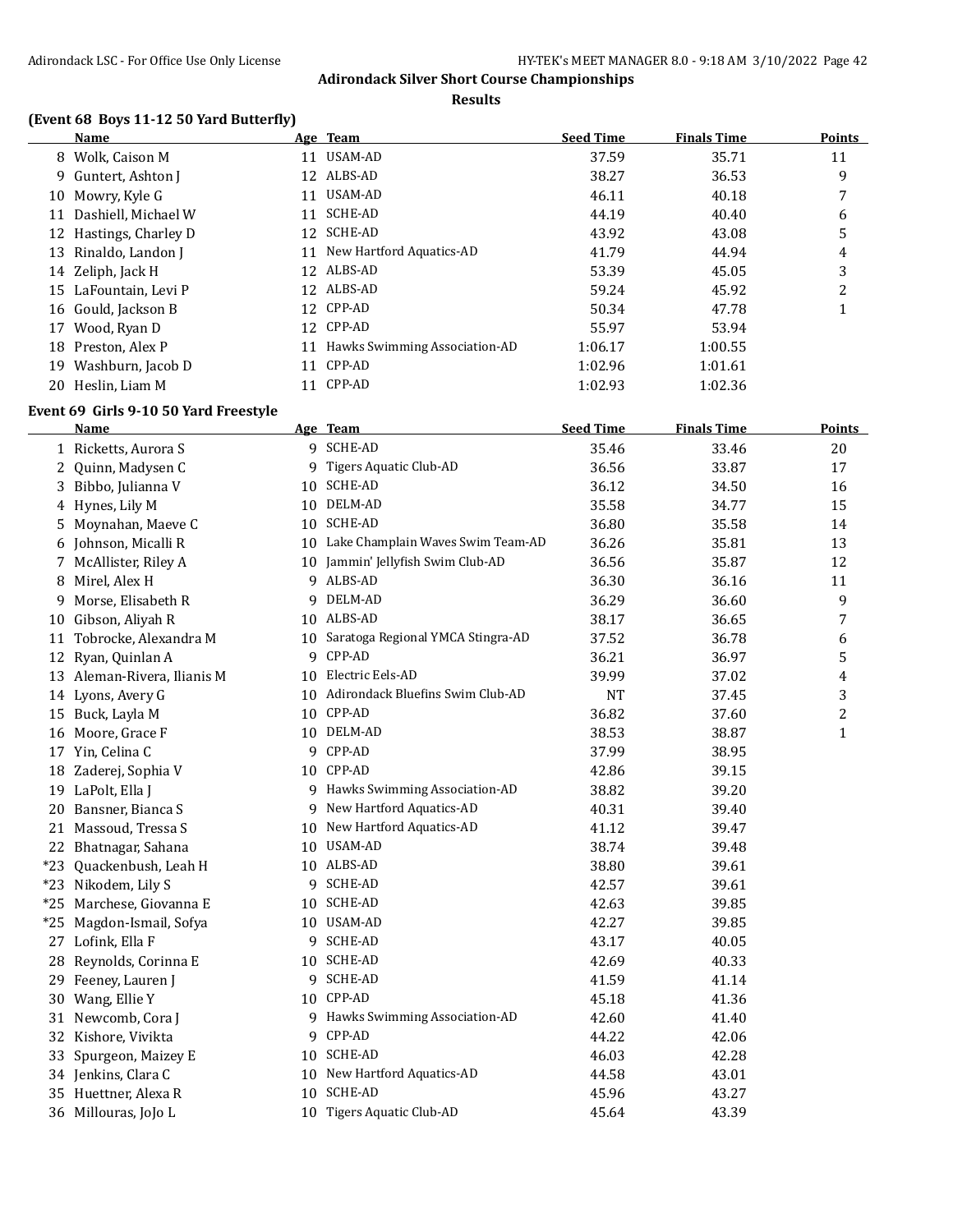#### **Results**

# **(Event 69 Girls 9-10 50 Yard Freestyle)**

|    | Name                 |    | Age Team                          | <b>Seed Time</b> | <b>Finals Time</b> | <b>Points</b> |
|----|----------------------|----|-----------------------------------|------------------|--------------------|---------------|
| 37 | Zima, Adelaide G     | 9  | SCHE-AD                           | 43.64            | 43.58              |               |
| 38 | Craig, Kylie A       | 9  | SCHE-AD                           | 44.84            | 43.84              |               |
| 39 | Carstens, Elia L     | 10 | Saratoga Regional YMCA Stingra-AD | 44.05            | 44.09              |               |
| 40 | Reid, Camille S      | 9  | Hawks Swimming Association-AD     | 43.24            | 44.15              |               |
|    | 41 Lipson, Naomi H   | 9  | Hawks Swimming Association-AD     | 47.75            | 44.61              |               |
| 42 | Senior, Lex A        | 9  | CPP-AD                            | 48.67            | 45.00              |               |
| 43 | Matt, Keira M        | 9  | New Hartford Aquatics-AD          | 49.75            | 46.62              |               |
| 44 | Koo, Minseo          | 9  | CPP-AD                            | 49.13            | 47.48              |               |
| 45 | Weinlein, Addy I     | 9  | SCHE-AD                           | 47.98            | 48.19              |               |
| 46 | Merrell, Julia K     |    | 10 New Hartford Aquatics-AD       | 59.36            | 48.38              |               |
| 47 | Akland, Zoe C        | 10 | <b>SCHE-AD</b>                    | 48.12            | 48.75              |               |
| 48 | McIntyre, Ruby S     | 9  | Hawks Swimming Association-AD     | 57.82            | 49.67              |               |
| 49 | li, Bella O          | 9  | CPP-AD                            | 54.35            | 49.76              |               |
| 50 | Frolish, Ayla J      | 10 | CPP-AD                            | 52.55            | 50.00              |               |
|    | 51 Hu, Cindy C       | 9  | CPP-AD                            | 55.48            | 51.02              |               |
| 52 | Luke, Carly M        | 10 | USAM-AD                           | 52.97            | 52.06              |               |
| 53 | Casalinuovo, Brynn M | 9  | CPP-AD                            | 56.46            | 52.26              |               |
| 54 | Sherwin, Laila A     | 9  | Adirondack Bluefins Swim Club-AD  | 52.32            | 53.45              |               |
| 55 | Sorensen, Maddie L   | 9  | Adirondack Bluefins Swim Club-AD  | 54.74            | 54.77              |               |
| 56 | Willis, Aubree A     | 9  | Tigers Aquatic Club-AD            | 1:02.61          | 1:02.09            |               |

# **Event 70 Boys 9-10 50 Yard Freestyle**

|       | <b>Name</b>         |    | Age Team                          | <b>Seed Time</b> | <b>Finals Time</b> | <b>Points</b> |
|-------|---------------------|----|-----------------------------------|------------------|--------------------|---------------|
|       | 1 Bernad, Jack C    | 10 | <b>SCHE-AD</b>                    | 36.10            | 33.93              | 20            |
|       | 2 German, Levi J    |    | 10 ALBS-AD                        | 35.69            | 34.74              | 17            |
| 3     | Watson, Coleman G   | 9  | Crocodiles-AD                     | 36.56            | 35.27              | 16            |
| 4     | Lucas, Daniel M     | 10 | <b>SCHE-AD</b>                    | 36.55            | 36.02              | 15            |
| 5.    | Guntert, Blake E    |    | 10 ALBS-AD                        | 37.54            | 36.25              | 14            |
| 6     | Schwenker, Will H   | 10 | <b>SCHE-AD</b>                    | 35.62            | 36.59              | 13            |
| 7     | Muldner, Mitch J    | 9  | <b>SCHE-AD</b>                    | 38.90            | 36.65              | 12            |
| 8     | Knill, Connor W     | 10 | Greater Glens Falls Flyers Swi-AD | 37.50            | 36.91              | 11            |
| 9     | Galiard, Aaron I    |    | 10 CPP-AD                         | 40.20            | 38.97              | 9             |
| 10    | Tirumala, Saharsh   |    | 10 ALBS-AD                        | 39.54            | 39.13              | 7             |
| 11    | Stotz, Adam M       | 10 | CPP-AD                            | 39.60            | 39.47              | 6             |
| $*12$ | Porpora, Jacob K    | 9  | Greater Glens Falls Flyers Swi-AD | 39.35            | 40.02              | 4.50          |
| $*12$ | Buck, Eli W         | 10 | CPP-AD                            | 42.30            | 40.02              | 4.50          |
| 14    | Coville, Eli J      | 9  | CPP-AD                            | 40.25            | 40.13              | 3             |
| 15    | Rigolosi, Greyson J | 9  | <b>SCHE-AD</b>                    | 41.74            | 40.36              | 2             |
| 16    | MacDougal, Liam F   | 9  | CPP-AD                            | 40.11            | 40.56              | $\mathbf{1}$  |
| 17    | Nappi, Luke M       | 9  | SCHE-AD                           | 42.88            | 41.14              |               |
| 18    | Gaylord, Calvin K   | 9  | <b>SCHE-AD</b>                    | 42.89            | 41.41              |               |
| 19    | Zhang, Jason        | 10 | <b>SCHE-AD</b>                    | 41.52            | 41.42              |               |
| 20    | Kannan, Vidhur      | 10 | CPP-AD                            | 48.93            | 42.52              |               |
| 21    | Kransler, Chase J   | 10 | <b>SCHE-AD</b>                    | 43.78            | 42.76              |               |
| 22    | Striker, Aaron L    | 9  | CPP-AD                            | 45.92            | 42.98              |               |
| 23    | Chan, Isaac         | 10 | DELM-AD                           | 44.31            | 43.10              |               |
| 24    | Benton, Adam A      | 10 | Adirondack Bluefins Swim Club-AD  | 40.78            | 43.39              |               |
| 25    | Record, Braylyn M   | 10 | Greater Glens Falls Flyers Swi-AD | 43.86            | 43.49              |               |
| 26    | Gerace, Tyler J     | 9  | CPP-AD                            | 45.15            | 43.72              |               |
| 27    | Xu, William         | 9  | CPP-AD                            | 51.27            | 45.63              |               |
| 28    | Wang, Johnny Y      | 9  | New Hartford Aquatics-AD          | 40.85            | 46.27              |               |
|       | 29 Young, Connor A  | 10 | Electric Eels-AD                  | 49.68            | 46.92              |               |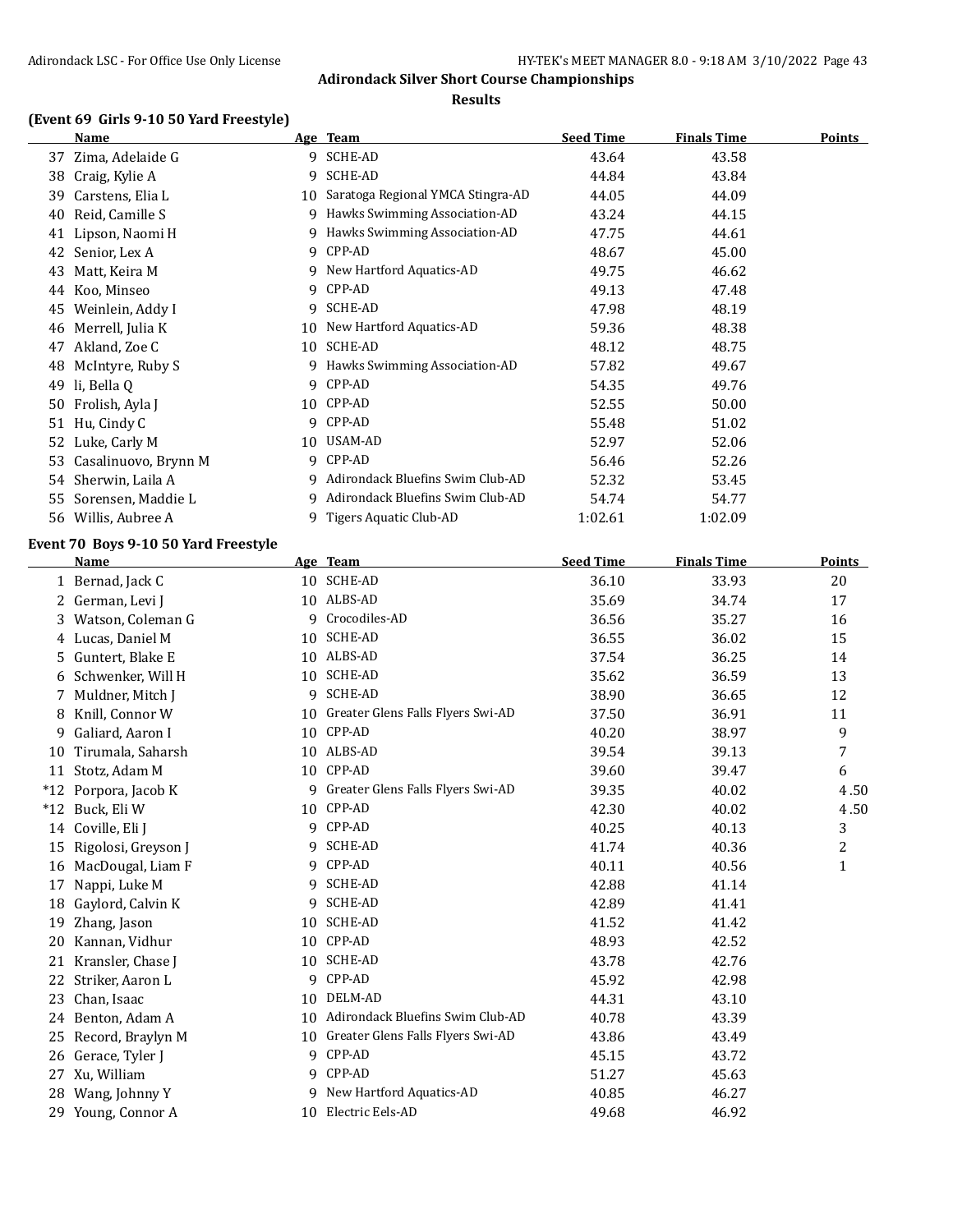**Results**

# **(Event 70 Boys 9-10 50 Yard Freestyle)**

|    | <b>Name</b>          |   | <u>Age Team</u>               | <b>Seed Time</b> | <b>Finals Time</b> | <b>Points</b> |
|----|----------------------|---|-------------------------------|------------------|--------------------|---------------|
|    | 30 Lavallee, Ethan S |   | 9 New Hartford Aquatics-AD    | 53.05            | 47.10              |               |
|    | 31 Doney, Colin E    |   | 10 CPP-AD                     | 47.88            | 47.90              |               |
|    | 32 Brown, Lucas A    |   | 10 CPP-AD                     | 47.63            | 48.63              |               |
|    | 33 Cole, Wyatt K     | 9 | Hawks Swimming Association-AD | 1:00.88          | 52.21              |               |
|    | 34 Ponomarov, Max    |   | 10 CPP-AD                     | 50.07            | 54.31              |               |
|    | 35 Sellnow, Mason P  | 9 | Electric Eels-AD              | 1:01.17          | 54.56              |               |
|    | 36 Saylor, Logan A   | 9 | Hawks Swimming Association-AD | 54.07            | 55.77              |               |
|    | 37 Joyal, Anthony J  |   | 9 CPP-AD                      | 48.05            | 57.40              |               |
|    | 38 Simohamed, Samy S |   | 10 CPP-AD                     | 54.55            | 58.97              |               |
|    | 39 Oiu, Yuwen        |   | 9 CPP-AD                      | 1:10.51          | 59.88              |               |
| 40 | Williams, Aidan C    |   | 9 SCHE-AD                     | 1:03.97          | 1:02.22            |               |

# **Event 71 Girls 8 & Under 25 Yard Butterfly**

| Name                  |   | Age Team                           | <b>Seed Time</b> | <b>Finals Time</b> | <b>Points</b> |
|-----------------------|---|------------------------------------|------------------|--------------------|---------------|
| 1 Cronin, Julia M     |   | 8 USAM-AD                          | 27.85            | 22.66              | 20            |
| 2 Hopke, Stella M     |   | 8 CPP-AD                           | 22.26            | 23.10              | 17            |
| 3 Druzynski, Riley A  |   | 8 SCHE-AD                          | 29.40            | 26.34              | 16            |
| 4 Babcock, Anna R     |   | 8 USAM-AD                          | 27.90            | 27.26              | 15            |
| 5 Eichfeld, Anna E    |   | 7 CPP-AD                           | 29.07            | 27.80              | 14            |
| 6 Puels, Ruby L       |   | 8 SCHE-AD                          | 24.15            | 28.91              | 13            |
| 7 Nappi, Lexie F      |   | SCHE-AD                            | 31.93            | 31.45              | 12            |
| 8 Johnson, Anna D     |   | 8 Tigers Aquatic Club-AD           | 35.50            | 34.06              | 11            |
| --- Nikodem, Lucy V   |   | SCHE-AD                            | 35.08            | DQ                 |               |
| --- Galiard, Mina E   |   | 8 CPP-AD                           | 30.66            | DQ                 |               |
| --- Benton, Emma V    |   | 7 Adirondack Bluefins Swim Club-AD | 27.00            | DQ                 |               |
| --- Holcomb, Miyoko F |   | Saratoga Regional YMCA Stingra-AD  | 30.75            | DQ                 |               |
| --- Douglass, Laila M | 8 | Crocodiles-AD                      | 37.38            | DQ                 |               |

# **Event 72 Boys 8 & Under 25 Yard Butterfly**

| Name                 | Age Team                            | <b>Seed Time</b> | <b>Finals Time</b> | <b>Points</b> |
|----------------------|-------------------------------------|------------------|--------------------|---------------|
| 1 Clark, James M     | 8 CPP-AD                            | 19.38            | 16.57              | 20            |
| 2 Horstmyer, Erik D  | 8 CPP-AD                            | 19.81            | 16.67              | 17            |
| 3 Williams, Tyler J  | 8 ALBS-AD                           | 26.39            | 23.29              | 16            |
| 4 Washburn, Logan E  | 8 CPP-AD                            | 32.04            | 23.76              | 15            |
| 5 Roth, Joey P       | 8 New Hartford Aquatics-AD          | 37.25            | 25.78              | 14            |
| 6 Willcox, Kenny E   | 8 SCHE-AD                           | 33.81            | 27.48              | 13            |
| 7 Patrick, Logan C   | 8 CPP-AD                            | 38.67            | 28.62              | 12            |
| --- Knill, Zachary J | 8 Greater Glens Falls Flyers Swi-AD | 37.32            | D <sub>0</sub>     |               |
| --- Stotz, Andrew P  | 8 CPP-AD                            | 35.81            | DQ                 |               |

#### **Event 73 Girls 11-12 100 Yard Freestyle**

|    | Name                     |    | Age Team                            | <b>Seed Time</b> | <b>Finals Time</b> | <b>Points</b> |
|----|--------------------------|----|-------------------------------------|------------------|--------------------|---------------|
|    | 1 Treloar, Rory J        |    | 12 Tigers Aquatic Club-AD           | 1:19.60          | 1:03.02            | 20            |
|    | 2 Dunbar, Georgia B      |    | 12 USAM-AD                          | 1:07.35          | 1:06.14            | 17            |
|    | 3 Waldman, Jacqueline C  |    | 12 Adirondack Bluefins Swim Club-AD | 1:08.33          | 1:06.20            | 16            |
|    | 4 Zazzaro, Amelia R      | 11 | Bennington Marauders Swim Team-AD   | 1:08.87          | 1:08.15            | 15            |
|    | 5 White, Nicole E        |    | 12 Northern TRIBS Swimming-AD       | 1:09.58          | 1:08.50            | 14            |
|    | 6 Ryan, Callie J         | 11 | USAM-AD                             | 1:09.30          | 1:09.96            | 13            |
|    | 7 Ruscio, Emily A        |    | 12 SCHE-AD                          | 1:10.66          | 1:10.12            | 12            |
|    | 8 Dunbar, May R          |    | 12 USAM-AD                          | 1:09.14          | 1:10.49            | 11            |
|    | 9 Cunningham, Isabelle G | 11 | CPP-AD                              | 1:09.77          | 1:10.63            | 9             |
| 10 | McCarthy, Ella I         | 11 | New Hartford Aquatics-AD            | 1:14.66          | 1:11.02            | 7             |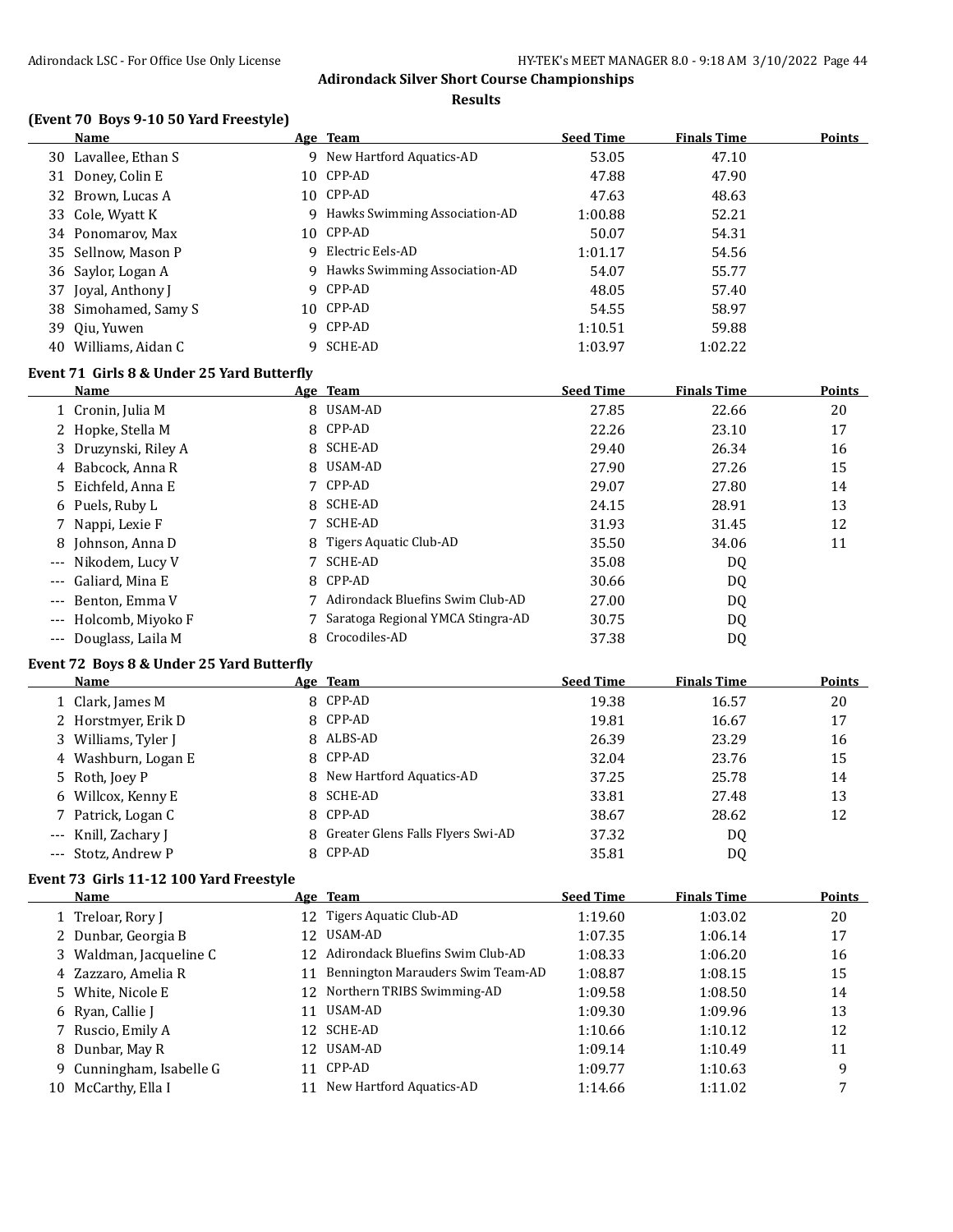**Results**

# **(Event 73 Girls 11-12 100 Yard Freestyle)**

|     | <b>Name</b>                                   |    | Age Team                                           | <b>Seed Time</b> | <b>Finals Time</b> | <b>Points</b> |
|-----|-----------------------------------------------|----|----------------------------------------------------|------------------|--------------------|---------------|
|     | 11 Walmsley, Lauren M                         |    | 11 CPP-AD                                          | 1:11.19          | 1:11.18            | 6             |
|     | 12 Berju, Abby F                              |    | 12 SCHE-AD                                         | 1:11.14          | 1:11.23            | 5             |
|     | 13 O'Donnell, Bridgett M                      |    | 11 SCHE-AD                                         | 1:08.61          | 1:11.26            | 4             |
|     | 14 Miron, Sofia L                             |    | 12 Adirondack Bluefins Swim Club-AD                | 1:11.70          | 1:11.38            | 3             |
|     | 15 Paul, Maeve K                              | 12 | <b>Tigers Aquatic Club-AD</b>                      | 1:13.51          | 1:11.50            | 2             |
|     | 16 McCarthy, Harper F                         |    | 12 Saratoga Regional YMCA Stingra-AD               | 1:15.23          | 1:12.20            | $\mathbf{1}$  |
| 17  | Cao, Aimee W                                  | 11 | CPP-AD                                             | 1:14.58          | 1:12.36            |               |
| 18  | Robles, Izzy M                                |    | 12 DELM-AD                                         | 1:13.94          | 1:13.12            |               |
| 19  | Cho, Anna Y                                   |    | 11 ALBS-AD                                         | 1:14.78          | 1:13.48            |               |
| 20  | Taylor, Natalie                               |    | 11 SCHE-AD                                         | 1:11.44          | 1:13.56            |               |
| 21  | Relyea, Cade G                                | 11 | DELM-AD                                            | 1:13.64          | 1:13.67            |               |
| 22  | Ness, Elsie K                                 |    | 12 SCHE-AD                                         | 1:18.07          | 1:14.10            |               |
| 23  | Krenav, Anna E                                | 11 | Electric Eels-AD                                   | 1:17.40          | 1:14.11            |               |
| 24  | Newcomb, Lucy G                               |    | 12 Hawks Swimming Association-AD                   | 1:16.40          | 1:14.38            |               |
|     | 25 Lee, Olivia C                              |    | 11 ALBS-AD                                         | 1:14.90          | 1:14.78            |               |
|     | 26 Heller, Celia V                            | 11 | Greater Glens Falls Flyers Swi-AD                  | 1:15.05          | 1:14.92            |               |
| 27  | Domitrovits, Emma S                           |    | 12 Hawks Swimming Association-AD                   | 1:15.29          | 1:14.94            |               |
|     | 28 Forstell, Abby D                           |    | 11 Hawks Swimming Association-AD                   | 1:12.92          | 1:15.03            |               |
| 29  | Danko, Violet E                               |    | 12 SCHE-AD                                         | 1:17.95          | 1:15.09            |               |
| 30  | Maki-Davis, Abigail M                         |    | 12 Bennington Marauders Swim Team-AD               | 1:19.36          | 1:15.23            |               |
|     |                                               |    | 11 USAM-AD                                         |                  |                    |               |
|     | *31 Ryan, Chloe M                             |    | New Hartford Aquatics-AD                           | 1:14.21          | 1:15.41            |               |
|     | *31 Rio, Willa K                              | 11 | Unattached-AD                                      | 1:14.84          | 1:15.41            |               |
| 33  | Carroll, Sarah J                              | 11 | CPP-AD                                             | 1:16.93          | 1:15.76            |               |
|     | 34 Zhou, Yixuan                               | 11 |                                                    | 1:14.80          | 1:16.08            |               |
|     | 35 Cordick, Helena E                          |    | 12 Lake Champlain Waves Swim Team-AD<br>12 CPP-AD  | 1:16.83          | 1:16.37            |               |
|     | 36 Burr, Alysia N<br>*37 Williams, Isabella R |    | 12 ALBS-AD                                         | 1:15.75          | 1:16.41            |               |
|     |                                               | 12 | Hawks Swimming Association-AD                      | 1:18.37          | 1:16.85            |               |
| *37 | McIntyre, Mary J                              |    | Bennington Marauders Swim Team-AD                  | 1:16.28          | 1:16.85            |               |
| 39  | Camarda, Avery H                              | 12 | 11 Jammin' Jellyfish Swim Club-AD                  | 1:22.63          | 1:16.91            |               |
| 40  | Salvi, Riley D                                |    | 12 SCHE-AD                                         | 1:19.23          | 1:17.11            |               |
|     | 41 Jennings, Ava G                            |    |                                                    | 1:33.46          | 1:17.18            |               |
|     | 42 Miller, Olivia L                           |    | 12 Greater Glens Falls Flyers Swi-AD<br>11 USAM-AD | 1:16.88          | 1:17.31            |               |
| 43  | Toomajian, Stella T                           |    |                                                    | 1:17.25          | 1:17.38            |               |
|     | 44 Dunham, Reilly C                           |    | 12 Unattached-AD                                   | 1:23.35          | 1:17.59            |               |
|     | 45 Kapusta, Addie M                           |    | 11 Electric Eels-AD                                | 1:18.56          | 1:17.86            |               |
|     | 46 MacLeod, Addison M                         |    | 11 USAM-AD                                         | 1:14.79          | 1:18.21            |               |
| 47  | Muldner, Jules/Juliana G                      |    | 12 SCHE-AD                                         | 1:17.63          | 1:18.33            |               |
| 48  | Cosh, Mallory G                               | 11 | Greater Glens Falls Flyers Swi-AD                  | 1:17.42          | 1:18.39            |               |
|     | 49 YU, Jia Jia                                | 12 | CPP-AD                                             | 1:19.50          | 1:19.03            |               |
| 50  | Durfee, Emily G                               | 11 | SCHE-AD                                            | 1:18.15          | 1:19.56            |               |
| 51  | Mossing, Ella G                               | 12 | Greater Glens Falls Flyers Swi-AD                  | 1:25.82          | 1:19.96            |               |
| 52  | Colman, Maya K                                | 12 | Unattached-AD                                      | 1:27.34          | 1:20.62            |               |
| 53  | McAllister, Madalyn K                         | 12 | Jammin' Jellyfish Swim Club-AD                     | 1:19.53          | 1:20.96            |               |
| 54  | Collis, Isabella M                            | 12 | New Hartford Aquatics-AD                           | 1:22.97          | 1:21.45            |               |
| 55  | Farrell, Macayla M                            | 12 | ALBS-AD                                            | 1:19.24          | 1:21.83            |               |
| 56  | Babcock, Jayne C                              | 12 | USAM-AD                                            | 1:19.84          | 1:21.86            |               |
| 57  | Rigosu, Jennavieve B                          | 11 | Jammin' Jellyfish Swim Club-AD                     | 1:21.66          | 1:22.21            |               |
| 58  | Marsello, Madeline G                          | 12 | Jammin' Jellyfish Swim Club-AD                     | 1:22.46          | 1:22.83            |               |
|     | 59 Wolfort, Macy J                            |    | 12 ALBS-AD                                         | 1:21.67          | 1:23.76            |               |
| 60  | Guerrero Manriquez, Valeria                   | 12 | New Hartford Aquatics-AD                           | 1:20.74          | 1:23.81            |               |
|     | 61 Dollar, Brieanna N                         |    | 12 SCHE-AD                                         | 1:23.89          | 1:23.82            |               |
|     | 62 Dansie, Stella J                           |    | 11 SCHE-AD                                         | 1:26.58          | 1:25.33            |               |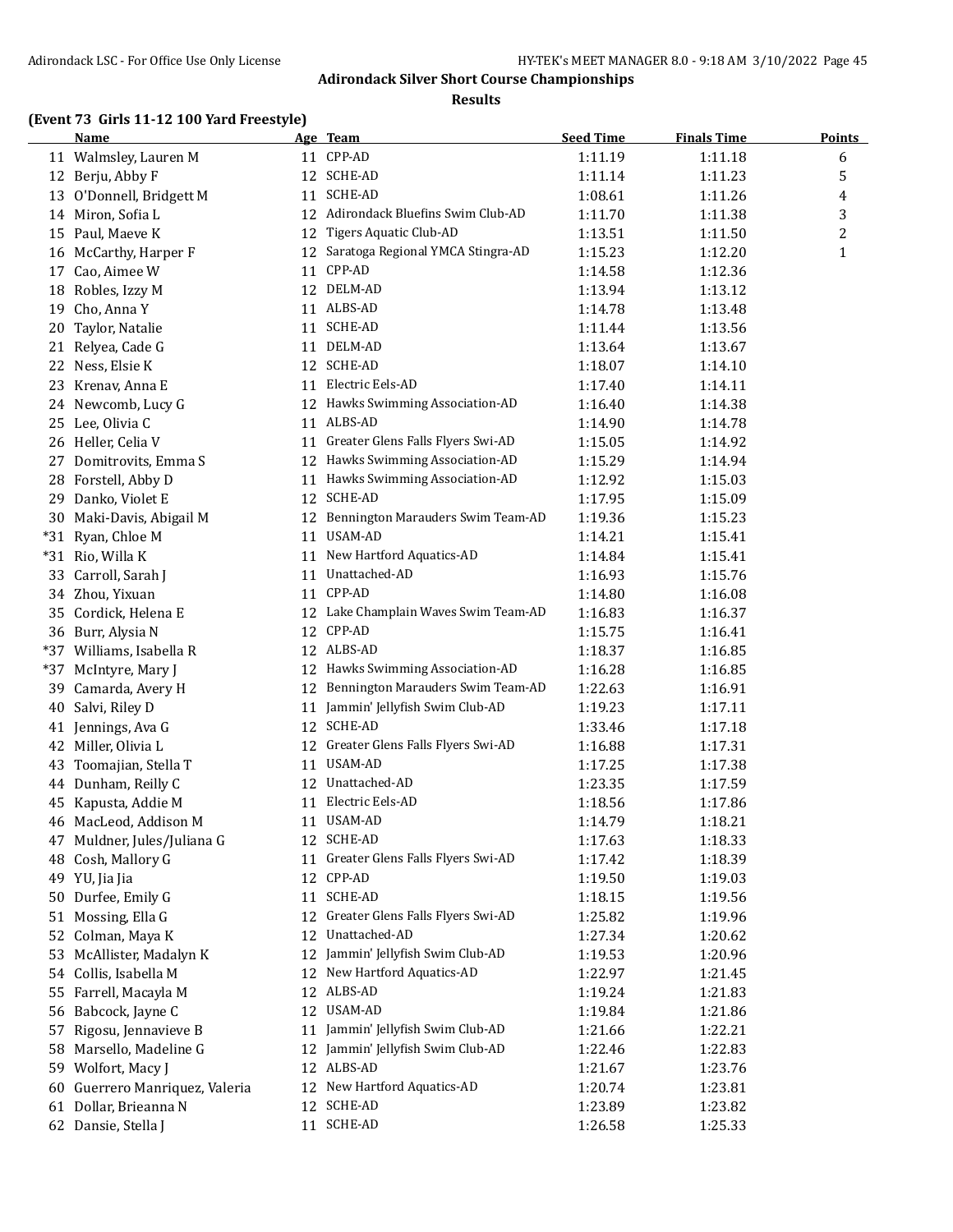#### **Results**

# **(Event 73 Girls 11-12 100 Yard Freestyle)**

|    | <b>Name</b>             |    | Age Team                             | <b>Seed Time</b> | <b>Finals Time</b> | <b>Points</b> |
|----|-------------------------|----|--------------------------------------|------------------|--------------------|---------------|
| 63 | Roopnarine, Priya C     | 11 | Bennington Marauders Swim Team-AD    | 1:27.15          | 1:25.54            |               |
| 64 | Cococcia, Mirabella A   | 11 | ALBS-AD                              | 1:26.61          | 1:25.72            |               |
| 65 | Shifrin, Yeva R         | 11 | New Hartford Aquatics-AD             | 1:29.81          | 1:25.73            |               |
| 66 | Scaringe, Elizabeth J   | 12 | Jammin' Jellyfish Swim Club-AD       | 1:27.66          | 1:26.66            |               |
| 67 | Fernandez-Turo, Rocio A | 11 | New Hartford Aquatics-AD             | 1:34.34          | 1:26.98            |               |
| 68 | Ogborn, Molly G         | 11 | CPP-AD                               | 1:27.26          | 1:27.26            |               |
| 69 | Romanovsky, Lili        | 12 | <b>SCHE-AD</b>                       | 1:27.05          | 1:28.15            |               |
| 70 | Fronhofer, Shelby K     | 12 | Greater Glens Falls Flyers Swi-AD    | 1:37.09          | 1:30.81            |               |
| 71 | Rositano, Sofia M       | 12 | New Hartford Aquatics-AD             | 1:32.74          | 1:31.54            |               |
| 72 | Isecke, Charlotte M     | 12 | Lake Champlain Waves Swim Team-AD    | 1:39.74          | 1:32.87            |               |
| 73 | Tallman, Molly E        | 12 | New Hartford Aquatics-AD             | 1:33.62          | 1:32.88            |               |
| 74 | Schlansker, Bowe V      | 11 | <b>SCHE-AD</b>                       | 1:27.91          | 1:34.11            |               |
| 75 | Heiner, Elizabeth A     | 11 | New Hartford Aquatics-AD             | 1:38.09          | 1:34.52            |               |
| 76 | Belfield, Leah M        | 11 | Hawks Swimming Association-AD        | 1:39.73          | 1:34.56            |               |
| 77 | Ruff, Mikaella K        | 11 | ALBS-AD                              | 1:55.47          | 1:35.87            |               |
| 78 | Rakoske, Morgan M       | 12 | <b>SCHE-AD</b>                       | 1:41.97          | 1:36.86            |               |
| 79 | Alcuri, Julia M         | 11 | New Hartford Aquatics-AD             | 1:39.37          | 1:38.82            |               |
| 80 | Gioppo, Abigail M       | 11 | New Hartford Aquatics-AD             | 1:54.17          | 1:42.11            |               |
| 81 | Wilson, Anna M          | 11 | <b>SCHE-AD</b>                       | 1:46.00          | 1:42.20            |               |
| 82 | Lefco, Elena T          | 12 | <b>SCHE-AD</b>                       | 1:37.36          | 1:43.98            |               |
| 83 | Luley, Mya E            | 11 | New Hartford Aquatics-AD             | 1:48.72          | 1:47.47            |               |
| 84 | Elmarasy, Noor          | 11 | New Hartford Aquatics-AD             | 1:52.96          | 1:47.61            |               |
| 85 | Donato, Ali C           | 11 | SCHE-AD                              | 1:42.00          | 1:48.21            |               |
| 86 | Simohamed, Sonia A      | 11 | CPP-AD                               | 2:13.42          | 1:51.69            |               |
| 87 | Cook, Abby R            | 12 | <b>SCHE-AD</b>                       | 1:49.13          | 2:01.92            |               |
| 88 | Yakubec, Bekah J        |    | 11 Greater Glens Falls Flyers Swi-AD | 2:12.02          | 2:05.72            |               |

# **Event 74 Boys 11-12 100 Yard Freestyle**

 $\frac{1}{2}$ 

|    | <b>Name</b>           |    | Age Team                          | <b>Seed Time</b> | <b>Finals Time</b> | <b>Points</b> |
|----|-----------------------|----|-----------------------------------|------------------|--------------------|---------------|
|    | 1 Yan, Brendan R      |    | 12 ALBS-AD                        | 1:08.17          | 1:04.33            | 20            |
|    | 2 Wolk, Caison M      | 11 | USAM-AD                           | 1:07.89          | 1:06.83            | 17            |
| 3  | Hansen, ShawnPaul D   | 12 | Lake Champlain Waves Swim Team-AD | 1:09.24          | 1:06.88            | 16            |
| 4  | Guntert, Ashton J     |    | 12 ALBS-AD                        | 1:11.97          | 1:08.48            | 15            |
| 5. | Mastro, Nick J        | 12 | Tigers Aquatic Club-AD            | 1:09.59          | 1:08.55            | 14            |
| 6  | Banaszewski, Calvin M | 12 | <b>SCHE-AD</b>                    | 1:09.48          | 1:08.90            | 13            |
| 7  | Lisella, Miller J     | 11 | Adirondack Bluefins Swim Club-AD  | 1:09.54          | 1:09.03            | 12            |
| 8  | Skuza, Alex A         | 12 | DELM-AD                           | 1:14.00          | 1:09.14            | 11            |
| 9  | Nikodem, Carter J     | 11 | SCHE-AD                           | 1:07.64          | 1:09.15            | 9             |
| 10 | Mowry, Kyle G         | 11 | USAM-AD                           | 1:13.52          | 1:10.43            | 7             |
| 11 | Knill, Tim C          | 12 | Greater Glens Falls Flyers Swi-AD | 1:14.46          | 1:11.37            | 6             |
| 12 | Gould, Jackson B      | 12 | CPP-AD                            | 1:15.25          | 1:12.47            | 5             |
| 13 | Daly, Ryan W          |    | 12 SCHE-AD                        | 1:15.18          | 1:13.33            | 4             |
| 14 | Sheeley, Bennett A    | 12 | Hawks Swimming Association-AD     | 1:19.61          | 1:13.72            | 3             |
| 15 | LaFountain, Levi P    |    | 12 ALBS-AD                        | 1:19.50          | 1:14.42            | 2             |
| 16 | Zeliph, Jack H        |    | 12 ALBS-AD                        | 1:16.61          | 1:17.12            | $\mathbf{1}$  |
| 17 | Barlow, Jake R        | 11 | Crocodiles-AD                     | 1:18.74          | 1:17.72            |               |
| 18 | Hastings, Charley D   | 12 | SCHE-AD                           | 1:17.89          | 1:17.87            |               |
| 19 | Dashiell, Michael W   | 11 | SCHE-AD                           | 1:20.75          | 1:19.03            |               |
| 20 | Preston, Alex P       | 11 | Hawks Swimming Association-AD     | 1:26.26          | 1:22.72            |               |
| 21 | Washburn, Jacob D     | 11 | CPP-AD                            | 1:32.05          | 1:24.24            |               |
| 22 | Rinaldo, Landon J     | 11 | New Hartford Aquatics-AD          | 1:21.18          | 1:24.90            |               |
| 23 | Fava, Wyatt S         |    | 12 CPP-AD                         | 1:26.72          | 1:25.83            |               |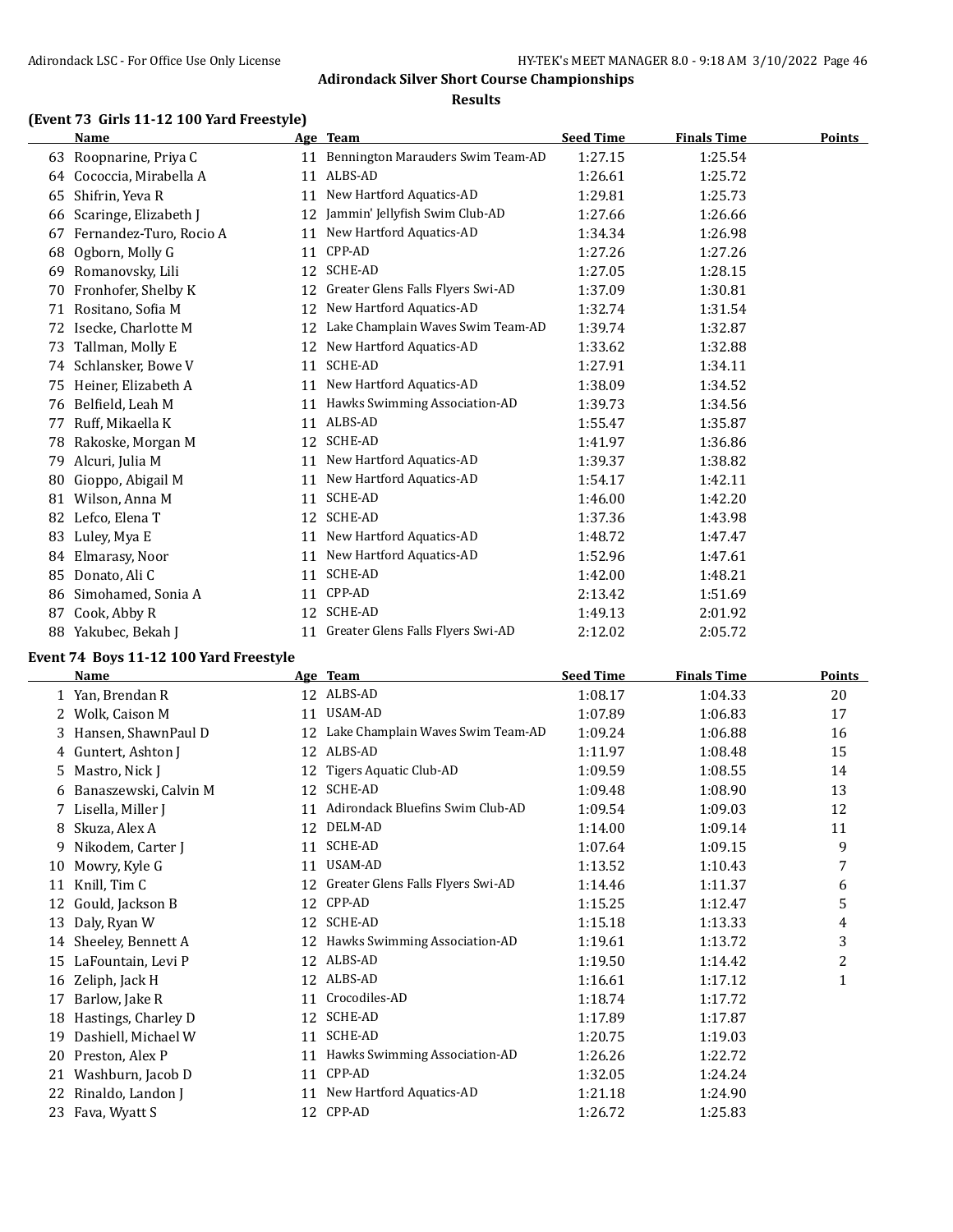**Results**

# **(Event 74 Boys 11-12 100 Yard Freestyle)**

|    | <b>Name</b>                                         |    | Age Team                             | <b>Seed Time</b> | <b>Finals Time</b> | <b>Points</b> |
|----|-----------------------------------------------------|----|--------------------------------------|------------------|--------------------|---------------|
|    | 24 Healey, Spencer M                                |    | 11 CPP-AD                            | 1:34.00          | 1:25.90            |               |
| 25 | Andreini, Finn M                                    |    | 12 SCHE-AD                           | 1:25.59          | 1:26.29            |               |
| 26 | Wood, Ryan D                                        |    | 12 CPP-AD                            | 1:25.78          | 1:26.32            |               |
| 27 | Li, Jason Q                                         |    | 11 CPP-AD                            | 1:31.36          | 1:27.85            |               |
| 28 | Koenitzer, Ryan W                                   | 11 | Electric Eels-AD                     | 1:30.74          | 1:29.94            |               |
| 29 | Barnoski, Liam C                                    |    | 11 SCHE-AD                           | 1:36.54          | 1:30.46            |               |
|    | 30 Heslin, Liam M                                   |    | 11 CPP-AD                            | 1:38.26          | 1:31.13            |               |
|    | 31 Mazurowski, Emmett K                             |    | 11 SCHE-AD                           | 1:34.02          | 1:31.55            |               |
| 32 | bay, Rogan E                                        |    | 12 CPP-AD                            | 1:34.29          | 1:35.13            |               |
| 33 | Sellnow, Lucas M                                    |    | 11 Electric Eels-AD                  | 1:33.57          | 1:36.24            |               |
|    | 34 Zima, Elliott H                                  |    | 11 SCHE-AD                           | 1:45.65          | 1:37.56            |               |
|    | 35 Wheeler, Lucas S                                 |    | 11 SCHE-AD                           | 1:49.15          | 1:39.88            |               |
|    | 36 Trujillo, Lucas                                  |    | 11 SCHE-AD                           | 1:48.39          | 1:41.27            |               |
|    | --- Tresnjo, Alen                                   |    | 11 New Hartford Aquatics-AD          | 1:23.45          | DQ                 |               |
|    |                                                     |    |                                      |                  |                    |               |
|    | Event 75 Girls 9-10 50 Yard Butterfly               |    |                                      |                  |                    |               |
|    | <b>Name</b>                                         |    | Age Team                             | <b>Seed Time</b> | <b>Finals Time</b> | <b>Points</b> |
|    | 1 Ricketts, Aurora S                                |    | 9 SCHE-AD                            | 43.27            | 41.20              | 20            |
| 2  | Quackenbush, Leah H                                 |    | 10 ALBS-AD                           | 59.02            | 41.51              | 17            |
| 3  | Moore, Grace F                                      |    | 10 DELM-AD                           | 45.13            | 42.74              | 16            |
| 4  | Quinn, Madysen C                                    | 9  | Tigers Aquatic Club-AD               | 44.13            | 42.89              | 15            |
| 5  | Lim, Yi Wern                                        |    | 10 CPP-AD                            | 45.88            | 43.30              | 14            |
| 6  | Johnson, Micalli R                                  |    | 10 Lake Champlain Waves Swim Team-AD | 43.87            | 43.59              | 13            |
| 7. | Gibson, Aliyah R                                    |    | 10 ALBS-AD                           | 45.59            | 44.11              | 12            |
| 8  | Sekelj, Ella S                                      |    | 10 Northern TRIBS Swimming-AD        | 48.35            | 45.29              | 11            |
| 9  | Sanghi, Ingrid K                                    |    | 9 CPP-AD                             | 45.00            | 46.02              | 9             |
| 10 | Mirel, Alex H                                       |    | 9 ALBS-AD                            | 51.24            | 46.32              | 7             |
| 11 | Tobrocke, Alexandra M                               |    | 10 Saratoga Regional YMCA Stingra-AD | 50.26            | 46.62              | 6             |
| 12 | Ryan, Quinlan A                                     |    | 9 CPP-AD                             | 46.86            | 47.17              | 5             |
| 13 | Harpootlian, Emma L                                 |    | 9 CPP-AD                             | 43.77            | 47.35              | 4             |
|    | 14 Morse, Elisabeth R                               |    | 9 DELM-AD                            | 49.56            | 48.24              | 3             |
|    | 15 Yin, Celina C                                    | 9  | CPP-AD                               | 46.50            | 48.47              | 2             |
|    | 16 McAllister, Riley A                              |    | 10 Jammin' Jellyfish Swim Club-AD    | 47.62            | 50.46              | $\mathbf{1}$  |
| 17 | Reynolds, Corinna E                                 |    | 10 SCHE-AD                           | 52.45            | 50.94              |               |
|    | 18 Newcomb, Cora J                                  |    | 9 Hawks Swimming Association-AD      | 49.85            | 51.27              |               |
|    | 19 Lofink, Ella F                                   |    | 9 SCHE-AD                            | 55.74            | 51.48              |               |
|    | 20 Massoud, Tressa S                                |    | 10 New Hartford Aquatics-AD          | 50.58            | 52.22              |               |
|    | 21 Zima, Adelaide G                                 |    | 9 SCHE-AD                            | 53.05            | 53.49              |               |
|    | 22 Wang, Ellie Y                                    |    | 10 CPP-AD                            | 54.92            | 54.47              |               |
|    | 23 Craig, Kylie A                                   |    | 9 SCHE-AD                            | 54.00            | 57.02              |               |
|    | 24 LaPolt, Ella J                                   |    | 9 Hawks Swimming Association-AD      | 55.58            | 57.03              |               |
| 25 | Weinlein, Addy I                                    |    | 9 SCHE-AD                            | 1:08.19          | 1:03.49            |               |
| 26 | Senior, Lex A                                       |    | 9 CPP-AD                             | 1:24.40          | 1:38.16            |               |
|    | --- Feeney, Lauren J                                |    | 9 SCHE-AD                            | 1:03.56          | DQ                 |               |
|    | --- Nikodem, Lily S                                 |    | 9 SCHE-AD                            | 1:00.67          | DQ                 |               |
|    |                                                     |    |                                      |                  |                    |               |
|    | Event 76 Boys 9-10 50 Yard Butterfly<br><b>Name</b> |    | Age Team                             | <b>Seed Time</b> | <b>Finals Time</b> | <b>Points</b> |
|    |                                                     |    |                                      |                  |                    |               |
|    | 1 Guntert, Blake E                                  |    | 10 ALBS-AD                           | 43.70            | 41.23              | 20            |
|    | 2 Simmons, Max D                                    |    | 9 CPP-AD                             | 43.20            | 41.37              | 17            |
| 3  | Muldner, Mitch J                                    |    | 9 SCHE-AD                            | 48.22            | 46.93              | 16            |
|    | 4 Zhang, Jason                                      |    | 10 SCHE-AD                           | 48.44            | 48.07              | 15            |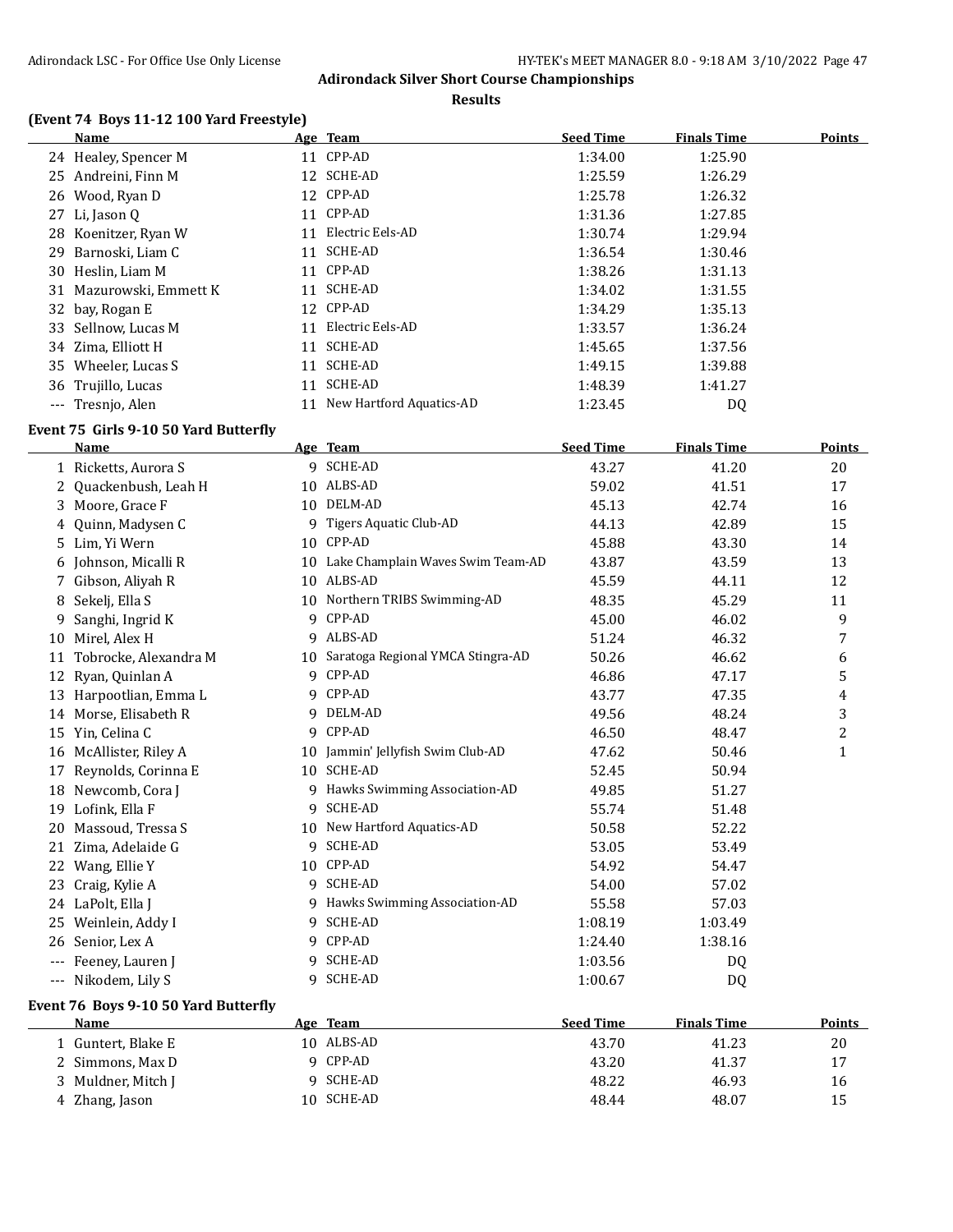**Results**

# **(Event 76 Boys 9-10 50 Yard Butterfly)**

| <b>Name</b>             | Age Team                   | <b>Seed Time</b> | <b>Finals Time</b> | <b>Points</b> |
|-------------------------|----------------------------|------------------|--------------------|---------------|
| 5 Kransler, Chase J     | 10 SCHE-AD                 | 49.75            | 52.29              | 14            |
| 6 Stotz, Adam M         | 10 CPP-AD                  | 55.66            | 53.22              | 13            |
| 7 Nappi, Luke M         | 9 SCHE-AD                  | 53.64            | 55.89              | 12            |
| 8 Striker, Aaron L      | 9 CPP-AD                   | 57.70            | 58.90              | 11            |
| 9 Kannan, Vidhur        | 10 CPP-AD                  | 1:03.71          | 1:08.56            | 9             |
| 10 Xu, William          | 9 CPP-AD                   | 1:08.94          | 1:13.29            |               |
| 11 Ponomarov, Max       | 10 CPP-AD                  | 1:18.89          | 1:24.30            | 6             |
| --- Rigolosi, Greyson J | 9 SCHE-AD                  | 51.41            | DQ                 |               |
| --- Wang, Johnny Y      | 9 New Hartford Aquatics-AD | 57.16            | DQ                 |               |
| --- Chan, Isaac         | 10 DELM-AD                 | 1:00.28          | DQ                 |               |
| --- Joval, Anthony J    | 9 CPP-AD                   | 1:09.83          | DQ                 |               |

# **Event 77 Girls 8 & Under 50 Yard Backstroke**

|     | <b>Name</b>         |   | Age Team                          | <b>Seed Time</b> | <b>Finals Time</b> | Points       |
|-----|---------------------|---|-----------------------------------|------------------|--------------------|--------------|
|     | 1 Hook, Elise C     | 8 | CPP-AD                            | 46.21            | 46.46              | 20           |
| 2   | Cronin, Julia M     | 8 | USAM-AD                           | 52.49            | 49.12              | 17           |
| 3.  | Taylor, Zoey        | 8 | SCHE-AD                           | 52.10            | 50.81              | 16           |
|     | 4 Babcock, Anna R   | 8 | USAM-AD                           | 56.85            | 51.12              | 15           |
|     | 5 Quarmby, Zoe E    |   | Hawks Swimming Association-AD     | 57.44            | 53.58              | 14           |
| 6   | Keller, Catherine E | 8 | ALBS-AD                           | 54.20            | 54.74              | 13           |
|     | Druzynski, Riley A  | 8 | SCHE-AD                           | 57.41            | 55.02              | 12           |
| 8   | Smith, Macie R      |   | Saratoga Regional YMCA Stingra-AD | 53.54            | 55.66              | 11           |
| 9   | Galiard, Mina E     | 8 | CPP-AD                            | 58.07            | 56.15              | 9            |
| 10  | Nappi, Lexie F      |   | <b>SCHE-AD</b>                    | 1:00.21          | 56.29              | 7            |
| 11  | Letterman, Alice L  | 8 | <b>SCHE-AD</b>                    | 56.56            | 56.96              | 6            |
| 12  | Eichfeld, Anna E    | 7 | CPP-AD                            | 1:04.65          | 57.14              | 5            |
| 13  | Kenney, Sage S      |   | Hawks Swimming Association-AD     | 1:25.30          | 57.58              | 4            |
| 14  | Trinsey, Hana G     |   | ALBS-AD                           | 1:04.72          | 57.82              | 3            |
| 15  | Wang, Phira Y       | 8 | CPP-AD                            | 1:01.60          | 58.54              | 2            |
| 16  | Sfeir, Scarlett G   | 8 | <b>SCHE-AD</b>                    | 1:01.15          | 58.68              | $\mathbf{1}$ |
| 17  | Johnson, Anna D     | 8 | Tigers Aquatic Club-AD            | 1:02.64          | 59.52              |              |
| 18  | Kincaid, Julianna M |   | CPP-AD                            | 1:04.12          | 1:01.90            |              |
| --- | Kiehle, Molly J     |   | USAM-AD                           | 1:28.92          | DQ                 |              |
|     | Puels, Ruby L       | 8 | <b>SCHE-AD</b>                    | 54.67            | DQ                 |              |
| --- | Edwards, Lauren     |   | Saratoga Regional YMCA Stingra-AD | 56.96            | DQ                 |              |

# **Event 78 Boys 8 & Under 50 Yard Backstroke**

|      | Name                | Age Team                   | <b>Seed Time</b> | <b>Finals Time</b> | Points |
|------|---------------------|----------------------------|------------------|--------------------|--------|
|      | 1 Clark, James M    | 8 CPP-AD                   | 38.84            | 37.87              | 20     |
|      | 2 Horstmyer, Erik D | 8 CPP-AD                   | 39.32            | 39.71              | 17     |
|      | 3 Willcox, Kenny E  | 8 SCHE-AD                  | 52.71            | 47.53              | 16     |
|      | 4 Colman, Samuel G  | 8 Unattached-AD            | 48.13            | 47.91              | 15     |
|      | 5 Williams, Tyler J | 8 ALBS-AD                  | 49.26            | 49.58              | 14     |
|      | 6 Washburn, Logan E | 8 CPP-AD                   | 53.89            | 54.57              | 13     |
| $*7$ | Stotz. Andrew P     | 8 CPP-AD                   | 53.78            | 55.98              | 11.50  |
|      | *7 Strickler, Ben F | 8 SCHE-AD                  | 1:04.65          | 55.98              | 11.50  |
|      | 9 Roth, Joey P      | 8 New Hartford Aquatics-AD | 1:13.83          | 1:00.41            | 9      |
| 10   | Striker, Kamden M   | 6 CPP-AD                   | 1:01.78          | 1:00.71            | 7      |
| 11   | Washburn, Griffin M | 6 CPP-AD                   | 1:07.27          | 1:02.41            | 6      |
| 12   | McCoy, Charles L    | 8 CPP-AD                   | 1:13.81          | 1:02.47            | 5      |
| 13   | Lee, Haven          | 7 CPP-AD                   | 1:16.53          | 1:04.45            | 4      |
|      | 14 Wang, Terry L    | 8 CPP-AD                   | 1:04.12          | 1:08.60            | 3      |
|      |                     |                            |                  |                    |        |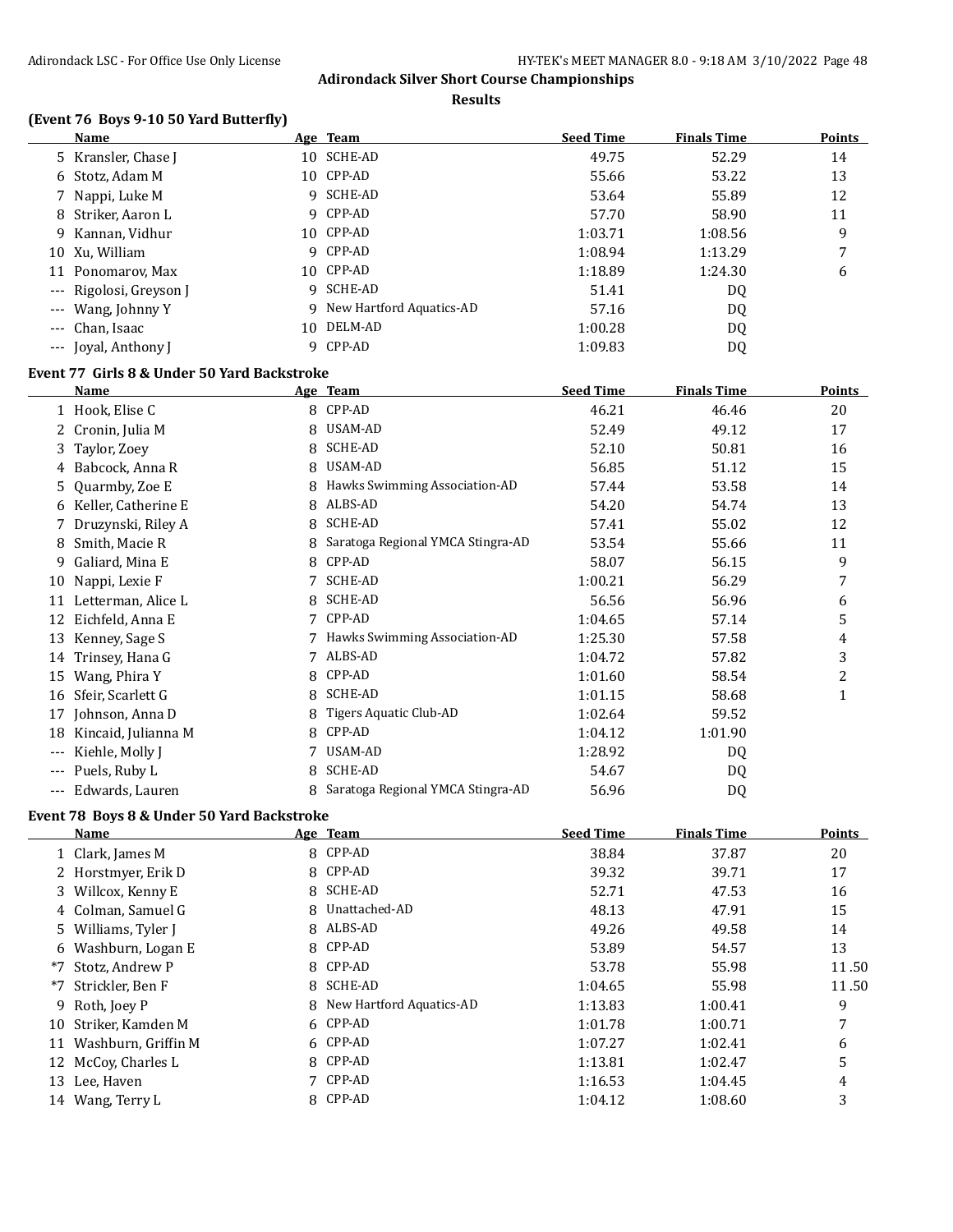**Results**

# **(Event 78 Boys 8 & Under 50 Yard Backstroke)**

| Name                 | Team<br>Age | Seed Time | <b>Finals Time</b> | <b>Points</b> |
|----------------------|-------------|-----------|--------------------|---------------|
| --- Patrick, Logan C | 8 CPP-AD    | 50.00     | D <sub>0</sub>     |               |
| --- Roglieri, Luca B | USAM-AD     | 56.22     | D <sub>0</sub>     |               |

# **Event 79 Girls 11-12 200 Yard Backstroke**

| Name                    |    | Age Team                            | <b>Seed Time</b> | <b>Finals Time</b> | Points |
|-------------------------|----|-------------------------------------|------------------|--------------------|--------|
| 1 Deal, Grace A         |    | 12 CLIN-AD                          | 2:45.61          | 2:37.23            | 20     |
| 2 White, Nicole E       |    | 12 Northern TRIBS Swimming-AD       | 2:42.21          | 2:38.56            | 17     |
| 3 Dunbar, Georgia B     |    | 12 USAM-AD                          | 2:53.90          | 2:42.02            | 16     |
| 4 Breckenridge, Lucy F  | 11 | SCHE-AD                             | 2:42.10          | 2:42.22            | 15     |
| 5 Domitrovits, Emma S   |    | 12 Hawks Swimming Association-AD    | 3:10.73          | 2:43.11            | 14     |
| 6 Stoup, Maddie L       |    | 12 CPP-AD                           | 2:43.56          | 2:43.62            | 13     |
| 7 Waldman, Jacqueline C |    | 12 Adirondack Bluefins Swim Club-AD | 2:49.00          | 2:49.14            | 12     |
| 8 Ryan, Callie J        | 11 | USAM-AD                             | 2:50.45          | 2:50.78            | 11     |
| 9 McIntyre, Mary J      | 12 | Hawks Swimming Association-AD       | 3:05.22          | 2:58.15            | 9      |
| --- Walter, Emma L      |    | 12 CPP-AD                           | 2:52.64          | DQ                 |        |
| --- Farrell, Macayla M  |    | 12 ALBS-AD                          | 3:17.90          | D <sub>0</sub>     |        |

#### **Event 80 Boys 11-12 200 Yard Backstroke**

| Name                  | Age Team      | <b>Seed Time</b> | <b>Finals Time</b> | <b>Points</b> |
|-----------------------|---------------|------------------|--------------------|---------------|
| 1 Jerome, Jude C      | USAM-AD<br>11 | 2:43.01          | 2:38.75            | 20            |
| 2 Lee, Nathan C       | 12 CPP-AD     | 2:51.73          | 2:39.94            | 17            |
| 3 Lian. Oliver L      | 11 CPP-AD     | 2:43.99          | 2:41.00            | 16            |
| 4 Hungerford, Brett A | 12 ALBS-AD    | 2:46.62          | 2:44.07            | 15            |
| 5 Skuza, Alex A       | 12 DELM-AD    | 2:57.59          | 2:48.73            | 14            |
| 6 Gerace, James R     | CPP-AD<br>11  | 2:58.92          | 2:50.58            | 13            |
| 7 Wolk, Caison M      | USAM-AD<br>11 | 3:00.42          | 2:55.63            | 12            |
| 8 Li, Jason Q         | CPP-AD        | 3:18.98          | 3:48.27            | 11            |

#### **Event 81 Girls 10 & Under 100 Yard Breaststroke**

| Name                   | Age Team                         | <b>Seed Time</b> | <b>Finals Time</b> | Points |
|------------------------|----------------------------------|------------------|--------------------|--------|
| 1 Harpootlian, Leah C  | 10 CPP-AD                        | 1:42.12          | 1:33.54            | 20     |
| 2 Strickler, Carolyn M | 10 SCHE-AD                       | 1:43.23          | 1:35.45            | 17     |
| 3 Laurie, Makena G     | 10 Hawks Swimming Association-AD | 1:44.72          | 1:39.28            | 16     |
| 4 Lim, Yi Wern         | 10 CPP-AD                        | 1:42.96          | 1:41.36            | 15     |
| 5 Hou, Irena Y         | 9 DELM-AD                        | 1:47.61          | 1:42.59            | 14     |
| 6 Buck, Layla M        | 10 CPP-AD                        | 1:46.04          | 1:48.74            | 13     |
| 7 Mirel, Alex H        | 9 ALBS-AD                        | 1:57.10          | 1:56.53            | 12     |
| 8 Senior, Lex A        | 9 CPP-AD                         | 2:16.12          | 2:15.69            | 11     |
| 9 Sanghi, Ingrid K     | 9 CPP-AD                         | 2:58.81          | 2:21.92            | 9      |
| --- Attia, Laila M     | 10 SCHE-AD                       | 1:53.17          | DQ                 |        |

# **Event 82 Boys 10 & Under 100 Yard Breaststroke**

|    | <b>Name</b>         |     | Age Team                          | <b>Seed Time</b> | <b>Finals Time</b> | <b>Points</b> |
|----|---------------------|-----|-----------------------------------|------------------|--------------------|---------------|
|    | 1 Van Loan, Rory R  |     | KingstonYMCA Hurricanes and Ul-AD | 1:45.81          | 1:42.25            | 20            |
|    | 2 Konnor, Cameron C | q   | SCHE-AD                           | 1:42.73          | 1:43.04            | 17            |
|    | 3 Shao, Mark J      |     | 10 CPP-AD                         | 1:44.85          | 1:44.12            | 16            |
|    | 4 Simmons, Max D    | Q.  | CPP-AD                            | 1:45.50          | 1:45.30            | 15            |
|    | 5 Schwenker, Will H |     | 10 SCHE-AD                        | 1:42.41          | 1:46.51            | 14            |
|    | 6 Fay, Ben M        |     | 10 SCHE-AD                        | 1:54.95          | 1:49.19            | 13            |
|    | 7 Watson, Coleman G | 9.  | Crocodiles-AD                     | 1:53.20          | 1:51.54            | 12            |
|    | 8 Buck, Eli W       | 10. | CPP-AD                            | 2:08.76          | 2:00.29            | 11            |
|    | 9 Lucas, Daniel M   | 10  | SCHE-AD                           | 1:53.89          | 2:00.47            | 9             |
| 10 | MacDougal, Liam F   | Q.  | CPP-AD                            | 2:25.22          | 2:12.01            |               |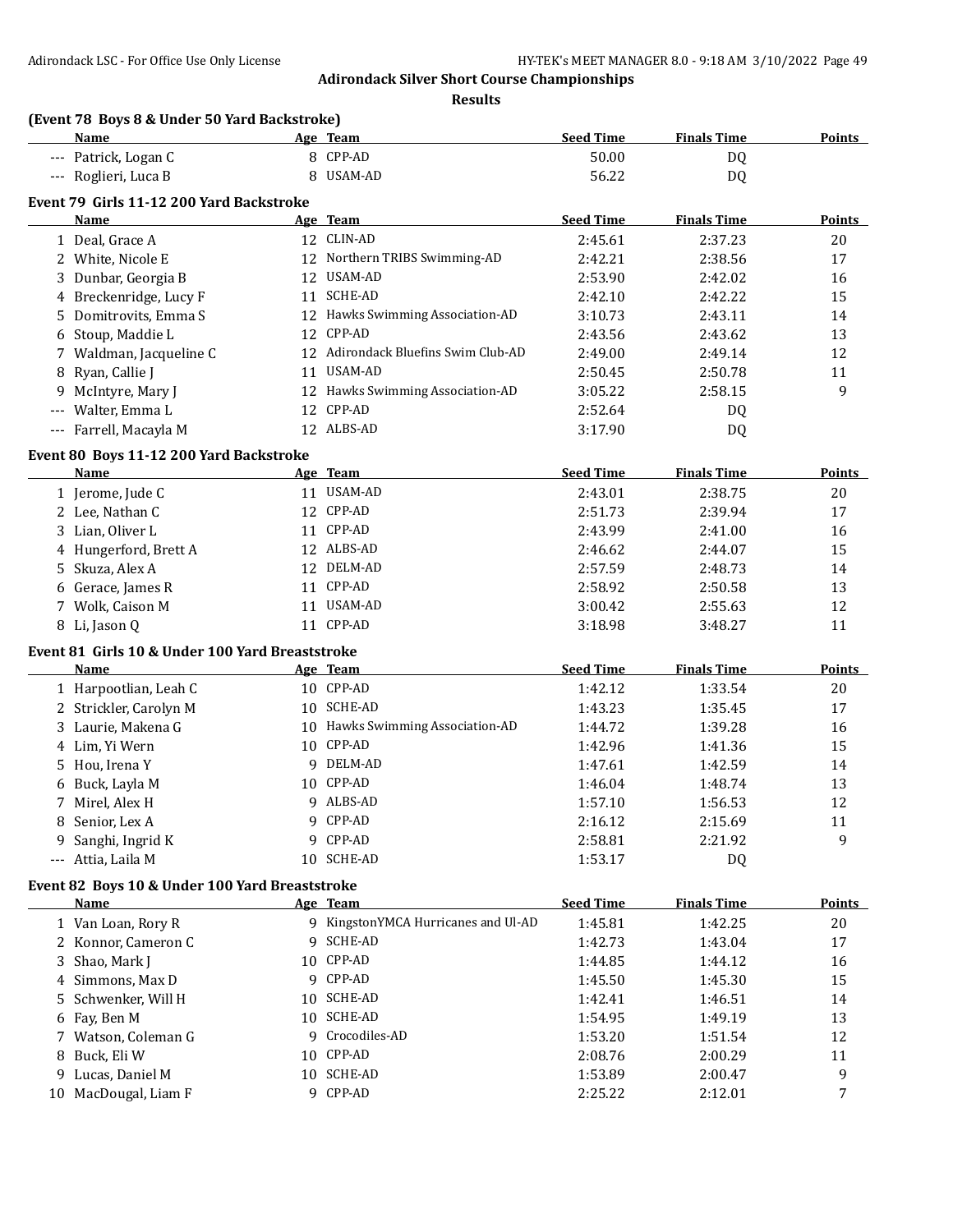**Results**

|    | (Event 82 Boys 10 & Under 100 Yard Breaststroke)<br>Name |    | Age Team                             | <b>Seed Time</b> | <b>Finals Time</b> | <b>Points</b> |
|----|----------------------------------------------------------|----|--------------------------------------|------------------|--------------------|---------------|
|    | 11 Gerace, Tyler J                                       |    | 9 CPP-AD                             | 2:26.61          | 2:20.09            | 6             |
|    | 12 Doney, Colin E                                        |    | 10 CPP-AD                            | 2:37.85          | 2:32.94            | 5             |
|    | 13 Galiard, Aaron I                                      |    | 10 CPP-AD                            | 2:03.04          | 2:41.78            | 4             |
|    | --- Stebletsov, Vova A                                   |    | 10 CPP-AD                            | 1:51.12          | DQ                 |               |
|    | Event 83 Girls 8 & Under 100 Yard Freestyle              |    |                                      |                  |                    |               |
|    | Name                                                     |    | Age Team                             | <b>Seed Time</b> | <b>Finals Time</b> | <b>Points</b> |
|    | 1 Hopke, Stella M                                        |    | 8 CPP-AD                             | 1:33.62          | 1:29.61            | 20            |
|    | 2 Cronin, Julia M                                        | 8  | USAM-AD                              | 1:59.54          | 1:35.20            | 17            |
|    | 3 Hook, Elise C                                          | 8  | CPP-AD                               | 1:39.47          | 1:42.38            | 16            |
|    | 4 Keller, Catherine E                                    | 8  | ALBS-AD                              | 1:47.17          | 1:44.95            | 15            |
| 5  | Taylor, Zoey                                             | 8  | SCHE-AD                              | 1:54.27          | 1:48.09            | 14            |
|    | 6 Letterman, Alice L                                     | 8  | <b>SCHE-AD</b>                       | 1:47.16          | 1:51.95            | 13            |
| 7  | Trinsey, Hana G                                          | 7  | ALBS-AD                              | 2:19.46          | 1:56.62            | 12            |
| 8  | Puels, Ruby L                                            | 8  | <b>SCHE-AD</b>                       | 2:01.24          | 1:59.94            | 11            |
| 9  | Nappi, Lexie F                                           | 7  | <b>SCHE-AD</b>                       | 2:05.20          | 2:01.31            | 9             |
|    | 10 Johnson, Anna D                                       | 8  | Tigers Aquatic Club-AD               | 2:08.01          | 2:08.45            | 7             |
|    | Event 84 Boys 8 & Under 100 Yard Freestyle               |    |                                      |                  |                    |               |
|    | Name                                                     |    | Age Team                             | <b>Seed Time</b> | <b>Finals Time</b> | Points        |
|    | 1 Horstmyer, Erik D                                      |    | 8 CPP-AD                             | 1:21.82          | 1:20.30            | 20            |
|    | 2 Willcox, Kenny E                                       | 8  | SCHE-AD                              | 1:58.81          | 1:39.19            | 17            |
|    | 3 Patrick, Logan C                                       | 8  | CPP-AD                               | 1:47.25          | 1:43.15            | 16            |
|    | 4 Colman, Samuel G                                       | 8  | Unattached-AD                        | 1:43.42          | 1:45.43            | 15            |
|    | --- Roglieri, Luca B                                     | 8  | USAM-AD                              | 1:57.90          | DQ                 |               |
|    | Event 85 Girls 11-12 100 Yard Breaststroke               |    |                                      |                  |                    |               |
|    | Name                                                     |    | Age Team                             | <b>Seed Time</b> | <b>Finals Time</b> | <b>Points</b> |
|    | 1 Dunbar, May R                                          |    | 12 USAM-AD                           | 1:29.11          | 1:27.70            | 20            |
|    | 2 Stoup, Maddie L                                        |    | 12 CPP-AD                            | 1:29.48          | 1:29.21            | 17            |
| 3  | Paul, Maeve K                                            |    | 12 Tigers Aquatic Club-AD            | 1:30.68          | 1:31.80            | 16            |
| 4  | Rogowski, Bella S                                        |    | 11 SCHE-AD                           | 1:30.19          | 1:32.00            | 15            |
| 5  | Breckenridge, Lucy F                                     | 11 | <b>SCHE-AD</b>                       | 1:29.36          | 1:32.07            | 14            |
| 6  | McCarthy, Harper F                                       |    | 12 Saratoga Regional YMCA Stingra-AD | 1:32.86          | 1:32.16            | 13            |
| 7  | Cao, Aimee W                                             | 11 | CPP-AD                               | 1:30.68          | 1:32.41            | 12            |
|    | 8 Walmsley, Lauren M                                     |    | 11 CPP-AD                            | 1:29.97          | 1:32.78            | 11            |
|    | 9 Relyea, Cade G                                         |    | 11 DELM-AD                           | 1:32.95          | 1:33.49            | 9             |
|    | 10 Maki-Davis, Abigail M                                 |    | 12 Bennington Marauders Swim Team-AD | 1:37.16          | 1:35.28            | 7             |
|    | 11 Woytowich, Emma J                                     | 12 | SCHE-AD                              | 1:34.06          | 1:35.66            | 6             |
|    | 12 Dunbar, Georgia B                                     |    | 12 USAM-AD                           | 1:33.27          | 1:35.86            | 5             |
|    | 13 Ruscio, Emily A                                       | 12 | SCHE-AD                              | 1:35.55          | 1:36.04            | 4             |
|    | 14 Danko, Violet E                                       | 12 | SCHE-AD                              | 1:38.94          | 1:36.59            | 3             |
|    | 15 Zazzaro, Amelia R                                     | 11 | Bennington Marauders Swim Team-AD    | 1:37.11          | 1:37.64            | 2             |
|    | 16 White, Nicole E                                       | 12 | Northern TRIBS Swimming-AD           | 1:35.97          | 1:37.71            | $\mathbf{1}$  |
|    | 17 Domitrovits, Emma S                                   |    | 12 Hawks Swimming Association-AD     | 1:51.42          | 1:38.07            |               |
|    | 18 Muldner, Jules/Juliana G                              | 12 | SCHE-AD                              | 1:38.39          | 1:38.75            |               |
|    | 19 Wolfort, Macy J                                       |    | 12 ALBS-AD                           | 1:40.87          | 1:38.91            |               |
| 20 | Ness, Elsie K                                            | 12 | SCHE-AD                              | 1:35.96          | 1:39.29            |               |
| 21 | Williams, Isabella R                                     | 12 | ALBS-AD                              | 1:38.51          | 1:40.43            |               |
| 22 | O'Donnell, Bridgett M                                    | 11 | <b>SCHE-AD</b>                       | 1:39.45          | 1:41.62            |               |
|    | 23 Newcomb, Lucy G                                       | 12 | Hawks Swimming Association-AD        | 1:41.06          | 1:41.69            |               |
|    |                                                          |    |                                      |                  |                    |               |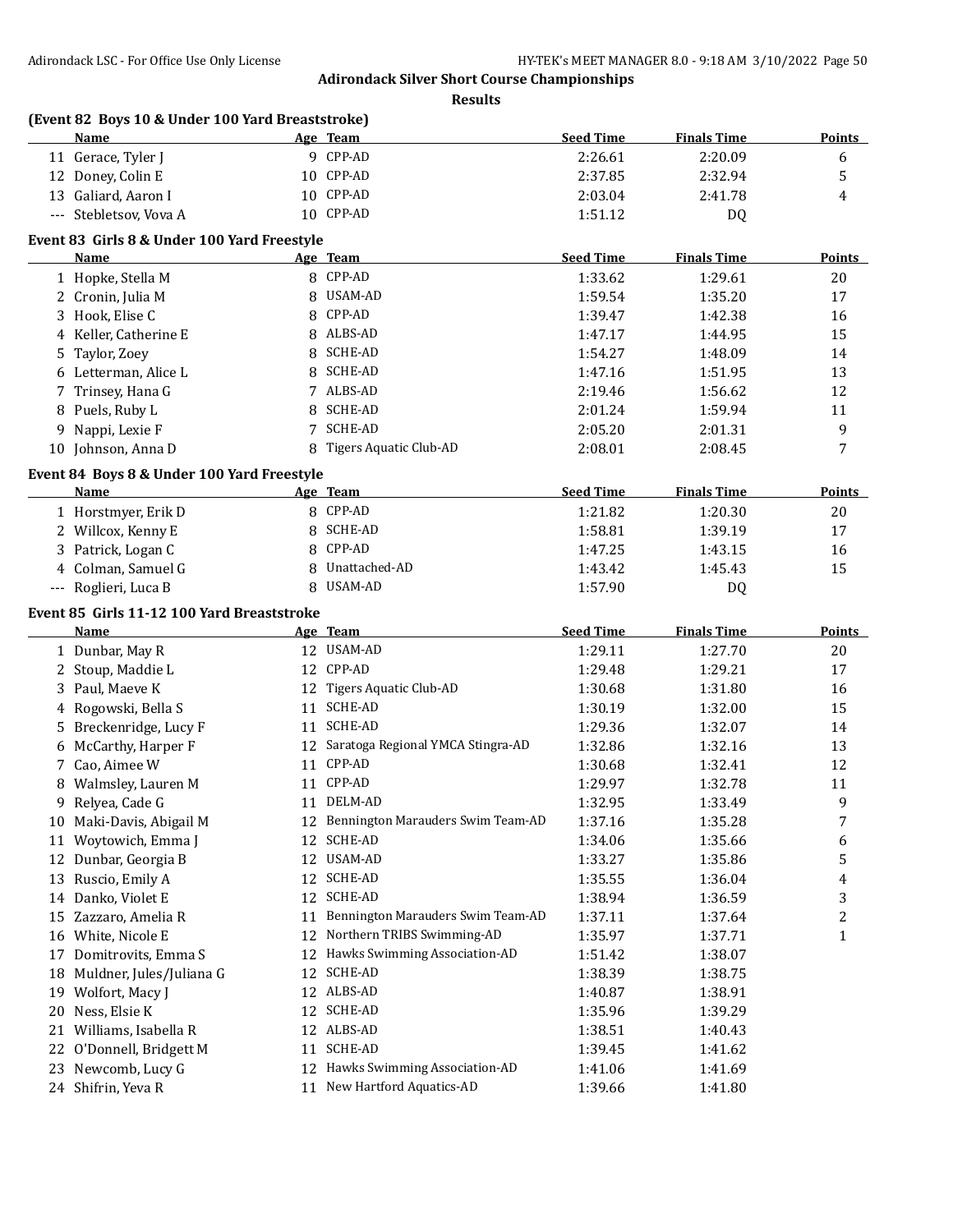#### **Results**

# **(Event 85 Girls 11-12 100 Yard Breaststroke)**

|    | Name                     |    | Age Team                          | <b>Seed Time</b> | <b>Finals Time</b> | <b>Points</b> |
|----|--------------------------|----|-----------------------------------|------------------|--------------------|---------------|
| 25 | Collis, Isabella M       | 12 | New Hartford Aquatics-AD          | 1:46.20          | 1:42.54            |               |
| 26 | Camarda, Avery H         | 12 | Bennington Marauders Swim Team-AD | 1:43.16          | 1:43.25            |               |
| 27 | Tallman, Molly E         | 12 | New Hartford Aquatics-AD          | 1:46.84          | 1:43.44            |               |
| 28 | Rio, Willa K             | 11 | New Hartford Aquatics-AD          | 1:43.81          | 1:43.55            |               |
| 29 | Forstell, Abby D         | 11 | Hawks Swimming Association-AD     | 1:37.53          | 1:44.20            |               |
|    | 30 McCarthy, Ella I      | 11 | New Hartford Aquatics-AD          | 1:48.51          | 1:44.27            |               |
|    | 31 Ryan, Chloe M         | 11 | USAM-AD                           | 1:42.68          | 1:44.75            |               |
|    | 32 Scaringe, Elizabeth J | 12 | Jammin' Jellyfish Swim Club-AD    | 1:43.72          | 1:45.36            |               |
|    | 33 Ogborn, Molly G       | 11 | CPP-AD                            | 1:43.08          | 1:45.88            |               |
|    | 34 Roopnarine, Priya C   | 11 | Bennington Marauders Swim Team-AD | 1:43.33          | 1:46.24            |               |
|    | 35 Dunham, Reilly C      | 12 | Unattached-AD                     | 1:44.04          | 1:46.31            |               |
|    | 36 Colman, Maya K        | 12 | Unattached-AD                     | 1:47.46          | 1:48.88            |               |
| 37 | Carroll, Sarah J         | 11 | Unattached-AD                     | 1:53.71          | 1:49.53            |               |
| 38 | Krenav, Anna E           | 11 | Electric Eels-AD                  | 1:46.13          | 1:53.51            |               |
| 39 | Dansie, Stella J         | 11 | SCHE-AD                           | 1:50.66          | 1:53.60            |               |
| 40 | Isecke, Charlotte M      | 12 | Lake Champlain Waves Swim Team-AD | 1:59.83          | 1:56.87            |               |
| 41 | Rakoske, Morgan M        | 12 | SCHE-AD                           | 2:18.11          | 2:15.61            |               |

#### **Event 86 Boys 11-12 100 Yard Breaststroke**

|    | <b>Name</b>                     |    | Age Team                          | <b>Seed Time</b> | <b>Finals Time</b> | <b>Points</b> |
|----|---------------------------------|----|-----------------------------------|------------------|--------------------|---------------|
|    | 1 Yan, Brendan R                |    | 12 ALBS-AD                        | 1:29.29          | 1:25.30            | 20            |
| 2  | Lian, Oliver L                  | 11 | CPP-AD                            | 1:28.58          | 1:25.73            | 17            |
| 3  | Skuza, Alex A                   | 12 | DELM-AD                           | 1:30.03          | 1:26.50            | 16            |
| 4  | Mowry, Kyle G                   | 11 | <b>USAM-AD</b>                    | 1:30.99          | 1:27.86            | 15            |
| 5  | Bette, AJ J                     | 12 | Adirondack Bluefins Swim Club-AD  | 1:31.24          | 1:28.15            | 14            |
| 6  | Hungerford, Brett A             |    | 12 ALBS-AD                        | 1:28.67          | 1:28.80            | 13            |
|    | Jerome, Jude C                  | 11 | <b>USAM-AD</b>                    | 1:28.01          | 1:29.68            | 12            |
| 8  | Gerace, James R                 | 11 | CPP-AD                            | 1:35.32          | 1:37.37            | 11            |
| 9  | Knill, Tim C                    | 12 | Greater Glens Falls Flyers Swi-AD | 1:46.83          | 1:39.99            | 9             |
| 10 | Barlow, Jake R                  | 11 | Crocodiles-AD                     | 1:43.69          | 1:40.12            | 7             |
| 11 | Yin, Brayden C                  | 12 | CPP-AD                            | 1:43.06          | 1:40.87            | 6             |
| 12 | Banaszewski, Calvin M           | 12 | <b>SCHE-AD</b>                    | 1:42.41          | 1:42.04            | 5             |
| 13 | Hansen, ShawnPaul D             | 12 | Lake Champlain Waves Swim Team-AD | 1:33.60          | 1:42.14            | 4             |
|    | 14 Nikodem, Carter J            | 11 | <b>SCHE-AD</b>                    | 1:46.47          | 1:43.07            | 3             |
| 15 | Zeliph, Jack H                  |    | 12 ALBS-AD                        | 1:43.64          | 1:43.26            | 2             |
| 16 | Rinaldo, Landon J               | 11 | New Hartford Aquatics-AD          | 1:44.99          | 1:43.59            | $\mathbf{1}$  |
| 17 | Tresnjo, Alen                   | 11 | New Hartford Aquatics-AD          | 1:49.35          | 1:45.63            |               |
| 18 | Sellnow, Lucas M                | 11 | Electric Eels-AD                  | 1:45.34          | 1:47.50            |               |
| 19 | Dashiell, Michael W             | 11 | <b>SCHE-AD</b>                    | 1:47.56          | 1:50.26            |               |
| 20 | Preston, Alex P                 | 11 | Hawks Swimming Association-AD     | 2:07.26          | 1:54.89            |               |
| 21 | Fava, Wyatt S                   |    | 12 CPP-AD                         | 1:59.23          | 1:55.01            |               |
| 22 | Wheeler, Lucas S                | 11 | <b>SCHE-AD</b>                    | 2:13.32          | 1:59.15            |               |
| 23 | Healey, Spencer M               |    | 11 CPP-AD                         | 1:56.10          | 1:59.60            |               |
|    | 24 Washburn, Jacob D            | 11 | CPP-AD                            | 2:08.94          | 2:00.75            |               |
| 25 | Andreini, Finn M                | 12 | SCHE-AD                           | 2:05.01          | 2:01.58            |               |
| 26 | Zima, Elliott H                 | 11 | SCHE-AD                           | 2:12.42          | 2:05.78            |               |
| 27 | Koenitzer, Ryan W               | 11 | Electric Eels-AD                  | 2:30.05          | 2:20.39            |               |
|    | Event 87 Girls 9-10 100 Yard IM |    |                                   |                  |                    |               |
|    | Name                            |    | Age Team                          | <b>Seed Time</b> | <b>Finals Time</b> | <b>Points</b> |
|    | 1 Laurie, Makena G              |    | 10 Hawks Swimming Association-AD  | 1:28.84          | 1:28.78            | 20            |
|    | 2 Sekelj, Ella S                | 10 | Northern TRIBS Swimming-AD        | 1:31.39          | 1:29.05            | 17            |
|    |                                 |    |                                   |                  |                    |               |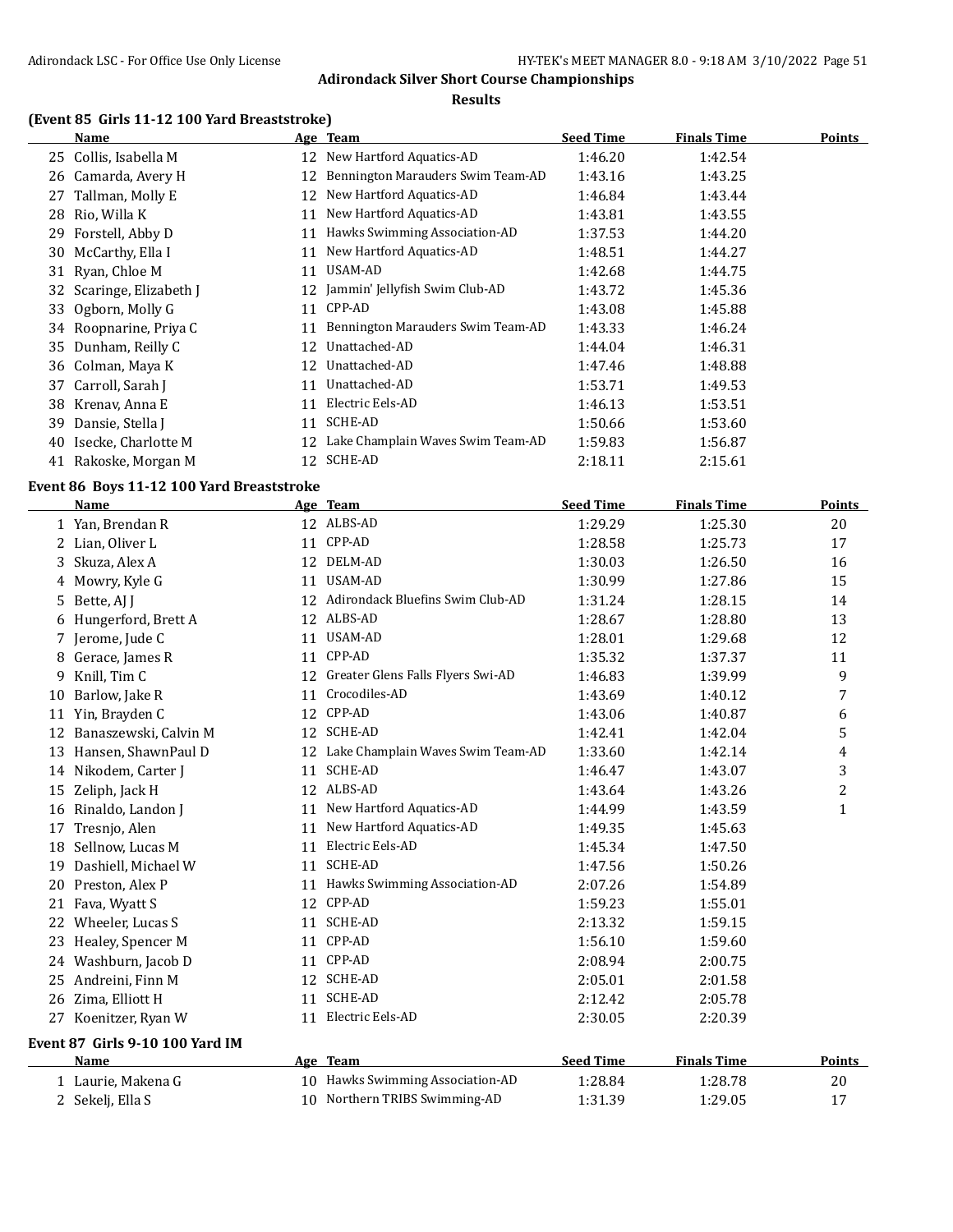#### **Results**

# **(Event 87 Girls 9-10 100 Yard IM)**

|    | <b>Name</b>               |   | Age Team                             | <b>Seed Time</b> | <b>Finals Time</b> | <b>Points</b>  |
|----|---------------------------|---|--------------------------------------|------------------|--------------------|----------------|
|    | 3 Quinn, Madysen C        |   | 9 Tigers Aquatic Club-AD             | 1:33.15          | 1:29.79            | 16             |
|    | 4 Lim, Yi Wern            |   | 10 CPP-AD                            | 1:33.23          | 1:30.25            | 15             |
|    | 5 Ricketts, Aurora S      |   | 9 SCHE-AD                            | 1:33.59          | 1:32.23            | 14             |
| 6  | Moynahan, Maeve C         |   | 10 SCHE-AD                           | 1:32.99          | 1:32.24            | 13             |
|    | 7 Hynes, Lily M           |   | 10 DELM-AD                           | 1:33.10          | 1:32.77            | 12             |
|    | 8 D'Amour, Violet A       |   | 10 Hawks Swimming Association-AD     | 1:33.28          | 1:34.65            | 11             |
| 9  | Attia, Laila M            |   | 10 SCHE-AD                           | 1:33.44          | 1:34.86            | 9              |
| 10 | Johnson, Micalli R        |   | 10 Lake Champlain Waves Swim Team-AD | 1:31.80          | 1:35.31            | 7              |
|    | 11 Hou, Irena Y           |   | 9 DELM-AD                            | 1:31.26          | 1:35.37            | 6              |
|    | 12 Ryan, Quinlan A        |   | 9 CPP-AD                             | 1:42.61          | 1:36.15            | 5              |
|    | 13 Moore, Grace F         |   | 10 DELM-AD                           | 1:40.07          | 1:37.71            | 4              |
|    | 14 Lyons, Avery G         |   | 10 Adirondack Bluefins Swim Club-AD  | 1:43.15          | 1:38.85            | 3              |
|    | 15 Buck, Layla M          |   | 10 CPP-AD                            | 2:09.37          | 1:39.59            | $\overline{c}$ |
|    | 16 Yin, Celina C          |   | 9 CPP-AD                             | 1:47.85          | 1:43.53            | $\mathbf{1}$   |
|    | 17 McAllister, Riley A    |   | 10 Jammin' Jellyfish Swim Club-AD    | 1:40.95          | 1:43.59            |                |
| 18 | Magdon-Ismail, Sofya      |   | 10 USAM-AD                           | 1:49.48          | 1:44.69            |                |
|    | 19 Lofink, Ella F         |   | 9 SCHE-AD                            | 1:52.89          | 1:45.32            |                |
|    | 20 Massoud, Tressa S      |   | 10 New Hartford Aquatics-AD          | 1:58.09          | 1:46.59            |                |
|    | 21 Spurgeon, Maizey E     |   | 10 SCHE-AD                           | 1:51.16          | 1:48.47            |                |
|    | 22 Bansner, Bianca S      |   | 9 New Hartford Aquatics-AD           | 2:07.21          | 1:48.48            |                |
|    | *23 Sanghi, Ingrid K      |   | 9 CPP-AD                             | 2:24.75          | 1:48.77            |                |
|    | *23 Nikodem, Lily S       |   | 9 SCHE-AD                            | 2:01.18          | 1:48.77            |                |
|    | 25 LaPolt, Ella J         |   | 9 Hawks Swimming Association-AD      | 1:54.38          | 1:49.03            |                |
|    | 26 Newcomb, Cora J        |   | 9 Hawks Swimming Association-AD      | 1:52.86          | 1:49.08            |                |
|    | 27 Marchese, Giovanna E   |   | 10 SCHE-AD                           | 2:02.69          | 1:49.53            |                |
| 28 | Wang, Ellie Y             |   | 10 CPP-AD                            | 1:57.05          | 1:50.95            |                |
|    | 29 Kishore, Vivikta       |   | 9 CPP-AD                             | 2:04.99          | 1:52.60            |                |
| 30 | Craig, Kylie A            |   | 9 SCHE-AD                            | 2:02.21          | 1:52.71            |                |
|    | 31 Bhatnagar, Sahana      |   | 10 USAM-AD                           | 1:56.17          | 1:53.83            |                |
|    | 32 Huettner, Alexa R      |   | 10 SCHE-AD                           | 2:00.55          | 1:58.49            |                |
|    | 33 Weinlein, Addy I       |   | 9 SCHE-AD                            | 2:06.60          | 2:04.74            |                |
|    | 34 Luke, Carly M          |   | 10 USAM-AD                           | 2:39.75          | 2:23.48            |                |
|    | --- Hu, Cindy C           |   | 9 CPP-AD                             | 2:11.12          | DQ                 |                |
|    | Harpootlian, Emma L       |   | 9 CPP-AD                             | 1:31.94          | DQ                 |                |
|    | --- Jenkins, Clara C      |   | 10 New Hartford Aquatics-AD          | 1:59.65          | <b>DQ</b>          |                |
|    | --- Casalinuovo, Brynn M  |   | 9 CPP-AD                             | 2:12.31          | DQ                 |                |
|    | --- Bibbo, Julianna V     |   | 10 SCHE-AD                           | 1:36.86          | DQ                 |                |
|    | --- Tobrocke, Alexandra M |   | 10 Saratoga Regional YMCA Stingra-AD | 1:39.99          | DQ                 |                |
|    | --- Koo, Minseo           | 9 | CPP-AD                               | 2:13.64          | DQ                 |                |

# **Event 88 Boys 9-10 100 Yard IM**

| <b>Name</b>          | Age Team        | <b>Seed Time</b> | <b>Finals Time</b> | <b>Points</b> |
|----------------------|-----------------|------------------|--------------------|---------------|
| 1 Fay, Ben M         | 10 SCHE-AD      | 1:31.86          | 1:26.00            | 20            |
| 2 Shao, Alan         | 10 CPP-AD       | 1:32.85          | 1:26.33            | 17            |
| 3 German, Levi J     | 10 ALBS-AD      | 1:32.41          | 1:27.67            | 16            |
| 4 Guntert, Blake E   | 10 ALBS-AD      | 2:28.76          | 1:30.11            | 15            |
| 5 Schwenker, Will H  | 10 SCHE-AD      | 1:30.31          | 1:30.68            | 14            |
| 6 Shao, Mark J       | 10 CPP-AD       | 1:34.99          | 1:34.21            | 13            |
| 7 Simmons, Max D     | 9 CPP-AD        | 1:31.58          | 1:34.76            | 12            |
| 8 Watson, Coleman G  | 9 Crocodiles-AD | 1:41.22          | 1:35.86            | 11            |
| 9 Buck, Eli W        | 10 CPP-AD       | 1:51.60          | 1:40.67            | 9             |
| 10 Kransler, Chase I | 10 SCHE-AD      | 1:57.91          | 1:44.73            |               |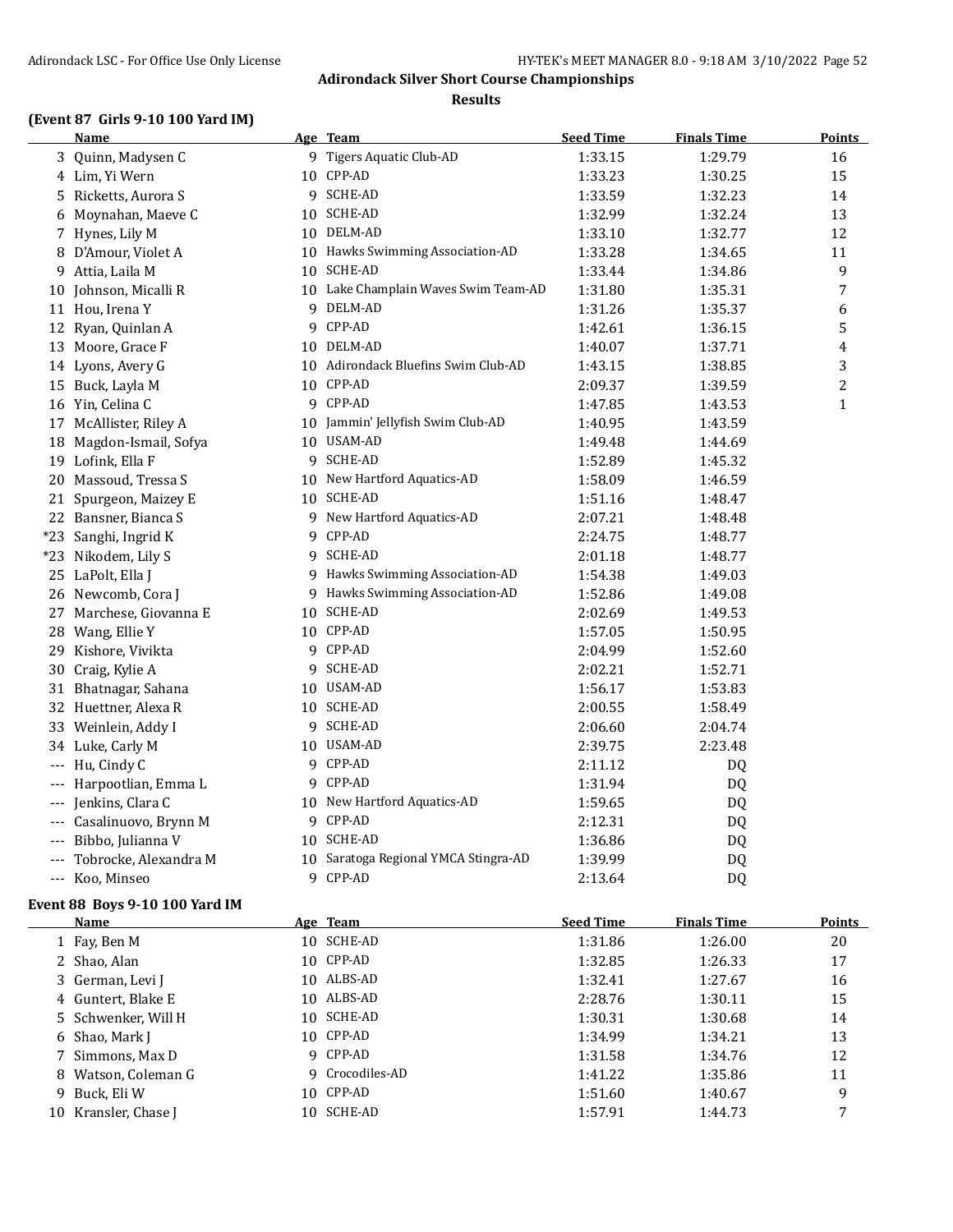**Results**

# **(Event 88 Boys 9-10 100 Yard IM)**

| Name                  |   | <u>Age Team</u> | <b>Seed Time</b> | <b>Finals Time</b> | Points |
|-----------------------|---|-----------------|------------------|--------------------|--------|
| 11 Stotz, Adam M      |   | 10 CPP-AD       | 2:01.69          | 1:49.67            | 6      |
| 12 Striker, Aaron L   |   | 9 CPP-AD        | 2:02.40          | 1:51.26            | 5      |
| 13 Galiard, Aaron I   |   | 10 CPP-AD       | 1:55.36          | 1:53.55            | 4      |
| 14 Gerace, Tyler J    |   | 9 CPP-AD        | 2:16.78          | 1:57.40            | 3      |
| 15 Kannan, Vidhur     |   | 10 CPP-AD       | 2:12.93          | 2:00.33            | າ<br>∠ |
| 16 Brown, Lucas A     |   | 10 CPP-AD       | 2:10.66          | 2:11.66            |        |
| --- Coville, Eli J    |   | 9 CPP-AD        | 2:00.69          | DQ                 |        |
| --- Zhang, Jason      |   | 10 SCHE-AD      | 1:51.33          | DQ                 |        |
| --- Bernad, Jack C    |   | 10 SCHE-AD      | 1:41.25          | DQ                 |        |
| --- Ponomarov, Max    |   | 10 CPP-AD       | 2:22.02          | DQ                 |        |
| --- MacDougal, Liam F | q | CPP-AD          | 2:12.60          | DQ                 |        |

#### **Event 89 Girls 8 & Under 25 Yard Freestyle**

|    | <b>Name</b>           |   | Age Team                          | <b>Seed Time</b> | <b>Finals Time</b> | Points |
|----|-----------------------|---|-----------------------------------|------------------|--------------------|--------|
|    | 1 Hopke, Stella M     | 8 | CPP-AD                            | 17.65            | 17.69              | 20     |
| 2  | Taylor, Zoey          | 8 | <b>SCHE-AD</b>                    | 18.20            | 19.27              | 17     |
| 3  | Cronin, Julia M       | 8 | USAM-AD                           | 20.71            | 19.55              | 16     |
|    | 4 Hook, Elise C       | 8 | CPP-AD                            | 19.98            | 19.90              | 15     |
| 5. | Babcock, Anna R       | 8 | USAM-AD                           | 23.85            | 20.37              | 14     |
| 6  | Eichfeld, Anna E      | 7 | CPP-AD                            | 20.60            | 20.76              | 13     |
|    | Edwards, Lauren       | 8 | Saratoga Regional YMCA Stingra-AD | 22.80            | 21.22              | 12     |
| 8  | Keller, Catherine E   | 8 | ALBS-AD                           | 21.42            | 22.03              | 11     |
| 9  | Galiard, Mina E       | 8 | CPP-AD                            | 21.88            | 22.05              | 9      |
| 10 | Nikodem, Lucy V       |   | <b>SCHE-AD</b>                    | 23.79            | 22.54              | 7      |
| 11 | Reynolds, Stella M    | 8 | <b>SCHE-AD</b>                    | 24.68            | 23.28              | 6      |
| 12 | Nappi, Lexie F        |   | <b>SCHE-AD</b>                    | 25.45            | 23.29              | 5      |
| 13 | Johnson, Anna D       | 8 | Tigers Aquatic Club-AD            | 24.09            | 23.30              | 4      |
|    | 14 Puels, Ruby L      | 8 | <b>SCHE-AD</b>                    | 22.92            | 23.39              | 3      |
| 15 | Trinsey, Hana G       | 7 | ALBS-AD                           | 23.43            | 23.42              | 2      |
| 16 | Smith, Macie R        | 8 | Saratoga Regional YMCA Stingra-AD | 23.84            | 23.75              | 1      |
| 17 | Quarmby, Zoe E        |   | Hawks Swimming Association-AD     | 25.35            | 23.79              |        |
|    | 18 Letterman, Alice L | 8 | <b>SCHE-AD</b>                    | 22.50            | 23.99              |        |
| 19 | Druzynski, Riley A    | 8 | <b>SCHE-AD</b>                    | 23.35            | 24.68              |        |
| 20 | Sfeir, Scarlett G     | 8 | <b>SCHE-AD</b>                    | 23.14            | 25.78              |        |
| 21 | Hurlbut, Madeline M   | 8 | Greater Glens Falls Flyers Swi-AD | 28.20            | 25.83              |        |
| 22 | Wang, Phira Y         | 8 | CPP-AD                            | 27.91            | 26.42              |        |
| 23 | Kincaid, Julianna M   | 8 | CPP-AD                            | 28.20            | 26.71              |        |
| 24 | Kenney, Sage S        |   | Hawks Swimming Association-AD     | 27.63            | 26.81              |        |
| 25 | Douglass, Laila M     | 8 | Crocodiles-AD                     | 26.36            | 27.40              |        |
|    | 26 Benton, Emma V     |   | Adirondack Bluefins Swim Club-AD  | 29.40            | 27.75              |        |
| 27 | Bennett, Eloise G     | 7 | <b>USAM-AD</b>                    | 30.88            | 28.83              |        |
| 28 | Koenitzer, Kristen A  |   | Electric Eels-AD                  | 38.07            | 30.18              |        |
| 29 | Kiehle, Molly J       |   | <b>USAM-AD</b>                    | 40.66            | 32.16              |        |
|    | 30 Denny, Elaina J    | 8 | Electric Eels-AD                  | 44.02            | 33.37              |        |

# **Event 90 Boys 8 & Under 25 Yard Freestyle**

| Name                | Age Team                   | <b>Seed Time</b> | <b>Finals Time</b> | <b>Points</b> |
|---------------------|----------------------------|------------------|--------------------|---------------|
| 1 Horstmyer, Erik D | 8 CPP-AD                   | 17.70            | 16.12              | 20            |
| 2 Williams, Tyler J | 8 ALBS-AD                  | 19.25            | 19.24              | 17            |
| 3 Washburn, Logan E | 8 CPP-AD                   | 22.92            | 19.51              | 16            |
| 4 Colman, Samuel G  | Unattached-AD              | 25.37            | 19.60              | 15            |
| 5 Roth, Joey P      | 8 New Hartford Aquatics-AD | 21.94            | 19.67              | 14            |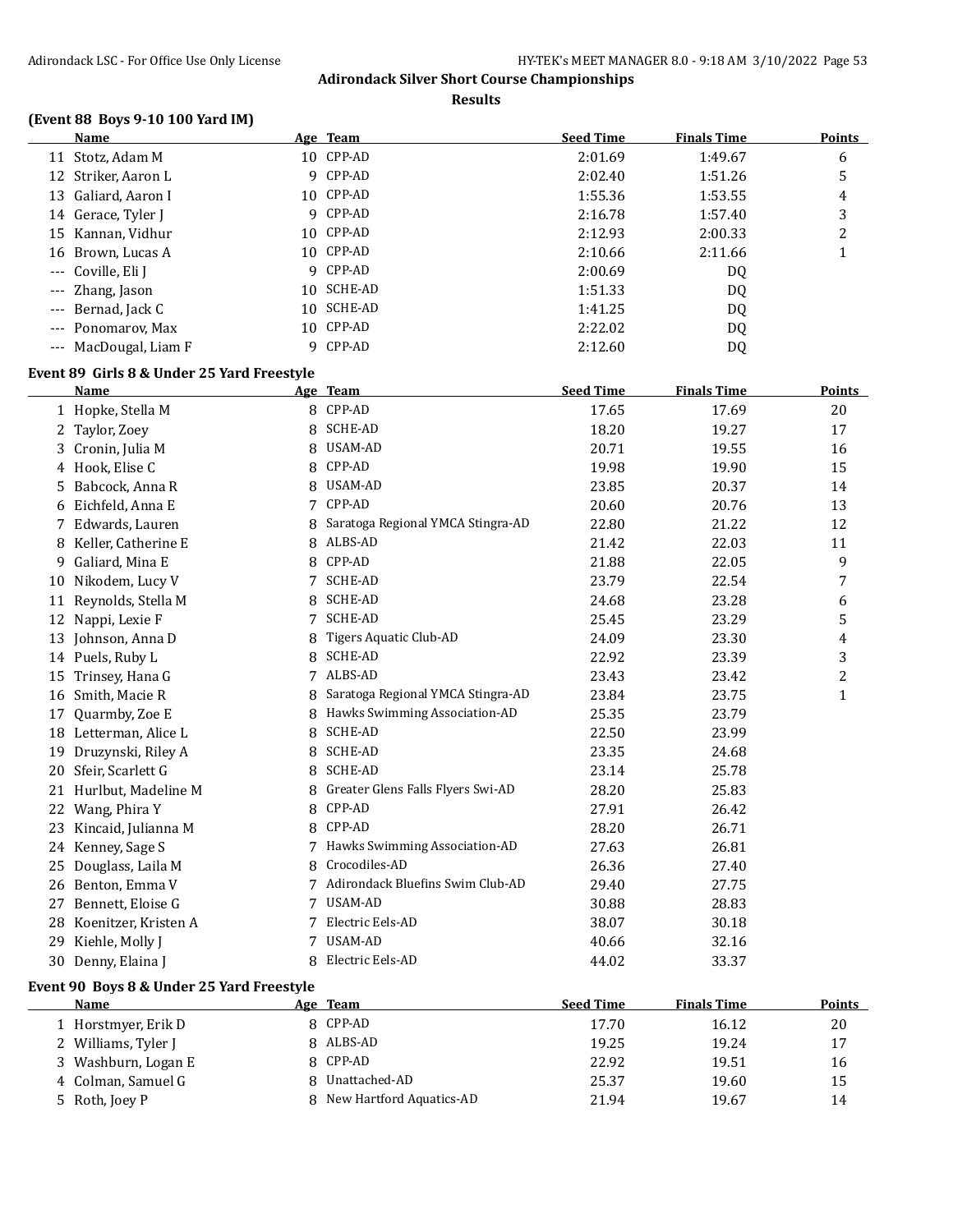**Results**

# **(Event 90 Boys 8 & Under 25 Yard Freestyle)**

|    | Name                   |   | Age Team                            | <b>Seed Time</b> | <b>Finals Time</b> | <b>Points</b> |
|----|------------------------|---|-------------------------------------|------------------|--------------------|---------------|
|    | 6 Willcox, Kenny E     |   | 8 SCHE-AD                           | 19.80            | 19.98              | 13            |
|    | 7 Strickler, Ben F     |   | 8 SCHE-AD                           | 23.46            | 20.21              | 12            |
|    | 8 Manz, Kiran F        |   | 8 SCHE-AD                           | 25.13            | 20.47              | 11            |
|    | 9 Knill, Zachary J     |   | 8 Greater Glens Falls Flyers Swi-AD | 19.66            | 20.80              | 9             |
|    | 10 Patrick, Logan C    |   | 8 CPP-AD                            | 24.64            | 21.12              | 7             |
| 11 | Carstens, Evan J       |   | 7 Saratoga Regional YMCA Stingra-AD | 22.66            | 21.41              | 6             |
|    | 12 Stotz, Andrew P     |   | 8 CPP-AD                            | 25.73            | 22.70              | 5             |
| 13 | Roglieri, Luca B       | 8 | USAM-AD                             | 25.51            | 23.09              | 4             |
|    | 14 Striker, Kamden M   |   | 6 CPP-AD                            | 25.95            | 24.47              | 3             |
|    | 15 Clarke, James B     |   | USAM-AD                             | 24.26            | 24.76              | 2             |
|    | 16 Washburn, Griffin M |   | 6 CPP-AD                            | 24.38            | 26.82              | 1             |
| 17 | McCoy, Charles L       |   | 8 CPP-AD                            | 25.98            | 27.07              |               |
| 18 | Lee, Haven             |   | CPP-AD                              | 35.45            | 30.47              |               |
|    | 19 Bennett, Rocco F    |   | 5 USAM-AD                           | 32.75            | 34.70              |               |

#### **Event 91 Girls 11-12 50 Yard Backstroke**

|    | Name                     |    | Age Team                             | <b>Seed Time</b> | <b>Finals Time</b> | <b>Points</b>           |
|----|--------------------------|----|--------------------------------------|------------------|--------------------|-------------------------|
|    | 1 Taylor, Natalie        |    | 11 SCHE-AD                           | 37.85            | 35.91              | 20                      |
|    | 2 Ruscio, Emily A        |    | 12 SCHE-AD                           | 39.75            | 36.31              | 17                      |
| 3  | McCarthy, Ella I         |    | 11 New Hartford Aquatics-AD          | 39.24            | 36.65              | 16                      |
| 4  | Ho, Sophie               | 12 | DELM-AD                              | 39.81            | 36.70              | 15                      |
| 5  | Waldman, Jacqueline C    | 12 | Adirondack Bluefins Swim Club-AD     | 37.74            | 36.91              | 14                      |
| 6  | McCarthy, Harper F       | 12 | Saratoga Regional YMCA Stingra-AD    | 38.51            | 37.08              | 13                      |
|    | 7 Durfee, Emily G        |    | 11 SCHE-AD                           | 39.58            | 37.51              | 12                      |
| 8  | Rogowski, Bella S        |    | 11 SCHE-AD                           | 37.75            | 37.86              | 11                      |
| 9  | Muldner, Jules/Juliana G |    | 12 SCHE-AD                           | 36.99            | 38.09              | 9                       |
| 10 | Salvi, Riley D           | 11 | Jammin' Jellyfish Swim Club-AD       | 40.53            | 38.27              | 7                       |
|    | 11 Zazzaro, Amelia R     | 11 | Bennington Marauders Swim Team-AD    | 43.24            | 38.34              | 6                       |
|    | 12 Newcomb, Lucy G       |    | 12 Hawks Swimming Association-AD     | 40.72            | 38.43              | 5                       |
|    | *13 Panetta, Skylar J    | 11 | <b>SCHE-AD</b>                       | 40.53            | 38.47              | 3.50                    |
|    | *13 Miller, Olivia L     |    | 12 Greater Glens Falls Flyers Swi-AD | 38.65            | 38.47              | 3.50                    |
| 15 | Heller, Celia V          | 11 | Greater Glens Falls Flyers Swi-AD    | 37.83            | 38.51              | $\overline{\mathbf{c}}$ |
| 16 | Walmsley, Lauren M       |    | 11 CPP-AD                            | 40.72            | 38.61              | $\mathbf{1}$            |
| 17 | Krenav, Anna E           |    | 11 Electric Eels-AD                  | 38.72            | 38.87              |                         |
| 18 | Cunningham, Isabelle G   |    | 11 CPP-AD                            | 38.54            | 38.95              |                         |
| 19 | Ryan, Callie J           | 11 | USAM-AD                              | 36.84            | 39.02              |                         |
| 20 | Maki-Davis, Abigail M    |    | 12 Bennington Marauders Swim Team-AD | 40.29            | 39.24              |                         |
|    | 21 O'Donnell, Bridgett M | 11 | SCHE-AD                              | 40.05            | 39.26              |                         |
| 22 | Dunbar, Georgia B        | 12 | USAM-AD                              | 38.84            | 39.28              |                         |
| 23 | Dunbar, May R            |    | 12 USAM-AD                           | 38.87            | 39.45              |                         |
|    | 24 Ryan, Chloe M         |    | 11 USAM-AD                           | 41.00            | 39.46              |                         |
| 25 | Ness, Elsie K            |    | 12 SCHE-AD                           | 39.06            | 39.92              |                         |
| 26 | Danko, Violet E          |    | 12 SCHE-AD                           | 42.35            | 39.96              |                         |
| 27 | Robles, Izzy M           | 12 | DELM-AD                              | 38.70            | 40.03              |                         |
| 28 | Cao, Aimee W             |    | 11 CPP-AD                            | 41.24            | 40.26              |                         |
| 29 | Cordick, Helena E        |    | 12 Lake Champlain Waves Swim Team-AD | 41.40            | 40.33              |                         |
| 30 | Dunham, Reilly C         |    | 12 Unattached-AD                     | 40.78            | 40.40              |                         |
|    | *31 Farrell, Macayla M   |    | 12 ALBS-AD                           | 41.10            | 40.46              |                         |
|    | *31 Zhou, Yixuan         |    | 11 CPP-AD                            | 43.18            | 40.46              |                         |
| 33 | Cho, Anna Y              |    | 11 ALBS-AD                           | 39.36            | 40.52              |                         |
| 34 | Babcock, Jayne C         |    | 12 USAM-AD                           | 41.77            | 40.67              |                         |
|    | 35 Forstell, Abby D      |    | 11 Hawks Swimming Association-AD     | 40.05            | 40.73              |                         |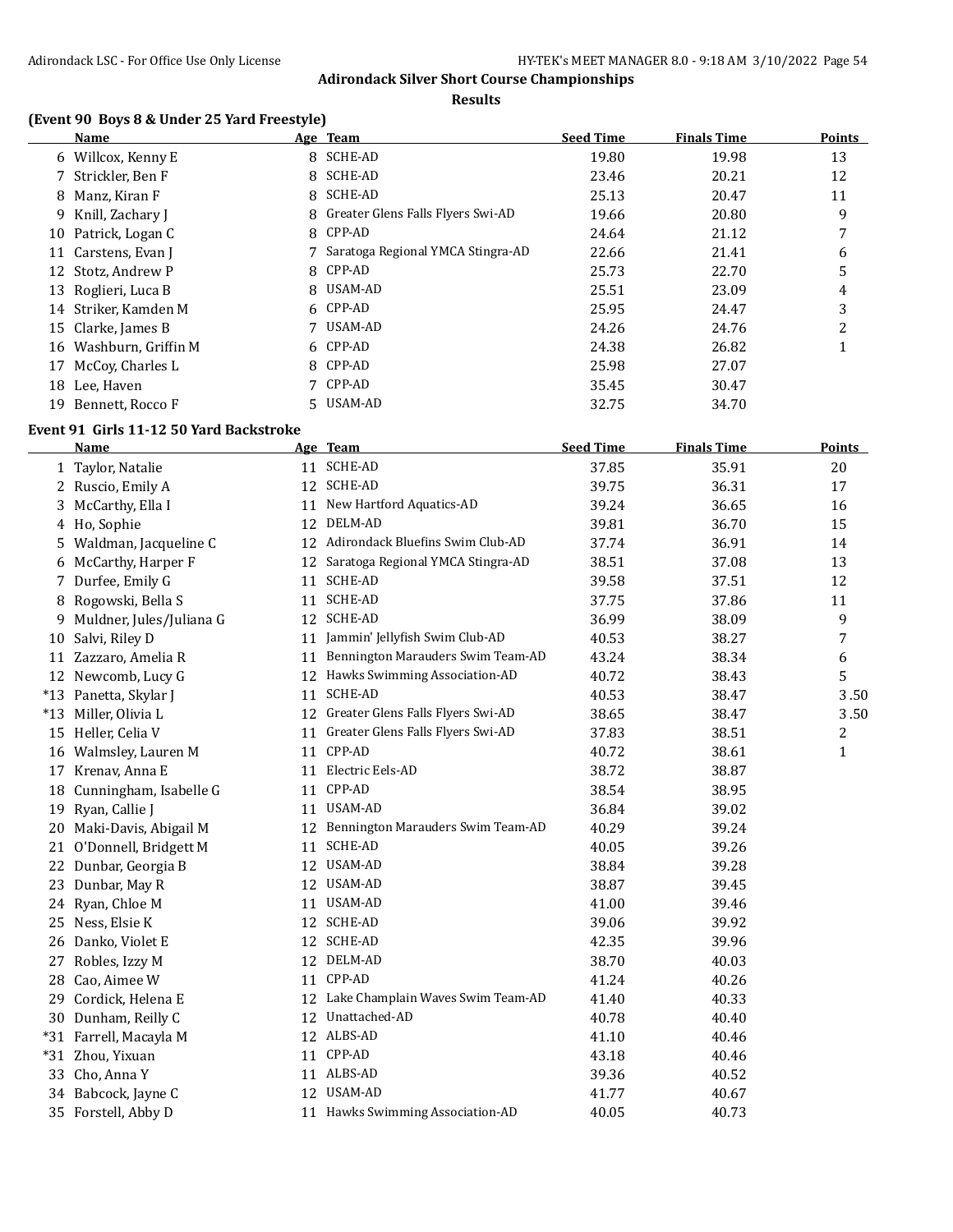#### **Results**

# **(Event 91 Girls 11-12 50 Yard Backstroke)**

|                     | <b>Name</b>                            |    | Age Team                             | <b>Seed Time</b> | <b>Finals Time</b> | <b>Points</b> |
|---------------------|----------------------------------------|----|--------------------------------------|------------------|--------------------|---------------|
|                     | 36 Cosh, Mallory G                     |    | 11 Greater Glens Falls Flyers Swi-AD | 41.53            | 40.83              |               |
|                     | 37 YU, Jia Jia                         |    | 12 CPP-AD                            | 41.97            | 40.93              |               |
| 38                  | Mossing, Ella G                        | 12 | Greater Glens Falls Flyers Swi-AD    | 41.84            | 40.96              |               |
| 39                  | Kapusta, Addie M                       | 11 | Electric Eels-AD                     | 42.69            | 41.09              |               |
| 40                  | Rio, Willa K                           |    | 11 New Hartford Aquatics-AD          | 40.32            | 41.12              |               |
|                     | 41 McIntyre, Mary J                    |    | 12 Hawks Swimming Association-AD     | 41.12            | 41.24              |               |
|                     | 42 Williams, Isabella R                | 12 | ALBS-AD                              | 44.82            | 41.27              |               |
| 43                  | Camarda, Avery H                       | 12 | Bennington Marauders Swim Team-AD    | 47.50            | 41.60              |               |
| 44                  | Toomajian, Stella T                    | 11 | USAM-AD                              | 43.42            | 42.13              |               |
| 45                  | Burr, Alysia N                         |    | 12 CPP-AD                            | 42.14            | 42.15              |               |
| 46                  | Ogborn, Molly G                        |    | 11 CPP-AD                            | 42.07            | 42.36              |               |
| 47                  | Miron, Sofia L                         |    | 12 Adirondack Bluefins Swim Club-AD  | 39.83            | 42.48              |               |
| 48                  | Lee, Olivia C                          | 11 | ALBS-AD                              | 42.48            | 42.57              |               |
| 49                  | MacLeod, Addison M                     | 11 | USAM-AD                              | 42.17            | 42.69              |               |
| 50                  | Carroll, Sarah J                       | 11 | Unattached-AD                        | 46.50            | 43.52              |               |
|                     | 51 Rigosu, Jennavieve B                |    | 11 Jammin' Jellyfish Swim Club-AD    | 42.42            | 43.54              |               |
| 52                  | Dansie, Stella J                       |    | 11 SCHE-AD                           | 43.18            | 43.69              |               |
| 53                  | Collis, Isabella M                     |    | 12 New Hartford Aquatics-AD          | 44.41            | 43.92              |               |
|                     | 54 Romanovsky, Lili                    | 12 | SCHE-AD                              | 45.07            | 43.95              |               |
| 55                  | Jennings, Ava G                        |    | 12 SCHE-AD                           | 48.57            | 43.97              |               |
|                     | 56 McAllister, Madalyn K               |    | 12 Jammin' Jellyfish Swim Club-AD    | 46.15            | 44.92              |               |
| *57                 | Dollar, Brieanna N                     |    | 12 SCHE-AD                           | 46.25            | 45.21              |               |
|                     | *57 Wolfort, Macy J                    |    | 12 ALBS-AD                           | 49.12            | 45.21              |               |
| 59.                 | Guerrero Manriquez, Valeria            |    | 12 New Hartford Aquatics-AD          | 49.24            | 45.48              |               |
| 60                  | Belfield, Leah M                       |    | 11 Hawks Swimming Association-AD     | 49.61            | 45.62              |               |
| 61                  | Colman, Maya K                         |    | 12 Unattached-AD                     | 45.20            | 46.14              |               |
|                     | 62 Roopnarine, Priya C                 | 11 | Bennington Marauders Swim Team-AD    | 50.53            | 46.49              |               |
| 63                  | Scaringe, Elizabeth J                  | 12 | Jammin' Jellyfish Swim Club-AD       | 56.56            | 46.76              |               |
|                     | 64 Cococcia, Mirabella A               |    | 11 ALBS-AD                           | 47.94            | 46.81              |               |
| 65                  | Marsello, Madeline G                   | 12 | Jammin' Jellyfish Swim Club-AD       | 46.00            | 48.04              |               |
|                     | 66 Alcuri, Julia M                     | 11 | New Hartford Aquatics-AD             | 52.59            | 48.32              |               |
| 67                  | Shifrin, Yeva R                        | 11 | New Hartford Aquatics-AD             | 50.27            | 48.50              |               |
|                     |                                        |    | New Hartford Aquatics-AD             |                  |                    |               |
| 68<br>69            | Rositano, Sofia M<br>Donato, Ali C     | 12 | 11 SCHE-AD                           | 58.92<br>52.22   | 48.64              |               |
|                     |                                        |    | 12 New Hartford Aquatics-AD          |                  | 50.40              |               |
| 70                  | Tallman, Molly E                       |    | 11 SCHE-AD                           | 50.01            | 50.83              |               |
|                     | 71 Schlansker, Bowe V                  |    |                                      | 46.82            | 50.92              |               |
|                     | 72 Lefco, Elena T                      |    | 12 SCHE-AD                           | 51.52            | 50.96              |               |
|                     | 73 Isecke, Charlotte M                 |    | 12 Lake Champlain Waves Swim Team-AD | 57.54            | 51.72              |               |
|                     | 74 Schneible, Brooke E                 | 12 | DELM-AD                              | 1:01.83          | 51.85              |               |
|                     | 75 Heiner, Elizabeth A                 |    | 11 New Hartford Aquatics-AD          | 51.09            | 52.34              |               |
|                     | 76 Ruff, Mikaella K                    | 11 | ALBS-AD                              | 54.53            | 52.84              |               |
| 77                  | Elmarasy, Noor                         | 11 | New Hartford Aquatics-AD             | 1:00.29          | 53.61              |               |
| 78                  | Jaros, Elaina N                        | 11 | New Hartford Aquatics-AD             | 50.49            | 53.80              |               |
| 79                  | Luley, Mya E                           | 11 | New Hartford Aquatics-AD             | 54.90            | 53.96              |               |
| 80                  | Cook, Abby R                           | 12 | SCHE-AD                              | 55.79            | 56.64              |               |
| $---$               | Rakoske, Morgan M                      | 12 | SCHE-AD                              | 48.72            | DQ                 |               |
|                     | Wilson, Anna M                         |    | 11 SCHE-AD                           | 47.56            | DQ                 |               |
| $\qquad \qquad - -$ | Simohamed, Sonia A                     |    | 11 CPP-AD                            | 1:13.19          | DQ                 |               |
|                     | Event 92 Boys 11-12 50 Yard Backstroke |    |                                      |                  |                    |               |
|                     | <u>Name</u>                            |    | Age Team                             | <b>Seed Time</b> | <b>Finals Time</b> | <b>Points</b> |
|                     | 1 Yan, Brendan R                       |    | 12 ALBS-AD                           | 40.81            | 34.39              | 20            |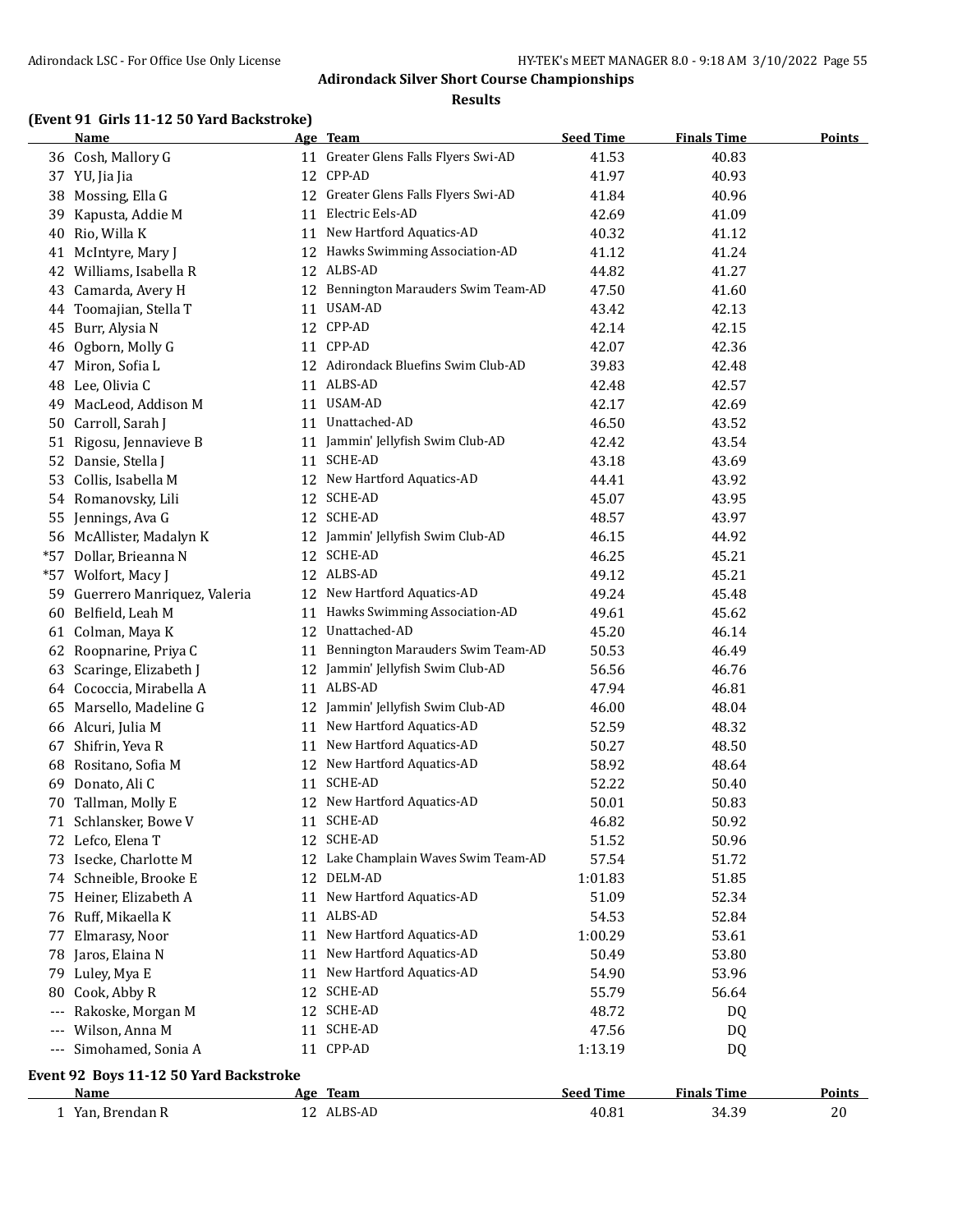#### **Results**

# **(Event 92 Boys 11-12 50 Yard Backstroke)**

|    | <b>Name</b>                                  |    | Age Team                             | <b>Seed Time</b> | <b>Finals Time</b> | <b>Points</b> |
|----|----------------------------------------------|----|--------------------------------------|------------------|--------------------|---------------|
|    | 2 Mowry, Kayden J                            |    | 11 USAM-AD                           | 37.03            | 35.02              | 17            |
| 3  | Bette, AJ J                                  |    | 12 Adirondack Bluefins Swim Club-AD  | 37.31            | 35.31              | 16            |
| 4  | Mastro, Nick J                               | 12 | Tigers Aquatic Club-AD               | 41.27            | 35.59              | 15            |
| 5  | Hungerford, Brett A                          |    | 12 ALBS-AD                           | 35.99            | 35.76              | 14            |
|    | 6 Banaszewski, Calvin M                      |    | 12 SCHE-AD                           | 37.28            | 35.97              | 13            |
|    | 7 Jerome, Jude C                             |    | 11 USAM-AD                           | 35.82            | 36.19              | 12            |
| 8  | Sheeley, Bennett A                           |    | 12 Hawks Swimming Association-AD     | 36.88            | 36.99              | 11            |
| 9  | Yin, Brayden C                               |    | 12 CPP-AD                            | 37.58            | 37.18              | 9             |
|    | 10 Gerace, James R                           |    | 11 CPP-AD                            | 37.23            | 37.80              | 7             |
|    | 11 Hansen, ShawnPaul D                       |    | 12 Lake Champlain Waves Swim Team-AD | 37.16            | 38.13              | 6             |
|    | 12 Knill, Tim C                              | 12 | Greater Glens Falls Flyers Swi-AD    | 41.55            | 38.15              | 5             |
|    | 13 Wolk, Caison M                            |    | 11 USAM-AD                           | 38.67            | 38.42              | 4             |
|    | 14 Gould, Jackson B                          |    | 12 CPP-AD                            | 39.79            | 38.51              | 3             |
|    | 15 Skuza, Alex A                             |    | 12 DELM-AD                           | 38.60            | 38.54              | 2             |
|    | 16 Guntert, Ashton J                         |    | 12 ALBS-AD                           | 36.90            | 39.36              | $\mathbf{1}$  |
|    | 17 Nikodem, Carter J                         |    | 11 SCHE-AD                           | 39.69            | 39.58              |               |
|    | 18 Hastings, Charley D                       |    | 12 SCHE-AD                           | 41.46            | 40.04              |               |
|    | 19 Lisella, Miller J                         |    | 11 Adirondack Bluefins Swim Club-AD  | 41.54            | 40.09              |               |
|    | 20 LaFountain, Levi P                        |    | 12 ALBS-AD                           | 49.51            | 40.41              |               |
|    | 21 Dashiell, Michael W                       |    | 11 SCHE-AD                           | 41.16            | 40.76              |               |
|    | 22 Daly, Ryan W                              |    | 12 SCHE-AD                           | 42.73            | 40.80              |               |
|    | 23 Mowry, Kyle G                             |    | 11 USAM-AD                           | 49.25            | 40.97              |               |
|    | 24 Zeliph, Jack H                            |    | 12 ALBS-AD                           | 42.03            | 41.16              |               |
|    | 25 Preston, Alex P                           |    | 11 Hawks Swimming Association-AD     | 43.39            | 43.17              |               |
|    | 26 Fava, Wyatt S                             |    | 12 CPP-AD                            | 45.54            | 43.23              |               |
|    | 27 Andreini, Finn M                          |    | 12 SCHE-AD                           | 46.11            | 44.19              |               |
|    | 28 Wood, Ryan D                              |    | 12 CPP-AD                            | 51.03            | 45.99              |               |
| 29 | Tresnjo, Alen                                |    | 11 New Hartford Aquatics-AD          | 50.44            | 46.39              |               |
|    | 30 Rinaldo, Landon J                         |    | 11 New Hartford Aquatics-AD          | 52.29            | 46.59              |               |
|    | 31 Washburn, Jacob D                         |    | 11 CPP-AD                            | 50.58            | 47.94              |               |
|    | 32 Heslin, Liam M                            |    | 11 CPP-AD                            | 1:00.49          | 48.37              |               |
| 33 | Trujillo, Lucas                              |    | 11 SCHE-AD                           | 55.99            | 49.65              |               |
|    | 34 Sellnow, Lucas M                          |    | 11 Electric Eels-AD                  | 49.05            | 50.14              |               |
| 35 | Barnoski, Liam C                             |    | 11 SCHE-AD                           | 50.14            | 50.26              |               |
|    | 36 bay, Rogan E                              |    | 12 CPP-AD                            | 53.32            | 50.54              |               |
|    | 37 Healey, Spencer M                         |    | 11 CPP-AD                            | 51.10            | 50.76              |               |
|    | 38 Li, Jason Q                               |    | 11 CPP-AD                            | 51.68            | 51.03              |               |
|    | 39 Zima, Elliott H                           |    | 11 SCHE-AD                           | 53.50            | 51.79              |               |
|    | 40 Mazurowski, Emmett K                      |    | 11 SCHE-AD                           | 52.68            | 52.21              |               |
|    | 41 Koenitzer, Ryan W                         |    | 11 Electric Eels-AD                  | 50.75            | 52.92              |               |
|    | 42 Wheeler, Lucas S                          |    | 11 SCHE-AD                           | 46.50            | 52.99              |               |
|    | Event 93 Girls 10 & Under 200 Yard Freestyle |    |                                      |                  |                    |               |
|    | Name                                         |    | Age Team                             | <b>Seed Time</b> | <b>Finals Time</b> | <b>Points</b> |
|    | 1 Harpootlian, Leah C                        |    | 10 CPP-AD                            | 2:48.48          | 2:35.16            | 20            |
|    |                                              |    |                                      |                  |                    |               |

| 1 Harpootlian, Leah C  |   | 10 CPP-AD                            | 2:48.48 | 2:35.16 | 20 |
|------------------------|---|--------------------------------------|---------|---------|----|
| 2 Strickler, Carolyn M |   | 10 SCHE-AD                           | 2:49.50 | 2:38.78 | 17 |
| 3 Sekelj, Ella S       |   | 10 Northern TRIBS Swimming-AD        | 3:00.83 | 2:48.16 | 16 |
| 4 Ricketts, Aurora S   | Q | SCHE-AD                              | 3:03.62 | 2:52.39 | 15 |
| 5 Johnson, Micalli R   |   | 10 Lake Champlain Waves Swim Team-AD | 3:12.78 | 2:55.88 | 14 |
| 6 McAllister, Riley A  |   | 10 Jammin' Jellyfish Swim Club-AD    | 2:56.55 | 2:56.86 | 13 |
| 7 Lim, Yi Wern         |   | 10 CPP-AD                            | 3:00.62 | 2:56.89 | 12 |
| 8 Moynahan, Maeye C    |   | 10 SCHE-AD                           | 3:04.45 | 2:59.33 | 11 |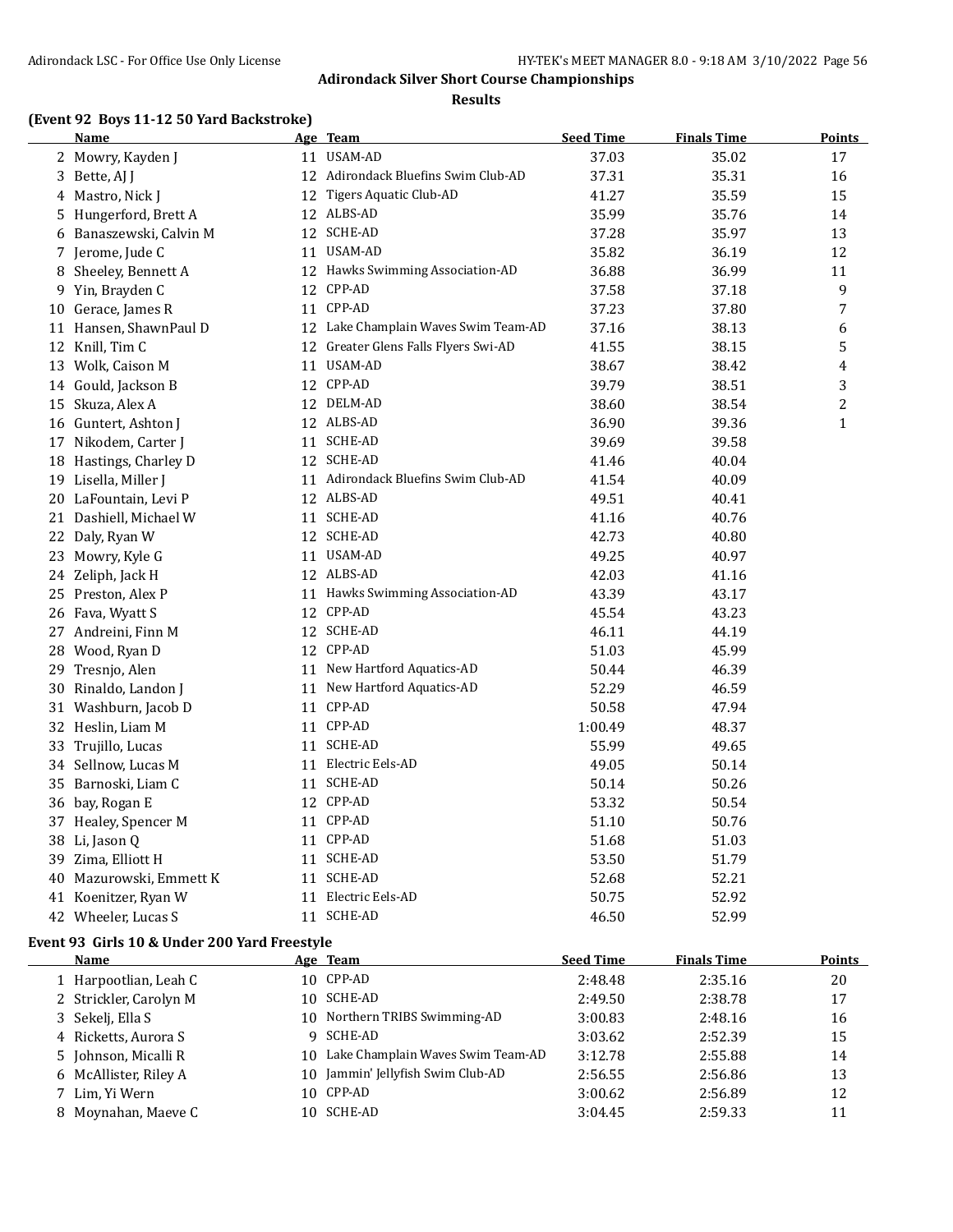**Results**

# **(Event 93 Girls 10 & Under 200 Yard Freestyle)**

| Name                    |     | Age Team                         | <b>Seed Time</b> | <b>Finals Time</b> | <b>Points</b> |
|-------------------------|-----|----------------------------------|------------------|--------------------|---------------|
| 9 Ryan, Quinlan A       |     | 9 CPP-AD                         | 3:03.99          | 3:00.80            | 9             |
| 10 Harpootlian, Emma L  |     | 9 CPP-AD                         | 3:05.98          | 3:01.23            |               |
| 11 Hynes, Lily M        | 10. | DELM-AD                          | 3:02.80          | 3:01.47            | 6             |
| 12 Attia, Laila M       | 10. | SCHE-AD                          | 3:21.69          | 3:03.08            | 5             |
| 13 Buck, Layla M        |     | 10 CPP-AD                        | 3:12.99          | 3:07.54            | 4             |
| 14 Yin, Celina C        |     | 9 CPP-AD                         | 3:22.98          | 3:14.16            | 3             |
| 15 Wang, Ellie Y        |     | 10 CPP-AD                        | 3:28.48          | 3:28.67            | າ<br>∠        |
| 16 Kishore, Vivikta     |     | 9 CPP-AD                         | 4:16.26          | 3:42.78            |               |
| 17 Casalinuovo, Brynn M |     | 9 CPP-AD                         | 4:52.55          | 4:17.41            |               |
| 18 Sorensen, Maddie L   | 9   | Adirondack Bluefins Swim Club-AD | 5:46.40          | 4:41.24            |               |

# **Event 94 Boys 10 & Under 200 Yard Freestyle**

|       | Name                                    |    | Age Team       | <b>Seed Time</b> | <b>Finals Time</b> | <b>Points</b>  |
|-------|-----------------------------------------|----|----------------|------------------|--------------------|----------------|
|       | 1 Clark, James M                        |    | 8 CPP-AD       | 2:55.30          | 2:31.50            | 20             |
| 2     | Stebletsov, Vova A                      | 10 | CPP-AD         | 2:49.10          | 2:38.75            | 17             |
| 3     | Campbell, JT T                          | 10 | USAM-AD        | 2:49.39          | 2:43.38            | 16             |
|       | 4 Konnor, Cameron C                     | 9  | <b>SCHE-AD</b> | 2:46.30          | 2:46.08            | 15             |
| 5     | Fay, Ben M                              | 10 | <b>SCHE-AD</b> | 3:00.60          | 2:47.74            | 14             |
| *6    | Shao, Alan                              | 10 | CPP-AD         | 3:08.72          | 2:50.64            | 12.50          |
| *6    | Lucas, Daniel M                         | 10 | <b>SCHE-AD</b> | 3:03.89          | 2:50.64            | 12.50          |
| 8     | Shao, Mark J                            | 10 | CPP-AD         | 3:00.32          | 2:54.47            | 11             |
| 9     | Bernad, Jack C                          | 10 | <b>SCHE-AD</b> | 3:03.84          | 2:56.16            | 9              |
| 10    | German, Levi J                          | 10 | ALBS-AD        | 3:41.06          | 3:00.55            | 7              |
| 11    | Muldner, Mitch J                        | 9  | <b>SCHE-AD</b> | 3:37.58          | 3:00.92            | 6              |
| 12    | Dureaghin, Dimitriy A                   | 10 | CPP-AD         | 3:03.10          | 3:02.21            | 5              |
| 13    | Coville, Eli J                          | 9  | CPP-AD         | 3:26.88          | 3:17.73            | 4              |
| 14    | Stotz, Adam M                           | 10 | CPP-AD         | 3:24.77          | 3:19.69            | 3              |
| 15    | Buck, Eli W                             | 10 | CPP-AD         | 3:35.77          | 3:22.94            | $\overline{c}$ |
| 16    | Nappi, Luke M                           | 9  | <b>SCHE-AD</b> | 3:27.56          | 3:27.07            | 1              |
| 17    | Striker, Aaron L                        | 9  | CPP-AD         | 3:38.84          | 3:27.82            |                |
| 18    | MacDougal, Liam F                       | 9  | CPP-AD         | 3:31.51          | 3:36.45            |                |
| 19    | Gerace, Tyler J                         | 9  | CPP-AD         | 4:19.14          | 3:38.54            |                |
| 20    | Galiard, Aaron I                        | 10 | CPP-AD         | 4:03.38          | 3:39.55            |                |
| 21    | Kannan, Vidhur                          |    | 10 CPP-AD      | 3:57.19          | 3:41.68            |                |
| 22    | Xu, William                             | 9  | CPP-AD         | 4:22.05          | 3:44.51            |                |
| 23    | Doney, Colin E                          | 10 | CPP-AD         | 4:17.41          | 3:57.90            |                |
|       | 24 Joyal, Anthony J                     | 9  | CPP-AD         | 4:31.44          | 4:08.76            |                |
| 25    | Ponomarov, Max                          | 10 | CPP-AD         | 4:14.32          | 4:18.93            |                |
| $---$ | Brown, Lucas A                          |    | 10 CPP-AD      | 4:05.51          | DQ                 |                |
|       | Event 95 Girls 11-12 200 Yard Butterfly |    |                |                  |                    |                |
|       | Name                                    |    | Age Team       | <b>Seed Time</b> | <b>Finals Time</b> | <b>Points</b>  |

| машс                                   | лес каш    | эсси типс        | гшагэ гипс         | т оннь        |
|----------------------------------------|------------|------------------|--------------------|---------------|
| 1 Dumblewski, Lola R                   | SCHE-AD    | 2:48.12          | 2:38.39            | 20            |
| 2 Blaum, Sarah T                       | 12 SCHE-AD | 2:50.04          | 2:39.81            | 17            |
| 3 Tolan, Addy R                        | 12 CPP-AD  | 2:54.10          | 2:52.23            | 16            |
| Event 96 Boys 11-12 200 Yard Butterfly |            |                  |                    |               |
| <b>Name</b>                            | Age Team   | <b>Seed Time</b> | <b>Finals Time</b> | <b>Points</b> |
| Lim. Yi Wei                            | 12 CPP-AD  | 3:09.21          | 2:45.71            | 20            |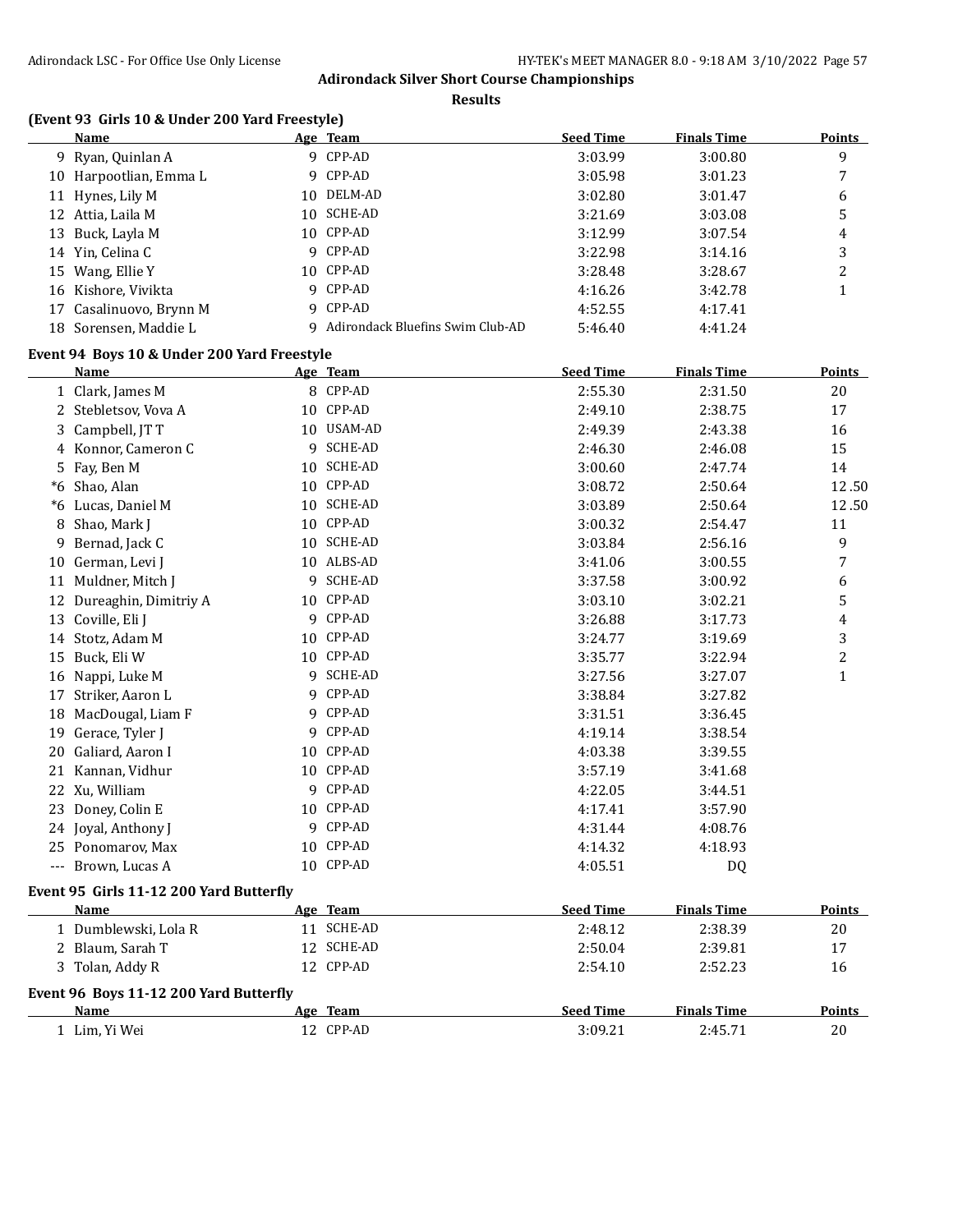**Results**

# **Event 97 Girls 10 & Under 200 Yard Freestyle Relay**

| <b>Team</b>                        | Relay                     | <b>Seed Time</b>          | <b>Finals Time</b>         | <b>Points</b> |
|------------------------------------|---------------------------|---------------------------|----------------------------|---------------|
| 1 SCHE-AD                          | A                         | 2:18.66                   | 2:17.79                    | 40            |
| 1) Moynahan, Maeve C 10            | 2) Attia, Laila M 10      | 3) Ricketts, Aurora S 9   | 4) Strickler, Carolyn M 10 |               |
| 2 CPP-AD                           | A                         | 2:16.78                   | 2:19.43                    | 34            |
| 1) Lim, Yi Wern 10                 | 2) Hopke, Stella M 8      | 3) Harpootlian, Emma L 9  | 4) Harpootlian, Leah C 10  |               |
| 3 Hawks Swimming Association-AI    | A                         | 2:27.94                   | 2:29.39                    | 32            |
| 1) LaPolt, Ella J 9                | 2) D'Amour, Violet A 10   | 3) Newcomb, Cora J 9      | 4) Laurie, Makena G 10     |               |
| 4 CPP-AD                           | B                         | 2:31.42                   | 2:37.16                    | 30            |
| 1) Buck, Layla M 10                | 2) Yin, Celina C 9        | 3) Sanghi, Ingrid K 9     | 4) Ryan, Quinlan A 9       |               |
| 5 ALBS-AD                          | A                         | 2:30.00                   | 2:41.75                    | 28            |
| 1) Mirel, Alex H 9                 | 2) Quackenbush, Leah H 10 | 3) Gibson, Aliyah R 10    | 4) Keller, Catherine E 8   |               |
| 6 SCHE-AD                          | B                         | 2:39.21                   | 2:45.08                    | 26            |
| 1) Bibbo, Julianna V 10            | 2) Feeney, Lauren J 9     | 3) Taylor, Zoey 8         | 4) Marchese, Giovanna E 10 |               |
| 7 SCHE-AD                          | C                         | 2:51.06                   | 2:50.22                    | 24            |
| 1) Spurgeon, Maizey E 10           | 2) Zima, Adelaide G 9     | 3) Lofink, Ella F 9       | 4) Nikodem, Lily S 9       |               |
| 8 CPP-AD                           | C                         | 2:56.72                   | 2:53.24                    | 22            |
| 1) Kishore, Vivikta 9              | 2) Hook, Elise C 8        | 3) Wang, Ellie Y 10       | 4) Zaderej, Sophia V 10    |               |
| 9 USAM-AD                          | A                         | 2:59.80                   | 2:54.63                    | 18            |
| 1) Bhatnagar, Sahana 10            | 2) Luke, Carly M 10       | 3) Cronin, Julia M 8      | 4) Magdon-Ismail, Sofya 10 |               |
| 10 New Hartford Aquatics-AD        | $\mathbf{A}$              | 2:55.57                   | 2:58.37                    | 14            |
| 1) Matt, Keira M 9                 | 2) Massoud, Tressa S 10   | 3) Jenkins, Clara C 10    | 4) Bansner, Bianca S 9     |               |
| 11 CPP-AD                          | D                         | 3:18.76                   | 3:16.78                    | 12            |
| 1) Senior, Lex A 9                 | 2) Koo, Minseo 9          | 3) Frolish, Ayla J 10     | 4) Eichfeld, Anna E 7      |               |
| 12 Hawks Swimming Association-AI   | B                         | 3:25.34                   | 3:32.28                    | 10            |
| 1) Reid, Camille S 9               | 2) McIntyre, Ruby S 9     | 3) Beukelman, Julie L 9   | 4) Lipson, Naomi H 9       |               |
| 13 CPP-AD                          | E                         | 3:41.04                   | 3:34.07                    | 8             |
| 1) Galiard, Mina E 8               | 2) Hu, Cindy C 9          | 3) Casalinuovo, Brynn M 9 | 4) li, Bella Q 9           |               |
| 14 Adirondack Bluefins Swim Club-/ | A                         | 3:32.53                   | 3:41.33                    | 6             |
| 1) Sherwin, Laila A 9              | 2) Sorensen, Maddie L 9   | 3) Benton, Emma V 7       | 4) Lyons, Avery G 10       |               |

# **Event 98 Boys 10 & Under 200 Yard Freestyle Relay**

|    | <b>Team</b>                       | Relay                   | <b>Seed Time</b>            | <b>Finals Time</b>     | Points |
|----|-----------------------------------|-------------------------|-----------------------------|------------------------|--------|
|    | 1 CPP-AD                          | A                       | 2:13.40                     | 2:15.72                | 40     |
|    | 1) Stebletsov, Vova A 10          | 2) Horstmyer, Erik D 8  | 3) Dureaghin, Dimitriy A 10 | 4) Clark, James M 8    |        |
|    | 2 SCHE-AD                         | A                       | 2:18.60                     | 2:21.71                | 34     |
|    | 1) Fay, Ben M 10                  | 2) Schwenker, Will H 10 | 3) Bernad, Jack C 10        | 4) Konnor, Cameron C 9 |        |
|    | 3 CPP-AD                          | B                       | 2:24.65                     | 2:28.03                | 32     |
|    | 1) Shao, Mark J 10                | 2) Simmons, Max D 9     | 3) Stotz, Adam M 10         | 4) Shao, Alan 10       |        |
|    | 4 ALBS-AD                         | A                       | 2:11.02                     | 2:35.76                | 30     |
|    | 1) Guntert, Blake E 10            | 2) Tirumala, Saharsh 10 | 3) German, Levi J 10        | 4) Williams, Tyler J 8 |        |
|    | 5 SCHE-AD                         | B                       | 2:38.71                     | 2:36.75                | 28     |
|    | 1) Muldner, Mitch J 9             | 2) Zhang, Jason 10      | 3) Rigolosi, Greyson J 9    | 4) Lucas, Daniel M 10  |        |
|    | 6 CPP-AD                          |                         | 2:42.86                     | 2:44.21                | 26     |
|    | 1) Galiard, Aaron I 10            | 2) Coville, Eli J 9     | 3) Buck, Eli W 10           | 4) MacDougal, Liam F 9 |        |
|    | 7 SCHE-AD                         |                         | 2:52.07                     | 2:47.02                | 24     |
|    | 1) Gaylord, Calvin K 9            | 2) Willcox, Kenny E 8   | 3) Kransler, Chase J 10     | 4) Nappi, Luke M 9     |        |
| 8  | Greater Glens Falls Flyers Swi-AD | A                       | 2:47.49                     | 2:47.67                | 22     |
|    | 1) Porpora, Jacob K9              | 2) Record, Braylyn M 10 | 3) Knill, Zachary J 8       | 4) Knill, Connor W 10  |        |
| 9  | CPP-AD                            | D                       | 3:04.41                     | 3:00.37                | 18     |
|    | 1) Washburn, Logan E 8            | 2) Striker, Aaron L 9   | 3) Patrick, Logan C 8       | 4) Gerace, Tyler J 9   |        |
| 10 | CPP-AD                            | E                       | 3:12.49                     | 3:15.24                | 14     |
|    | 1) Doney, Colin E 10              | 2) Joyal, Anthony J 9   | 3) Kannan, Vidhur 10        | 4) Brown, Lucas A 10   |        |
|    | 11 CPP-AD                         | F                       | 3:25.04                     | 3:30.66                | 12     |
|    | 1) Striker, Kamden M 6            | 2) Xu, William 9        | 3) Ponomarov, Max 10        | 4) Stotz, Andrew P 8   |        |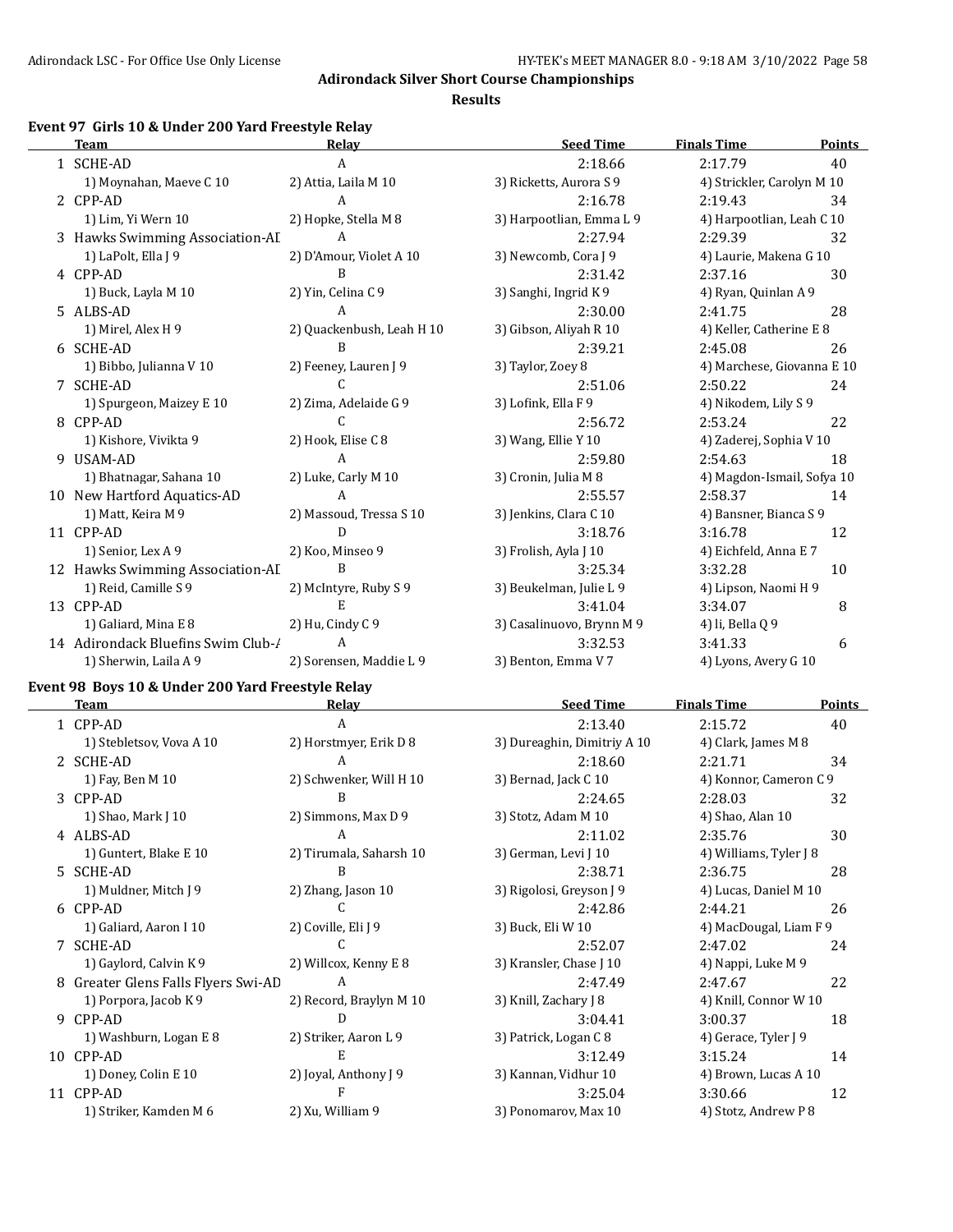**Results**

# **(Event 98 Boys 10 & Under 200 Yard Freestyle Relay)**

| <b>Team</b>                                   | <b>Relay</b>                      | <b>Seed Time</b>              | <b>Finals Time</b>          | <b>Points</b> |
|-----------------------------------------------|-----------------------------------|-------------------------------|-----------------------------|---------------|
| 12 USAM-AD                                    | A                                 | 3:10.73                       | 3:40.33                     | 10            |
| 1) Bennett, Rocco F 5                         | 2) Roglieri, Luca B 8             | 3) Clarke, James B 7          | 4) Campbell, JT T 10        |               |
| Event 99 Girls 11-12 200 Yard Freestyle Relay |                                   |                               |                             |               |
| <b>Team</b>                                   | Relay                             | <b>Seed Time</b>              | <b>Finals Time</b>          | Points        |
| 1 CPP-AD                                      | $\mathbf{A}$                      | 1:59.90                       | 1:59.27                     | 40            |
| 1) Walter, Emma L 12                          | 2) Stoup, Maddie L 12             | 3) Cao, Aimee W 11            | 4) Tolan, Addy R 12         |               |
| 2 SCHE-AD                                     | A                                 | 1:59.78                       | 2:05.15                     | 34            |
| 1) Ruscio, Emily A 12                         | 2) Woytowich, Emma J 12           | 3) Taylor, Natalie 11         | 4) Panetta, Skylar J 11     |               |
| 3 ALBS-AD                                     | $\mathbf{A}$                      | 2:11.39                       | 2:05.43                     | 32            |
| 1) Wolfort, Macy J 12                         | 2) Cho, Anna Y 11                 | 3) Dheeradhada, Arya J 12     | 4) Wolfort, Madison J 12    |               |
| 4 USAM-AD                                     | $\mathsf{A}$                      | 2:04.57                       | 2:06.28                     | 30            |
| 1) Ryan, Callie J 11                          | 2) MacLeod, Addison M 11          | 3) Dunbar, May R 12           | 4) Dunbar, Georgia B 12     |               |
| 5 DELM-AD                                     | A                                 | 2:02.03                       | 2:10.02                     | 28            |
| 1) Ho, Sophie 12                              | 2) Robles, Izzy M 12              | 3) Relyea, Cade G 11          | 4) Allinson, Mae L 12       |               |
| 6 SCHE-AD                                     | B                                 | 2:10.59                       | 2:10.79                     | 26            |
| 1) Berju, Abby F 12                           | 2) Breckenridge, Lucy F 11        | 3) Durfee, Emily G 11         | 4) O'Donnell, Bridgett M 11 |               |
| 7 Hawks Swimming Association-AI               | $\mathsf{A}$                      | 2:11.52                       | 2:10.84                     | 24            |
| 1) Newcomb, Lucy G 12                         | 2) Forstell, Abby D 11            | 3) McIntyre, Mary J 12        | 4) Domitrovits, Emma S 12   |               |
| 8 CPP-AD                                      | B                                 | 2:15.03                       | 2:15.16                     | 22            |
| 1) Cunningham, Isabelle G 11                  | 2) Burr, Alysia N 12              | 3) Zhou, Yixuan 11            | 4) Walmsley, Lauren M 11    |               |
| 9 SCHE-AD                                     | $\mathsf{C}$                      | 2:16.18                       | 2:16.59                     | 18            |
| 1) Rogowski, Bella S 11                       | 2) Muldner, Jules/Juliana G 12    | 3) Ness, Elsie K 12           | 4) Danko, Violet E 12       |               |
| 10 Jammin' Jellyfish Swim Club-AD             | $\mathbf{A}$                      | 2:22.50                       | 2:17.78                     | 14            |
| 1) Salvi, Riley D 11                          | 2) McAllister, Madalyn K 12       | 3) Rigosu, Jennavieve B 11    | 4) Marsello, Madeline G 12  |               |
| 11 Greater Glens Falls Flyers Swi-AD          | $\mathbf{A}$                      | 2:22.16                       | 2:18.00                     | 12            |
| 1) Miller, Olivia L 12                        | 2) Cosh, Mallory G 11             | 3) Mossing, Ella G 12         | 4) Heller, Celia V 11       |               |
| 12 ALBS-AD                                    | B                                 | 2:30.00                       | 2:33.53                     | 10            |
| 1) Lee, Olivia C 11                           | 2) Farrell, Macayla M 12          | 3) Cococcia, Mirabella A 11   | 4) Ruff, Mikaella K 11      |               |
| 13 New Hartford Aquatics-AD                   | $\overline{B}$                    | 2:40.76                       | 2:38.11                     | 8             |
| 1) Heiner, Elizabeth A 11                     | 2) Guerrero Manriquez, Valeria 12 | 3) Jaros, Elaina N 11         | 4) Shifrin, Yeva R 11       |               |
| --- New Hartford Aquatics-AD                  | A                                 | 2:19.59                       | DQ                          |               |
| 1) McCarthy, Ella I 11                        | 2) Collis, Isabella M 12          | 3) Fernandez-Turo, Rocio A 11 | 4) Rio, Willa K 11          |               |
| --- New Hartford Aquatics-AD                  | C                                 | 2:50.93                       | DQ                          |               |
| 1) Alcuri, Julia M 11                         | 2) Rositano, Sofia M 12           | 3) Elmarasy, Noor 11          | 4) Tallman, Molly E 12      |               |

# **Event 100 Boys 11-12 200 Yard Freestyle Relay**

|                            |                           |                  | <b>Points</b>                                                                                                                                                                                        |
|----------------------------|---------------------------|------------------|------------------------------------------------------------------------------------------------------------------------------------------------------------------------------------------------------|
| ι.                         | 2:45.86                   | 1:57.60          | 40                                                                                                                                                                                                   |
| 2) Lian, Oliver L 11       | 3) Yin, Brayden C 12      |                  |                                                                                                                                                                                                      |
| A                          | 1:58.48                   | 2:01.14          | 34                                                                                                                                                                                                   |
| 2) Jerome, Jude C 11       | 3) Mowry, Kyle G 11       |                  |                                                                                                                                                                                                      |
| A                          | 2:13.30                   | 2:04.11          | 32                                                                                                                                                                                                   |
| 2) Yan, Brendan R 12       | 3) Zeliph, Jack H 12      |                  |                                                                                                                                                                                                      |
| A                          | 2:12.86                   | 2:12.57          | 30                                                                                                                                                                                                   |
| 2) Daly, Ryan W 12         | 3) Dashiell, Michael W 11 |                  |                                                                                                                                                                                                      |
| B                          | 2:19.40                   | 2:26.15          | 28                                                                                                                                                                                                   |
| 2) Fava, Wyatt S 12        | 3) Li, Jason 0 11         |                  |                                                                                                                                                                                                      |
| A                          | 1:57.97                   | 2:34.53          | 26                                                                                                                                                                                                   |
| 2) Healey, Spencer M 11    | 3) bay, Rogan E 12        |                  |                                                                                                                                                                                                      |
| В                          | 2:35.19                   | 2:43.81          | 24                                                                                                                                                                                                   |
| 2) Mazurowski, Emmett K 11 | 3) Barnoski, Liam C 11    |                  |                                                                                                                                                                                                      |
|                            | Relay                     | <b>Seed Time</b> | <b>Finals Time</b><br>4) Lim, Yi Wei 12<br>4) Mowry, Kayden J 11<br>4) Hungerford, Brett A 12<br>4) Nikodem, Carter J 11<br>4) Gerace, James R 11<br>4) Wood, Ryan D 12<br>4) Hastings, Charley D 12 |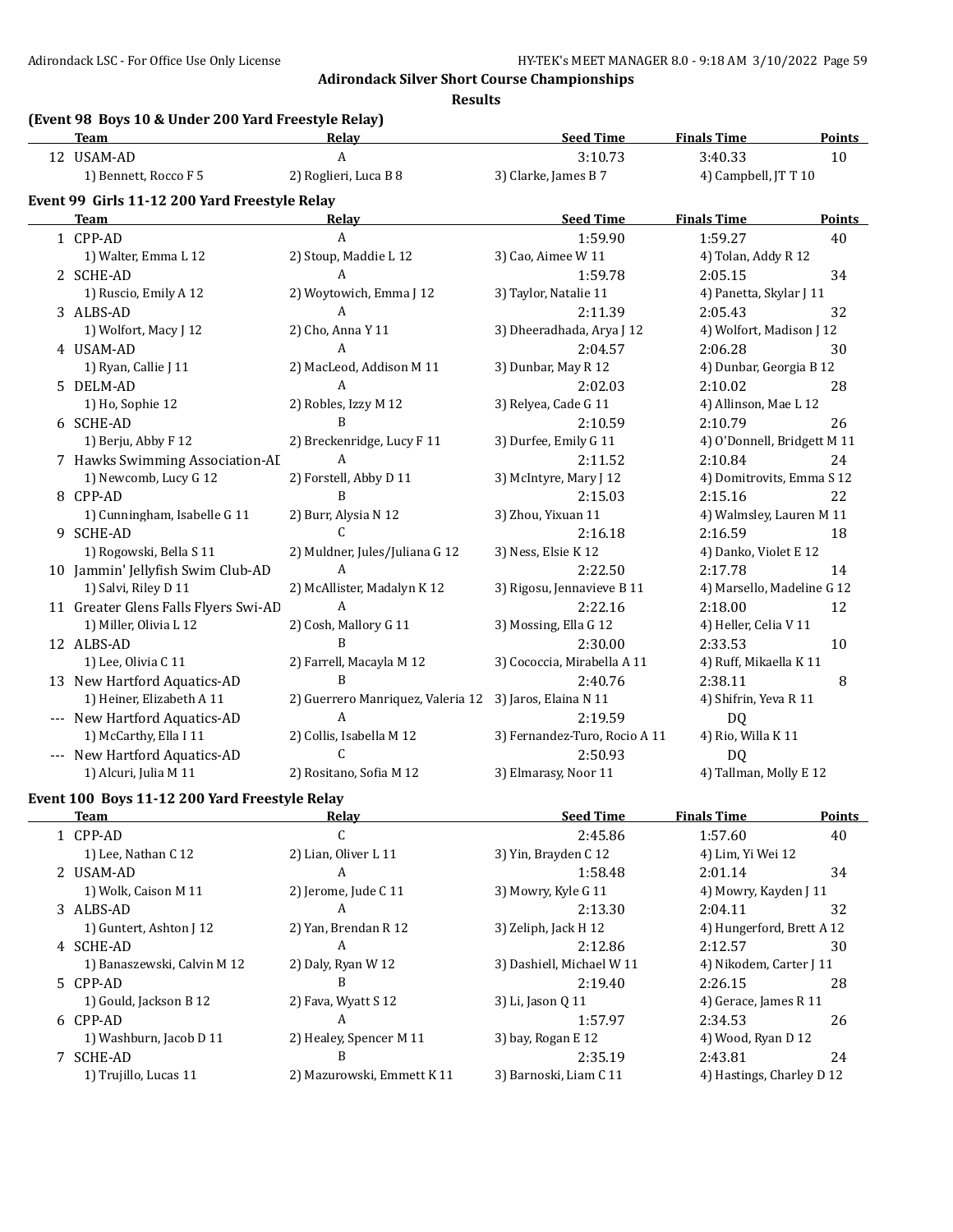#### **Results**

#### **Event 101 Girls 13-14 200 Yard IM**

|       | <b>Name</b>                |    | Age Team                             | <b>Seed Time</b> | <b>Finals Time</b> | Points       |
|-------|----------------------------|----|--------------------------------------|------------------|--------------------|--------------|
|       | 1 Harpootlian, Hannah R    |    | 13 CPP-AD                            | 2:36.00          | 2:18.56            | 20           |
| 2     | Blodgett, Sage E           |    | 14 DELM-AD                           | 2:30.84          | 2:27.75            | 17           |
| 3     | Zenner, Jacklyn M          |    | 14 SCHE-AD                           | 2:31.87          | 2:30.53            | 16           |
| 4     | Haberbusch, Shelby A       | 13 | CLIN-AD                              | 2:37.12          | 2:30.86            | 15           |
| 5     | Manion, Annie R            |    | 13 Lake Champlain Waves Swim Team-AD | 2:36.63          | 2:31.42            | 14           |
| 6     | Splendido, Lily K          |    | 14 SCHE-AD                           | 2:35.01          | 2:31.55            | 13           |
|       | 7 Loiacano, Alexa C        |    | 13 New Hartford Aquatics-AD          | 2:40.83          | 2:31.84            | 12           |
| 8     | Dheeradhada, Ally J        |    | 14 ALBS-AD                           | 2:38.44          | 2:31.92            | 11           |
| 9     | MacLeod, Angelina M        |    | 13 USAM-AD                           | 2:33.42          | 2:32.12            | 9            |
| 10    | Tibbetts, Emily E          |    | 14 Bennington Marauders Swim Team-AD | 2:32.45          | 2:32.75            | 7            |
|       | 11 Muldner, Marina A       | 13 | <b>SCHE-AD</b>                       | 2:33.81          | 2:34.58            | 6            |
|       | 12 Suchowiecki, Katie M    |    | 14 Hawks Swimming Association-AD     | 2:37.51          | 2:34.71            | 5            |
| 13    | McFarland, Maddie J        |    | 13 Adirondack Bluefins Swim Club-AD  | 2:50.69          | 2:35.05            | 4            |
|       | 14 Kropp, Paige H          |    | 14 Electric Eels-AD                  | 2:36.73          | 2:36.33            | 3            |
|       | 15 Racaza, Reyna S         |    | 13 SCHE-AD                           | 2:38.76          | 2:36.81            | 2            |
|       | 16 Worthley, Hannah M      |    | 14 Northern TRIBS Swimming-AD        | 2:39.76          | 2:37.41            | $\mathbf{1}$ |
|       | 17 Waite, Kelly M          | 13 | DELM-AD                              | 2:40.06          | 2:37.49            |              |
| 18    | Donofrio, Sophia B         |    | 13 CPP-AD                            | 2:42.73          | 2:37.91            |              |
| 19    | Elsbree, Addison E         |    | 13 SCHE-AD                           | 2:37.28          | 2:38.38            |              |
|       | 20 Antolick, Ellen R       |    | 13 ALBS-AD                           | 2:43.56          | 2:39.77            |              |
|       | 21 Klaus, Nola M           |    | 14 SCHE-AD                           | 2:38.14          | 2:40.10            |              |
|       | 22 Boyle, Elyse E          |    | 13 SCHE-AD                           | 3:06.56          | 2:40.11            |              |
|       | *23 Mieu, Shayla S         | 13 | Adirondack Bluefins Swim Club-AD     | 2:44.31          | 2:40.18            |              |
| $*23$ | Mulchy, Liliana G          |    | 14 New Hartford Aquatics-AD          | 3:01.65          | 2:40.18            |              |
| 25    | Yafayeva, Roxana Z         |    | 13 ALBS-AD                           | 2:36.52          | 2:40.88            |              |
| 26    | Ball, Ana A                |    | 14 ALBS-AD                           | 2:45.14          | 2:41.84            |              |
| 27    | Vondra, Sarah E            |    | 14 Hawks Swimming Association-AD     | 2:49.51          | 2:42.07            |              |
| 28    | Kao, Yirou -               | 13 | Jammin' Jellyfish Swim Club-AD       | 2:51.10          | 2:42.24            |              |
| 29    | Van Loan, Kay M            | 13 | KingstonYMCA Hurricanes and Ul-AD    | 3:01.84          | 2:42.36            |              |
| 30    | Knill, Alexis A            | 13 | SCHE-AD                              | 2:42.15          | 2:42.72            |              |
| 31    | Sokolewicz, Kate N         | 13 | SCHE-AD                              | 2:47.39          | 2:42.98            |              |
| 32    | Roberts, Sophie S          | 13 | SCHE-AD                              | 2:49.87          | 2:43.58            |              |
| 33    | Guilmette, Anna E          |    | 14 ALBS-AD                           | 2:47.43          | 2:44.16            |              |
| 34    | Hall, Emilia M             |    | 14 SCHE-AD                           | 2:57.26          | 2:44.25            |              |
|       | 35 Franco, Maddy R         |    | 14 CPP-AD                            | 2:45.60          | 2:44.37            |              |
|       | 36 Simmons, Madigan L      |    | 13 CPP-AD                            | 3:20.37          | 2:44.94            |              |
|       | 37 Lutz, Olivia G          |    | 14 Jammin' Jellyfish Swim Club-AD    | 2:50.28          | 2:45.68            |              |
| 38    | Delguercio, Maddie R       |    | 13 Unattached-AD                     | 2:52.50          | 2:49.06            |              |
| 39    | Sliper, Kaylee P           |    | 14 SCHE-AD                           | 2:49.65          | 2:49.92            |              |
| 40    | Oathout, Eve L             |    | 14 USAM-AD                           | 2:52.23          | 2:50.02            |              |
|       | 41 Horsch, Jackie A        |    | 14 SCHE-AD                           | 2:56.68          | 2:51.37            |              |
|       | 42 Wishart, Mia L          |    | 14 Saratoga Regional YMCA Stingra-AD | 3:26.60          | 2:57.13            |              |
| 43    | Roos, Avada L              | 13 | Crocodiles-AD                        | 2:55.64          | 2:57.89            |              |
|       | 44 Bailey, Madalynn R      | 14 | New Hartford Aquatics-AD             | 2:57.48          | 2:57.93            |              |
|       | 45 Vroman, Ava G           | 13 | Crocodiles-AD                        | 2:55.85          | 3:00.68            |              |
|       | 46 Salisbury, Kaitlyn E    | 13 | DELM-AD                              | 3:09.78          | 3:05.08            |              |
|       | 47 Pillai, Priya G         | 13 | CPP-AD                               | 3:27.71          | 3:13.87            |              |
|       | --- Unger-O'Shea, Nevaeh R |    | 13 USAM-AD                           | 3:12.38          | DQ                 |              |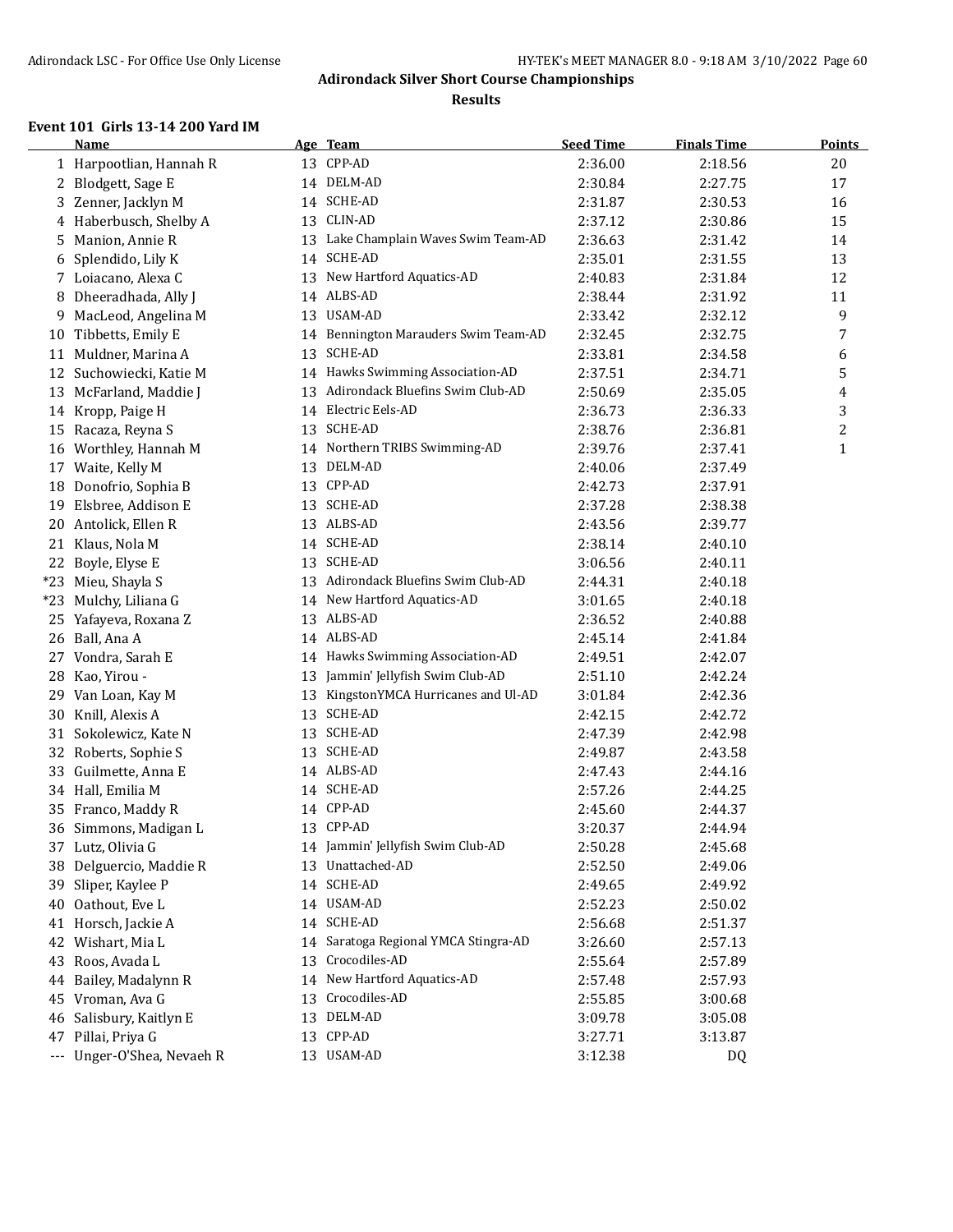**Results**

#### **Event 101 Girls 15 & Over 200 Yard IM**

|    | <b>Name</b>                |    | Age Team                             | <b>Seed Time</b> | <b>Finals Time</b> | <b>Points</b> |
|----|----------------------------|----|--------------------------------------|------------------|--------------------|---------------|
|    | 1 Winne, Ellen M           |    | 16 ALBS-AD                           | 2:26.78          | 2:19.22            | 20            |
|    | 2 Fink, Jayme S            |    | 17 ALBS-AD                           | 2:23.40          | 2:21.72            | 17            |
| 3  | Ball, Clarissa H           |    | 16 ALBS-AD                           | 2:26.25          | 2:22.52            | 16            |
| 4  | Fraley, Kaiya R            |    | 15 Adirondack Bluefins Swim Club-AD  | 2:28.41          | 2:22.73            | 15            |
| 5  | Martin, Sienna S           | 15 | CLIN-AD                              | 2:32.84          | 2:23.34            | 14            |
| 6  | Antolick, Carly B          |    | 15 ALBS-AD                           | 2:29.54          | 2:23.55            | 13            |
| 7  | Dusseault, Abby B          |    | 16 SCHE-AD                           | 2:26.91          | 2:23.89            | 12            |
| 8  | Ricard, Skylar M           |    | 15 Adirondack Bluefins Swim Club-AD  | 2:29.00          | 2:23.99            | 11            |
| 9  | Bogdanowicz-Wilson, Emma K | 17 | <b>SCHE-AD</b>                       | 2:23.21          | 2:24.06            | 9             |
| 10 | Greaux, Lauren A           | 15 | DELM-AD                              | 2:28.77          | 2:24.79            | 7             |
|    | 11 Lupe, Emma A            | 15 | SCHE-AD                              | 2:26.99          | 2:25.92            | 6             |
|    | 12 Gerstler, Kelsey N      |    | 16 ALBS-AD                           | 2:31.80          | 2:25.96            | 5             |
| 13 | Sullivan, Mallory C        | 16 | KingstonYMCA Hurricanes and Ul-AD    | 2:24.01          | 2:26.52            | 4             |
|    | 14 Park, Juhyun            | 16 | CLIN-AD                              | 2:25.25          | 2:26.82            | 3             |
|    | 15 Loiacano, Reina L       |    | 15 New Hartford Aquatics-AD          | 2:27.96          | 2:26.93            | 2             |
|    | 16 Mohamed, Amber H        |    | 15 ALBS-AD                           | 2:31.30          | 2:27.01            | $\mathbf{1}$  |
| 17 | Clarke, Charlotte E        |    | 16 DELM-AD                           | 2:28.93          | 2:27.04            |               |
|    | 18 Callanan, Shay O        |    | 15 Bennington Marauders Swim Team-AD | 2:31.63          | 2:27.15            |               |
|    | 19 Flihan, Jenna A         | 16 | New Hartford Aquatics-AD             | 2:28.06          | 2:27.25            |               |
|    | 20 Wey, Natalie R          |    | 16 DELM-AD                           | 2:30.88          | 2:27.48            |               |
| 21 | Spina, Sophie E            |    | 15 CLIN-AD                           | 2:27.79          | 2:27.87            |               |
| 22 | Morse, Sophia E            |    | 16 DELM-AD                           | 2:32.68          | 2:27.92            |               |
| 23 | D'Amico, Rachael E         |    | 15 SCHE-AD                           | 2:38.50          | 2:28.26            |               |
|    | 24 Bard, Alexandria S      |    | 16 Electric Eels-AD                  | 2:28.53          | 2:28.29            |               |
| 25 | Klaus, Aileen M            |    | 17 SCHE-AD                           | 2:35.03          | 2:29.36            |               |
|    | 26 Deitz, Makenna R        |    | 15 ALBS-AD                           | 2:29.14          | 2:29.60            |               |
| 27 | Steeves, Katherine E       | 15 | KingstonYMCA Hurricanes and Ul-AD    | 2:26.92          | 2:29.67            |               |
| 28 | McKinley, Julia L          | 15 | CPP-AD                               | 2:35.86          | 2:30.46            |               |
| 29 | Zazzaro, Zoey R            | 15 | Bennington Marauders Swim Team-AD    | 2:44.79          | 2:30.63            |               |
|    | 30 Cho, Caitlin E          |    | 16 SCHE-AD                           | 2:26.14          | 2:30.93            |               |
|    | 31 Wyland, Rachel K        |    | 17 ALBS-AD                           | 2:26.08          | 2:32.04            |               |
|    | 32 DeCarlo, Dani M         |    | 17 New Hartford Aquatics-AD          | 2:24.06          | 2:32.21            |               |
| 33 | Lind, Samantha P           |    | 15 ALBS-AD                           | 2:35.83          | 2:33.38            |               |
| 34 | Olejarnik, Kenna N         |    | 15 CLIN-AD                           | 2:30.07          | 2:35.22            |               |
| 35 | Simmons, Riley C           |    | 16 CPP-AD                            | 2:33.10          | 2:35.89            |               |
|    | 36 Kreig, Hannah M         | 17 | SCHE-AD                              | 2:35.90          | 2:36.21            |               |
| 37 | Mitchell, Maris C          |    | 16 Electric Eels-AD                  | 2:29.61          | 2:36.34            |               |
| 38 | Krein, Ava M               | 15 | SCHE-AD                              | 2:34.89          | 2:36.81            |               |
| 39 | Jenne, Josephine E         | 16 | New Hartford Aquatics-AD             | 2:45.45          | 2:37.07            |               |
| 40 | Savage, Lauren E           | 16 | DELM-AD                              | 2:33.72          | 2:38.74            |               |
| 41 | Ryan, Katrina A            |    | 16 ALBS-AD                           | 2:40.04          | 2:39.12            |               |
| 42 | Nelson, Abigail P          | 17 | Electric Eels-AD                     | 2:25.98          | 2:39.80            |               |
| 43 | Carney, Tori L             | 15 | Jammin' Jellyfish Swim Club-AD       | 2:49.48          | 2:40.36            |               |
|    | 44 Brodt, Reilley A        | 18 | Greater Glens Falls Flyers Swi-AD    | 2:37.24          | 2:41.63            |               |
| 45 | Sterling, Hannah E         | 16 | New Hartford Aquatics-AD             | 2:41.85          | 2:42.93            |               |
| 46 | Bodien, Julia M            | 15 | Saratoga Regional YMCA Stingra-AD    | 2:38.00          | 2:43.98            |               |
| 47 | Welch, Victoria L          | 17 | Jammin' Jellyfish Swim Club-AD       | 2:49.09          | 2:44.69            |               |
| 48 | Noll, Casey E              |    | 15 ALBS-AD                           | 2:51.96          | 2:45.75            |               |
| 49 | McShane, Sarah M           | 17 | Jammin' Jellyfish Swim Club-AD       | 2:39.60          | 2:48.54            |               |
| 50 | Cuff, Hayle A              | 16 | KingstonYMCA Hurricanes and Ul-AD    | 2:50.48          | 2:49.04            |               |
|    | 51 MacDonald, Holly G      |    | 15 SCHE-AD                           | 3:03.76          | 2:50.39            |               |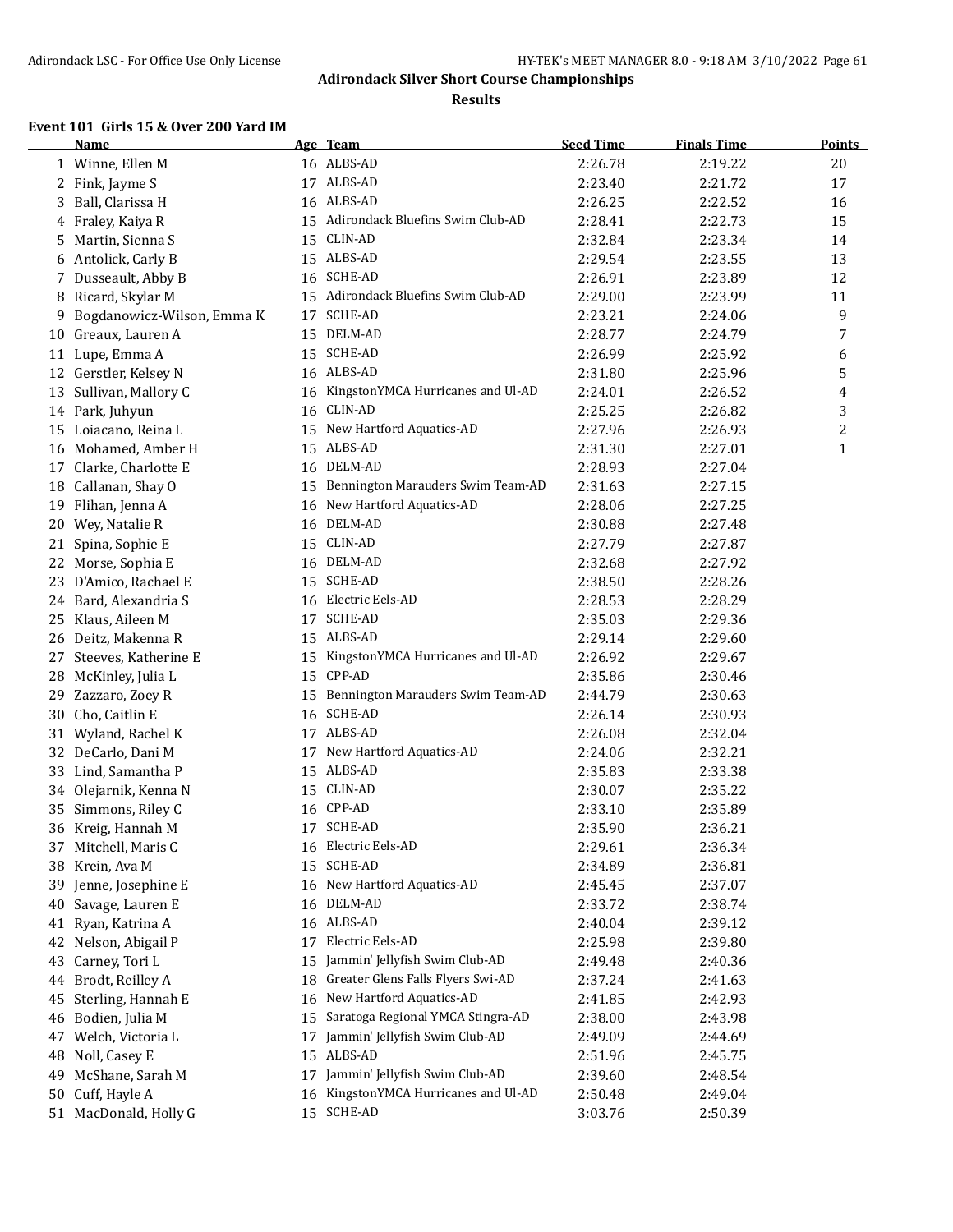#### **Results**

# **(Event 101 Girls 15 & Over 200 Yard IM)**

| Name                    |    | Age Team                          | <b>Seed Time</b> | <b>Finals Time</b> | Points |
|-------------------------|----|-----------------------------------|------------------|--------------------|--------|
| 52 Angelini, Mary C     |    | 16 New Hartford Aquatics-AD       | 2:50.19          | 2:50.47            |        |
| 53 Lettre, Christina J  |    | 16 Tigers Aquatic Club-AD         | 2:46.99          | 2:57.83            |        |
| 54 Turan, Izzy R        |    | 16 USAM-AD                        | 3:46.02          | 3:22.34            |        |
| 55 Flusche, Malia E     |    | 16 CPP-AD                         | 3:33.10          | 3:23.99            |        |
| --- Steeves, Caroline H | 17 | KingstonYMCA Hurricanes and Ul-AD | 2:41.49          | DQ                 |        |
| --- Lamb, Ava K         |    | 16 Tigers Aquatic Club-AD         | 2:33.93          | D <sub>0</sub>     |        |
|                         |    |                                   |                  |                    |        |

#### **Event 102 Boys 13-14 200 Yard IM**

|       | <b>Name</b>                |    | Age Team                          | <b>Seed Time</b> | <b>Finals Time</b> | <b>Points</b> |
|-------|----------------------------|----|-----------------------------------|------------------|--------------------|---------------|
|       | Witting, Liam T            |    | 14 DELM-AD                        | 2:26.08          | 2:15.75            | 20            |
| 2     | Orcutt, Andrew T           |    | 14 USAM-AD                        | 2:25.50          | 2:21.06            | 17            |
| 3     | Sulik, Justin R            |    | 14 ALBS-AD                        | 2:43.20          | 2:21.46            | 16            |
| 4     | Epperson, Xhayne D         |    | 13 SCHE-AD                        | 2:26.21          | 2:22.06            | 15            |
|       | 5 Zhang, Alex W            | 13 | SCHE-AD                           | 2:23.22          | 2:22.25            | 14            |
|       | 6 Lettre, Philip J         | 13 | Tigers Aquatic Club-AD            | 2:25.79          | 2:22.45            | 13            |
|       | O'Leary, Anthony Y         | 14 | SCHE-AD                           | 2:24.03          | 2:22.74            | 12            |
| 8     | Sullivan, Conor W          | 13 | KingstonYMCA Hurricanes and Ul-AD | 2:39.52          | 2:27.67            | 11            |
| 9.    | Hadzimujic, Edin           | 14 | New Hartford Aquatics-AD          | 2:36.47          | 2:29.36            | 9             |
| 10    | Savage, Ian R              | 13 | DELM-AD                           | 2:34.25          | 2:30.52            | 7             |
| 11    | Napoli, Nick J             | 13 | Hawks Swimming Association-AD     | 2:38.12          | 2:31.81            | 6             |
| 12    | Armendariz-Huang, Daniel P | 14 | Northern TRIBS Swimming-AD        | 2:43.52          | 2:36.82            | 5             |
| 13    | Vilics, James M            | 13 | SCHE-AD                           | 2:44.92          | 2:36.89            | 4             |
| 14    | Wang, Sam C                | 13 | <b>SCHE-AD</b>                    | 2:52.23          | 2:38.15            | 3             |
| 15    | Walsh, Evan T              |    | 14 SCHE-AD                        | 3:06.34          | 2:46.20            | 2             |
| 16    | Zima, Isaac F              | 13 | <b>SCHE-AD</b>                    | 2:58.35          | 2:52.62            | 1             |
| 17    | Wilford, Juneau A          | 13 | <b>SCHE-AD</b>                    | 3:27.57          | 3:18.92            |               |
| 18    | Priestley, Benjamin G      | 14 | <b>SCHE-AD</b>                    | 3:33.20          | 3:19.87            |               |
| $---$ | Uhl, Drew J                | 13 | Tigers Aquatic Club-AD            | 3:05.13          | DQ                 |               |
| ---   | Sabatini, Adam T           |    | 14 Northern TRIBS Swimming-AD     | 2:44.86          | D <sub>0</sub>     |               |

#### **Event 102 Boys 15 & Over 200 Yard IM**

|    | <b>Name</b>           |    | Age Team                          | <b>Seed Time</b> | <b>Finals Time</b> | <b>Points</b> |
|----|-----------------------|----|-----------------------------------|------------------|--------------------|---------------|
|    | 1 Saunders, Brady T   | 17 | Hawks Swimming Association-AD     | 2:11.39          | 2:03.88            | 20            |
|    | 2 Killian, Danny S    | 15 | CPP-AD                            | 2:17.90          | 2:10.00            | 17            |
| 3. | Moore, James P        | 15 | DELM-AD                           | 2:11.98          | 2:11.21            | 16            |
|    | 4 Zeliph jr., Jason E |    | 16 ALBS-AD                        | 2:20.54          | 2:12.28            | 15            |
| 5. | Heiz, Campbell B      |    | 16 Hawks Swimming Association-AD  | 2:15.79          | 2:13.36            | 14            |
| 6  | Tresnjo, Arman        | 15 | New Hartford Aquatics-AD          | 2:40.73          | 2:13.66            | 13            |
|    | 7 Kaufman, Josh H     | 16 | DELM-AD                           | 2:15.34          | 2:13.96            | 12            |
| 8  | Wulfmeyer, Koby D     | 15 | Hawks Swimming Association-AD     | 2:21.36          | 2:14.61            | 11            |
| 9. | Andersen, Nathanial W | 17 | Electric Eels-AD                  | 2:13.23          | 2:15.25            | 9             |
| 10 | Reichl, Dylan J       | 15 | Adirondack Bluefins Swim Club-AD  | 2:18.86          | 2:15.41            | 7             |
| 11 | D'Amico, David A      | 15 | ALBS-AD                           | 2:26.39          | 2:15.77            | 6             |
| 12 | Barry, Conor F        | 15 | CPP-AD                            | 2:25.17          | 2:16.04            | 5             |
| 13 | Aldi, Angelo S        | 15 | SCHE-AD                           | 2:20.88          | 2:16.11            | 4             |
| 14 | Ikasalo, Owen H       |    | 16 DELM-AD                        | 2:16.51          | 2:16.44            | 3             |
| 15 | Wilkosz, Matthew M    | 15 | CLIN-AD                           | 2:23.00          | 2:17.03            | 2             |
| 16 | Hook, Gavin M         |    | 15 CPP-AD                         | 2:25.96          | 2:17.08            | 1             |
| 17 | Cho, Seo Yeon         | 15 | CPP-AD                            | 2:23.95          | 2:17.94            |               |
| 18 | King, Colin D         | 16 | DELM-AD                           | 2:21.93          | 2:18.61            |               |
| 19 | Hanna, Nathan C       | 15 | New Hartford Aquatics-AD          | 2:32.68          | 2:20.66            |               |
| 20 | Roopnarine, Josha A   | 15 | Bennington Marauders Swim Team-AD | 2:37.14          | 2:20.89            |               |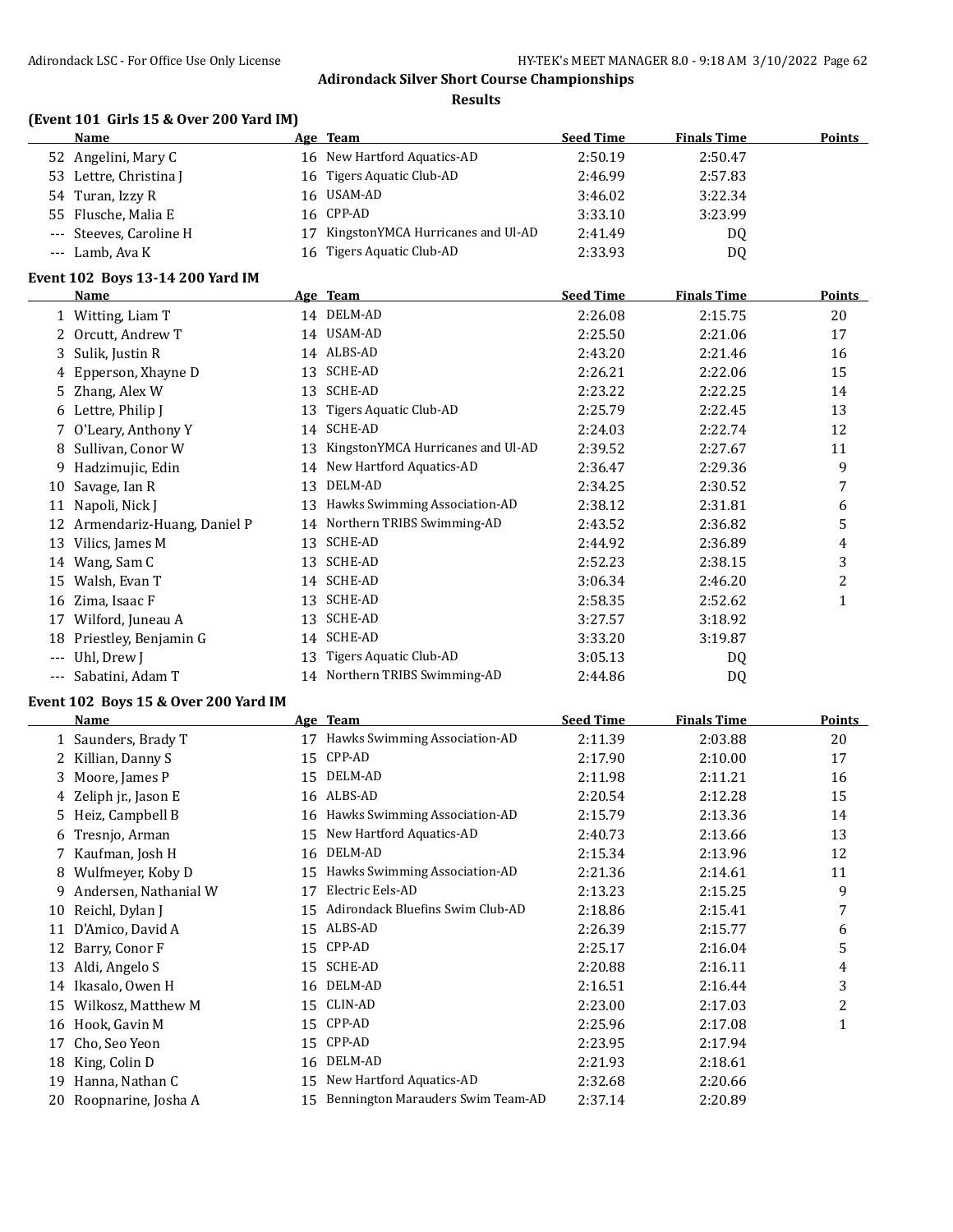#### **Results**

# **(Event 102 Boys 15 & Over 200 Yard IM)**

|    | <b>Name</b>                              |    | Age Team                             | <b>Seed Time</b> | <b>Finals Time</b> | <b>Points</b> |
|----|------------------------------------------|----|--------------------------------------|------------------|--------------------|---------------|
|    | 21 Van Wie, Samuel I                     |    | 16 Electric Eels-AD                  | 2:25.92          | 2:20.95            |               |
|    | 22 Bubel, Harry H                        | 18 | Tigers Aquatic Club-AD               | 2:25.42          | 2:21.57            |               |
|    | 23 Walsh, Andrew R                       |    | 16 SCHE-AD                           | 2:21.98          | 2:21.86            |               |
|    | 24 Lehmann, Michael G                    | 16 | CPP-AD                               | 2:23.83          | 2:22.18            |               |
|    | 25 LaFountain, Toby P                    |    | 15 ALBS-AD                           | 2:22.23          | 2:22.50            |               |
|    | 26 Bailey, Alexander W                   | 17 | New Hartford Aquatics-AD             | 2:21.02          | 2:22.59            |               |
|    | 27 Iyer, Aayush P                        | 15 | CPP-AD                               | 2:42.19          | 2:23.23            |               |
|    | 28 LaFountain, Benjamin P                |    | 19 ALBS-AD                           | 2:14.20          | 2:24.59            |               |
| 29 | Carroll, Luke J                          | 15 | Unattached-AD                        | 2:21.70          | 2:25.12            |               |
|    | 30 Simmons, Cooper Z                     | 15 | CPP-AD                               | 2:34.00          | 2:25.34            |               |
|    | 31 Graham, Ryan C                        | 17 | CPP-AD                               | 2:36.34          | 2:26.81            |               |
| 32 | Upton, Matthew T                         | 15 | CPP-AD                               | 2:30.14          | 2:27.18            |               |
|    | 33 Gioppo, Zachary A                     | 18 | New Hartford Aquatics-AD             | 2:25.02          | 2:27.20            |               |
|    | 34 Joseph, William P                     |    | 16 New Hartford Aquatics-AD          | 2:26.90          | 2:27.37            |               |
|    | 35 Papandrea, Joseph S                   | 16 | New Hartford Aquatics-AD             | 2:43.56          | 2:28.97            |               |
|    | 36 Kendall, Justin T                     | 17 | USAM-AD                              | 2:35.57          | 2:30.31            |               |
|    | 37 Croke, Ethan M                        |    | 15 Addison Otters Swim Team-AD       | 2:37.10          | 2:31.86            |               |
|    | 38 Forrest, Parker G                     | 15 | Crocodiles-AD                        | 2:39.89          | 2:36.35            |               |
|    | 39 Mitola, Jacob S                       |    | 15 CPP-AD                            |                  | 2:44.37            |               |
|    |                                          |    | 15 New Hartford Aquatics-AD          | 3:04.56          |                    |               |
|    | --- Holmes, Sheldon H                    |    |                                      | 2:27.11          | DQ                 |               |
|    | Event 103 Girls 13-14 100 Yard Butterfly |    |                                      |                  |                    |               |
|    | Name                                     |    | Age Team                             | <b>Seed Time</b> | <b>Finals Time</b> | <b>Points</b> |
|    | 1 Redfern, Kaitlyn A                     |    | 13 Northern TRIBS Swimming-AD        | 1:12.14          | 1:08.14            | 20            |
|    | 2 Zenner, Jacklyn M                      |    | 14 SCHE-AD                           | 1:10.70          | 1:10.33            | 17            |
|    | 3 Elsbree, Addison E                     | 13 | SCHE-AD                              | 1:10.74          | 1:10.38            | 16            |
|    | 4 Haberbusch, Shelby A                   | 13 | CLIN-AD                              | 1:13.17          | 1:10.60            | 15            |
|    | 5 Delair, Charlize J                     |    | 14 Adirondack Bluefins Swim Club-AD  | 1:11.47          | 1:10.78            | 14            |
|    | 6 Ejanda, Charisse A                     |    | 14 DELM-AD                           | 1:12.00          | 1:11.66            | 13            |
|    | 7 MacLeod, Angelina M                    |    | 13 USAM-AD                           | 1:13.22          | 1:11.68            | 12            |
|    | 8 Laurie, Josephine S                    |    | 13 Hawks Swimming Association-AD     | 1:13.99          | 1:11.73            | 11            |
| 9  | Sheeley, Alaura A                        |    | 14 Hawks Swimming Association-AD     | 1:12.81          | 1:11.77            | 9             |
|    | 10 Tibbetts, Emily E                     |    | 14 Bennington Marauders Swim Team-AD | 1:18.07          | 1:12.37            | 7             |
| 11 | Silaika, Genny E                         |    | 14 CPP-AD                            | 1:12.78          | 1:12.92            | 6             |
|    | 12 Loiacano, Alexa C                     |    | 13 New Hartford Aquatics-AD          | 1:14.24          | 1:13.03            | 5             |
|    | 13 Boyle, Elyse E                        |    | 13 SCHE-AD                           | 1:15.49          | 1:13.08            | 4             |
|    | 14 Knill, Alexis A                       |    | 13 SCHE-AD                           | 1:22.40          | 1:13.22            | 3             |
|    | 15 Kantor, Abigail L                     |    | 14 New Hartford Aquatics-AD          | 1:14.78          | 1:13.56            | 2             |
|    | 16 Racaza, Reyna S                       | 13 | SCHE-AD                              | 1:12.81          | 1:13.69            | $\mathbf{1}$  |
|    | 17 Yafayeva, Roxana Z                    |    | 13 ALBS-AD                           | 1:14.41          | 1:14.84            |               |
|    | 18 Klaus, Nola M                         |    | 14 SCHE-AD                           | 1:29.87          | 1:15.07            |               |
|    | 19 Suchowiecki, Katie M                  |    | 14 Hawks Swimming Association-AD     | 1:21.35          | 1:15.57            |               |
|    | 20 Van Loan, Kay M                       | 13 | KingstonYMCA Hurricanes and Ul-AD    | 1:20.51          | 1:18.76            |               |
|    | 21 Kao, Yirou -                          | 13 | Jammin' Jellyfish Swim Club-AD       | 1:27.76          | 1:19.50            |               |
|    | 22 Lutz, Olivia G                        |    | 14 Jammin' Jellyfish Swim Club-AD    | 1:17.50          | 1:19.68            |               |
| 23 | Burton, Brooke E                         |    | 13 CPP-AD                            | 1:20.16          | 1:20.04            |               |
|    | 24 Bradley, Kayla L                      |    | 14 ALBS-AD                           | 1:22.03          | 1:21.24            |               |
|    | 25 Franco, Maddy R                       |    | 14 CPP-AD                            |                  |                    |               |
|    |                                          |    | 14 New Hartford Aquatics-AD          | 1:20.42          | 1:21.90            |               |
|    | 26 Bailey, Madalynn R                    |    | 14 SCHE-AD                           | 1:25.68          | 1:22.81            |               |
|    | 27 Horsch, Jackie A                      |    | Crocodiles-AD                        | 1:22.11          | 1:23.66            |               |
|    | 28 Vroman, Ava G                         | 13 |                                      | 1:22.55          | 1:23.91            |               |
|    | 29 Roos, Avada L                         |    | 13 Crocodiles-AD                     | 1:22.56          | 1:23.99            |               |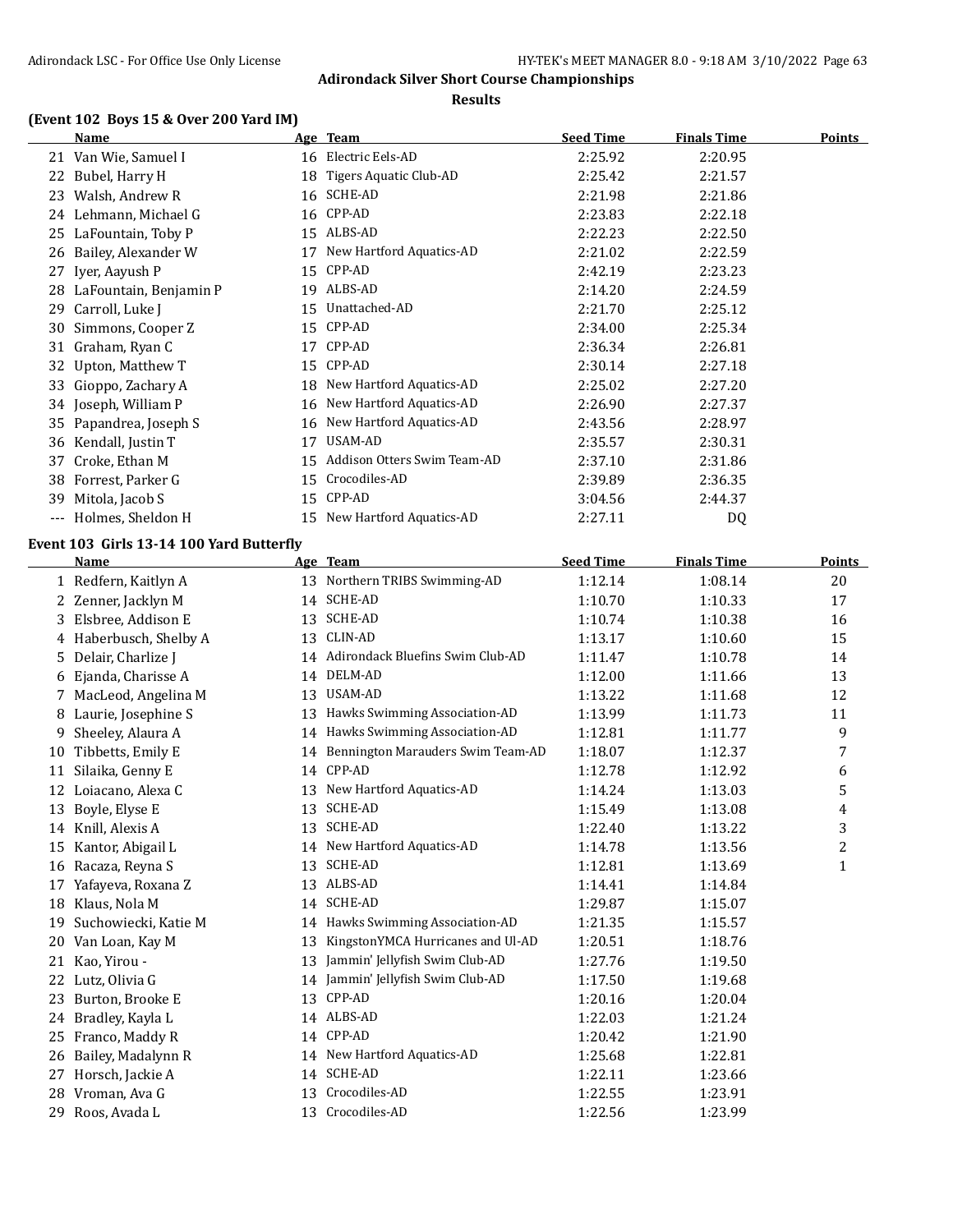**Results**

# **(Event 103 Girls 13-14 100 Yard Butterfly)**

| Name                    | Age Team                       | <b>Seed Time</b> | <b>Finals Time</b> | <b>Points</b> |
|-------------------------|--------------------------------|------------------|--------------------|---------------|
| 30 Albano, Julia P      | 14 New Hartford Aquatics-AD    | 1:28.03          | 1:25.97            |               |
| 31 Oathout, Eve L       | 14 USAM-AD                     | 1:35.66          | 1:32.26            |               |
| 32 Cohen, Evyn B        | 13 CLIN-AD                     | 1:30.64          | 1:33.58            |               |
| 33 Lundin, Paige R      | 13 SCHE-AD                     | 1:49.20          | 1:46.26            |               |
| 34 Scaringe, Veronica M | Jammin' Jellyfish Swim Club-AD | 1:48.77          | 1:52.52            |               |

# **Event 103 Girls 15 & Over 100 Yard Butterfly**

|          | Name                          | <u>Age Team</u>                      | <b>Seed Time</b> | <b>Finals Time</b> | <u>Points</u>           |
|----------|-------------------------------|--------------------------------------|------------------|--------------------|-------------------------|
|          | 1 Sorbello, Courtney H        | 16 DELM-AD                           | 1:08.26          | 1:03.68            | 20                      |
|          | 2 Carroll, Abby E             | 16 Adirondack Bluefins Swim Club-AD  | 1:07.30          | 1:04.55            | 17                      |
|          | *3 Steeves, Caroline H        | 17 KingstonYMCA Hurricanes and Ul-AD | 1:08.00          | 1:05.41            | 15.50                   |
|          | *3 Otis, Katie M              | 15 Hawks Swimming Association-AD     | 1:06.33          | 1:05.41            | 15.50                   |
|          | 5 Lupe, Emma A                | 15 SCHE-AD                           | 1:07.00          | 1:06.11            | 14                      |
|          | 6 D'Amico, Rachael E          | 15 SCHE-AD                           | 1:08.53          | 1:06.33            | 13                      |
|          | 7 Greaux, Lauren A            | 15 DELM-AD                           | 1:07.62          | 1:06.42            | 12                      |
| 8        | Cho, Eileen Y                 | 15 ALBS-AD                           | 1:08.25          | 1:06.74            | 11                      |
| 9        | Jaros, Abigail A              | 17 New Hartford Aquatics-AD          | 1:08.65          | 1:07.14            | 9                       |
|          | 10 Mohamed, Amber H           | 15 ALBS-AD                           | 1:10.45          | 1:07.17            | 7                       |
|          | 11 DeCarlo, Dani M            | 17 New Hartford Aquatics-AD          | 1:08.42          | 1:07.64            | 6                       |
|          | 12 Klaus, Aileen M            | 17 SCHE-AD                           | 1:49.60          | 1:08.41            | 5                       |
|          | 13 Rappazzo, Qian M           | 18 USAM-AD                           | 1:09.99          | 1:08.42            | 4                       |
|          | 14 Guha, Mahika               | 15 CPP-AD                            | 1:07.72          | 1:08.51            | 3                       |
|          | 15 Fink, Jayme S              | 17 ALBS-AD                           | 1:07.43          | 1:08.68            | $\overline{\mathbf{c}}$ |
|          | 16 Bogdanowicz-Wilson, Emma K | 17 SCHE-AD                           | 1:07.98          | 1:08.73            | $\mathbf{1}$            |
|          | 17 Sullivan, Mallory C        | 16 KingstonYMCA Hurricanes and Ul-AD | 1:09.36          | 1:09.04            |                         |
|          | 18 Wyland, Rachel K           | 17 ALBS-AD                           | 1:07.30          | 1:09.21            |                         |
|          | 19 Loiacano, Reina L          | 15 New Hartford Aquatics-AD          | 1:09.42          | 1:10.18            |                         |
|          | 20 Gerstler, Kelsey N         | 16 ALBS-AD                           | 1:11.36          | 1:10.45            |                         |
|          | 21 Eisler, Alley A            | 15 CPP-AD                            | 1:09.24          | 1:10.50            |                         |
|          | 22 Jenne, Josephine E         | 16 New Hartford Aquatics-AD          | 1:12.30          | 1:10.64            |                         |
|          | 23 Callanan, Shay O           | 15 Bennington Marauders Swim Team-AD | 1:09.43          | 1:10.73            |                         |
|          | 24 Bard, Alexandria S         | 16 Electric Eels-AD                  | 1:06.99          | 1:10.99            |                         |
|          | 25 McDermott, Maeve E         | 16 USAM-AD                           | 1:07.61          | 1:11.07            |                         |
|          | 26 Spina, Sophie E            | 15 CLIN-AD                           | 1:16.36          | 1:13.12            |                         |
|          | 27 Simmons, Riley C           | 16 CPP-AD                            | 1:15.46          | 1:13.15            |                         |
|          | 28 Park, Juhyun               | 16 CLIN-AD                           | 1:09.64          | 1:13.48            |                         |
|          | 29 Zazzaro, Zoey R            | 15 Bennington Marauders Swim Team-AD | 1:10.81          | 1:13.87            |                         |
|          | 30 Kreig, Hannah M            | 17 SCHE-AD                           | 1:10.08          | 1:14.26            |                         |
|          | 31 Savage, Lauren E           | 16 DELM-AD                           | 1:09.12          | 1:14.76            |                         |
|          | 32 Olejarnik, Kenna N         | 15 CLIN-AD                           | 1:13.64          | 1:18.74            |                         |
|          | 33 Bodien, Julia M            | 15 Saratoga Regional YMCA Stingra-AD | 1:19.05          | 1:18.85            |                         |
|          | 34 Carney, Tori L             | 15 Jammin' Jellyfish Swim Club-AD    | 1:21.28          | 1:19.43            |                         |
|          | 35 Angelini, Mary C           | 16 New Hartford Aquatics-AD          | 1:21.07          | 1:24.12            |                         |
|          | 36 Zinnershine, Lily R        | 15 Jammin' Jellyfish Swim Club-AD    | 1:26.43          | 1:26.58            |                         |
|          | 37 Roy, Abigail A             | 18 Addison Otters Swim Team-AD       | 1:26.73          | 1:27.23            |                         |
|          | 38 Flusche, Malia E           | 16 CPP-AD                            | 1:48.48          | 1:48.91            |                         |
| $\cdots$ | McShane, Sarah M              | 17 Jammin' Jellyfish Swim Club-AD    | 1:17.03          | DQ                 |                         |
| $---$    | Cuff, Hayle A                 | 16 KingstonYMCA Hurricanes and Ul-AD | 1:14.77          | DQ                 |                         |
|          | Hotaling, Ryleigh C           | 16 ALBS-AD                           | 1:19.63          | DQ                 |                         |
| $\cdots$ | Welch, Victoria L             | 17 Jammin' Jellyfish Swim Club-AD    | 1:26.02          | DQ                 |                         |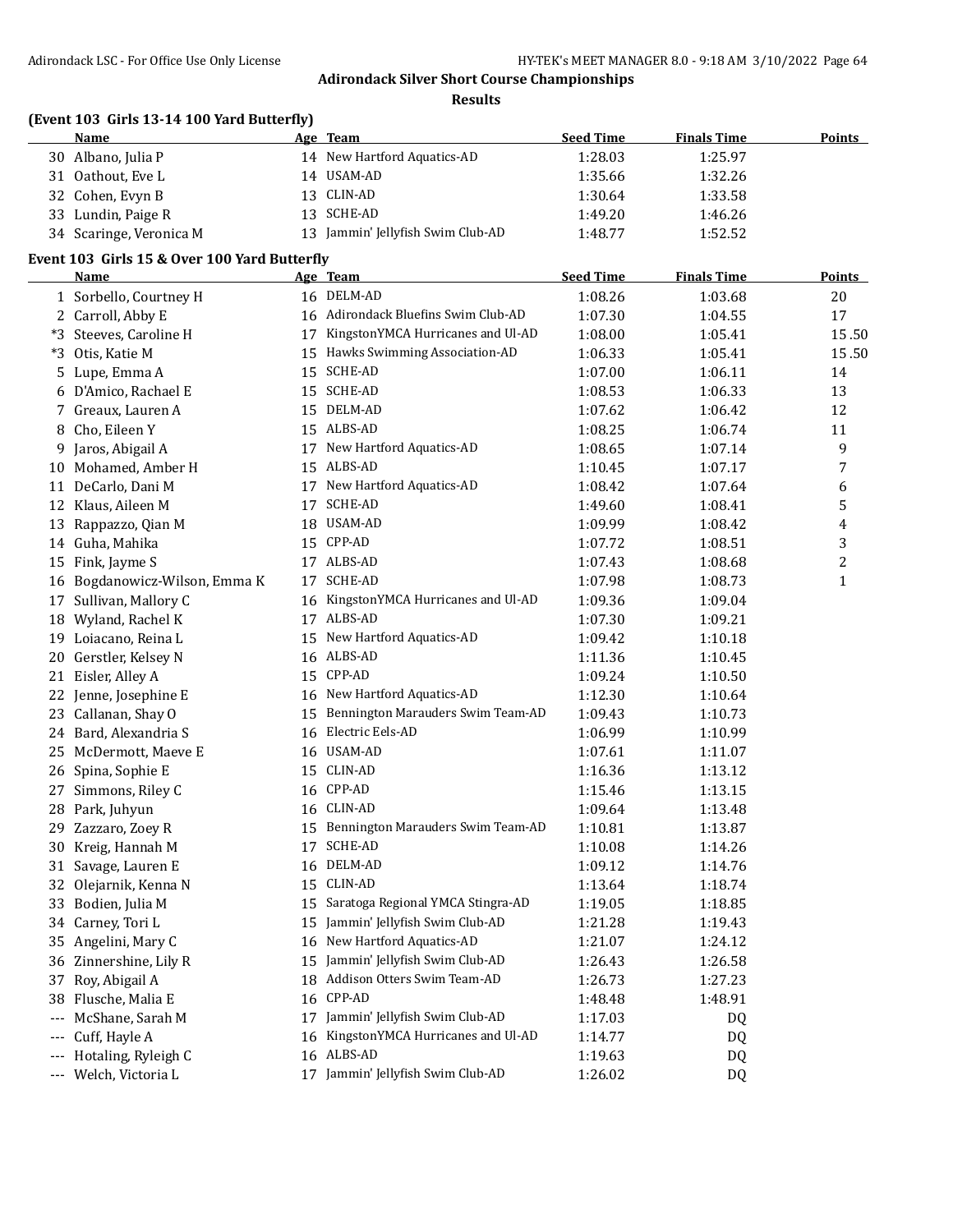#### **Results**

# **Event 104 Boys 13-14 100 Yard Butterfly**

|    | <b>Name</b>                                 |    | Age Team                                                   | <b>Seed Time</b>   | <b>Finals Time</b> | <b>Points</b> |
|----|---------------------------------------------|----|------------------------------------------------------------|--------------------|--------------------|---------------|
|    | 1 Han, Jake J                               |    | 14 CPP-AD                                                  | 1:09.06            | 1:01.61            | 20            |
|    | 2 Witting, Liam T                           |    | 14 DELM-AD                                                 | 1:08.81            | 1:04.22            | 17            |
| 3  | Zhang, Alex W                               |    | 13 SCHE-AD                                                 | 1:07.20            | 1:05.54            | 16            |
| 4  | Zeliph, Thomas J                            |    | 14 ALBS-AD                                                 | 1:14.94            | 1:05.82            | 15            |
|    | 5 Splendido, Luke J                         |    | 14 SCHE-AD                                                 | 1:09.90            | 1:06.24            | 14            |
|    | 6 Sulik, Justin R                           |    | 14 ALBS-AD                                                 | 1:10.16            | 1:06.36            | 13            |
| 7  | Shannon, Henry D                            |    | 14 KingstonYMCA Hurricanes and Ul-AD                       | 1:09.16            | 1:08.07            | 12            |
| 8  | Savage, Ian R                               | 13 | DELM-AD                                                    | 1:10.55            | 1:09.55            | 11            |
| 9. | Sullivan, Conor W                           | 13 | KingstonYMCA Hurricanes and Ul-AD                          | 1:17.87            | 1:09.57            | 9             |
|    | 10 McNair, Jack P                           | 14 | CLIN-AD                                                    | 1:15.03            | 1:09.61            | 7             |
| 11 | McCoy, Will G                               |    | 14 CPP-AD                                                  | 1:11.83            | 1:10.32            | 6             |
|    | 12 McManus, Braeden P                       | 13 | Bennington Marauders Swim Team-AD                          | 1:12.16            | 1:15.45            | 5             |
|    | 13 Novikov, Daniel A                        |    | 14 Jammin' Jellyfish Swim Club-AD                          | 1:19.14            | 1:15.91            | 4             |
|    | 14 Wang, Sam C                              | 13 | SCHE-AD                                                    | 1:21.16            | 1:22.17            | 3             |
|    | 15 Franco III, Victor E                     | 13 | DELM-AD                                                    | 1:22.55            | 1:24.14            | 2             |
|    | 16 Zima, Isaac F                            | 13 | SCHE-AD                                                    | 1:26.70            | 1:28.95            | $\mathbf{1}$  |
| 17 | Zhang, William                              |    | 13 CPP-AD                                                  | 1:42.86            | 1:43.81            |               |
|    | 18 Hughes Robillard, Eric M                 |    | 13 CPP-AD                                                  | 1:58.58            | 1:53.18            |               |
|    | --- St. Thomas, Logan M                     |    | 13 CLIN-AD                                                 | 1:50.06            | DQ                 |               |
|    | --- Dingwall, Spencer R                     |    | 14 CPP-AD                                                  | 1:22.38            | DQ                 |               |
|    | Event 104 Boys 15 & Over 100 Yard Butterfly |    |                                                            |                    |                    |               |
|    | Name                                        |    | Age Team                                                   | <b>Seed Time</b>   | <b>Finals Time</b> | <b>Points</b> |
|    | 1 Hartman, Andrew C                         |    | 16 ALBS-AD                                                 | 1:05.01            | 58.09              | 20            |
|    | 2 LaFountain, Nathan P                      |    | 17 ALBS-AD                                                 | 1:01.23            | 59.47              | 17            |
| 3  | Taylor, Ben J                               |    | 16 CPP-AD                                                  | 1:02.13            | 1:00.16            | 16            |
|    | 4 Han, Franklin                             |    | 15 ALBS-AD                                                 |                    |                    |               |
|    |                                             |    |                                                            |                    |                    |               |
|    |                                             |    |                                                            | 1:03.86            | 1:00.52            | 15            |
|    | 5 Tresnjo, Arman                            |    | 15 New Hartford Aquatics-AD                                | 1:02.90            | 1:01.04            | 14            |
|    | 6 Lehmann, Michael G                        |    | 16 CPP-AD                                                  | 1:00.30            | 1:01.20            | 13            |
|    | 7 Barry, Conor F                            |    | 15 CPP-AD                                                  | 1:03.73            | 1:02.30            | 12            |
|    | 8 Heiz, Campbell B                          |    | 16 Hawks Swimming Association-AD                           | 1:03.52            | 1:02.99            | 11            |
| 9. | Li, Luke                                    |    | 15 SCHE-AD                                                 | 1:02.13            | 1:03.42            | 9             |
|    | 10 Cassella, Louie A                        |    | 16 Unattached-AD                                           | 1:03.59            | 1:03.50            | 7             |
|    | 11 Wilkosz, Matthew M                       |    | 15 CLIN-AD                                                 | 1:06.09            | 1:03.54            | 6             |
|    | 12 Harrington, Ryan M                       |    | 17 CLIN-AD                                                 | 1:03.54            | 1:03.67            | 5             |
|    | 13 Hanna, Nathan C                          |    | 15 New Hartford Aquatics-AD                                | 1:03.92            | 1:03.68            | 4             |
|    | 14 Fisher, Nicholas A                       |    | 15 CPP-AD                                                  | 1:05.86            | 1:04.21            | 3             |
|    | 15 Walsh, Andrew R                          |    | 16 SCHE-AD                                                 | 1:05.66            | 1:06.17            | 2             |
|    | 16 Carroll, Luke J                          |    | 15 Unattached-AD                                           | 1:09.01            | 1:08.11            | 1             |
|    | 17 Joseph, William P                        |    | 16 New Hartford Aquatics-AD<br>Addison Otters Swim Team-AD | 1:09.88            | 1:09.66            |               |
|    | 18 Roy, Evan G                              | 17 |                                                            | 1:13.48            | 1:09.80            |               |
|    | 19 Kendall, Justin T                        | 17 | USAM-AD                                                    | 1:12.24            | 1:10.51            |               |
|    | 20 Pappace, Josh N<br>21 Michalek, Sean G   |    | 16 Hawks Swimming Association-AD<br>16 CPP-AD              | 1:17.72<br>1:14.05 | 1:10.75<br>1:14.28 |               |

# **Event 105 Girls 13-14 200 Yard Backstroke**

| Name                 | Age Team   | <b>Seed Time</b> | <b>Finals Time</b> | <b>Points</b> |
|----------------------|------------|------------------|--------------------|---------------|
| 1 Donofrio, Sophia B | 13 CPP-AD  | 2:33.67          | 2:27.58            | 20            |
| 2 Splendido, Lily K  | 14 SCHE-AD | 2:36.48          | 2:30.67            | 17            |
| 3 Racaza, Reyna S    | 13 SCHE-AD | 2:49.26          | 2:30.95            | 16            |
| 4 Waite, Kelly M     | 13 DELM-AD | 2:39.55          | 2:31.99            | 15            |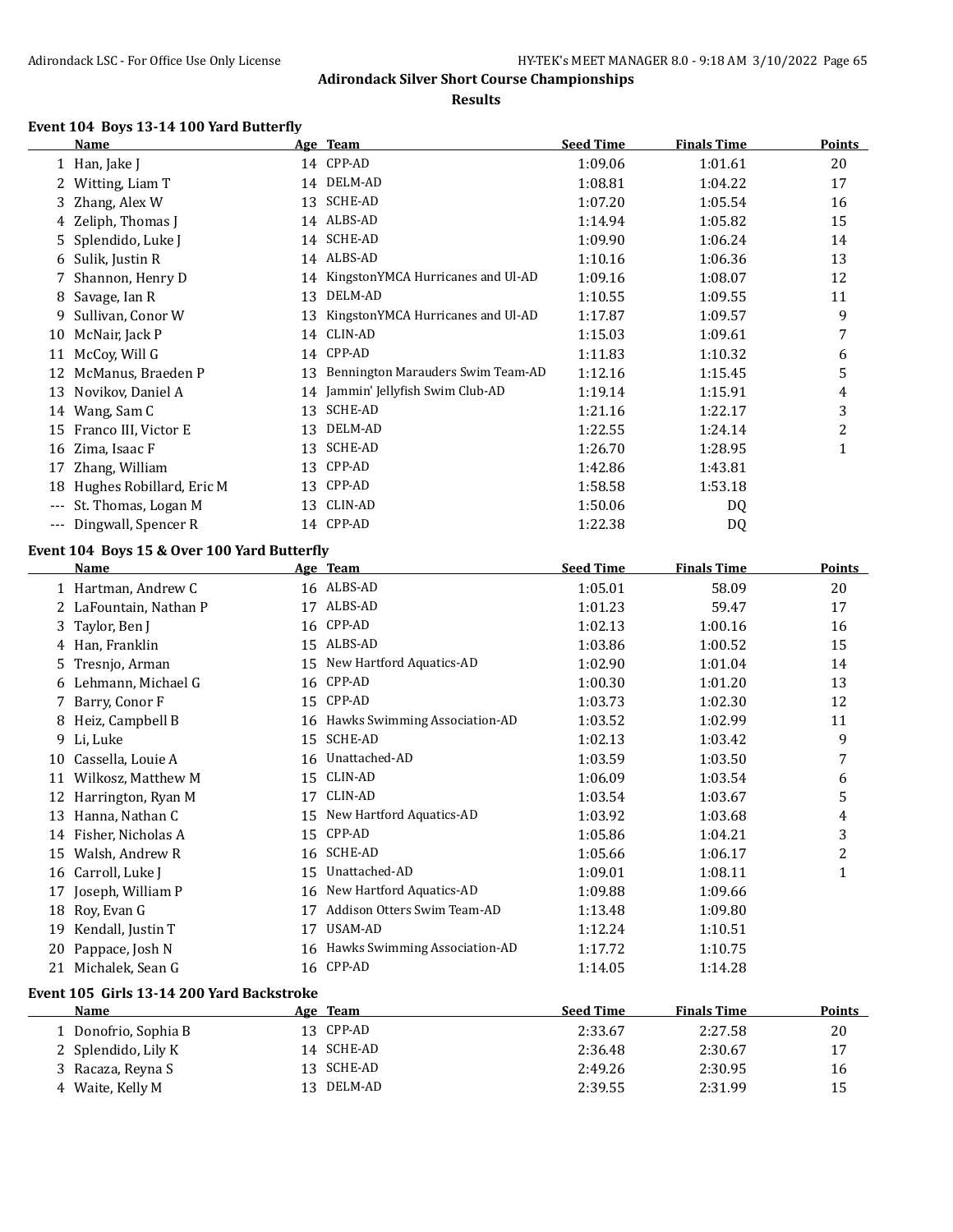#### **Results**

# **(Event 105 Girls 13-14 200 Yard Backstroke)**

|       | <b>Name</b>           |    | Age Team                          | <b>Seed Time</b> | <b>Finals Time</b> | <b>Points</b> |
|-------|-----------------------|----|-----------------------------------|------------------|--------------------|---------------|
|       | 5 Rochefort, Sydney E |    | 14 Northern TRIBS Swimming-AD     | 2:32.98          | 2:32.27            | 14            |
| 6     | Guilmette, Anna E     |    | 14 ALBS-AD                        | 2:47.35          | 2:33.47            | 13            |
|       | 7 Worthley, Hannah M  |    | 14 Northern TRIBS Swimming-AD     | 2:39.03          | 2:34.65            | 12            |
| 8     | Park, Subeen          | 14 | CLIN-AD                           | 2:54.50          | 2:34.84            | 11            |
| 9     | Sanderson, Skyler G   | 14 | Northern TRIBS Swimming-AD        | 2:38.59          | 2:35.37            | 9             |
| 10    | MacLeod, Angelina M   | 13 | <b>USAM-AD</b>                    | 3:16.11          | 2:35.61            | 7             |
| 11    | Ball, Ana A           |    | 14 ALBS-AD                        | 2:40.00          | 2:36.43            | 6             |
| 12    | Delguercio, Maddie R  | 13 | Unattached-AD                     | 2:35.68          | 2:37.88            | 5             |
| 13    | Kantor, Abigail L     |    | 14 New Hartford Aquatics-AD       | 2:43.63          | 2:40.00            | 4             |
| 14    | Knill, Alexis A       | 13 | <b>SCHE-AD</b>                    | 2:39.10          | 2:40.32            | 3             |
| 15    | Boyle, Elyse E        | 13 | <b>SCHE-AD</b>                    | 2:36.94          | 2:40.55            | 2             |
| 16    | Muldner, Marina A     | 13 | <b>SCHE-AD</b>                    | 2:48.62          | 2:41.04            | 1             |
| 17    | Sokolewicz, Kate N    | 13 | SCHE-AD                           | 2:41.76          | 2:41.80            |               |
| 18    | Simmons, Madigan L    | 13 | CPP-AD                            | 2:53.92          | 2:43.20            |               |
| 19    | Klaus, Nola M         | 14 | <b>SCHE-AD</b>                    | 2:44.80          | 2:44.04            |               |
| 20    | Van Loan, Kay M       | 13 | KingstonYMCA Hurricanes and Ul-AD | 3:09.79          | 2:45.05            |               |
| 21    | Roberts, Sophie S     | 13 | <b>SCHE-AD</b>                    | 2:45.40          | 2:47.32            |               |
| 22    | Horsch, Jackie A      |    | 14 SCHE-AD                        | 2:51.24          | 2:47.35            |               |
| 23    | Oathout, Eve L        | 14 | USAM-AD                           | 2:53.33          | 2:47.92            |               |
| 24    | Sliper, Kaylee P      | 14 | <b>SCHE-AD</b>                    | 2:53.97          | 2:50.53            |               |
| 25    | Franco, Maddy R       |    | 14 CPP-AD                         | 2:43.75          | 2:50.65            |               |
| 26    | Grogan, Alyssa R      |    | 14 ALBS-AD                        | 3:05.03          | 2:57.90            |               |
| 27    | Burton, Brooke E      | 13 | CPP-AD                            | 3:32.32          | 3:22.18            |               |
| 28    | Romanovsky, Alisa     | 14 | <b>SCHE-AD</b>                    | 3:36.84          | 3:28.42            |               |
| 29    | Stone, Eva M          | 14 | CLIN-AD                           | 3:49.71          | 3:40.53            |               |
| $---$ | Pillai, Priya G       | 13 | CPP-AD                            | 3:19.64          | DQ                 |               |

# **Event 105 Girls 15 & Over 200 Yard Backstroke**

 $\overline{\phantom{0}}$ 

|    | <b>Name</b>            |    | Age Team                            | <b>Seed Time</b> | <b>Finals Time</b> | Points |
|----|------------------------|----|-------------------------------------|------------------|--------------------|--------|
|    | 1 Greaux, Lauren A     | 15 | DELM-AD                             | 2:28.04          | 2:17.99            | 20     |
| 2  | Cho, Eileen Y          |    | 15 ALBS-AD                          | 2:25.22          | 2:18.96            | 17     |
| 3  | Carroll, Hannah M      |    | 16 Adirondack Bluefins Swim Club-AD | 2:28.45          | 2:20.34            | 16     |
| 4  | Martin, Sienna S       |    | 15 CLIN-AD                          | 2:31.52          | 2:21.04            | 15     |
| 5. | Carroll, Abby E        |    | 16 Adirondack Bluefins Swim Club-AD | 2:25.13          | 2:22.68            | 14     |
| 6  | McKinley, Julia L      | 15 | CPP-AD                              | 2:25.73          | 2:23.15            | 13     |
|    | Rappazzo, Qian M       |    | 18 USAM-AD                          | 2:26.89          | 2:25.40            | 12     |
| 8  | Dusseault, Abby B      |    | 16 SCHE-AD                          | 2:24.18          | 2:25.77            | 11     |
| 9  | Silaika, Sophie G      |    | 16 CPP-AD                           | 2:24.15          | 2:25.88            | 9      |
| 10 | Guha, Mahika           |    | 15 CPP-AD                           | 2:27.34          | 2:26.74            | 7      |
| 11 | Park, Juhyun           |    | 16 CLIN-AD                          | 2:27.72          | 2:29.41            | 6      |
| 12 | Krein, Ava M           | 15 | <b>SCHE-AD</b>                      | 2:33.91          | 2:29.71            | 5      |
| 13 | D'Amico, Rachael E     | 15 | <b>SCHE-AD</b>                      | 2:34.52          | 2:29.92            | 4      |
| 14 | Boenau, Carlye Ana T   | 15 | Adirondack Bluefins Swim Club-AD    | 2:28.79          | 2:30.50            | 3      |
| 15 | Domitrovits, Charlee E |    | 16 Hawks Swimming Association-AD    | 2:26.73          | 2:31.21            | 2      |
| 16 | Simmons, Riley C       |    | 16 CPP-AD                           | 2:32.00          | 2:31.47            | 1      |
| 17 | Mitchell, Maris C      | 16 | Electric Eels-AD                    | 2:23.92          | 2:31.93            |        |
| 18 | Heckler, Felicity A    |    | 15 ALBS-AD                          | 2:31.67          | 2:32.00            |        |
| 19 | Pazderski, Carlie M    |    | 16 CPP-AD                           | 2:27.99          | 2:32.17            |        |
| 20 | Sullivan, Mallory C    | 16 | KingstonYMCA Hurricanes and Ul-AD   | 2:25.50          | 2:32.33            |        |
| 21 | Klaus, Aileen M        | 17 | <b>SCHE-AD</b>                      | 2:38.57          | 2:34.64            |        |
| 22 | Eisler, Alley A        | 15 | CPP-AD                              | 2:34.17          | 2:37.61            |        |
| 23 | Noll, Casey E          |    | 15 ALBS-AD                          | 2:47.59          | 2:37.79            |        |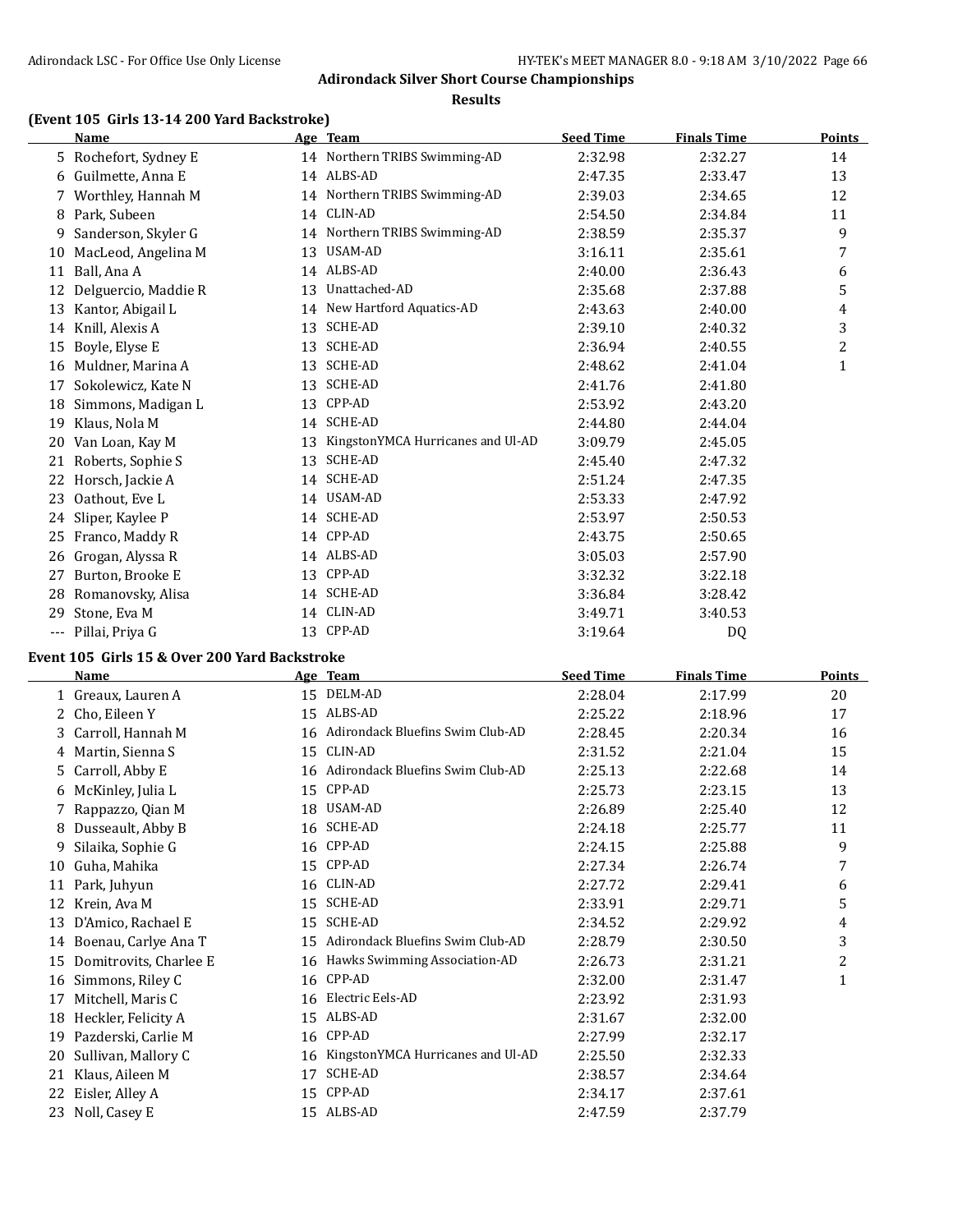**Results**

# **(Event 105 Girls 15 & Over 200 Yard Backstroke)**

|    | <b>Name</b>                                  |    | Age Team                          | <b>Seed Time</b> | <b>Finals Time</b> | <b>Points</b> |
|----|----------------------------------------------|----|-----------------------------------|------------------|--------------------|---------------|
|    | 24 Turan, Izzy R                             |    | 16 USAM-AD                        | 3:15.22          | 3:10.29            |               |
|    | Event 106 Boys 13-14 200 Yard Backstroke     |    |                                   |                  |                    |               |
|    | Name                                         |    | Age Team                          | <b>Seed Time</b> | <b>Finals Time</b> | <b>Points</b> |
|    | 1 Di Fabio, Luka D                           |    | 14 CPP-AD                         | 2:23.13          | 2:17.08            | 20            |
|    | 2 Staudinger, Sam P                          |    | 13 ALBS-AD                        | 2:29.42          | 2:17.10            | 17            |
|    | 3 Witting, Liam T                            |    | 14 DELM-AD                        | 2:26.35          | 2:18.64            | 16            |
|    | 4 Epperson, Xhayne D                         |    | 13 SCHE-AD                        | 2:24.61          | 2:20.50            | 15            |
|    | 5 Orcutt, Andrew T                           |    | 14 USAM-AD                        | 2:27.81          | 2:20.66            | 14            |
|    | 6 Han, Jake J                                |    | 14 CPP-AD                         | 2:26.35          | 2:21.36            | 13            |
|    | 7 Sullivan, Conor W                          | 13 | KingstonYMCA Hurricanes and Ul-AD | 2:31.37          | 2:22.01            | 12            |
|    | 8 Steele, Carter A                           |    | 14 ALBS-AD                        | 3:24.10          | 2:26.32            | 11            |
|    | 9 McCoy, Will G                              |    | 14 CPP-AD                         | 2:25.79          | 2:30.51            | 9             |
|    | 10 Peters, Luke M                            |    | 13 DELM-AD                        | 2:43.37          | 2:31.44            | 7             |
|    | 11 Savage, Ian R                             |    | 13 DELM-AD                        | 2:34.17          | 2:32.37            | 6             |
|    | 12 Wang, Sam C                               |    | 13 SCHE-AD                        | 2:47.83          | 2:36.61            | 5             |
|    | 13 Vilics, James M                           |    | 13 SCHE-AD                        | 2:40.71          | 2:39.88            | 4             |
|    | 14 LaFountain, Jackson P                     |    | 14 ALBS-AD                        | 2:46.46          | 2:42.64            | 3             |
|    | 15 Patterson, Skyler G                       |    | 13 CPP-AD                         | 2:58.94          | 2:52.50            | 2             |
|    | 16 Franco III, Victor E                      |    | 13 DELM-AD                        | 2:56.82          | 3:01.61            | 1             |
|    | 17 Dingwall, Spencer R                       |    | 14 CPP-AD                         | 3:02.43          | 3:04.95            |               |
|    | 18 Zhang, William                            |    | 13 CPP-AD                         | 3:33.68          | 3:14.11            |               |
|    | 19 Wilford, Juneau A                         |    | 13 SCHE-AD                        | 3:27.40          | 3:22.08            |               |
|    | 20 Hughes Robillard, Eric M                  |    | 13 CPP-AD                         | 4:08.67          | 4:00.74            |               |
|    | Event 106 Boys 15 & Over 200 Yard Backstroke |    |                                   |                  |                    |               |
|    | <b>Name</b>                                  |    | Age Team                          | <b>Seed Time</b> | <b>Finals Time</b> | Points        |
|    | 1 Hartman, Andrew C                          |    | 16 ALBS-AD                        | 2:19.46          | 2:04.49            | $20\,$        |
|    | 2 Eckman, Samuel E                           |    | 17 ALBS-AD                        | 2:15.17          | 2:07.11            | 17            |
|    | 3 Kaufman, Josh H                            |    | 16 DELM-AD                        | 2:18.80          | 2:08.57            | 16            |
|    | 4 Ikasalo, Owen H                            |    | 16 DELM-AD                        | 2:21.23          | 2:12.53            | 15            |
|    | 5 Cassella, Louie A                          |    | 16 Unattached-AD                  | 2:19.15          | 2:13.73            | 14            |
|    | 6 Zeliph jr., Jason E                        |    | 16 ALBS-AD                        | 2:24.12          | 2:16.09            | 13            |
|    | 7 King, Colin D                              |    | 16 DELM-AD                        | 2:23.37          | 2:16.95            | 12            |
| 8  | Durden, Lucas A                              | 15 | CPP-AD                            | 2:13.93          | 2:17.95            | 11            |
| 9  | Iyer, Aayush P                               | 15 | CPP-AD                            | 2:30.45          | 2:20.18            | 9             |
|    | 10 Fisher, Nicholas A                        |    | 15 CPP-AD                         | 2:21.01          | 2:21.67            | 7             |
|    | 11 Schohn, Logan J                           |    | 18 CPP-AD                         | 2:24.39          | 2:22.68            | 6             |
|    | 12 Holmes, Sheldon H                         |    | 15 New Hartford Aquatics-AD       | 2:31.14          | 2:24.76            | 5             |
|    | 13 Kendall, Justin T                         |    | 17 USAM-AD                        | 2:27.04          | 2:25.62            | 4             |
|    | 14 Carroll, Luke J                           | 15 | Unattached-AD                     | 2:30.83          | 2:25.77            | 3             |
|    | 15 Hook, Gavin M                             |    | 15 CPP-AD                         | 2:28.23          | 2:27.05            | 2             |
|    | 16 Cho, Seo Yeon                             |    | 15 CPP-AD                         | 2:25.77          | 2:27.23            | 1             |
|    | 17 LaFountain, Benjamin P                    |    | 19 ALBS-AD                        | 2:23.70          | 2:31.23            |               |
| 18 | Upton, Matthew T                             |    | 15 CPP-AD                         | 2:32.54          | 2:32.66            |               |
|    | 19 Mitola, Jacob S                           |    | 15 CPP-AD                         | 2:47.28          | 2:43.52            |               |
|    | 20 Cronin, Shane T                           |    | 17 CPP-AD                         |                  |                    |               |
|    |                                              |    |                                   | 3:03.73          | 3:00.42            |               |
|    | Event 107 Girls 13-14 100 Yard Freestyle     |    |                                   |                  |                    |               |
|    | <b>Name</b>                                  |    | Age Team                          | <b>Seed Time</b> | <b>Finals Time</b> | <b>Points</b> |
|    | 1 Dheeradhada, Ally J                        |    | 14 ALBS-AD                        | 1:04.25          | 59.93              | 20            |
|    | 2 Sandvik, Abby Y                            |    | 14 ALBS-AD                        | 1:01.82          | 59.95              | 17            |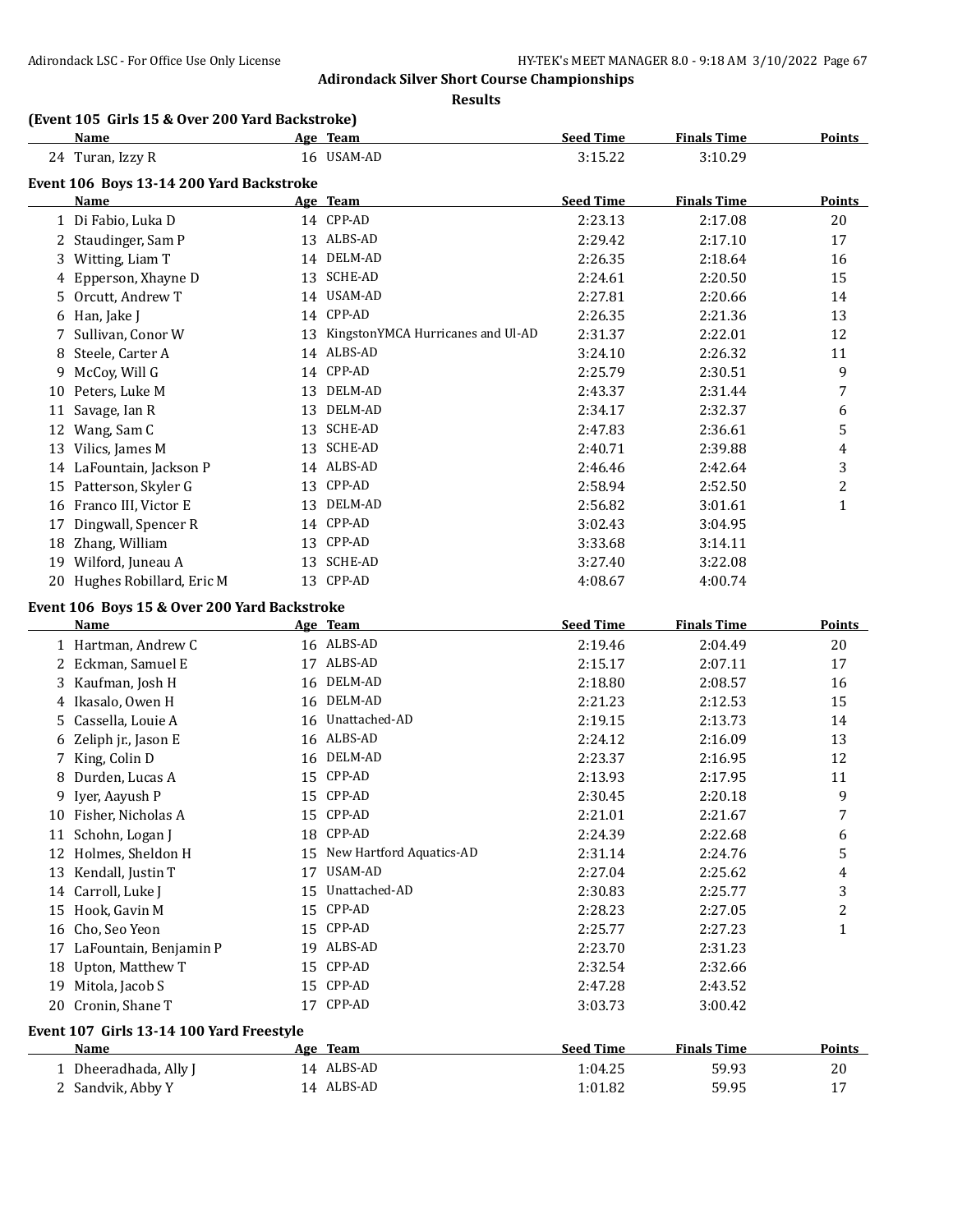#### **Results**

# **(Event 107 Girls 13-14 100 Yard Freestyle)**

|     | <b>Name</b>            |    | Age Team                             | <b>Seed Time</b> | <b>Finals Time</b> | <b>Points</b> |
|-----|------------------------|----|--------------------------------------|------------------|--------------------|---------------|
|     | 3 Laurie, Josephine S  |    | 13 Hawks Swimming Association-AD     | 1:03.92          | 1:00.31            | 16            |
| 4   | Stuntz, Alexis C       |    | 14 Northern TRIBS Swimming-AD        | 1:02.40          | 1:01.27            | 15            |
| 5.  | McFarland, Maddie J    |    | 13 Adirondack Bluefins Swim Club-AD  | 1:02.27          | 1:01.34            | 14            |
| 6   | Manion, Annie R        | 13 | Lake Champlain Waves Swim Team-AD    | 1:01.22          | 1:01.47            | 13            |
|     | 7 Haberbusch, Shelby A | 13 | CLIN-AD                              | 1:03.65          | 1:01.53            | 12            |
| 8   | Waite, Kelly M         | 13 | DELM-AD                              | 1:03.64          | 1:01.77            | 11            |
| 9   | Agro, Lindsay M        |    | 14 Adirondack Bluefins Swim Club-AD  | 1:02.00          | 1:01.91            | 9             |
| 10  | Kantor, Abigail L      |    | 14 New Hartford Aquatics-AD          | 1:04.93          | 1:02.04            | 7             |
|     | 11 Zenner, Jacklyn M   | 14 | SCHE-AD                              | 1:03.15          | 1:02.18            | 6             |
| 12  | Blodgett, Sage E       |    | 14 DELM-AD                           | 1:03.84          | 1:02.33            | 5             |
|     | 13 Knill, Alexis A     | 13 | SCHE-AD                              | 1:05.28          | 1:02.50            | 4             |
|     | 14 Sanderson, Skyler G |    | 14 Northern TRIBS Swimming-AD        | 1:04.78          | 1:02.54            | 3             |
|     | 15 Redfern, Kaitlyn A  | 13 | Northern TRIBS Swimming-AD           | 1:01.65          | 1:02.68            | 2             |
|     | 16 Splendido, Lily K   |    | 14 SCHE-AD                           | 1:02.46          | 1:02.73            | $\mathbf{1}$  |
|     | 17 Kropp, Paige H      |    | 14 Electric Eels-AD                  | 1:03.32          | 1:02.83            |               |
|     | *18 Donofrio, Sophia B |    | 13 CPP-AD                            | 1:05.70          | 1:03.06            |               |
|     | *18 Sheeley, Alaura A  |    | 14 Hawks Swimming Association-AD     | 1:05.83          | 1:03.06            |               |
|     | Roberts, Sophie S      |    | 13 SCHE-AD                           |                  |                    |               |
| 20  | 21 Elsbree, Addison E  |    | 13 SCHE-AD                           | 1:10.98          | 1:03.46            |               |
|     |                        |    | 13 CPP-AD                            | 1:02.52          | 1:03.50            |               |
|     | 22 Simmons, Madigan L  |    |                                      | 1:04.57          | 1:03.99            |               |
|     | 23 Mulchy, Liliana G   |    | 14 New Hartford Aquatics-AD          | 1:04.90          | 1:04.14            |               |
|     | 24 Franco, Maddy R     |    | 14 CPP-AD                            | 1:04.01          | 1:04.28            |               |
|     | 25 Mieu, Shayla S      |    | 13 Adirondack Bluefins Swim Club-AD  | 1:05.32          | 1:04.39            |               |
|     | 26 Rochefort, Sydney E |    | 14 Northern TRIBS Swimming-AD        | 1:02.74          | 1:04.42            |               |
|     | *27 Sliper, Kaylee P   |    | 14 SCHE-AD                           | 1:05.76          | 1:04.88            |               |
|     | *27 Muldner, Marina A  |    | 13 SCHE-AD                           | 1:05.36          | 1:04.88            |               |
|     | 29 Pecunia, Clara C    | 13 | Saratoga Regional YMCA Stingra-AD    | 1:05.62          | 1:05.09            |               |
|     | 30 Kao, Yirou -        | 13 | Jammin' Jellyfish Swim Club-AD       | 1:06.24          | 1:05.17            |               |
|     | 31 Racaza, Reyna S     |    | 13 SCHE-AD                           | 1:04.68          | 1:05.33            |               |
|     | 32 Lutz, Olivia G      |    | 14 Jammin' Jellyfish Swim Club-AD    | 1:05.35          | 1:05.34            |               |
|     | 33 Ejanda, Charisse A  |    | 14 DELM-AD                           | 1:05.01          | 1:05.42            |               |
|     | 34 Antolick, Ellen R   |    | 13 ALBS-AD                           | 1:09.89          | 1:05.45            |               |
|     | 35 Hall, Emilia M      |    | 14 SCHE-AD                           | 1:06.95          | 1:05.59            |               |
|     | 36 Worthley, Hannah M  |    | 14 Northern TRIBS Swimming-AD        | 1:05.27          | 1:05.68            |               |
| 37  | Guilmette, Anna E      |    | 14 ALBS-AD                           | 1:06.18          | 1:05.74            |               |
| 38  | Depew, Heather R       |    | 14 DELM-AD                           | 1:03.93          | 1:05.75            |               |
| 39. | Sokolewicz, Kate N     | 13 | SCHE-AD                              | 1:07.10          | 1:06.14            |               |
| 40  | Bradley, Kayla L       |    | 14 ALBS-AD                           | 1:10.13          | 1:06.18            |               |
|     | 41 Driscoll, Lucy J    | 14 | Bennington Marauders Swim Team-AD    | 1:09.37          | 1:06.70            |               |
| 42  | Van Loan, Kay M        | 13 | KingstonYMCA Hurricanes and Ul-AD    | 1:07.81          | 1:07.31            |               |
| 43  | Salvesvold, Ava A      | 13 | Bennington Marauders Swim Team-AD    | 1:10.06          | 1:07.39            |               |
| 44  | Grogan, Alyssa R       | 14 | ALBS-AD                              | 1:11.83          | 1:07.53            |               |
| 45  | Vondra, Sarah E        | 14 | Hawks Swimming Association-AD        | 1:09.89          | 1:07.68            |               |
| 46  | Delguercio, Maddie R   | 13 | Unattached-AD                        | 1:09.14          | 1:08.32            |               |
| 47  | Boyle, Elyse E         | 13 | SCHE-AD                              | 1:07.89          | 1:08.49            |               |
| 48  | Horsch, Jackie A       |    | 14 SCHE-AD                           | 1:08.95          | 1:08.68            |               |
| 49  | Wishart, Mia L         |    | 14 Saratoga Regional YMCA Stingra-AD | 1:08.30          | 1:08.71            |               |
| 50  | Mero, Maddi R          | 13 | Lake Champlain Waves Swim Team-AD    | 1:11.74          | 1:09.59            |               |
| 51  | Bailey, Madalynn R     | 14 | New Hartford Aquatics-AD             | 1:09.82          | 1:09.67            |               |
| 52  | Roos, Avada L          | 13 | Crocodiles-AD                        | 1:09.28          | 1:09.76            |               |
| 53  | Oathout, Eve L         |    | 14 USAM-AD                           | 1:10.01          | 1:10.18            |               |
|     | 54 Cogan, Saturn L     | 13 | Saratoga Regional YMCA Stingra-AD    | 1:12.73          | 1:10.51            |               |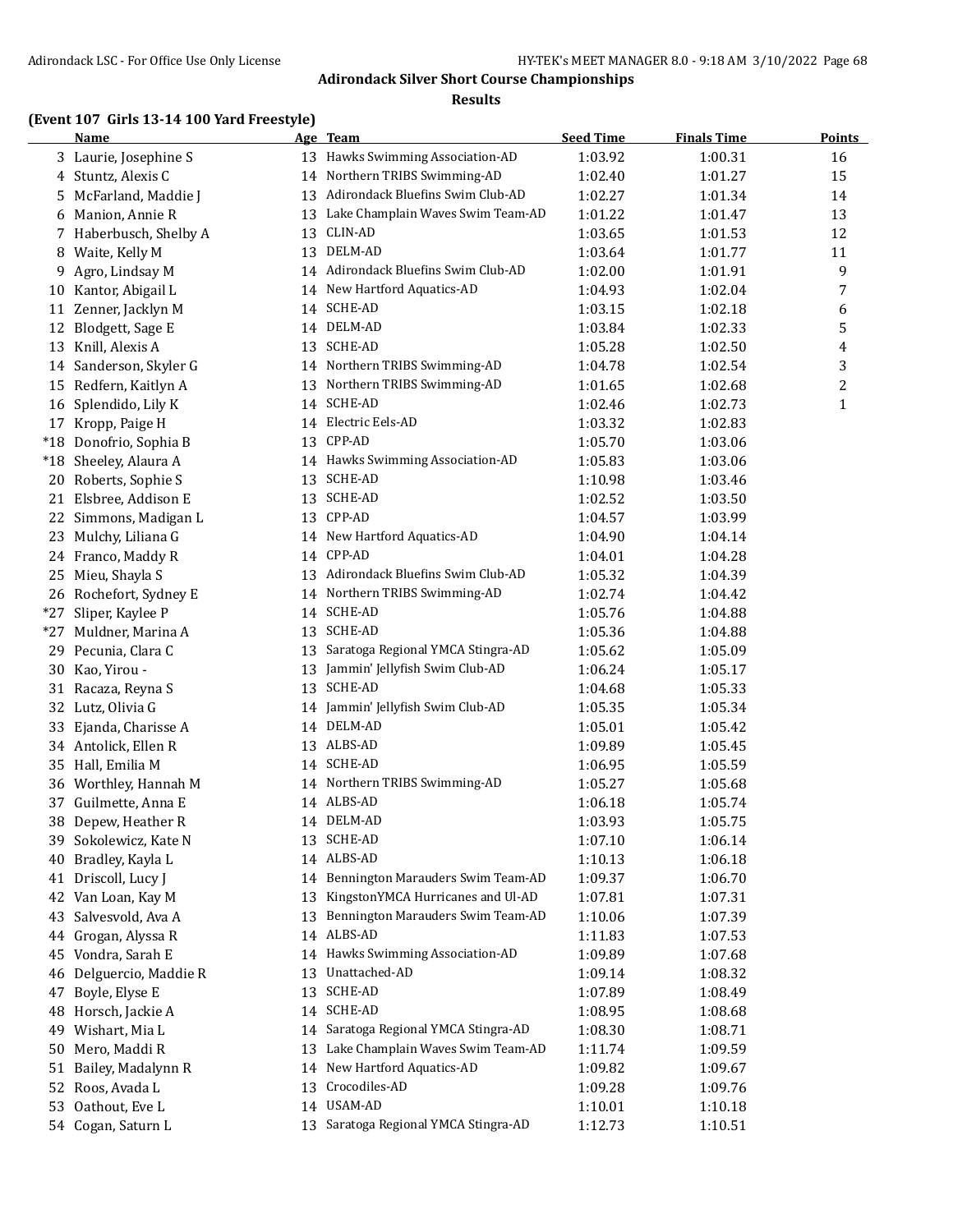#### **Results**

# **(Event 107 Girls 13-14 100 Yard Freestyle)**

|       | Name                   |    | Age Team                          | <b>Seed Time</b> | Finals Time    | Points |
|-------|------------------------|----|-----------------------------------|------------------|----------------|--------|
|       | 55 Albano, Julia P     | 14 | New Hartford Aquatics-AD          | 1:14.04          | 1:11.69        |        |
| 56    | Bibbo, Marisa R        | 13 | SCHE-AD                           | 1:15.38          | 1:11.81        |        |
| 57    | Villaume, Emma F       | 13 | ALBS-AD                           | 1:10.12          | 1:13.60        |        |
| 58    | Cohen, Evyn B          | 13 | CLIN-AD                           | 1:13.42          | 1:13.95        |        |
| 59    | Vroman, Ava G          | 13 | Crocodiles-AD                     | 1:14.59          | 1:14.20        |        |
| 60    | Unger-O'Shea, Nevaeh R | 13 | USAM-AD                           | 1:16.15          | 1:14.36        |        |
| 61    | Pillai, Priya G        | 13 | CPP-AD                            | 1:14.36          | 1:14.46        |        |
| 62    | Burton, Brooke E       | 13 | CPP-AD                            | 1:10.39          | 1:14.68        |        |
| 63    | McArdle, Grace B       | 13 | KingstonYMCA Hurricanes and Ul-AD | 1:10.75          | 1:14.91        |        |
| 64    | Scaringe, Veronica M   | 13 | Jammin' Jellyfish Swim Club-AD    | 1:17.67          | 1:15.69        |        |
|       | 65 Tirumala, Saanvi    | 13 | ALBS-AD                           | 1:16.78          | 1:17.50        |        |
| 66    | Lundin, Paige R        | 13 | SCHE-AD                           | 1:16.41          | 1:18.18        |        |
| 67    | Belfield, Elysia M     | 13 | Hawks Swimming Association-AD     | 1:32.67          | 1:25.13        |        |
| 68    | Romanovsky, Alisa      | 14 | SCHE-AD                           | 1:24.70          | 1:25.61        |        |
| 69    | Stone, Eva M           |    | 14 CLIN-AD                        | 1:29.48          | 1:32.78        |        |
| $---$ | Hurst, Becca A         |    | 14 DELM-AD                        | 1:02.67          | D <sub>0</sub> |        |

# **Event 107 Girls 15 & Over 100 Yard Freestyle**

|    | <b>Name</b>            |    | Age Team                            | <b>Seed Time</b> | <b>Finals Time</b> | <b>Points</b> |
|----|------------------------|----|-------------------------------------|------------------|--------------------|---------------|
|    | 1 Ball, Clarissa H     |    | 16 ALBS-AD                          | 59.79            | 58.32              | 20            |
| 2  | Cho, Eileen Y          |    | 15 ALBS-AD                          | 59.82            | 58.96              | 17            |
| 3. | Clarke, Charlotte E    |    | 16 DELM-AD                          | 1:00.50          | 58.97              | 16            |
|    | 4 Gerstler, Kelsey N   |    | 16 ALBS-AD                          | 1:01.44          | 59.00              | 15            |
|    | 5 Sanai, Roya K        |    | 15 Adirondack Bluefins Swim Club-AD | 59.05            | 59.04              | 14            |
| 6  | Dusseault, Abby B      |    | 16 SCHE-AD                          | 59.07            | 59.12              | 13            |
| 7. | Rappazzo, Qian M       | 18 | USAM-AD                             | 1:00.31          | 59.18              | 12            |
| 8  | Jaros, Abigail A       | 17 | New Hartford Aquatics-AD            | 59.97            | 59.38              | 11            |
| 9. | Otis, Katie M          | 15 | Hawks Swimming Association-AD       | 59.83            | 59.44              | 9             |
| 10 | Guha, Mahika           | 15 | CPP-AD                              | 1:00.14          | 59.57              | 7             |
| 11 | Eisler, Alley A        | 15 | CPP-AD                              | 1:00.35          | 59.63              | 6             |
| 12 | Spina, Sophie E        | 15 | CLIN-AD                             | 59.39            | 59.73              | 5             |
|    | 13 Klaus, Aileen M     | 17 | SCHE-AD                             | 59.11            | 59.81              | 4             |
|    | 14 Antolick, Carly B   |    | 15 ALBS-AD                          | 1:03.11          | 59.83              | 3             |
| 15 | Benvenuto, Mariana V   | 17 | Electric Eels-AD                    | 59.84            | 59.84              | 2             |
|    | 16 Lind, Samantha P    | 15 | ALBS-AD                             | 1:01.22          | 59.91              | $\mathbf{1}$  |
| 17 | Morse, Sophia E        | 16 | DELM-AD                             | 1:01.21          | 1:00.14            |               |
| 18 | Flihan, Jenna A        | 16 | New Hartford Aquatics-AD            | 1:00.84          | 1:00.38            |               |
| 19 | Vertullo, Gianna R     | 15 | <b>Tigers Aquatic Club-AD</b>       | 1:00.22          | 1:00.51            |               |
| 20 | Callanan, Shay O       | 15 | Bennington Marauders Swim Team-AD   | 1:00.24          | 1:00.56            |               |
|    | 21 Mohamed, Amber H    | 15 | ALBS-AD                             | 59.34            | 1:00.69            |               |
|    | 22 Wyland, Rachel K    | 17 | ALBS-AD                             | 59.98            | 1:00.73            |               |
|    | 23 Wey, Natalie R      |    | 16 DELM-AD                          | 1:03.09          | 1:00.78            |               |
|    | 24 Elliott, Gretchen A |    | 16 DELM-AD                          | 1:04.22          | 1:00.90            |               |
| 25 | Deitz, Makenna R       |    | 15 ALBS-AD                          | 1:01.15          | 1:00.98            |               |
|    | 26 Mitchell, Maris C   | 16 | Electric Eels-AD                    | 59.24            | 1:01.56            |               |
|    | 27 Kolek, Rorie K      | 16 | New Hartford Aquatics-AD            | 1:04.04          | 1:02.16            |               |
|    | 28 Brodt, Reilley A    | 18 | Greater Glens Falls Flyers Swi-AD   | 1:02.23          | 1:02.32            |               |
| 29 | McDermott, Maeve E     | 16 | <b>USAM-AD</b>                      | 59.37            | 1:02.40            |               |
| 30 | Steeves, Katherine E   | 15 | KingstonYMCA Hurricanes and Ul-AD   | 1:03.14          | 1:02.46            |               |
|    | 31 Nelson, Abigail P   | 17 | Electric Eels-AD                    | 59.05            | 1:02.54            |               |
| 32 | MacDonald, Holly G     | 15 | SCHE-AD                             | 1:02.28          | 1:02.58            |               |
|    | 33 Krein, Ava M        |    | 15 SCHE-AD                          | 1:05.59          | 1:02.67            |               |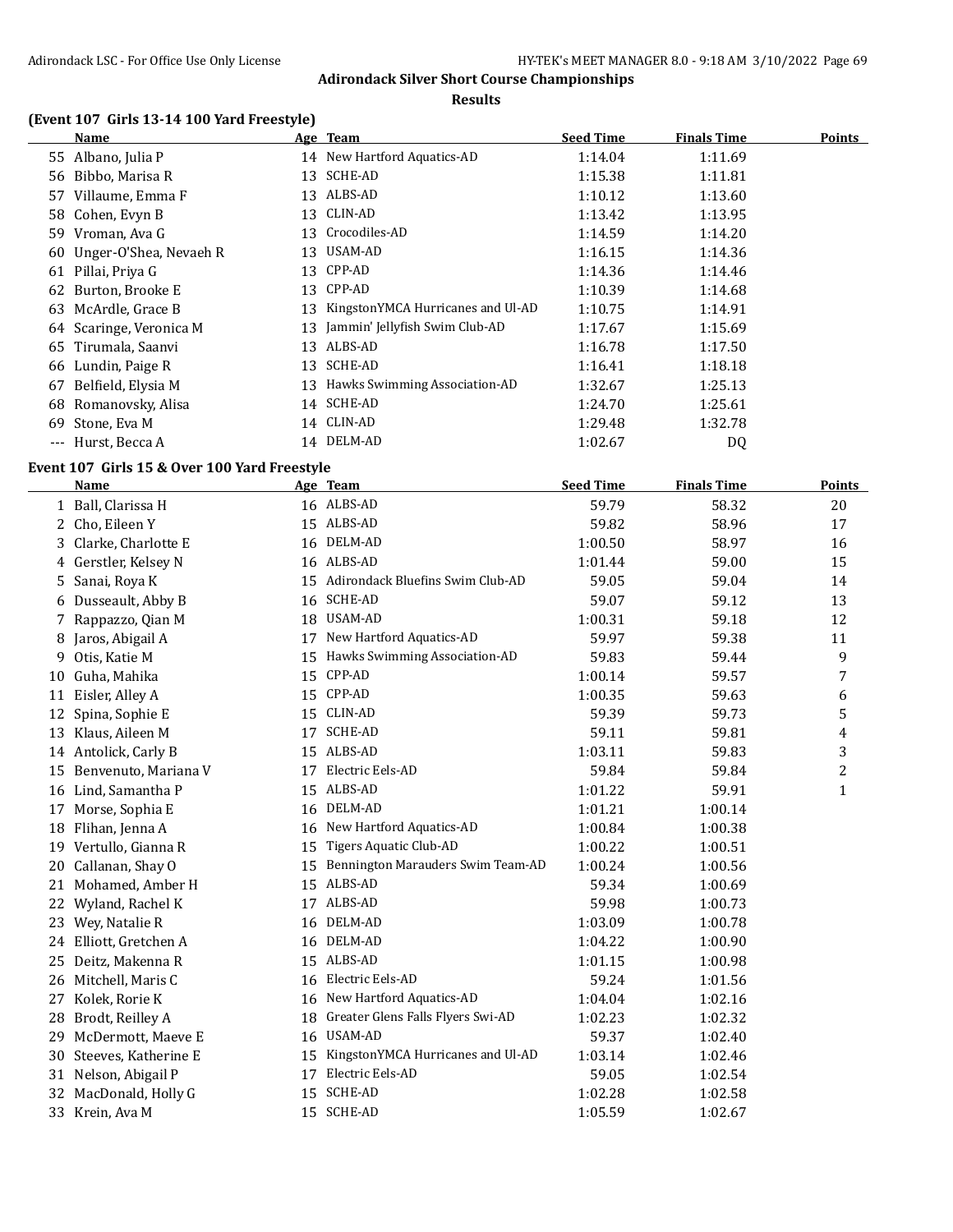**Results**

# **(Event 107 Girls 15 & Over 100 Yard Freestyle)**

|       | <b>Name</b>            |    | Age Team                          | <b>Seed Time</b> | <b>Finals Time</b> | <b>Points</b> |
|-------|------------------------|----|-----------------------------------|------------------|--------------------|---------------|
|       | 34 Simmons, Riley C    |    | 16 CPP-AD                         | 1:04.22          | 1:02.81            |               |
| 35    | Bodien, Julia M        | 15 | Saratoga Regional YMCA Stingra-AD | 1:05.62          | 1:02.82            |               |
| 36    | Silaika, Sophie G      |    | 16 CPP-AD                         | 1:00.05          | 1:02.95            |               |
| 37    | Savage, Lauren E       | 16 | DELM-AD                           | 1:00.59          | 1:03.03            |               |
| 38    | Ryan, Katrina A        | 16 | ALBS-AD                           | 1:00.52          | 1:03.04            |               |
| *39   | Cho, Caitlin E         | 16 | <b>SCHE-AD</b>                    | 1:02.05          | 1:03.08            |               |
| *39   | Jenne, Josephine E     | 16 | New Hartford Aquatics-AD          | 1:06.20          | 1:03.08            |               |
|       | 41 Hotaling, Ryleigh C | 16 | ALBS-AD                           | 1:04.03          | 1:03.23            |               |
| 42    | Boenau, Carlye Ana T   | 15 | Adirondack Bluefins Swim Club-AD  | 59.96            | 1:03.30            |               |
| 43    | Kreig, Hannah M        | 17 | <b>SCHE-AD</b>                    | 1:03.04          | 1:03.31            |               |
| 44    | Domitrovits, Charlee E |    | 16 Hawks Swimming Association-AD  | 1:01.60          | 1:03.43            |               |
| 45    | Pazderski, Carlie M    | 16 | CPP-AD                            | 1:03.72          | 1:03.49            |               |
| 46    | Park, Juhyun           | 16 | CLIN-AD                           | 1:00.48          | 1:03.71            |               |
| 47    | Lamb, Ava K            | 16 | Tigers Aquatic Club-AD            | 59.59            | 1:04.11            |               |
| 48    | Olejarnik, Kenna N     | 15 | CLIN-AD                           | 1:03.41          | 1:04.52            |               |
| 49    | Noll, Casey E          | 15 | ALBS-AD                           | 1:08.12          | 1:04.57            |               |
| 50    | Welch, Victoria L      | 17 | Jammin' Jellyfish Swim Club-AD    | 1:05.38          | 1:04.88            |               |
| 51    | DeCarlo, Dani M        | 17 | New Hartford Aquatics-AD          | 1:00.08          | 1:04.95            |               |
| 52    | Sterling, Hannah E     | 16 | New Hartford Aquatics-AD          | 1:05.90          | 1:05.23            |               |
| 53    | Heckler, Felicity A    | 15 | ALBS-AD                           | 1:05.47          | 1:05.44            |               |
| 54    | Tuomela, Ryan E        | 17 | Greater Glens Falls Flyers Swi-AD | 1:08.90          | 1:06.04            |               |
| 55    | McShane, Sarah M       | 17 | Jammin' Jellyfish Swim Club-AD    | 1:05.03          | 1:06.83            |               |
| 56    | Cuff, Hayle A          | 16 | KingstonYMCA Hurricanes and Ul-AD | 1:07.56          | 1:07.52            |               |
| 57    | Zinnershine, Lily R    | 15 | Jammin' Jellyfish Swim Club-AD    | 1:07.12          | 1:07.85            |               |
| $*58$ | Lettre, Christina J    | 16 | Tigers Aquatic Club-AD            | 1:05.79          | 1:08.18            |               |
| *58   | Angelini, Mary C       | 16 | New Hartford Aquatics-AD          | 1:10.00          | 1:08.18            |               |
| 60    | Carney, Tori L         | 15 | Jammin' Jellyfish Swim Club-AD    | 1:08.62          | 1:08.23            |               |
| 61    | Lynch, Julia R         | 15 | Lake Champlain Waves Swim Team-AD | 1:14.88          | 1:10.67            |               |
| 62    | Flusche, Malia E       | 16 | CPP-AD                            | 1:21.15          | 1:20.61            |               |
| 63    | Turan, Izzy R          | 16 | USAM-AD                           | 1:26.02          | 1:23.49            |               |
| 64    | Hamlin, Meghan J       | 16 | New Hartford Aquatics-AD          | 1:23.35          | 1:25.45            |               |
|       | Croke, Allie M         | 17 | Addison Otters Swim Team-AD       | 1:00.23          | <b>DQ</b>          |               |
|       |                        |    |                                   |                  |                    |               |

# **Event 108 Boys 13-14 100 Yard Freestyle**

|    | Name                       |    | Age Team                          | <b>Seed Time</b> | <b>Finals Time</b> | <b>Points</b> |
|----|----------------------------|----|-----------------------------------|------------------|--------------------|---------------|
|    | Witting, Liam T            |    | 14 DELM-AD                        | 59.83            | 52.73              | 20            |
|    | Han, Jake J                |    | 14 CPP-AD                         | 59.22            | 53.76              | 17            |
|    | 3 Zeliph, Thomas J         |    | 14 ALBS-AD                        | 58.14            | 56.47              | 16            |
|    | 4 Kuang, Everest Z         | 14 | Adirondack Bluefins Swim Club-AD  | 1:06.90          | 57.03              | 15            |
|    | 5 Splendido, Luke J        | 14 | SCHE-AD                           | 59.05            | 57.25              | 14            |
|    | 6 Lettre, Philip I         | 13 | Tigers Aquatic Club-AD            | 1:00.90          | 57.49              | 13            |
|    | 7 Sulik, Justin R          | 14 | ALBS-AD                           | 1:05.99          | 57.62              | 12            |
| 8  | O'Leary, Anthony Y         | 14 | SCHE-AD                           | 58.84            | 57.98              | 11            |
| 9. | Sullivan, Conor W          | 13 | KingstonYMCA Hurricanes and Ul-AD | 1:00.78          | 57.99              | 9             |
| 10 | Novikov, Daniel A          | 14 | Jammin' Jellyfish Swim Club-AD    | 1:01.73          | 58.78              | 7             |
| 11 | Armendariz-Huang, Daniel P |    | 14 Northern TRIBS Swimming-AD     | 1:02.79          | 59.04              | 6             |
| 12 | Zhang, Alex W              | 13 | SCHE-AD                           | 59.47            | 59.29              | 5             |
| 13 | McManus, Braeden P         | 13 | Bennington Marauders Swim Team-AD | 1:00.35          | 59.39              | 4             |
| 14 | Napoli, Nick J             | 13 | Hawks Swimming Association-AD     | 1:01.34          | 59.73              | 3             |
| 15 | Sabatini, Adam T           | 14 | Northern TRIBS Swimming-AD        | 1:03.82          | 1:00.21            | 2             |
| 16 | McNair, Jack P             |    | 14 CLIN-AD                        | 1:03.34          | 1:00.39            | 1             |
| 17 | Hadzimujic, Edin           |    | 14 New Hartford Aquatics-AD       | 1:04.06          | 1:00.90            |               |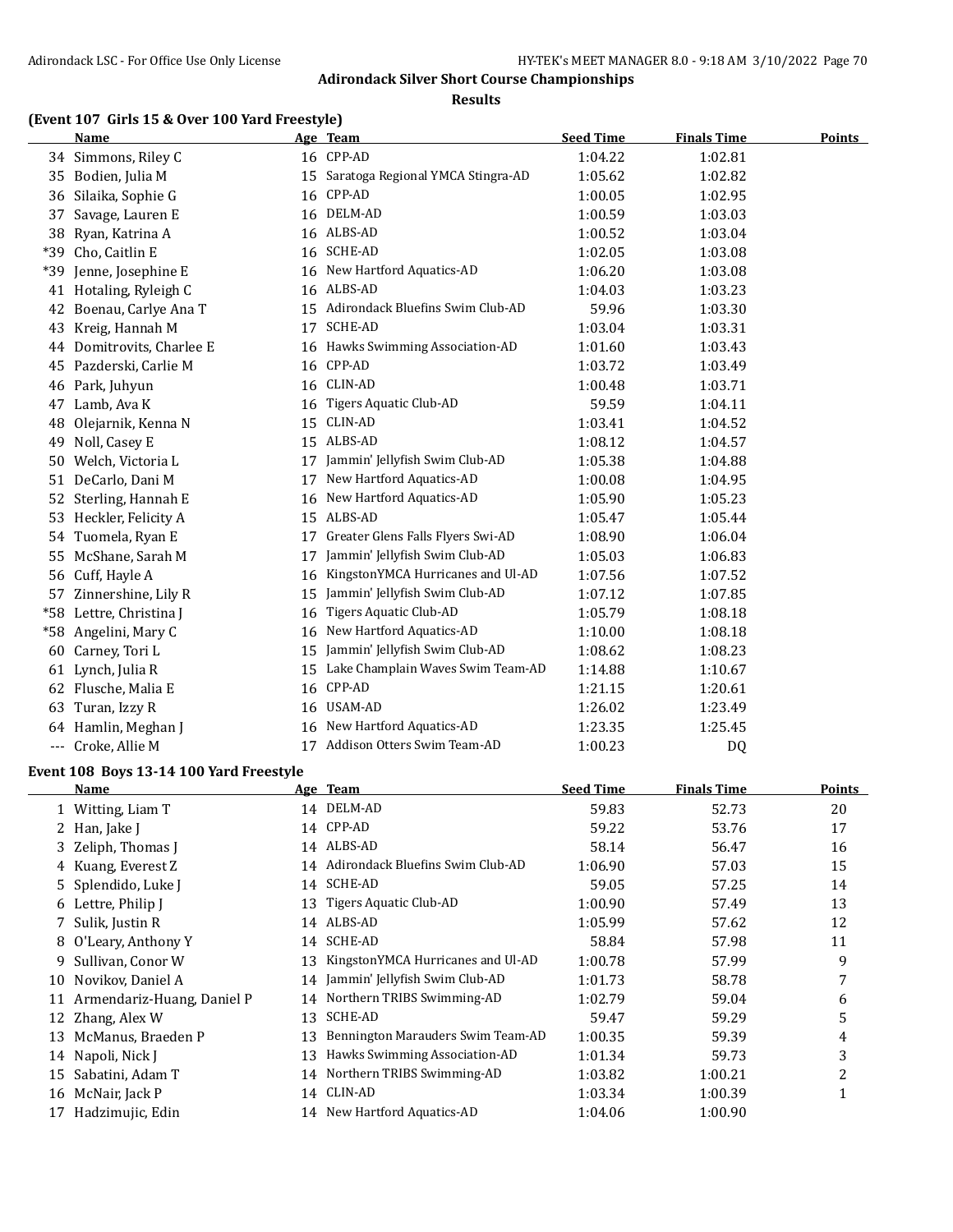#### **Results**

# **(Event 108 Boys 13-14 100 Yard Freestyle)**

|    | Name                     |    | <u>Age Team</u>                      | <b>Seed Time</b> | <b>Finals Time</b> | Points |
|----|--------------------------|----|--------------------------------------|------------------|--------------------|--------|
| 18 | Savage, Ian R            | 13 | DELM-AD                              | 1:01.80          | 1:01.23            |        |
| 19 | Peters, Luke M           | 13 | DELM-AD                              | 1:04.61          | 1:03.67            |        |
| 20 | LaFountain, Jackson P    |    | 14 ALBS-AD                           | 1:08.14          | 1:05.79            |        |
| 21 | Dingwall, Spencer R      |    | 14 CPP-AD                            | 1:10.98          | 1:06.59            |        |
| 22 | Patterson, Skyler G      | 13 | CPP-AD                               | 1:10.65          | 1:08.06            |        |
| 23 | Uhl, Drew J              | 13 | Tigers Aquatic Club-AD               | 1:09.15          | 1:08.53            |        |
| 24 | Walsh, Evan T            | 14 | SCHE-AD                              | 1:12.10          | 1:08.63            |        |
| 25 | Zima, Isaac F            | 13 | SCHE-AD                              | 1:10.69          | 1:09.27            |        |
| 26 | Franco III, Victor E     | 13 | DELM-AD                              | 1:09.77          | 1:12.16            |        |
| 27 | Cable, Ben G             |    | 14 DELM-AD                           | 1:18.13          | 1:12.26            |        |
| 28 | Zhang, William           |    | 13 CPP-AD                            | 1:13.02          | 1:12.51            |        |
| 29 | Priestley, Benjamin G    | 14 | <b>SCHE-AD</b>                       | 1:18.53          | 1:14.04            |        |
| 30 | Wellspeak, Daniel J      | 13 | Bennington Marauders Swim Team-AD    | 1:23.09          | 1:17.99            |        |
| 31 | Wilford, Juneau A        | 13 | SCHE-AD                              | 1:23.15          | 1:20.37            |        |
|    | 32 Reese, Casey E        |    | 14 Bennington Marauders Swim Team-AD | 1:26.94          | 1:21.59            |        |
| 33 | Zasada, Nate I           | 13 | ALBS-AD                              | 1:17.46          | 1:24.54            |        |
|    | 34 Reese, Nolan E        | 13 | Bennington Marauders Swim Team-AD    | 1:34.50          | 1:24.88            |        |
| 35 | Menard, Ezra I           | 13 | USAM-AD                              | 1:35.15          | 1:26.28            |        |
| 36 | St. Thomas, Logan M      | 13 | CLIN-AD                              | 1:28.93          | 1:28.11            |        |
| 37 | Hughes Robillard, Eric M |    | 13 CPP-AD                            | 1:30.60          | 1:29.88            |        |

# **Event 108 Boys 15 & Over 100 Yard Freestyle**

|       | <b>Name</b>          |    | Age Team                          | <b>Seed Time</b> | <b>Finals Time</b> | <b>Points</b> |
|-------|----------------------|----|-----------------------------------|------------------|--------------------|---------------|
|       | 1 Hartman, Andrew C  |    | 16 ALBS-AD                        | 56.87            | 50.96              | 20            |
| 2     | Killian, Danny S     | 15 | CPP-AD                            | 55.45            | 52.67              | 17            |
| 3     | Han, Franklin        | 15 | ALBS-AD                           | 55.37            | 52.90              | 16            |
| 4     | Ikasalo, Owen H      | 16 | DELM-AD                           | 58.90            | 53.22              | 15            |
| 5     | Moore, James P       | 15 | DELM-AD                           | 55.01            | 53.44              | 14            |
| 6     | Chen, Richard H      | 16 | New Hartford Aquatics-AD          | 55.13            | 53.91              | 13            |
| 7     | Roopnarine, Josha A  | 15 | Bennington Marauders Swim Team-AD | 54.15            | 54.12              | 12            |
| 8     | Wilkosz, Matthew M   | 15 | CLIN-AD                           | 55.45            | 54.15              | 11            |
| 9     | Hanna, Nathan C      | 15 | New Hartford Aquatics-AD          | 56.04            | 54.18              | 9             |
| 10    | D'Amico, David A     | 15 | ALBS-AD                           | 55.59            | 54.70              | 7             |
| 11    | Harrington, Ryan M   | 17 | CLIN-AD                           | 55.99            | 54.77              | 6             |
| 12    | Noonan, Patrick D    | 15 | DELM-AD                           | 57.44            | 54.83              | 5             |
| 13    | Van Wie, Samuel I    | 16 | Electric Eels-AD                  | 56.22            | 55.10              | 4             |
| 14    | Papandrea, Joseph S  | 16 | New Hartford Aquatics-AD          | 56.57            | 55.50              | 3             |
| 15    | Bubel, Harry H       | 18 | Tigers Aquatic Club-AD            | 57.53            | 55.56              | 2             |
| 16    | Aldi, Angelo S       | 15 | <b>SCHE-AD</b>                    | 58.86            | 55.69              | $\mathbf{1}$  |
| 17    | Holmes, Sheldon H    | 15 | New Hartford Aquatics-AD          | 59.49            | 55.90              |               |
| 18    | LaFountain, Toby P   | 15 | ALBS-AD                           | 57.30            | 55.96              |               |
| 19    | Reichl, Dylan J      | 15 | Adirondack Bluefins Swim Club-AD  | 55.25            | 56.02              |               |
| $*20$ | Durden, Lucas A      | 15 | CPP-AD                            | 55.27            | 56.25              |               |
| $*20$ | Sunderland, Kurt P   | 17 | Crocodiles-AD                     | 57.00            | 56.25              |               |
| 22    | LaFountain, Nathan P | 17 | ALBS-AD                           | 56.33            | 56.32              |               |
| 23    | Simmons, Cooper Z    | 15 | CPP-AD                            | 57.72            | 56.48              |               |
| 24    | Schohn, Logan J      | 18 | CPP-AD                            | 54.31            | 56.52              |               |
| 25    | Fisher, Nicholas A   | 15 | CPP-AD                            | 57.57            | 56.57              |               |
| 26    | Joseph, William P    | 16 | New Hartford Aquatics-AD          | 55.79            | 56.66              |               |
| 27    | Hook, Gavin M        | 15 | CPP-AD                            | 58.06            | 56.71              |               |
| 28    | Carroll, Luke J      | 15 | Unattached-AD                     | 55.03            | 57.03              |               |
| 29    | Iyer, Aayush P       | 15 | CPP-AD                            | 59.19            | 57.42              |               |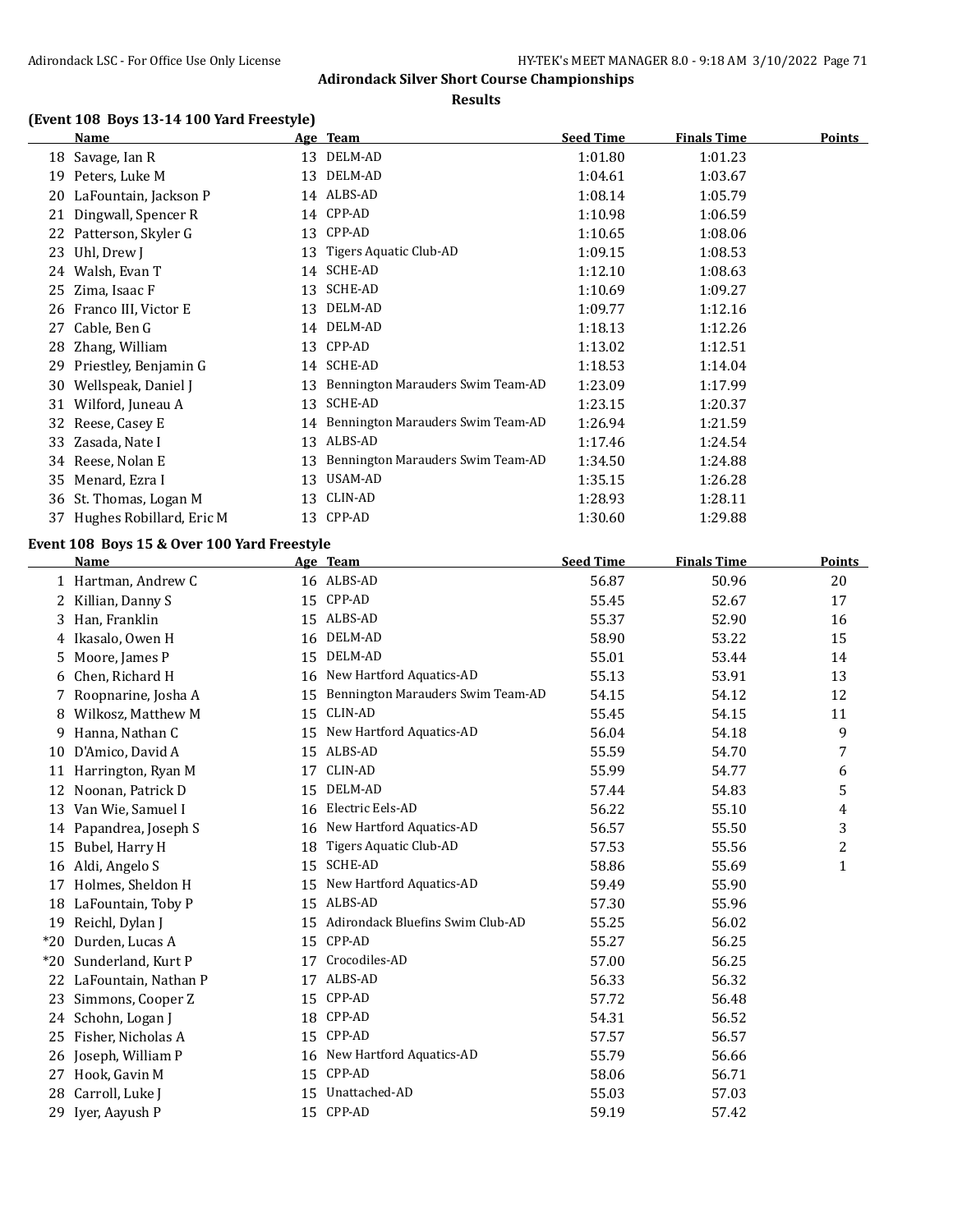**Results**

# **(Event 108 Boys 15 & Over 100 Yard Freestyle)**

|    | <b>Name</b>                                     |    | Age Team                             | <b>Seed Time</b> | <b>Finals Time</b> | <b>Points</b>  |
|----|-------------------------------------------------|----|--------------------------------------|------------------|--------------------|----------------|
|    | 30 Taylor, Ben J                                |    | 16 CPP-AD                            | 59.20            | 57.63              |                |
|    | 31 Delisa, Corey B                              | 18 | Electric Eels-AD                     | 59.08            | 58.00              |                |
|    | 32 Kendall, Justin T                            |    | 17 USAM-AD                           | 58.65            | 58.05              |                |
|    | 33 Mergl, Will H                                | 15 | Hawks Swimming Association-AD        | 1:01.85          | 58.13              |                |
|    | 34 Barry, Conor F                               | 15 | CPP-AD                               | 58.15            | 58.21              |                |
| 35 | Graham, Ryan C                                  | 17 | CPP-AD                               | 57.48            | 58.26              |                |
|    | 36 Upton, Matthew T                             | 15 | CPP-AD                               | 59.23            | 58.41              |                |
|    | 37 Walsh, Andrew R                              |    | 16 SCHE-AD                           | 1:01.38          | 58.50              |                |
|    | 38 Bailey, Alexander W                          | 17 | New Hartford Aquatics-AD             | 57.86            | 58.65              |                |
|    | 39 Gioppo, Zachary A                            |    | 18 New Hartford Aquatics-AD          | 1:01.53          | 58.79              |                |
|    | 40 Croke, Ethan M                               |    | 15 Addison Otters Swim Team-AD       | 59.46            | 58.99              |                |
|    | 41 Michalek, Sean G                             |    | 16 CPP-AD                            | 1:00.28          | 59.12              |                |
|    | 42 Roy, Evan G                                  |    | 17 Addison Otters Swim Team-AD       | 1:01.86          | 59.83              |                |
|    | 43 Mitola, Jacob S                              |    | 15 CPP-AD                            | 1:01.48          | 1:00.28            |                |
|    | 44 Forrest, Parker G                            |    | 15 Crocodiles-AD                     | 1:00.94          | 1:00.66            |                |
|    | 45 Li, Luke                                     |    | 15 SCHE-AD                           | 1:03.82          | 1:00.91            |                |
|    | 46 Pappace, Josh N                              |    | 16 Hawks Swimming Association-AD     | 1:01.84          | 1:00.97            |                |
| 47 | Sahota, Samarth S                               |    | 15 ALBS-AD                           | 1:05.57          | 1:04.04            |                |
|    | 48 Cronin, Shane T                              |    | 17 CPP-AD                            | 1:06.98          | 1:09.99            |                |
|    | 49 Tonic, Ty D                                  |    | 16 Jammin' Jellyfish Swim Club-AD    | 1:21.16          | 1:21.59            |                |
|    | Event 109 Girls 13-14 200 Yard Breaststroke     |    |                                      |                  |                    |                |
|    | Name                                            |    | Age Team                             | <b>Seed Time</b> | <b>Finals Time</b> | <b>Points</b>  |
|    | 1 Stuntz, Alexis C                              |    | 14 Northern TRIBS Swimming-AD        | 2:56.96          | 2:47.05            | 20             |
|    | 2 Delair, Charlize J                            |    | 14 Adirondack Bluefins Swim Club-AD  | 2:54.77          | 2:47.29            | 17             |
|    | 3 Mulchy, Liliana G                             |    | 14 New Hartford Aquatics-AD          | 2:57.19          | 2:51.01            | 16             |
|    | 4 Antolick, Ellen R                             |    | 13 ALBS-AD                           | 2:59.68          | 2:51.04            | 15             |
|    | 5 Suchowiecki, Katie M                          |    | 14 Hawks Swimming Association-AD     | 3:01.71          | 2:54.09            | 14             |
|    | 6 Dheeradhada, Ally J                           |    | 14 ALBS-AD                           | 3:13.18          | 2:55.54            | 13             |
|    | 7 Zenner, Jacklyn M                             |    | 14 SCHE-AD                           | 2:56.36          | 2:55.67            | 12             |
|    | 8 Haberbusch, Shelby A                          |    | 13 CLIN-AD                           | 2:59.98          | 2:56.71            | 11             |
| 9  | Sanderson, Skyler G                             |    | 14 Northern TRIBS Swimming-AD        | 3:02.34          | 2:58.35            | 9              |
|    | 10 Roberts, Sophie S                            |    | 13 SCHE-AD                           | 2:58.87          | 2:59.70            | 7              |
|    | 11 Yafayeva, Roxana Z                           |    | 13 ALBS-AD                           | 3:07.61          | 3:00.35            | 6              |
|    | 12 Simmons, Madigan L                           |    | 13 CPP-AD                            | 3:10.62          | 3:04.69            | 5              |
|    | 13 Klaus, Nola M                                |    | 14 SCHE-AD                           | 3:03.46          | 3:05.06            | 4              |
|    | 14 Mieu, Shayla S                               |    | 13 Adirondack Bluefins Swim Club-AD  | 3:03.73          | 3:06.62            | 3              |
|    | 15 Sokolewicz, Kate N                           |    | 13 SCHE-AD                           | 3:09.02          | 3:07.26            | $\overline{c}$ |
|    | 16 Worthley, Hannah M                           |    | 14 Northern TRIBS Swimming-AD        | 3:07.51          | 3:08.45            | $\mathbf{1}$   |
|    | 17 Muldner, Marina A                            |    | 13 SCHE-AD                           | 3:14.63          | 3:10.60            |                |
|    | 18 Grogan, Alyssa R                             |    | 14 ALBS-AD                           | 3:05.89          | 3:10.70            |                |
|    | 19 Cogan, Saturn L                              |    | 13 Saratoga Regional YMCA Stingra-AD | 3:09.89          | 3:11.78            |                |
|    | 20 Sliper, Kaylee P                             |    | 14 SCHE-AD                           | 3:12.23          | 3:14.90            |                |
|    | 21 McArdle, Grace B                             | 13 | KingstonYMCA Hurricanes and Ul-AD    | 3:20.41          | 3:19.68            |                |
|    | 22 Delguercio, Maddie R                         |    | 13 Unattached-AD                     | 3:28.09          | 3:24.47            |                |
|    | --- Agro, Lindsay M                             |    | 14 Adirondack Bluefins Swim Club-AD  | 2:55.51          | DQ                 |                |
|    |                                                 |    |                                      |                  |                    |                |
|    | Event 109 Girls 15 & Over 200 Yard Breaststroke |    |                                      |                  |                    |                |
|    | <b>Name</b>                                     |    | Age Team                             | <b>Seed Time</b> | <b>Finals Time</b> | <b>Points</b>  |
|    | 1 Ramgulam, Varshana                            |    | 15 CPP-AD                            | 2:47.59          | 2:40.83            | 20             |
|    | 2 Deitz, Makenna R                              |    | 15 ALBS-AD                           | 2:48.35          | 2:42.40            | 17             |

O'Brien, Raegan M 15 USAM-AD 2:55.70 2:43.72 16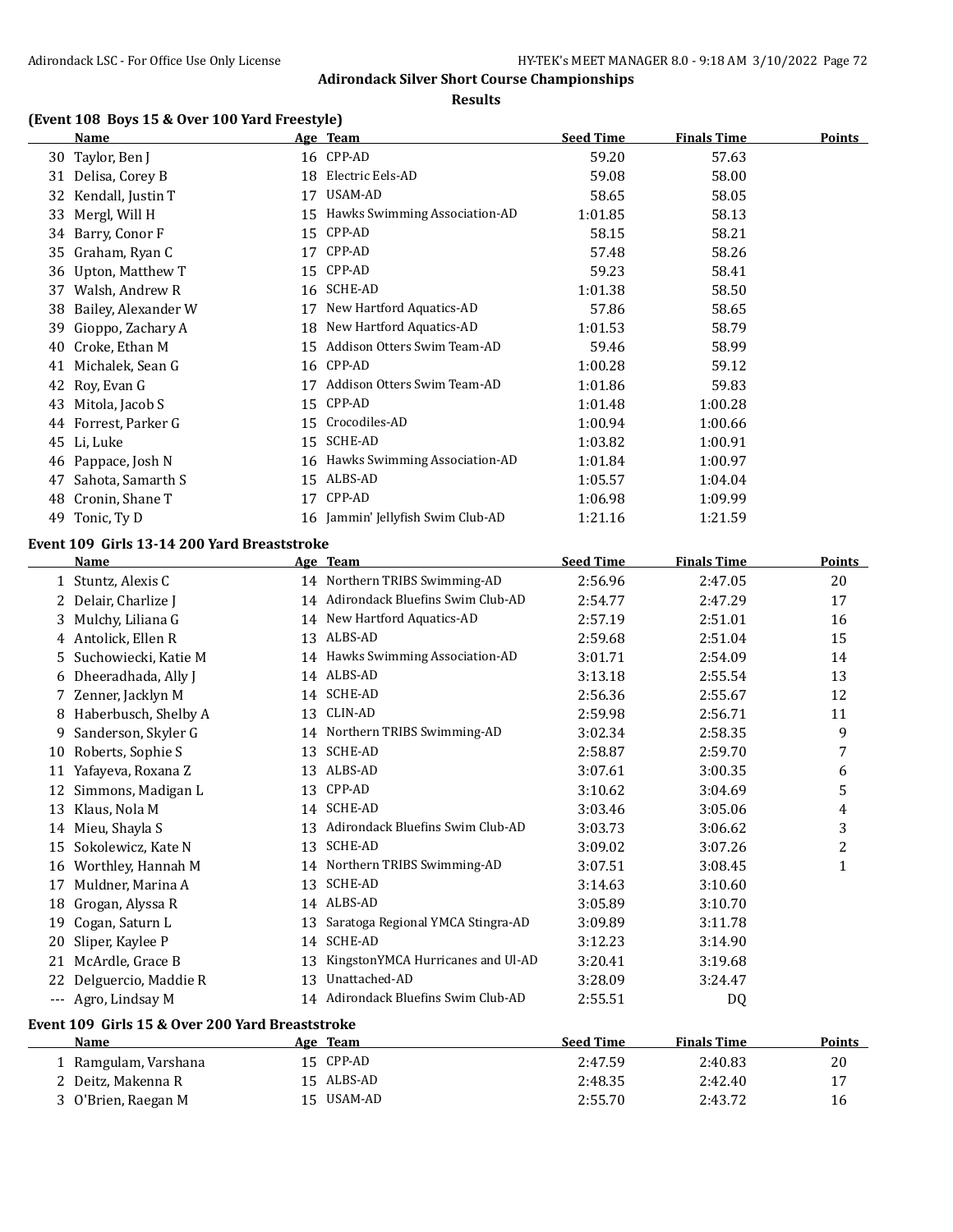### **Adirondack Silver Short Course Championships**

#### **Results**

# **(Event 109 Girls 15 & Over 200 Yard Breaststroke)**

|    | Name                 |    | Age Team                          | <b>Seed Time</b> | <b>Finals Time</b> | Points |
|----|----------------------|----|-----------------------------------|------------------|--------------------|--------|
|    | 4 Wey, Natalie R     |    | 16 DELM-AD                        | 2:55.99          | 2:44.81            | 15     |
| 5. | Steeves, Katherine E | 15 | KingstonYMCA Hurricanes and Ul-AD | 2:49.84          | 2:45.71            | 14     |
| 6  | Loiacano, Reina L    | 15 | New Hartford Aquatics-AD          | 2:49.64          | 2:47.76            | 13     |
|    | 7 Rappazzo, Qian M   | 18 | USAM-AD                           | 2:53.41          | 2:49.92            | 12     |
| 8  | Jaros, Abigail A     | 17 | New Hartford Aquatics-AD          | 2:57.93          | 2:51.11            | 11     |
| 9. | Lind, Samantha P     | 15 | ALBS-AD                           | 3:01.19          | 2:51.93            | 9      |
| 10 | Carney, Tori L       | 15 | Jammin' Jellyfish Swim Club-AD    | 2:53.67          | 2:52.30            | 7      |
| 11 | Vertullo, Gianna R   | 15 | Tigers Aquatic Club-AD            | 2:59.04          | 2:54.26            | 6      |
| 12 | Benvenuto, Mariana V | 17 | Electric Eels-AD                  | 2:49.60          | 2:55.64            | 5      |
| 13 | Mohamed, Amber H     | 15 | ALBS-AD                           | 2:51.95          | 2:56.46            | 4      |
| 14 | D'Amico, Rachael E   | 15 | SCHE-AD                           | 3:07.19          | 2:57.44            | 3      |
| 15 | Pazderski, Carlie M  |    | 16 CPP-AD                         | 2:51.44          | 2:58.35            | 2      |
| 16 | Cho, Caitlin E       | 16 | SCHE-AD                           | 2:49.57          | 2:58.86            | 1      |
| 17 | Sterling, Hannah E   | 16 | New Hartford Aquatics-AD          | 3:11.74          | 3:09.05            |        |
| 18 | McShane, Sarah M     | 17 | Jammin' Jellyfish Swim Club-AD    | 3:13.71          | 3:10.95            |        |
| 19 | Welch, Victoria L    | 17 | Jammin' Jellyfish Swim Club-AD    | 3:11.05          | 3:14.87            |        |
| 20 | Hotaling, Ryleigh C  | 16 | ALBS-AD                           | 3:18.02          | 3:21.12            |        |
| 21 | Cuff, Hayle A        | 16 | KingstonYMCA Hurricanes and Ul-AD | 3:18.37          | 3:21.21            |        |
|    | 22 Hamlin, Meghan J  |    | 16 New Hartford Aquatics-AD       | 3:31.02          | 3:22.19            |        |

#### **Event 110 Boys 13-14 200 Yard Breaststroke**

|    | Name                         |    | Age Team                          | <b>Seed Time</b> | <b>Finals Time</b> | <b>Points</b> |
|----|------------------------------|----|-----------------------------------|------------------|--------------------|---------------|
|    | 1 Shannon, Henry D           | 14 | KingstonYMCA Hurricanes and Ul-AD | 2:53.17          | 2:37.01            | 20            |
|    | 2 O'Leary, Anthony Y         | 14 | SCHE-AD                           | 2:51.08          | 2:38.50            | 17            |
|    | 3 Napoli, Nick J             | 13 | Hawks Swimming Association-AD     | 2:44.33          | 2:39.24            | 16            |
|    | 4 McNair, Jack P             | 14 | CLIN-AD                           | 2:49.01          | 2:41.34            | 15            |
|    | 5 McCov, Will G              |    | 14 CPP-AD                         | 2:47.56          | 2:47.29            | 14            |
|    | 6 Epperson, Xhayne D         | 13 | SCHE-AD                           | 2:57.17          | 2:47.41            | 13            |
|    | 7 Zhang, Alex W              | 13 | <b>SCHE-AD</b>                    | 2:45.80          | 2:49.23            | 12            |
|    | 8 Vilics, James M            | 13 | SCHE-AD                           | 3:06.61          | 2:54.48            | 11            |
|    | 9 Armendariz-Huang, Daniel P | 14 | Northern TRIBS Swimming-AD        | 3:13.06          | 2:55.06            | 9             |
|    | 10 Orcutt, Andrew T          | 14 | USAM-AD                           | 2:57.95          | 2:56.09            | 7             |
| 11 | Wang, Sam C                  | 13 | <b>SCHE-AD</b>                    | 3:14.25          | 2:58.76            | 6             |
|    | 12 Sabatini, Adam T          |    | 14 Northern TRIBS Swimming-AD     | 3:01.05          | 3:00.67            | 5             |
| 13 | Menard, Ezra I               | 13 | USAM-AD                           | 3:35.75          | 3:33.08            | 4             |
|    | 14 Wilford, Juneau A         | 13 | SCHE-AD                           | 3:55.45          | 3:50.38            | 3             |
|    | --- Priestley, Benjamin G    | 14 | <b>SCHE-AD</b>                    | 3:37.65          | DQ                 |               |

## **Event 110 Boys 15 & Over 200 Yard Breaststroke**

|    | Name                  | Age Team                            | <b>Seed Time</b> | <b>Finals Time</b> | <b>Points</b> |
|----|-----------------------|-------------------------------------|------------------|--------------------|---------------|
|    | 1 Heiz, Campbell B    | 16 Hawks Swimming Association-AD    | 2:52.37          | 2:28.07            | 20            |
|    | 2 Killian, Danny S    | 15 CPP-AD                           | 2:31.50          | 2:28.26            | 17            |
|    | *3 Reichl, Dylan J    | 15 Adirondack Bluefins Swim Club-AD | 2:32.24          | 2:28.43            | 15.50         |
|    | *3 LaFountain, Toby P | 15 ALBS-AD                          | 2:30.69          | 2:28.43            | 15.50         |
|    | 5 Durden, Lucas A     | 15 CPP-AD                           | 2:32.12          | 2:29.27            | 14            |
|    | 6 Zeliph jr., Jason E | 16 ALBS-AD                          | 2:45.26          | 2:29.58            | 13            |
|    | 7 Chen, Richard H     | 16 New Hartford Aquatics-AD         | 2:34.96          | 2:30.60            | 12            |
|    | 8 Aldi, Angelo S      | 15 SCHE-AD                          | 2:39.69          | 2:32.29            | 11            |
|    | 9 D'Amico, David A    | 15 ALBS-AD                          | 2:50.76          | 2:39.08            | 9             |
|    | 10 Gioppo, Zachary A  | 18 New Hartford Aquatics-AD         | 2:44.38          | 2:39.60            |               |
| 11 | Taylor, Ben J         | 16 CPP-AD                           | 2:37.62          | 2:40.52            | 6             |
| 12 | Joseph, William P     | 16 New Hartford Aquatics-AD         | 2:51.75          | 2:44.80            | 5             |
|    |                       |                                     |                  |                    |               |